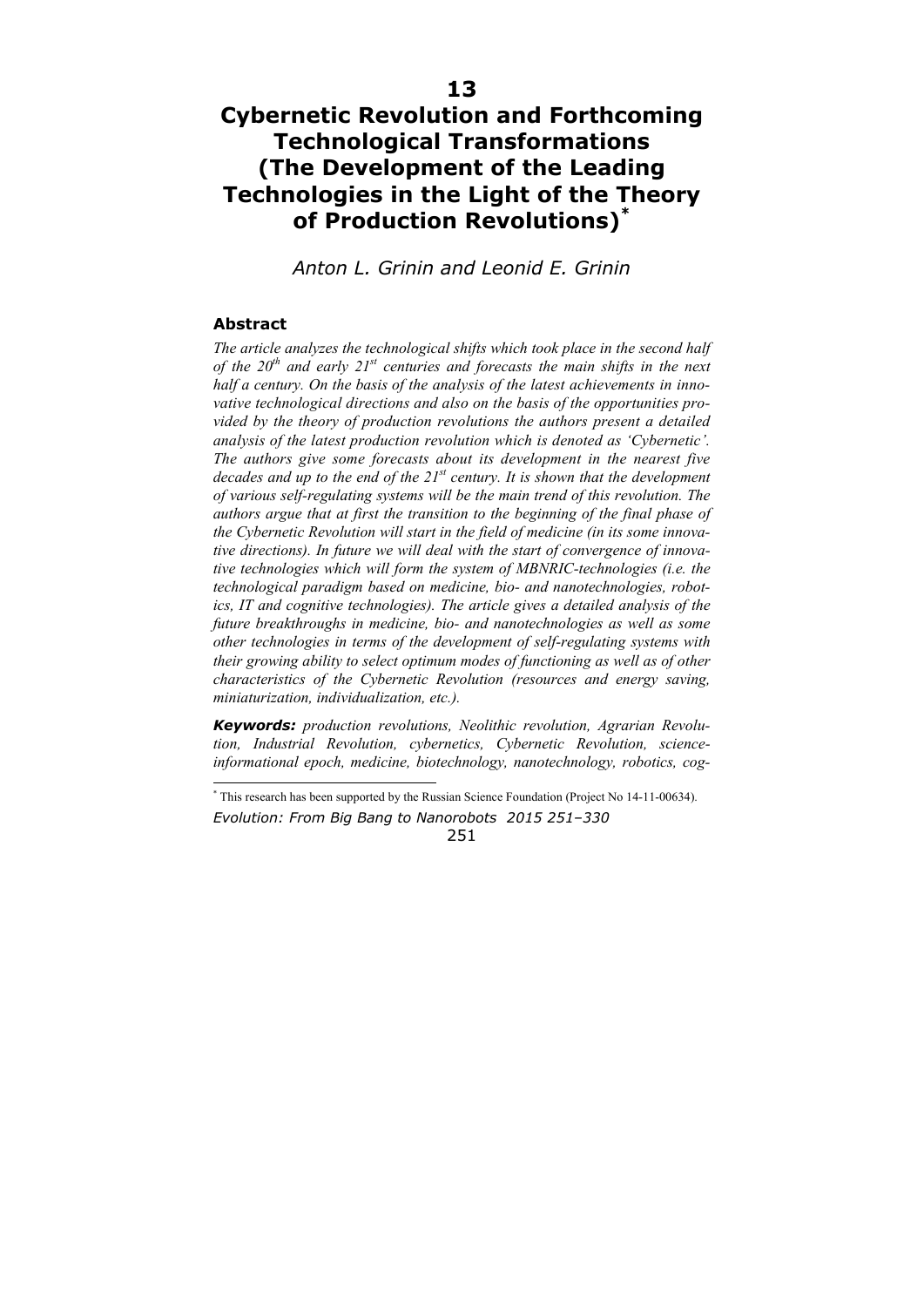*nitive technologies, self-regulating systems, epoch of self-regulating systems, miniaturization, individualization, information, control.* 

#### **Introduction**

Our article presents the analysis of contemporary technological shifts and forecasts the future technological transformations on the basis of the *theory of production principles and production revolution* which was introduced elsewhere (*e.g*., Grinin 2006a, 2006b, 2007b, 2012b; Grinin L. E. and Grinin A. L. 2013; Grinin A. L. and Grinin L. E 2015; the history of the main technological changes is presented in these works). These new explanatory concepts are relevant for the analysis of causes and trends of major technological breakthroughs in the historical process and for the forecasting of new technological shifts. The article presents a general outline of this theory and analyzes its predictive capacities. The main part of the article is devoted to the analysis of the last production revolution – the Cybernetic Revolution – and the changes which took place in its course starting from the 1950s. The focus is on the changes which will most probably occur due to the Cybernetic Revolution in the next 30–60 years; for some aspects we have made forecasts up to the end of the  $21<sup>st</sup>$  century.

# **Section 1. THE CYBERNETIC REVOLUTION: THE MAIN CHARACTERISTICS, JUSTIFICATION, AND THE METHODOLOGY OF FORECASTING**

# **1. The Main Ideas and Implications of the Theory of Production Revolutions**

*According to the theory we have developed* (Grinin 2006a, 2006b, 2007a, 2007b, 2012a; Grinin L. E. and Grinin A. L 2013; Grinin A. L and Grinin L. E 2015*), the most fundamental causes of transition from one stage of historical development to a subsequent one are global technological transformations which create an essentially new level of productivity and initiate a new technological epoch. We propose that these basic technological levels and epochs can be defined in terms of* production principles.

We single out four **production principles**:

- **1. Hunter-Gatherer.**
- **2. Craft-Agrarian.**
- **3. Trade-Industrial.**
- **4. Scientific-Cybernetic.**

Among large technological breakthroughs in history the most important are the three production revolutions: 1) the Agrarian or Neolithic Revolution; 2) the Industrial Revolution; and 3) the newest Cybernetic one.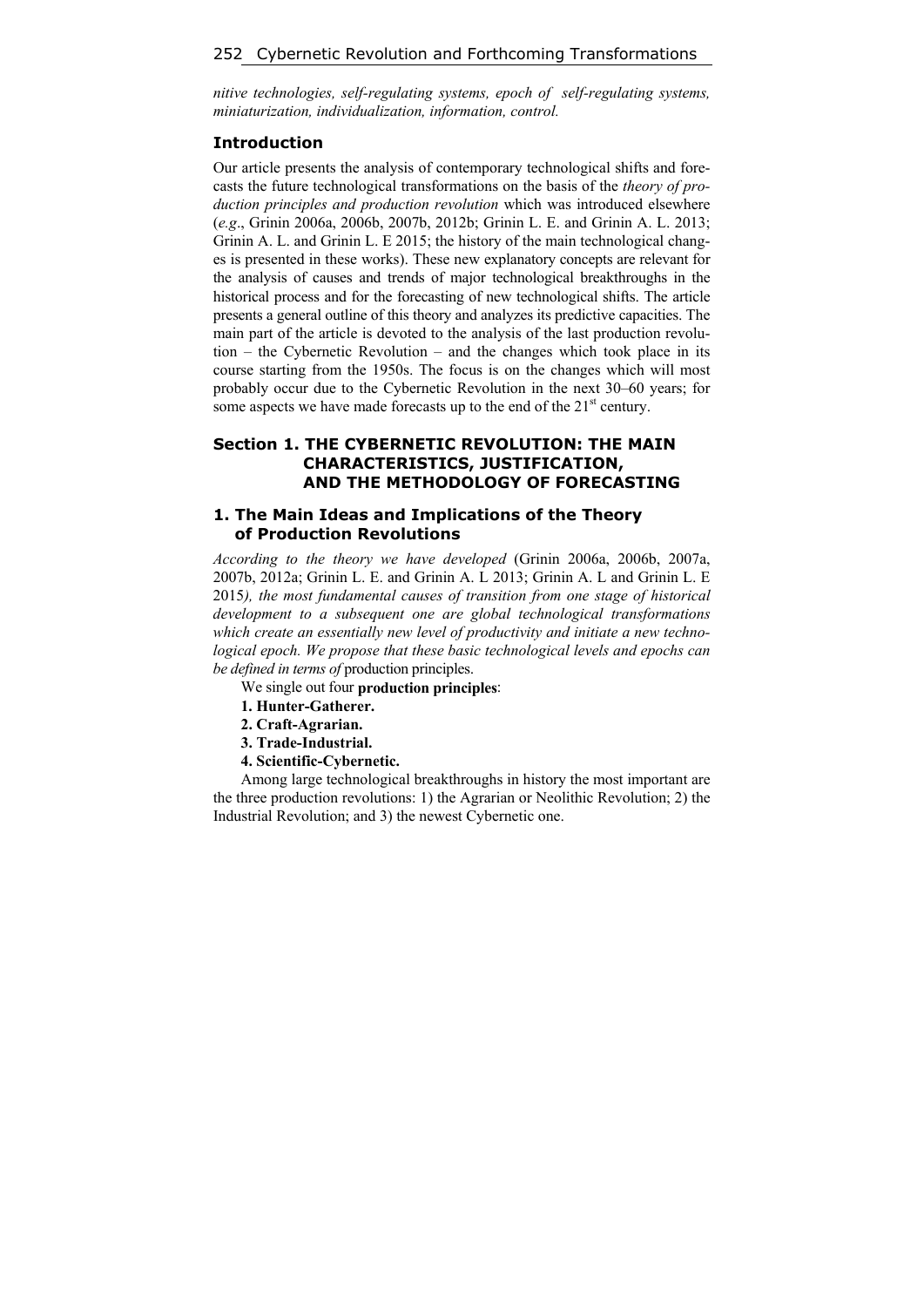Each production revolution launches a new production principle; so the three production revolutions represent the borders between four production principles (see Fig. 1).



**Fig. 1.** Production revolutions in history

Each production revolution has its own cycle consisting of three phases: two innovative phases and between them – a modernization phase (see Fig. 2).

At *the initial innovative phase* a new revolutionizing productive sector emerges. The primary system for a new production principle emerges and for a long time it co-exists alongside old technologies. *The modernization phase* is a long period of distribution and development of innovations. It is a period of progressive innovations when the conditions gradually emerge for the final innovative breakthrough. At *the final innovative phase* a new wave of innovations dramatically expands and improves opportunities for the new production principle, which, at this time, attain full strength. As the final phase of the production revolution unfolds, the 'essence' of the production principle, its opportunities and limitations are revealed, as well as the geographical borders of its expansion in respect different climates, soils, diets, *etc*.

The production revolutions also bring about:

1. The development of fundamentally new resources.

2. A vigorous growth of production output and population.

3. Substantial complications to society.

(For more details see Grinin 2006b, 2007b, 2012b; Grinin L. E. and Grinin

A. L. 2013; about Industrial Revolution see Grinin and Korotayev 2015a).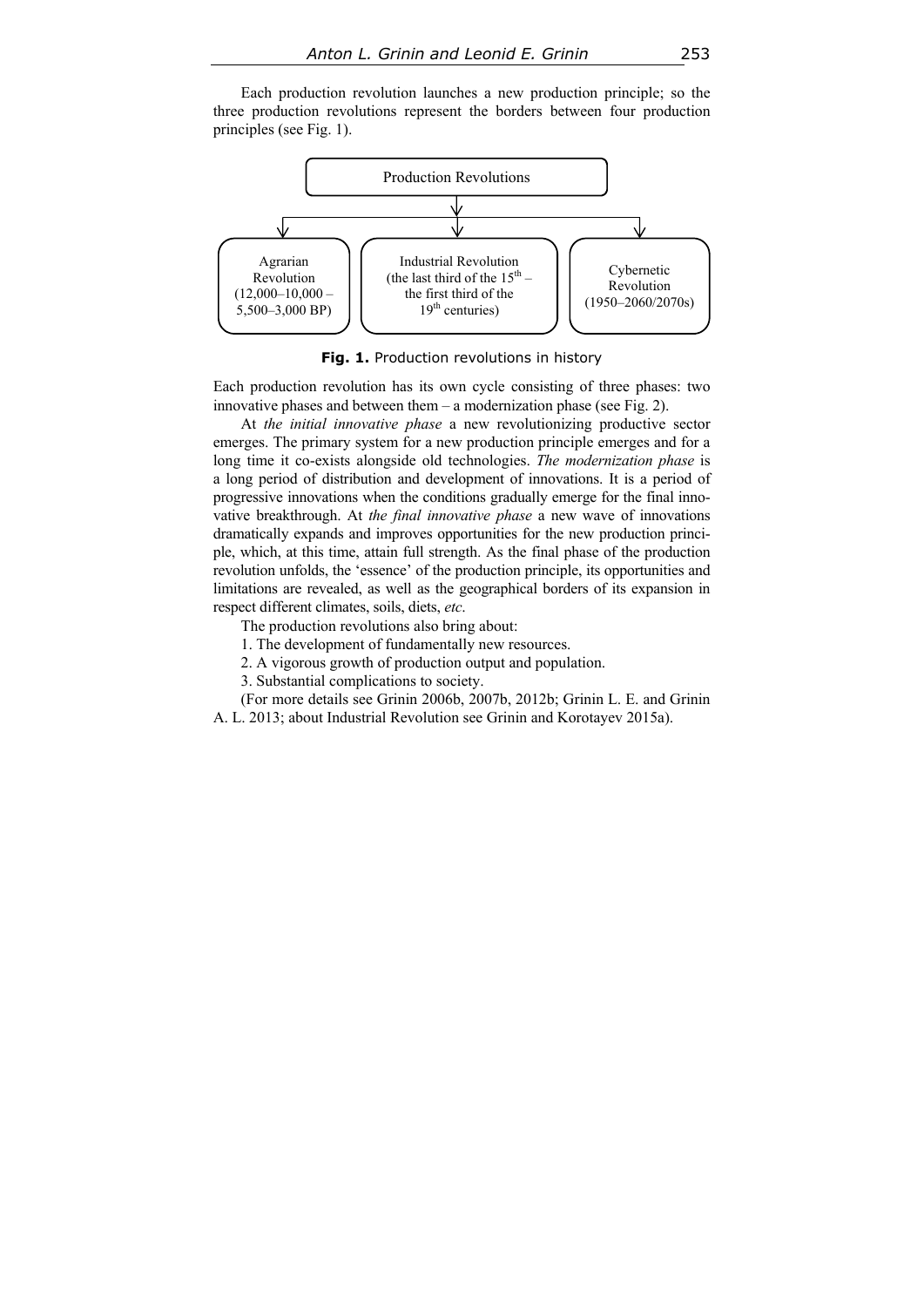

**Fig. 2.** The structure of production revolutions (phases and their types)

*The Agrarian Revolution was a great breakthrough from hunter-gatherer production principle to farming.* Its **initial innovative phase** was a transition from hunting and gathering to primitive hoe agriculture and animal husbandry (that took place around  $12,000-9,000$  BP).<sup>1</sup> The **final phase** was a transition to intensive agriculture (with large-scale irrigation and plowing) which started around 5,500 years ago. These changes are also presented in Table 1.

**Table 1.** The phases of the Agrarian Revolution

| <b>Phases</b> | Type          | Name             | <b>Dates</b>  | <b>Changes</b>              |
|---------------|---------------|------------------|---------------|-----------------------------|
| Initial       | Innovative    | Manual agricul-  | 12,000-9,000  | Transition to primitive     |
|               |               | ture             | <b>BP</b>     | manual (hoe) agriculture    |
|               |               |                  |               | and cattle-breeding         |
| Middle        | Modernization | No designa-      | $9,000 -$     | Emergence of new domes-     |
|               |               | tion*            | 5,500 BP      | ticated plants and animals, |
|               |               |                  |               | development of complex      |
|               |               |                  |               | agriculture, emergence of   |
|               |               |                  |               | a complete set of agricul-  |
|               |               |                  |               | tural instruments           |
| Final         | Innovative    | Irrigated and    | 5,500 - 3,500 | Transition to irrigative or |
|               |               | plow agriculture | <b>BP</b>     | plow agriculture without    |
|               |               |                  |               | irrigation                  |

*Note:* \* In this and Table 2 below the titles are given only to the innovation phases; the modernization phases do not need special designation.

 1 Following Gordon Childe (1950), the Agrarian Revolution is often called the Neolithic one. However, this notion is not quite satisfactory. First, it actually started during the Mesolithic era; second, it completed already in the Iron Age. One should not confuse the Agrarian Revolution as a global phenomenon with the British Agrarian Revolution of the  $17<sup>th</sup> - 18<sup>th</sup>$  centuries (on the latter see, *e.g*., Overton 1996; see also Grinin and Korotayev 2015a ).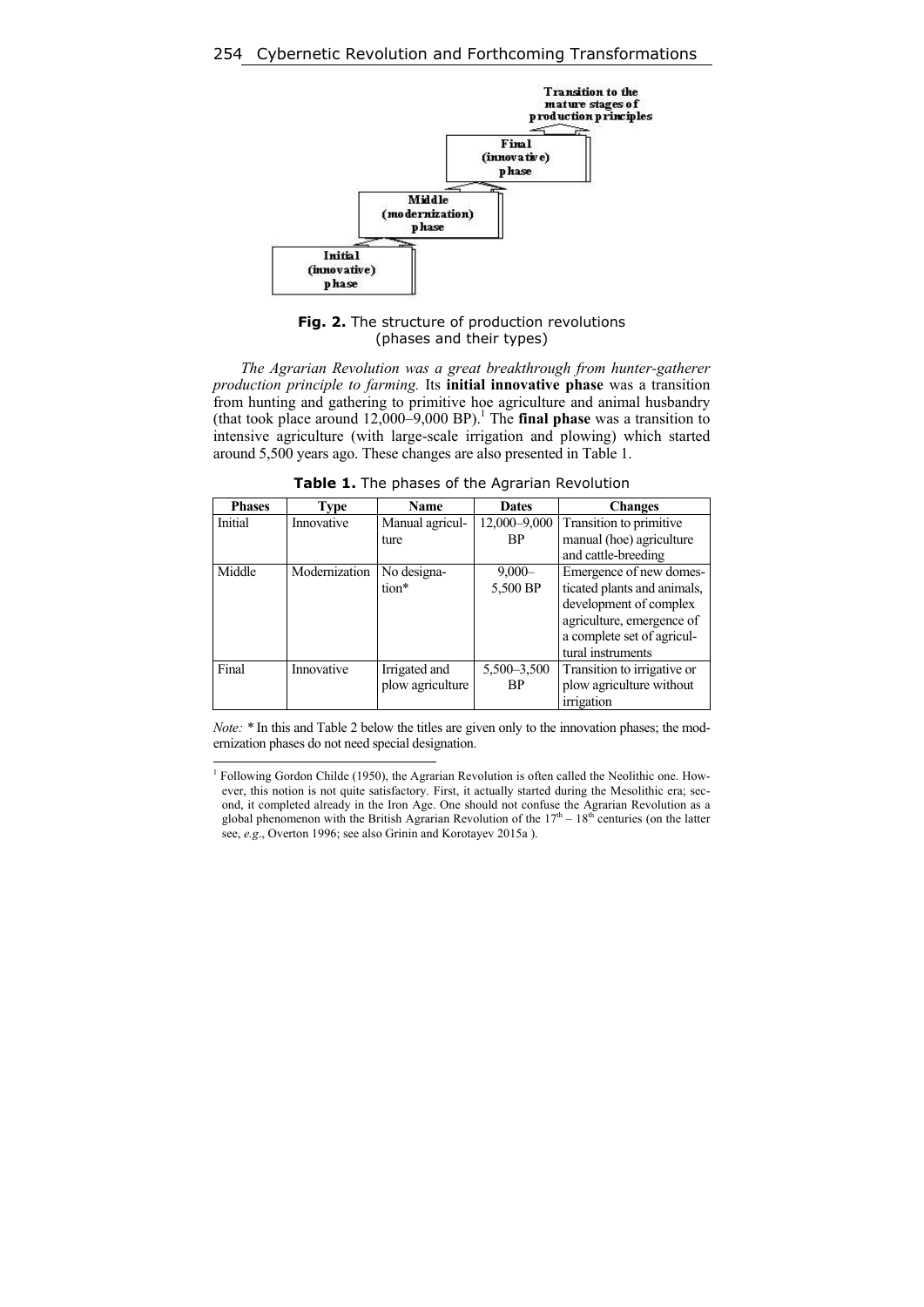*The Industrial Revolution was a great breakthrough from craft-agrarian production principle to machine industry, marked by intentional search for and use of scientific and technological innovations in the production process.* 

Its **initial phase** started in the  $15<sup>th</sup>$  and  $16<sup>th</sup>$  centuries with the development of shipping, technology and mechanization based on the watermill as well as with a 'more organic' (Durkheim 1997 [1893]) division of labor. The **final phase** was the well-known breakthrough of the  $18<sup>th</sup>$  and  $19<sup>th</sup>$  centuries with the introduction of various machines and steam energy (for more details about Industrial Revolution see Grinin 2007b; Grinin and Korotayev 2015a). These changes are presented in Table 2.

| <b>Phases</b> | <b>Type</b>      | Name of the<br>phase | <b>Dates</b>                        | <b>Changes</b>                           |
|---------------|------------------|----------------------|-------------------------------------|------------------------------------------|
| Initial       | Innovative       | Manufactur-          | $15^{th} - 16^{th}$                 | Development of shipping,                 |
|               |                  | <sub>1</sub> ng      | centuries                           | technology and mechanization             |
|               |                  |                      |                                     | on the basis of water engine,            |
|               |                  |                      |                                     | development of manufacture               |
|               |                  |                      |                                     | based on the division of labor           |
|               |                  |                      |                                     | and mechanization                        |
| Middle        | Modernization No | desig-               | $\overline{17}^{\text{th}}$ – early | Formation of complex indus-              |
|               |                  | nation               | $18th$ centu-                       | trial sector and capitalist              |
|               |                  |                      | ries                                | economy, increase in mecha-              |
|               |                  |                      |                                     | nization and division of labor           |
| Final         | Innovative       | Machinery            |                                     | 1730–1830s Formation of sectors with the |
|               |                  |                      |                                     | machine cycle of production              |
|               |                  |                      |                                     | using steam energy                       |

**Table 2.** The phases of the Industrial Revolution

*The Cybernetic Revolution is a great breakthrough from industrial production to the production and services based on the operation of self-regulating systems.* 

Its **initial** phase dates back to the 1950–1990s. The breakthroughs occurred in the spheres of automation, energy production, synthetic materials production, space technologies, exploration of space and sea, agriculture, and especially in the development of electronic control facilities, communication and information. We assume that the **final** phase will begin in the nearest decades, that is in the 2030-s or a bit later, and will last until the 2070s.

We denote the initial phase of the Cybernetic Revolution as **a scientificinformation** one, and the final – as **a phase of self-regulating systems**. So now we are in its modernization phase which will probably last until the 2030s. This intermediate phase is a period of rapid distribution and improvement of the innovations made at the previous phase (*e.g*., computers, internet, cell phone, *etc.*). The technological and social conditions are also prepared for the future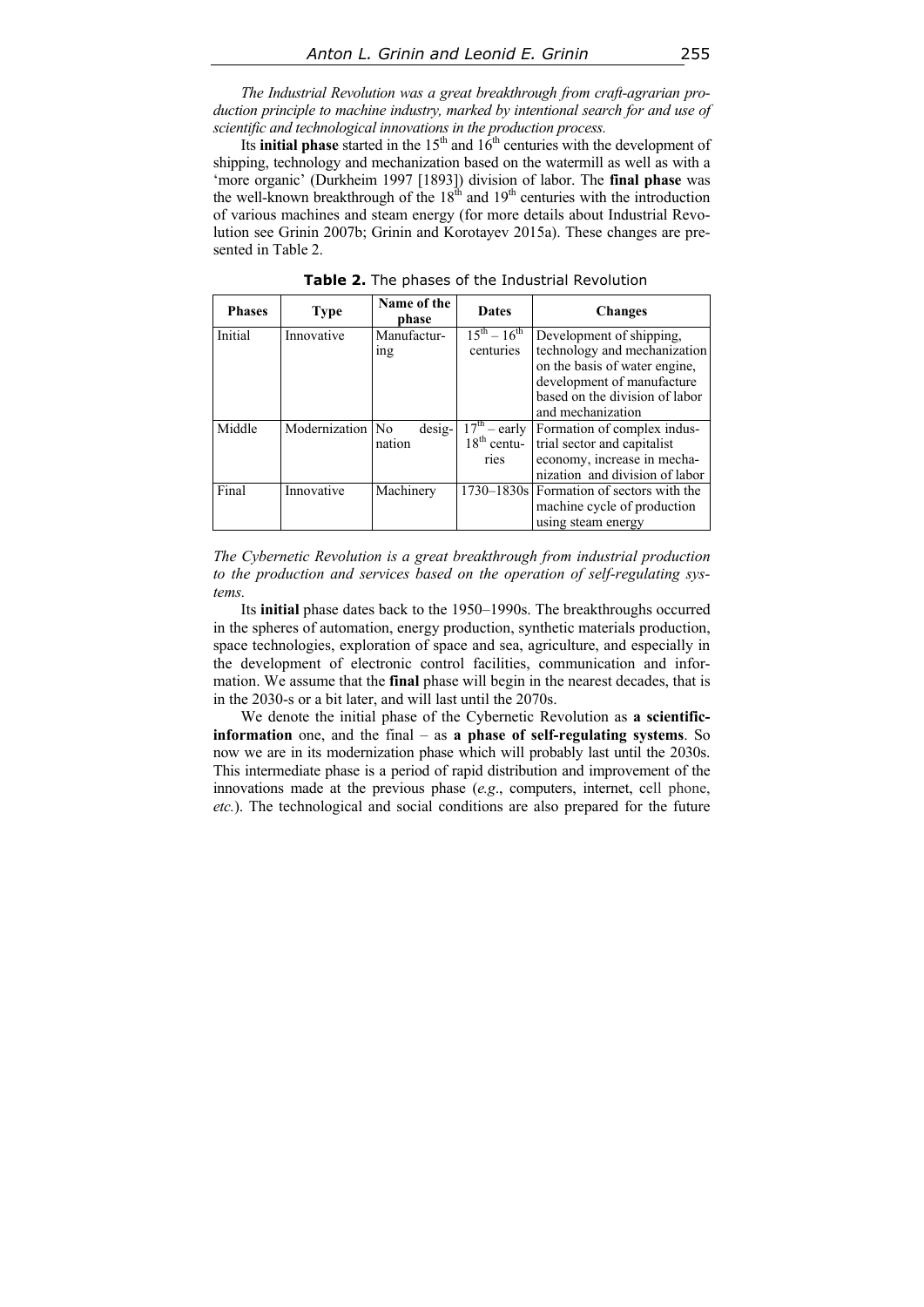breakthrough. *We suppose that the final phase of the Cybernetic Revolution will lead to the emergence of many various self-regulating systems*.

The scheme of the Cybernetic Revolution is presented in Fig. 3.



**Fig. 3.** The phases of the Cybernetic Revolution

# **2. Characteristics of the Cybernetic Revolution**

## **2.1. The main characteristics of the Cybernetic Revolution**

Below we enumerate the most important characteristics and trends of the Cybernetic Revolution and its technologies. One can observe them today, but they will be realized in mature and mass forms only in the future. These features are closely interconnected and corroborate each other.

**The most important characteristics and trends of the Cybernetic Revolution:** 

1. The increasing amounts of information and complication of the systems of its analysis (including the ability of the systems for independent communication and interaction);

2. Sustainable development of the system of regulation and self-regulation;

3. Mass use of artificial materials with previously lacking properties;

4. Qualitatively growing controllability a) of systems and processes of various nature (including living material); and b) of new levels of organization of matter (up to sub-atomic and using tiny particles as building blocks);

5. Miniaturization and microtization<sup>2</sup> as a trend of the constantly decreasing size of particles, mechanisms, electronic devices, implants, *etc.*;

6. Resource and energy saving in every sphere;

 2 See: http://www.igi-global.com/dictionary/microtization/18587.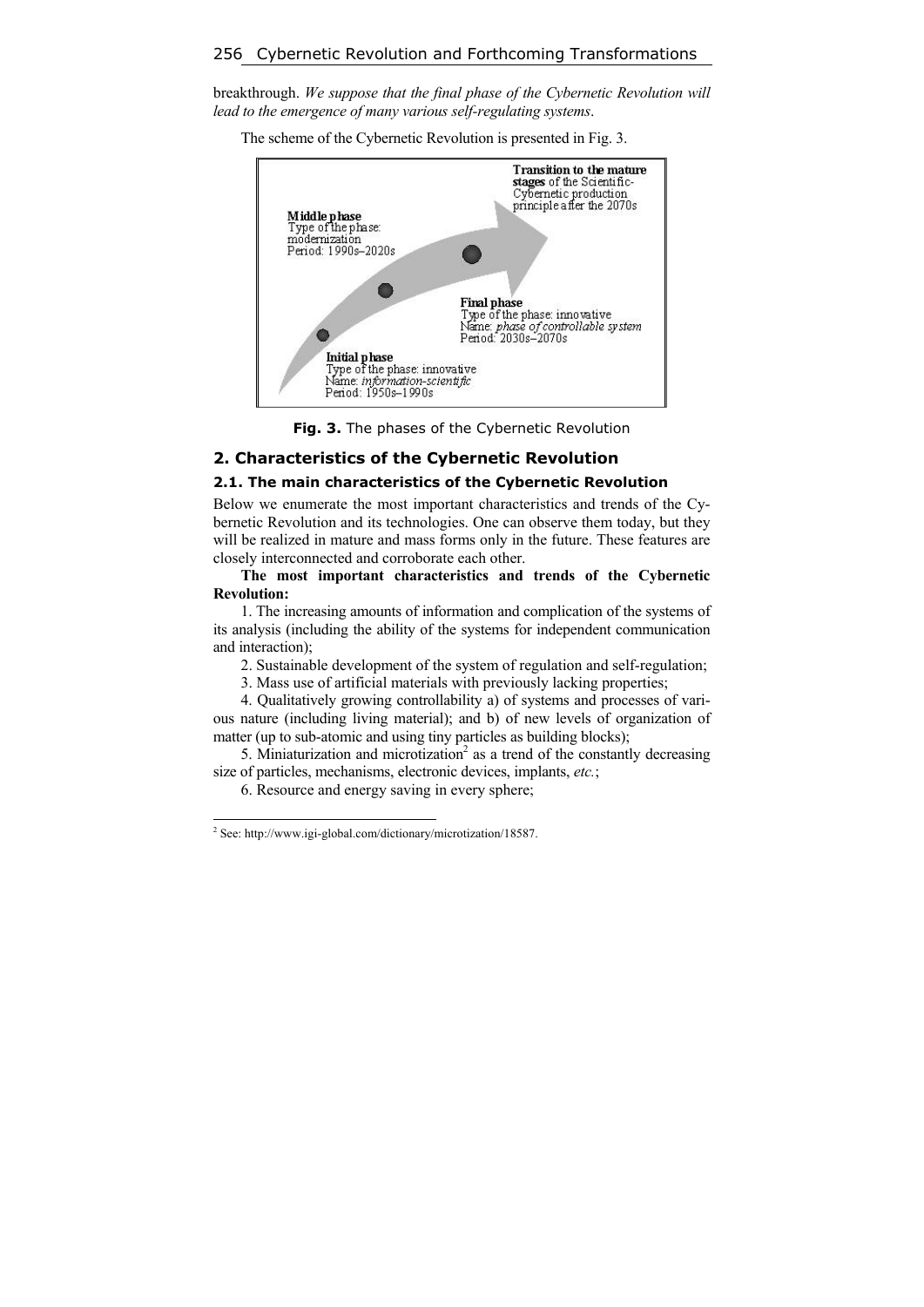7. Individualization as one of the most important technological trends*.*

8. Implementation of smart technologies and a trend towards humanization of their functions (use of the common language, voice, *etc.*);

9. Control over human behaviour and activity to eliminate the negative influence of the so-called human factor.<sup>3</sup>

#### **The characteristics of the technologies of the Cybernetic Revolution:**

1. The transformation and analysis of information as an essential part of technologies;

2. The increasing connection between the technological systems and environment;

3. A trend towards autonomation and automation of control is observed together with the increasing level of controllability and self-regulation of systems;

4. The capabilities of materials and technologies to adjust to different objectives and tasks (smart materials and technologies) as well as capabilities for *choosing optimal regimes in the context of certain goals and tasks*;

5. A large-scale synthesis of the materials and characteristics of the systems of different nature (*e.g.*, of animate and inanimate nature).

6. The integration of machinery, equipment and hardware with technology (know-how and knowledge of the process) into a unified technical and technological system; $4$ 

7. The self-regulating systems (see below) will become the major part of technological process. That is the reason why the final (forthcoming) phase of the Cybernetic Revolution can be called **the epoch of self-regulating systems**  (see below).

*Various directions of development should generate a system cluster of innovations*. 5

#### **2.2. Why is the latest production revolution denoted as 'Cybernetic'?**

 $\overline{a}$ 

The theory of production revolutions proceeds from the assumption that the essence of these revolutions can be most clearly observed only during the fi-

<sup>&</sup>lt;sup>3</sup> For example, the control of human insufficient attention in order to prevent dangerous situations (*e.g*., in transport) as well as to prevent human beings from using means of high-risk in unlawful or disease state (*e.g*., not allow driving a motor vehicle while under the influence of alcohol or

drugs).<br><sup>4</sup> During the Industiral Epoch these elements existed separately: technologies were preserved on paper or in engineers' minds. At present, thanks to informational and other technologies the technological constituent fulfils the managing function. And this facilitates the path to the epoch of self-regulating systems.

Thus, for example, the resource and energy saving can be carried out via choosing optimal modes by the autonomous systems that fulfil specific goals and tasks and *vice versa*, the choice of an optimum mode will depend on the level of energy and materials consumption, and a consumer's budget. Or, the opportunities of self-regulation will allow choosing a particular decision for the variety of individual tasks, orders and requests (*e.g.*, with 3D printers and choosing of an individual program as the optimal one).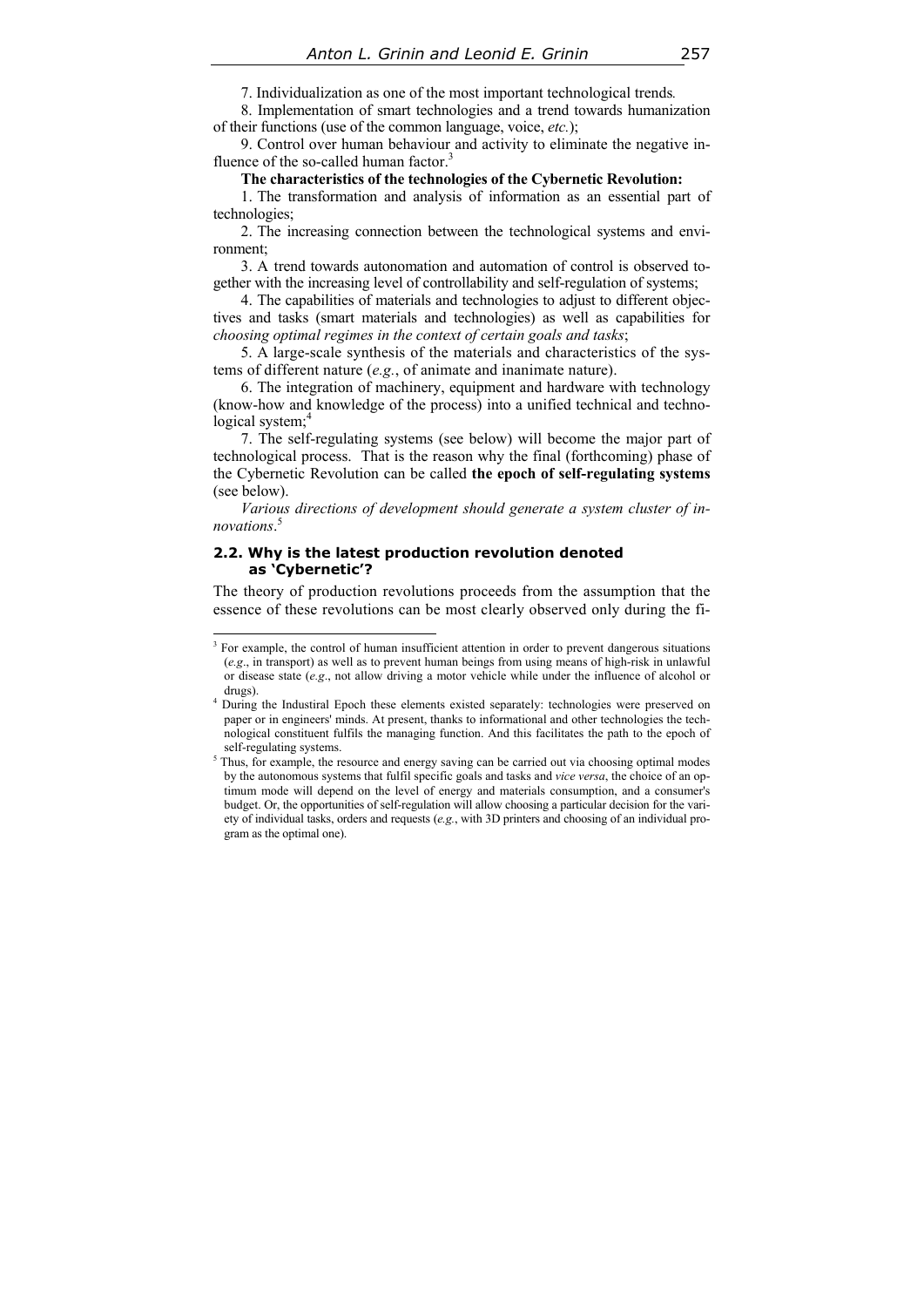nal phase. One can retrospectively outline the future features in initial and middle phases, but they do not form a clear system yet. Thus, the designation given to the third production revolution is based on our forecasts concerning its final phase. We suppose that *the most important thing about this phase will be a wide use of the principle of self-regulation and self-controlling in different technological systems which as a result will transform into self-regulating systems. At the same time in the systems of new type, the characteristics of living matter will combine with technological principles.* We denote this revolution as 'Cybernetic' as it will lead to the transition to a wide spread of self-regulating systems. The analysis of such systems can be based on the ideas of cybernetics which is a study in controlling different complex regulated systems via the processes of receiving, transformation and transfer of information (see, *e.g.*, Wiener 1948; Ashby 1956; Beer 1959; Foerster and Zopf 1962; Umpleby 1999; Tesler 2004).

Cybernetics can also be defined as a study of general laws of receiving, storage, and transfer of information in complex controllable systems. In any case the notions of regulation and information are considered as the most important ones for cybernetics, as it is impossible to control anything without transforming information. Within the Cybernetic Revolution, the technologies connected with information processing and more complex systems of control become of utmost importance. That is the reason why it makes sense to consider the changes in information technologies as the initial phase of the Cybernetic Revolution since information technologies are the basis of a transition to regulating technologies. Regulation and self-regulation (as the highest form of regulation) in systems are also the most important categories in cybernetics.

#### **2.3. What are self-regulating systems?**

Thus, *the main characteristic of the Cybernetic Revolution is a transition to creation and wide distribution of the special kind of systems: controllable systems (in some respect they can be denoted as standalone systems, i.e. systems which are able to operate independently), and the systems of higher level – selfregulating ones*.

Let us explain. *Controllable (standalone) systems are based on the principle of controllability, this means a higher level of control which is not a direct human control but a control via some inanimate system or subsystem of control (technical or of some other kind). In fact such kind of regulated systems should have a greater autonomy.* Just as even a primitive machine differs from a mechanical appliance, so the control by the autonomous systems differs from human control or control by means of primitive appliances. The highest level of controllability will be denoted as *self-regulation.* 

*Self-regulation and self-regulating systems.* Self-regulating systems are systems that due to the embedded programs and intellectual (and other) compo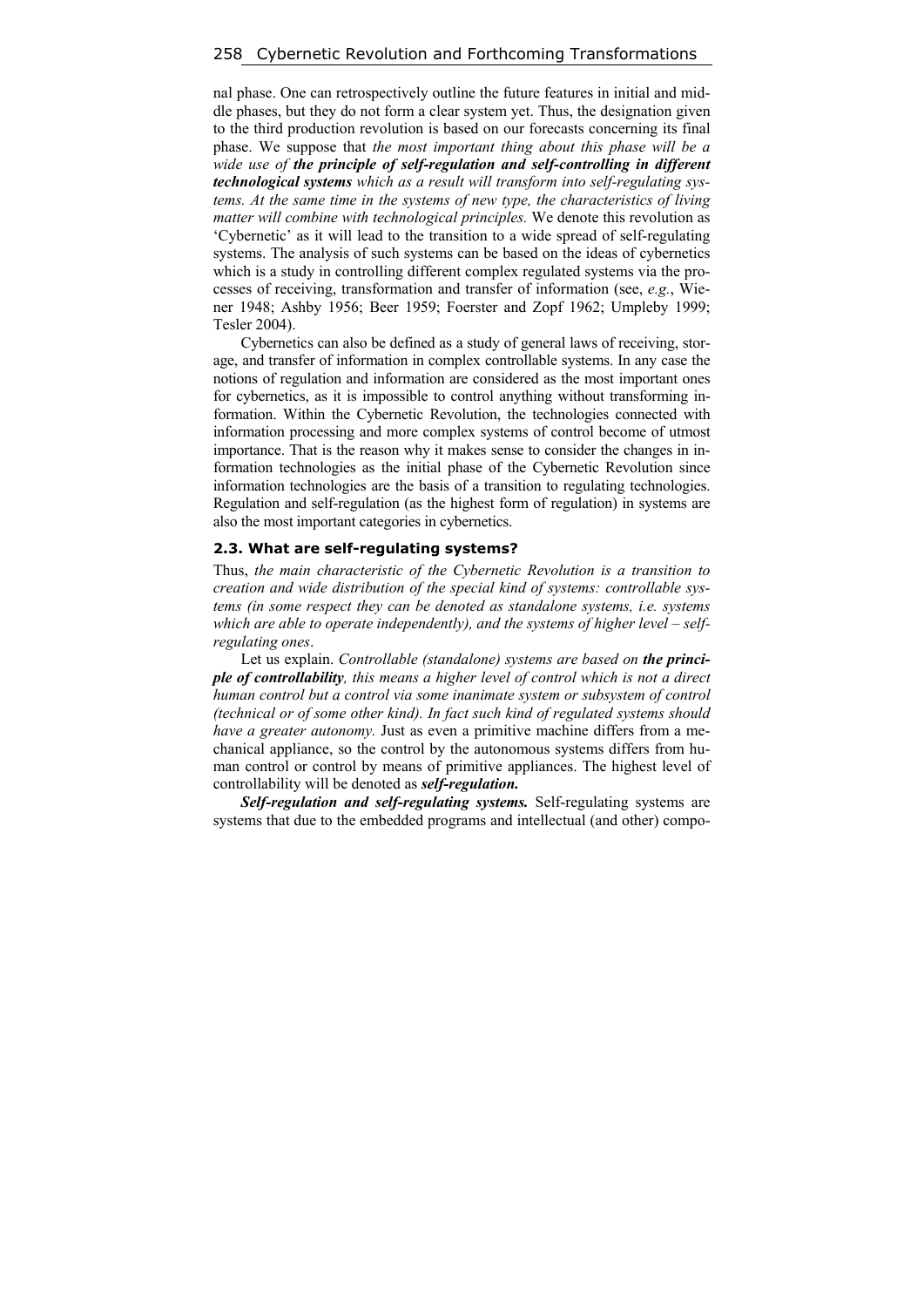nents can regulate themselves, responding in a pre-programmed and intelligent way to the feedback from the environment<sup>6</sup> as well as independently operate (or suggest alternatives) in a wide range of variations, having opportunities for *choosing optimum regimes in the context of certain goals and tasks*. They are the systems that operate with minimal to zero human intervention.

On the whole, this refers to the type of regulation via the technologies which allow the systems: a) to work most of the time without human interference as a part of control; b) to have more opportunities to independently respond to changes and to make operative decisions (and in future responsible decisions as well); c) to self-regulate and to self-adapt. In other words, due to special technologies one can allow the required processes to proceed autonomously, intervening only in the case of unexpected deviations from the predetermined parameters or in the case of some important reset of the parameters (of course, it is necessary to provide the signal about changes in parameters and a message inquiring the permission for some changes, or a number of possible options will be provided). Let us emphasize that this refers not only to technical but also to biological, compound or some other kind of systems.

*Today there are many self-regulating systems around us, for example, the artificial Earth satellites, pilotless planes, navigators laying the route for a driver. Another good example is life-supporting systems (such as medical ventilation apparatus or artificial heart). They can regulate a number of parameters, choose the most suitable mode and detect critical situations. There are also special programs that determine the value of stocks and other securities, react to the change of their prices, buy and sell them, carry out thousands of operations in a day and fix a profit. A great number of self-regulating systems have been created. But they are mostly technical and informational systems (as robots or computer programs). During the final phase of the Cybernetic Revolution there will emerge a lot of self-regulating systems connected with biology and bionics, physiology and medicine, agriculture and environment. The number of such systems as well as their complexity and autonomous character will dramatically increase. Besides, they will essentially reduce energy and consumption of resources. Human life will become organized to a greater extent by such self-regulating systems (e.g., by monitoring of health, regulation of or recommendations concerning physical exertion, diet, and other controls over the patients' condition and behaviors; prevention of illegal actions, etc.).* As a result, the opportunity to control various natural, social and industrial production processes without direct human intervention (which is impossible or extremely limited at present) will increase.

<sup>&</sup>lt;sup>6</sup> The connection with the environment and the 'selection' of this or that 'decision' by the system on the basis of environment changes are also the most important ideas in cybernetics.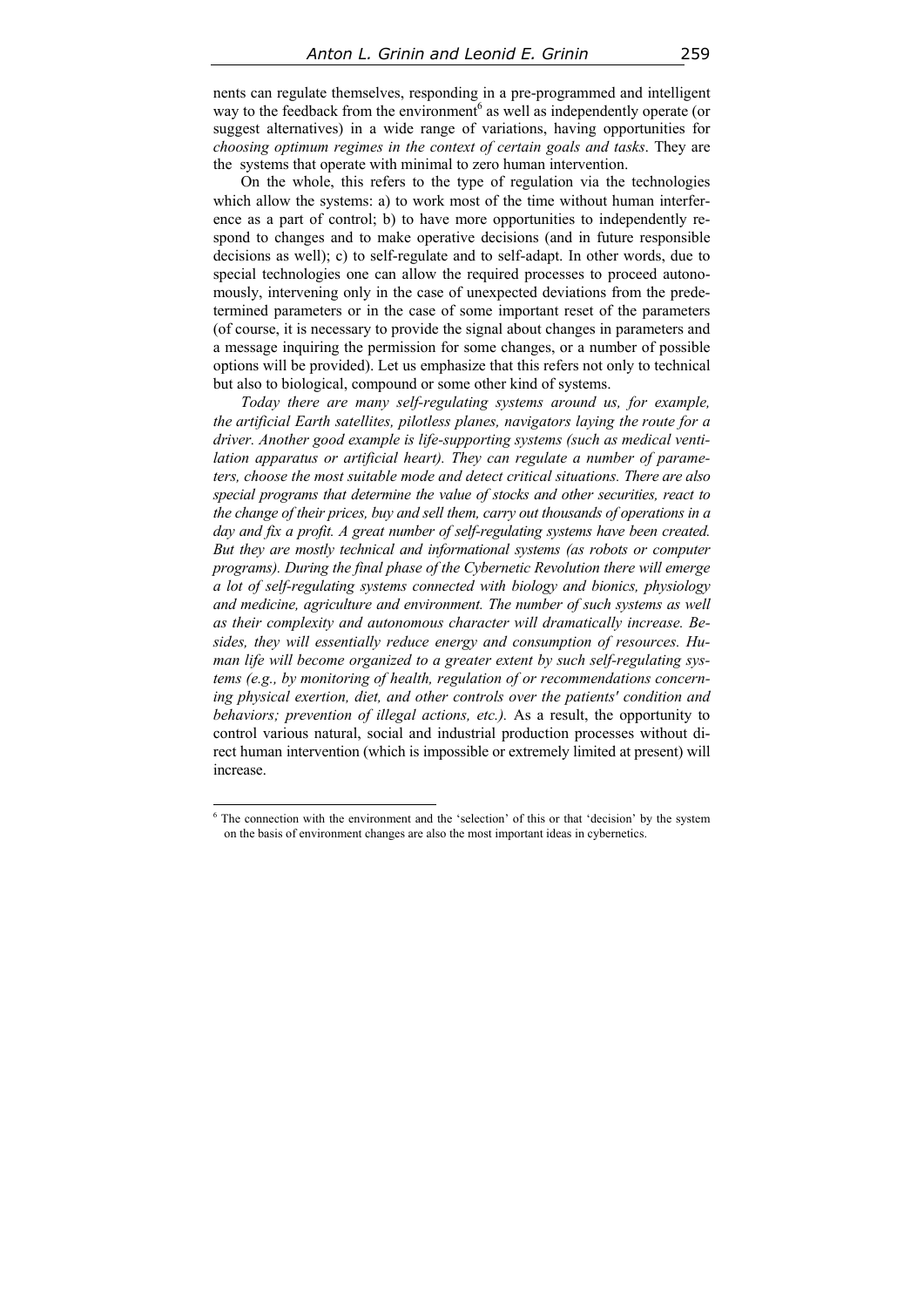Nowadays, there are a number of so-called 'smart' technologies and things which in a proper and rather flexible way respond to external impacts. The simple but very illustrative example here can be mattress or pillows which take (or remember) the form of body (head) of a user; another example is chameleon sunglasses which change the intensity of sun protection depending on the brightness of the sunlight. However, in such technologies as well as in some automatic systems like auto-open doors, auto-switch light, *etc.* only some elements of self-regulation are applied. Within self-regulating systems, the processes of identification, memorizing and selection of regime should proceed on a much larger scale; it will often be the choice within the framework of uncertain opportunities. One can say that 'smart' technologies with the elements of self-regulation have the reaction amplitude within the predetermined spectrum. In such device like temperature regulator (connected through WiFi to Internet) which memorizes the climatic habits of an individual in a given period of time, the amplitude of preferences is rather small. Whereas for self-regulating systems, the amount of variations is largely unlimited, such a system is capable of choosing a proper action model in any combination within the framework of its opportunities. Let us consider the navigator. There are usually several routes to reach the destination, but since navigators can get direction from every point the number of routes is practically not limited. That is why navigator is supposed to lead the driver to the destination from any place. This is an example of self-regulation system of rather high level, though the device itself is not too complicated. The number of routes to reach the destination is not limited (as even when there are several possible routes the amount of variations becomes large). However, in any situation the navigator should bring the driver to the point of destination from any place. Here the degree of self-regulation can be considered as a higher one, though the device itself is not too complicated.

## **2.4. The main directions of the Cybernetic Revolution**

 $\overline{a}$ 

We suppose that during the final phase of the Cybernetic Revolution different *developmental trends should produce the effect of a system cluster of innovations as is often the case with the innovative phases of production revolutions*. Thus, if we consider the forecasts for the final phase of the Cybernetic Revolution in our opinion *the general drivers of the final phase of the Cybernetic Revolution will be medicine, bio- and nano- technologies, robotics, IT, cognitive sciences, which will together form a sophisticated system of self-regulating production.* We can denote this complex as **MBNRIC-technologies.**<sup>7</sup>

Another question is in what sphere will the final phase of the Cybernetic Revolution start? Which one will be the first? First of all, one should remember

 $<sup>7</sup>$  As is known, there is a widely used abbreviation of NBIC-technology (or convergence), that is</sup> nano-bio-information and cognitive (see, *e.g.*, Lynch 2004; Dator 2006; Akayev 2012). However, we believe that this complex should be expanded.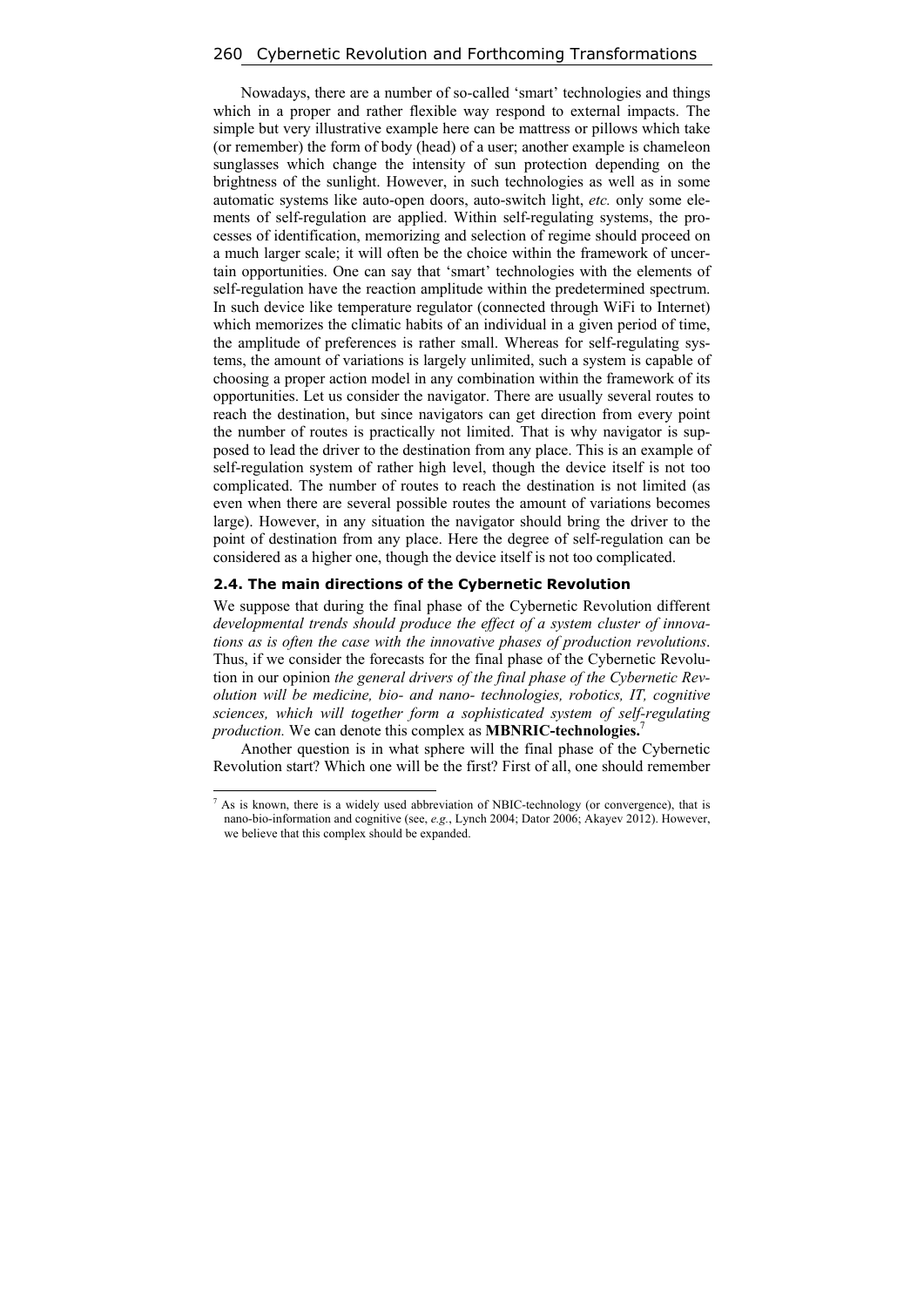that the 'breakthrough' sphere will be narrow as it happened during the Industrial Revolution (when the breakthrough occurred in a narrow field – cotton industry). In a similar way, we assume that the Cybernetic Revolution will start first in a certain area. Given the general vector of scientific achievements and technological development and taking into account that a future breakthrough area should be highly commercially attractive and have a wide market, we predict that the final phase (the one of self-regulating systems) of this revolution will begin in one of the new branches of medicine. Perhaps, it has already formed (as biomedicine or nanomedicine) or it can form as a result of involving other innovative technologies into medicine. However, the development will follow the path of spreading the self-regulating systems into different new fields, their integration and development of the complex of MBNRICtechnologies.

Our assumption that the first field will be a new branch in medicine is based: a) on the analysis of the latest achievements in technologies; b) on a number of demographic and economic trends (see below); c) on the regularities obtained from the theory of production revolutions which we analyze in the following section. This section will define these regularities and the way they can be used in forecasting.

# **3. The Logic of the Production Revolution: The Analysis of Utility and Correlations between the Phases**

Let us remind that the fundamental idea of the proposed conception of production revolutions is that *for every production revolution each of its three phases plays functionally the same role and the ratio between the duration of phases within the framework of each cycle remains approximately the same*. Thus, on the basis of the regularities identified within the Agrarian and Industrial Revolutions, one can make assumptions about the following factors:

*first*, about the duration of the middle (modernization) phase of the Cybernetic Revolution;

*second*, about the beginning and approximate duration of the final phase of the revolution;

*third*, about the sectors and directions that will be affected by the new technological breakthrough.

Therefore, the theory of production revolutions provides with methodological approach to ground our forecasts about the future technological shifts within the Cybernetic Revolution. Let us remind the reader that the initial phase of the Cybernetic Revolution has already been completed (lasting from 1950 to the early 1990s) and the modernization one is approximately half way through its development (it started in the 1990s and presumably will last till the end of the 2020–2030s). So we can compare the forecasts of the theory concerning each phase of the production revolution with present-day reality, and we can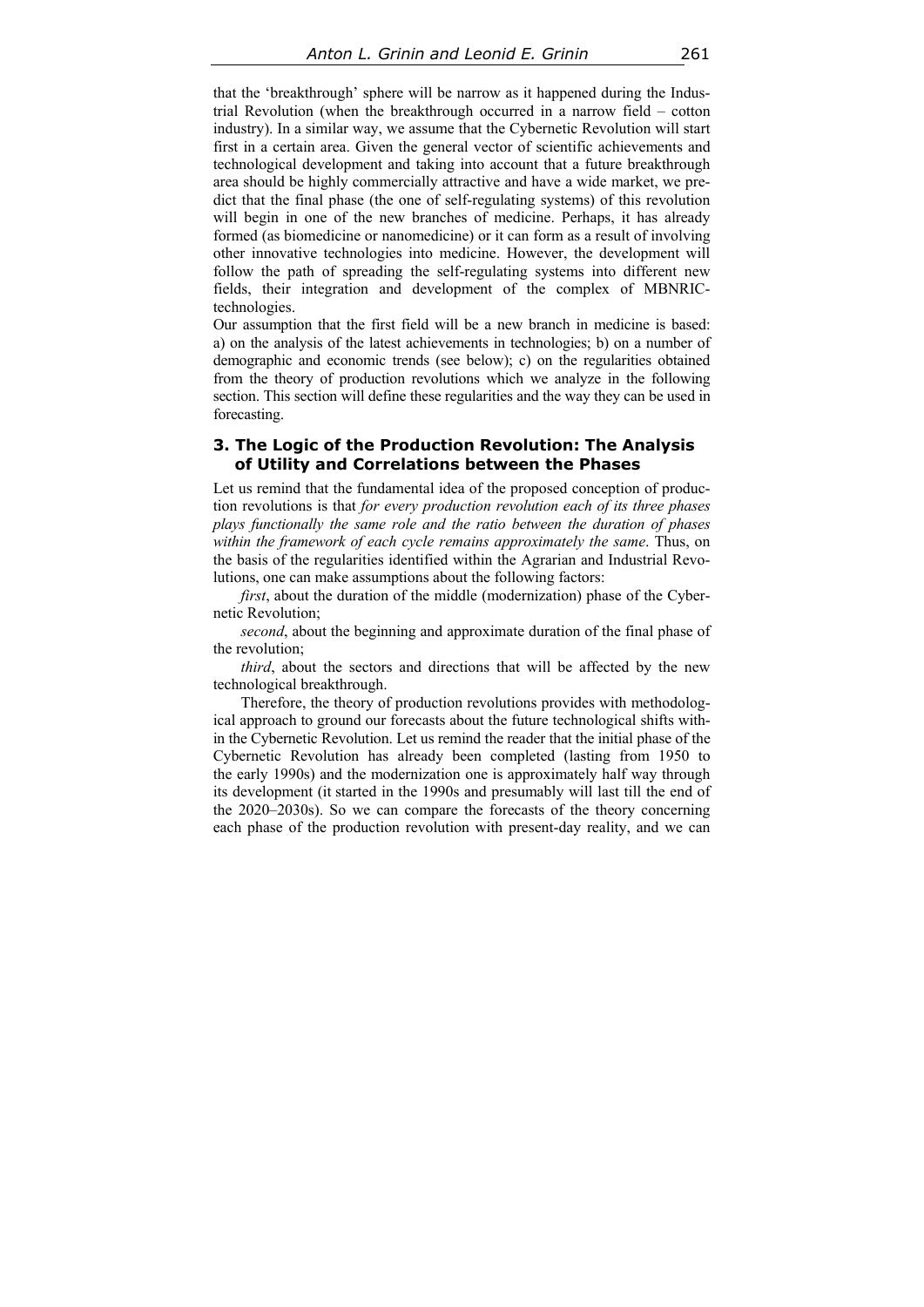also infer the role that technologies will play in the final phase of the Cybernetic Revolution.

To give a better explanation to such a methodology, we formulate a number of functional and processual relations between the initial and final phases of the production revolution, between the initial and middle phases, and between the middle and final phases of the production revolutions. Knowing the algorithm of how processes manifested in the initial phase of the production revolution can be transformed in the middle and final phases, we provide forecasts of the Cybernetic Revolution development for the upcoming decades proceeding from the study of its initial and uncompleted middle phase.

## **3.1. The peculiarities of the initial phase: Amalgamation of non-system tendencies into a system and the development of new ones**

#### **The initial phase of the production revolution is marked by the following peculiarities:**

1*. A number of tendencies and innovations that used to be non-systemic within the previous production principle get a systemic character.* The nonsystemic character means that within the previous production principle these phenomena did not play a crucial role and did not result from its main characteristics, whereas within a new production principle the role of these characteristics significantly increases. This can be shown by the example of automatization which to a certain extent was developed within industrial production long before the Cybernetic Revolution. One of the main characteristics of the industrial production principle is that the production process is carried out by means of machines which are operated by humans using their sense organs, power and qualification. At the same time, some operations were performed without human involvement, in other words automatically. But the automatization of processes was not essential, in other words it was not a necessary characteristic of the industrial production principle but an extra bonus. In the early  $20<sup>th</sup>$  century, automatization started to develop vigorously (*e.g.*, in electrical engineering for the prevention of accidents, in engines for convenient control, *etc.*). But still it had no decisive importance as it was not generally used for the automatization of technological processes.

Therefore, in that period automatization can be regarded as a hyperdevelopment of such essential characteristic as mechanization. Besides, in the first half of the  $20<sup>th</sup>$  century, automatization was not the leading direction of the industrial production principle. On the contrary, the leading position was taken by the processes of the latest division of labor including the wide distribution of assembly-flow production (a constant intensifying division of labor is an essential and transparent characteristic of the industrial production principle, strikingly manifested already in manufactures). The development of automatization in the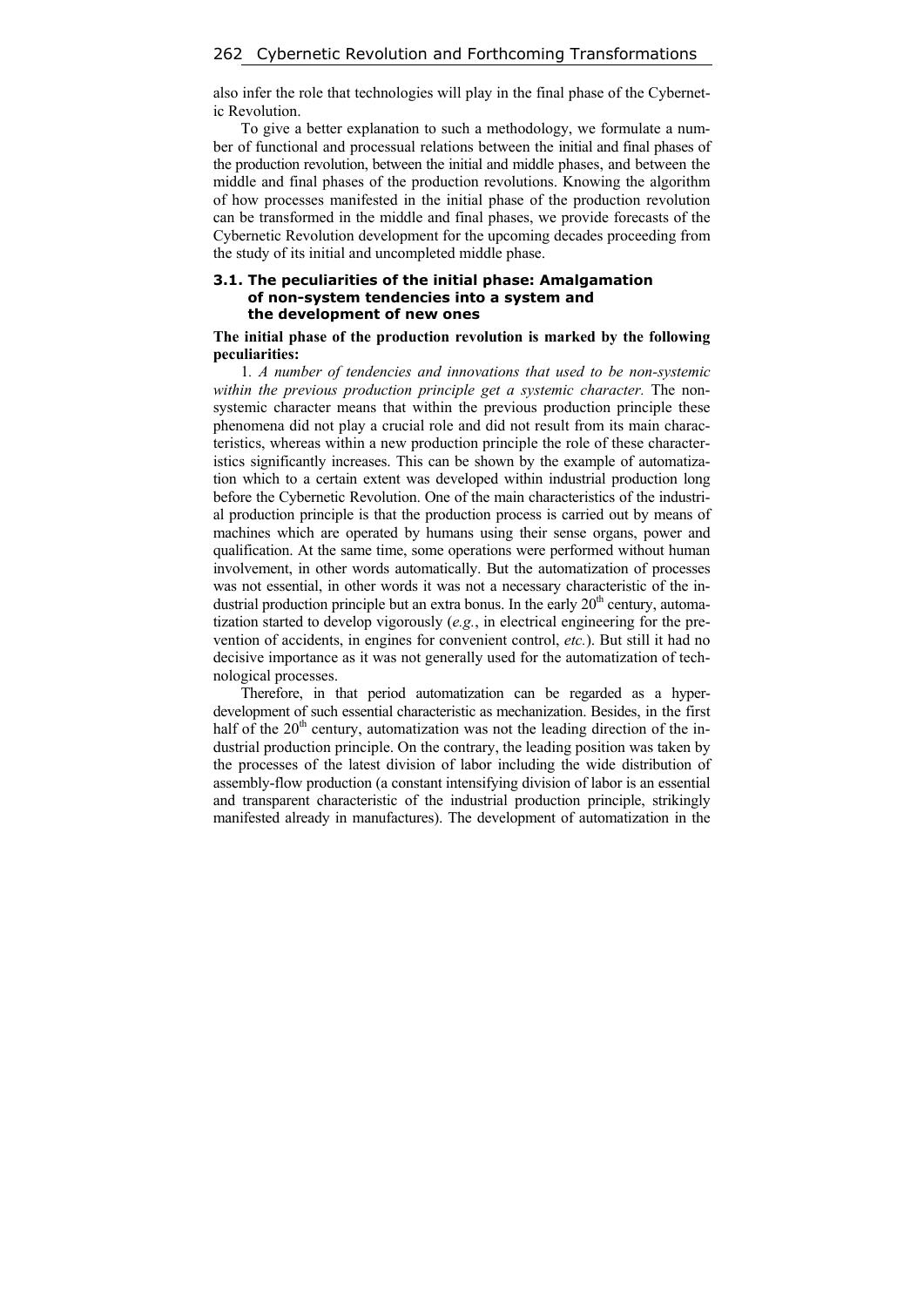second half of the  $20<sup>th</sup>$  century is quite a different matter. It has become the most important characteristic of the scientific-cybernetic production principle (in its initial stages), finding new forms of application and expression in releasing human costs in process control (especially in Information and Communications Technology [IСT]).

Thus, *the initial phase of the production revolution develops the nonsystem elements of the previous period to the highest degree.* In this regard, automatization was the continuation of mechanization (see *e.g.*, Lilley 1966; Philipson 1962; Bernal 1965); as the chemistry of synthetic materials was the continuation of organic chemistry (Zvorykin *et al.* 1962); and as the Green Revolution in agriculture was the continuation of agronomy (Thirtle *et al*. 2003). The development of radio and television technologies was the continuation of the trend of new methods of information transfer which had emerged earlier. Such continuity can hide the intensity of the transition from one epoch to another. So it is not surprising that in the 1950–1970s the scientific and technological development was considered as the continuation of the Industrial Revolution, and at best it was defined as a new industrial revolution (scientific and technical revolution [Bernal 1965]). However, this super-development possessed some qualitative characteristics which will be described below.

2. *The former non-system characteristics together with newly emerging ones now merge into a unified system representing a new production principle.*  Automatization, the chemical production of synthetic materials, the powerful development of non-computer electronics and means of communication, the emergence of various engines, the general transition to a new type of energy and fuel, the breakthrough in selection and plant protection, the discharge of a million workers previously employed in agriculture and industry and their transition to the service sector; together with a number of new directions in technology, informatics and science – all this creates a principally new situation in economy and also evidences the start of a new production revolution, namely, the Cybernetic one.

3. *An important factor with a powerful synergistic effect is the temporal density (the cluster pattern) of the formation and development of a number of directions which, to a greater or lesser extent, is typical of a new production principle.* Such directions in the 1950–1960s were the nuclear power industry, space exploration and usage of space frequencies for communication and other purposes, deep-sea exploration, information and computer technologies, multiplying equipment, laser technologies, and other areas (*e.g.*, in genetics, medicine and biotechnology).

4. *However, the future of these innovative spheres can be different*: some of them get particular and important development in the second half of the initial phase and in the middle phase; and other areas will not develop so intensively. Some can turn (at least, temporally) into dead-ends. Thus, at present the atomic energy industry faces severe constraints due to environmental problems,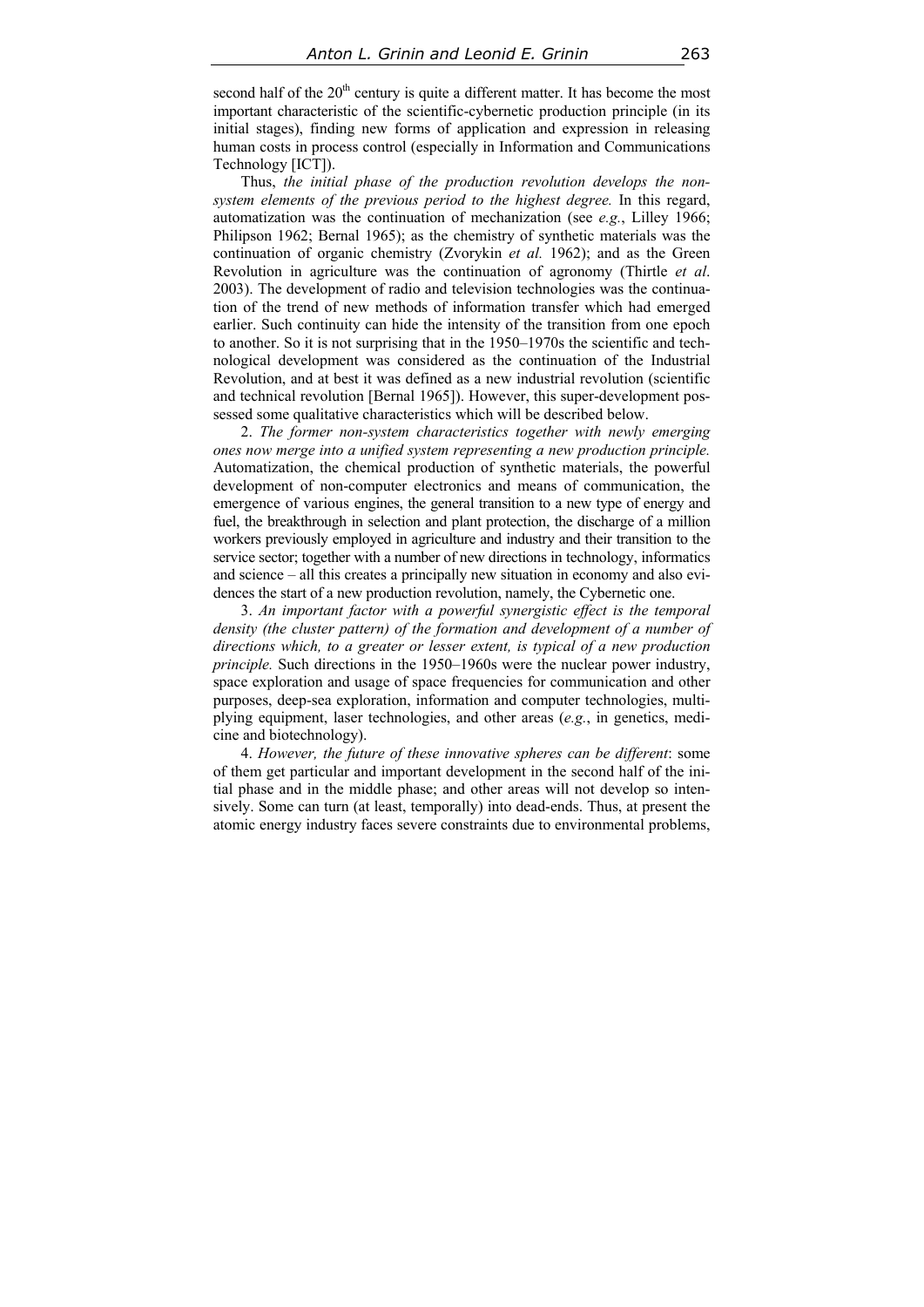the hopes to master thermonuclear energy fell short of expectations and deepsea exploration (except for shelf sea) still remains exotic. At the same time, the development of IСT has become the leading trend.

5. *The change of the leading sector in the course of the production revolution.* The leading role of the peculiar characteristics and sectors of a new production principle becomes especially obvious by the end of its initial phase or during its modernization phase (as in the case with IСT). These sectors need some time to reach maturity and acquire a systemic character. *Thus, during these two first phases of the production revolution there is a constant alteration of the leading branches and sectors as well as the formation of new sectors.* One of the branches of a new production principle starts to dominate over the other branches for quite a long period of time (from the end of the initial phase until the middle phase). This branch becomes a key symbol of the production revolution and its driving force. *But later its role as a driving force decreases.*  Thus, the wool industry (the most important branch of the initial phase of the Industrial Revolution) appeared to be unimportant in the final phase when it was replaced by the cotton industry.<sup>8</sup> So one can make an assumption that ICT will not remain the most important sphere of the final phase of the Cybernetic Revolution. Besides, advancements in this field will become only one constituent (albeit an important one) of the breakthrough which will be made in other fields.

Later, in the course of the final phase of the Cybernetic Revolution (approximately in the 2040–2050s) one can expect a new qualitative breakthrough in ICT. For example, one can assume that sooner or later serious changes will inevitably occur in programming itself. At present this process is laborintensive and slow. It will most likely develop in the direction of simplification and robotization of some part of programming and especially in implementation of programs. In other words, machine programming will mainly substitute human programmers and 'the self-programming' trend will be developed.

6. *Already in the initial phase there emerges a prototype of the sectors which will become the leading ones in the final phase. But in the initial phase they do not play the leading role* (see below).

#### **3.2. The characteristics of the middle (modernization) phase: accumulation of innovations and the search for a breakthrough point**

1. *The large scale of already existing tendencies and the formation of new ones.*  On the one hand, in this phase many processes develop (to a varying degree) that were formed in the initial phase of the production revolution. On the other hand, in the modernization phase we can trace the roots of those forms which

 8 Animal husbandry which developed in the modernization phase of the Agrarian Revolution did not become the leading direction of the final phase of this revolution.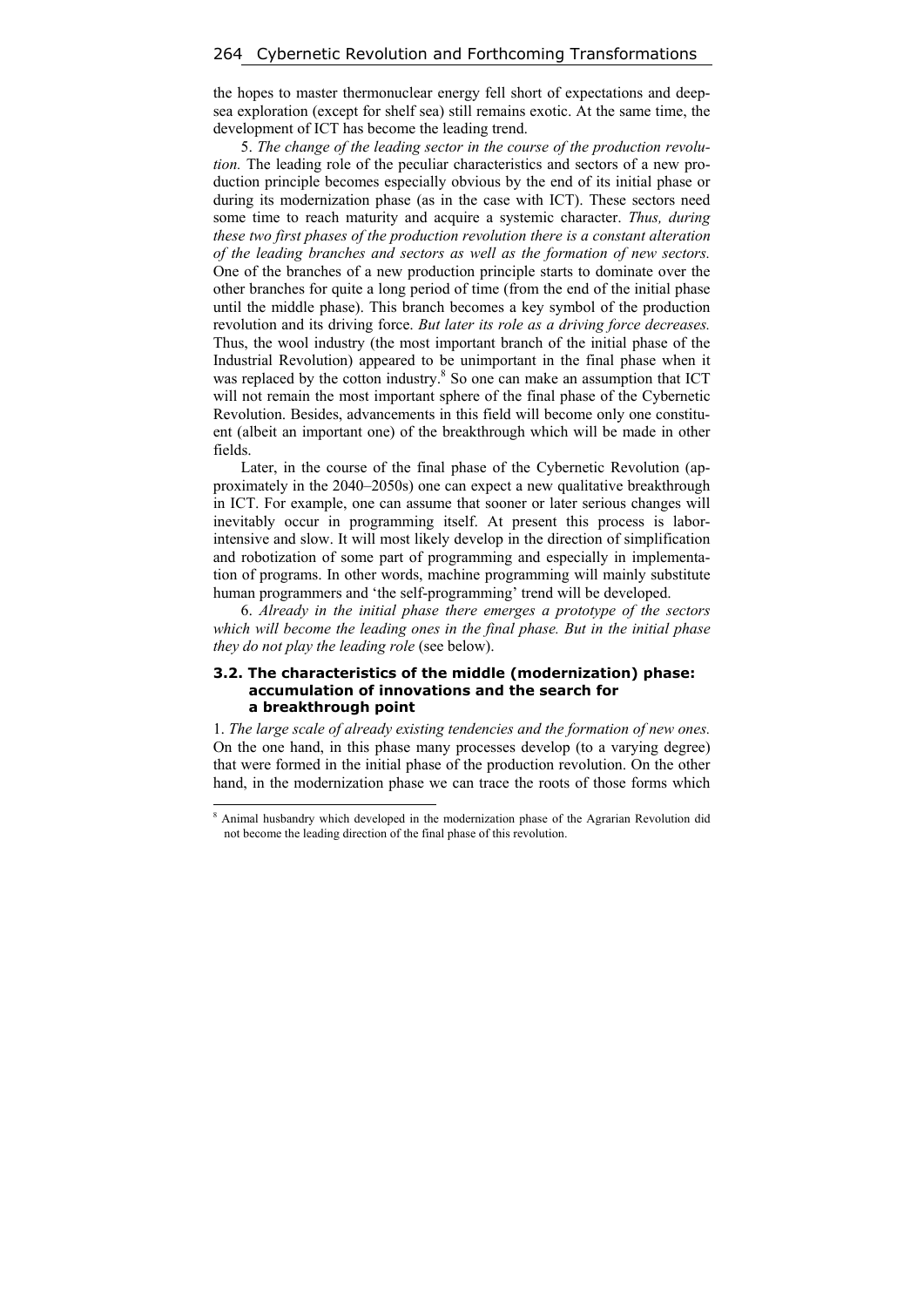will emerge as leaders in the final phase of production revolution. Therefore, it is important to distinguish between the tendencies which have already appeared to be mature and the tendencies which are only formed.

2. *The expanded development. Need for profound social and political changes.* The expansion of new technologies is especially noticeable in the first half of the modernization phase. In its second half this expansion faces certain saturation and slows down and this increases activity in the field of innovations. There appears an anticipation of something important. But the decisive component for the formation of a new system is still lacking. Besides, this gap can be manifested not only in the absence of basic technological innovations but also of the social conditions for its implementation. One of the most important characteristics of the modernization phase is that *during this period some profound changes or even breakthroughs in social and political relations should take place*. As regards the Industrial Revolution, the period between the seventeenth and eighteenth centuries is the time of social revolutions in England, the Netherlands, the USA, and France which changed the world. It was also the time of changes in the world policy: The Thirty Years' War (1618–1648) and the subsequent Piece of Westphalia laid the foundations of international relations for a long time. Globalization and the period which we denoted as the epoch of new coalitions (Grinin 2009, 2012c; Grinin and Korotayev 2010, 2015a) will also significantly change the world and this process is already underway.

3*. The idea of a decisive component*. During the modernization phase opportunities and improvements accumulate that will play a role in making the final phase of the revolution possible. All components should be ready before it starts. However, we emphasize that the innovations will form a new system only as soon as the key component emerges. At the same time the reconstruction of the relationships within the framework of a whole production system (fields, branches and innovations according to their value) will be considerable.

4*. The emergence of the decisive innovation in the new field.* Basing on our analysis of production revolutions one can conclude that the decisive innovation will appear not within the most important sector of the economy. Thus, irrigated agriculture failed to become the most important sector of agriculture in pre-state barbarian societies; while the cotton industry was not the most important industrial sector in the first half of the  $18<sup>th</sup>$  century. Moreover, in this field there should appear certain conditions which should include high commercial profitability and attraction, thus producing a steady demand for a long period of time. Nevertheless, the emergence of the decisive innovation can remain underestimated for some time.

The decisive innovation for the final phase of the Cybernetic Revolution to begin can appear in different fields of bio- or nanomedicine (or some other new branch of medicine). There can be a series of innovations which will turn the growing number of innovations into a qualitatively new system. It is quite pos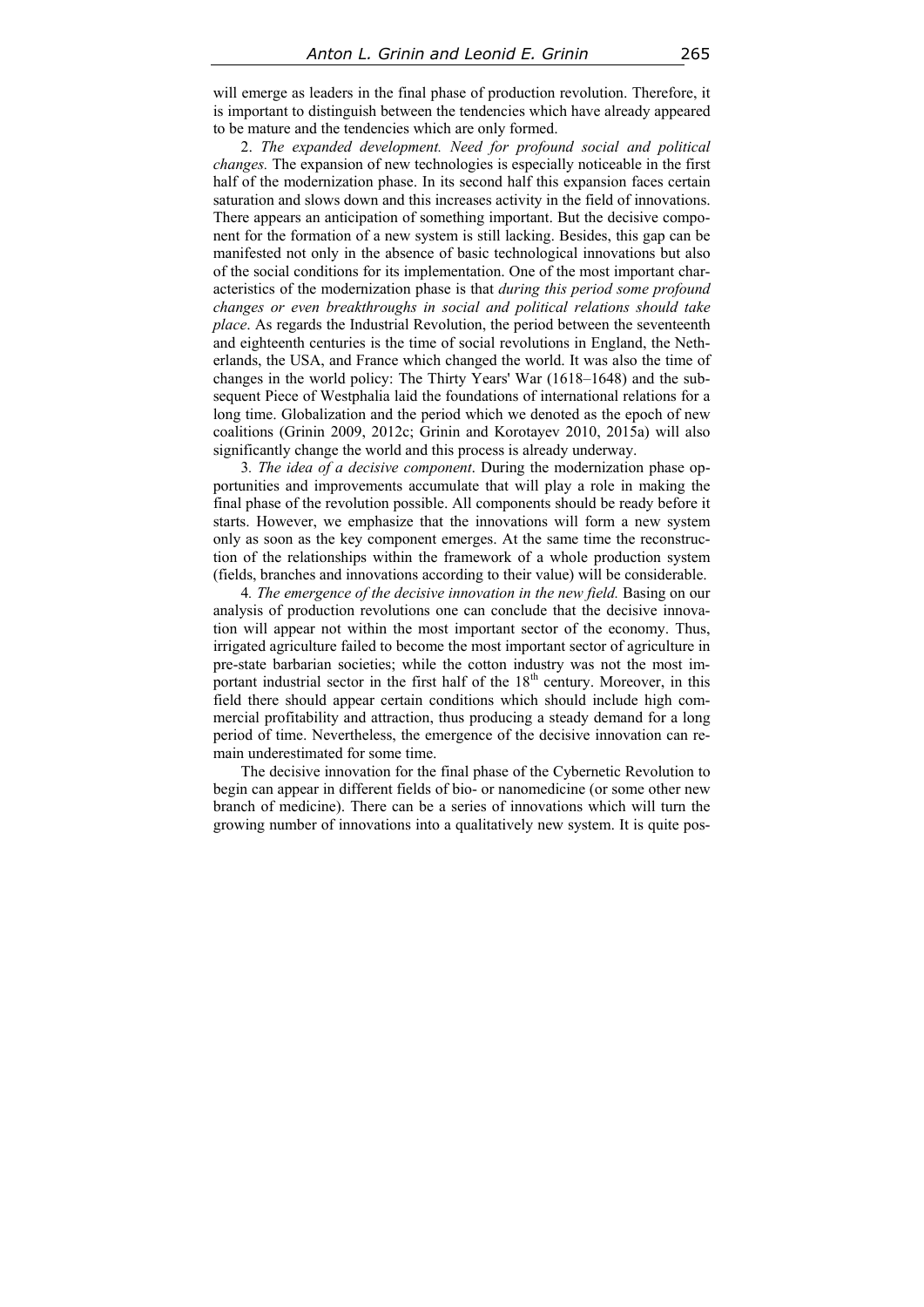sible that such a breakthrough will be connected with the invention of successful methods to fight cancer as this disease differs significantly from other diseases and requires solutions at the genetic level as well as the application of fundamentally new technologies.

#### **3.3. The peculiarities of the final phase**

1. *The main characteristics of the production revolution come to maturity.* One can find all the basic characteristics of the final phase of the revolution already in its initial phase though in undifferentiated, incomplete or undeveloped state. These characteristics of the future system are revealed in the middle phase when the production principle takes a relatively complete although undeveloped form.

**Thus, one may infer about the main characteristics of the Cybernetic Revolution on the basis of an analysis of the initial and middle phases, through a focus on their features and the dynamics of development.** This analysis allows for a singling out of the most important characteristics of the Cybernetic Revolution including resource savings, miniaturization, individualization, wider use of artificial and smart materials, *etc.* These characteristics already show up in our epoch but they will absolutely dominate in the next epoch.

2. Given the *numerous directions that will appear during the initial phase, there will be some that will necessarily become leading directions in the final phase.* At the same time in the initial phase they play a less significant role. Thus, while in the final phase of the Industrial Revolution the main point is mechanisms, machines, replacement of manual labor by machinery, in its initial phase machinery was only a part of this new direction. In the beginning of the Industrial Revolution, the technical innovations (replacement of manual labor by machines) were not so important and the main point was the process that intensified the division of labor. If you consider the Agrarian Revolution, the leading direction of manual (hoe) agriculture was the use of fertile areas with the help of manual labor (*e.g.*, with the help of a sharp stick or stone hoe). The soil fertility was natural or was achieved by burning of plants. As to irrigation technologies, in the initial phase of the Agrarian Revolution they were not so widespread and were linked to the local environment. But in the final phase they became the leading factors and remained such during the whole period during which the craft-agrarian principle dominated production.

**Therefore, the leading sector of the final phase of the Cybernetic Revolution has already formed, but it is one of those sectors which do not, as yet, play a decisive role in the economy.** In our opinion, medicine (one of its new branches) will play the leading role in the unfolding final phase of the Cybernetic Revolution (see below).

3. *The mutual integration of innovative sectors starts after the formation of the decisive innovations or their group.* This process especially intensifies in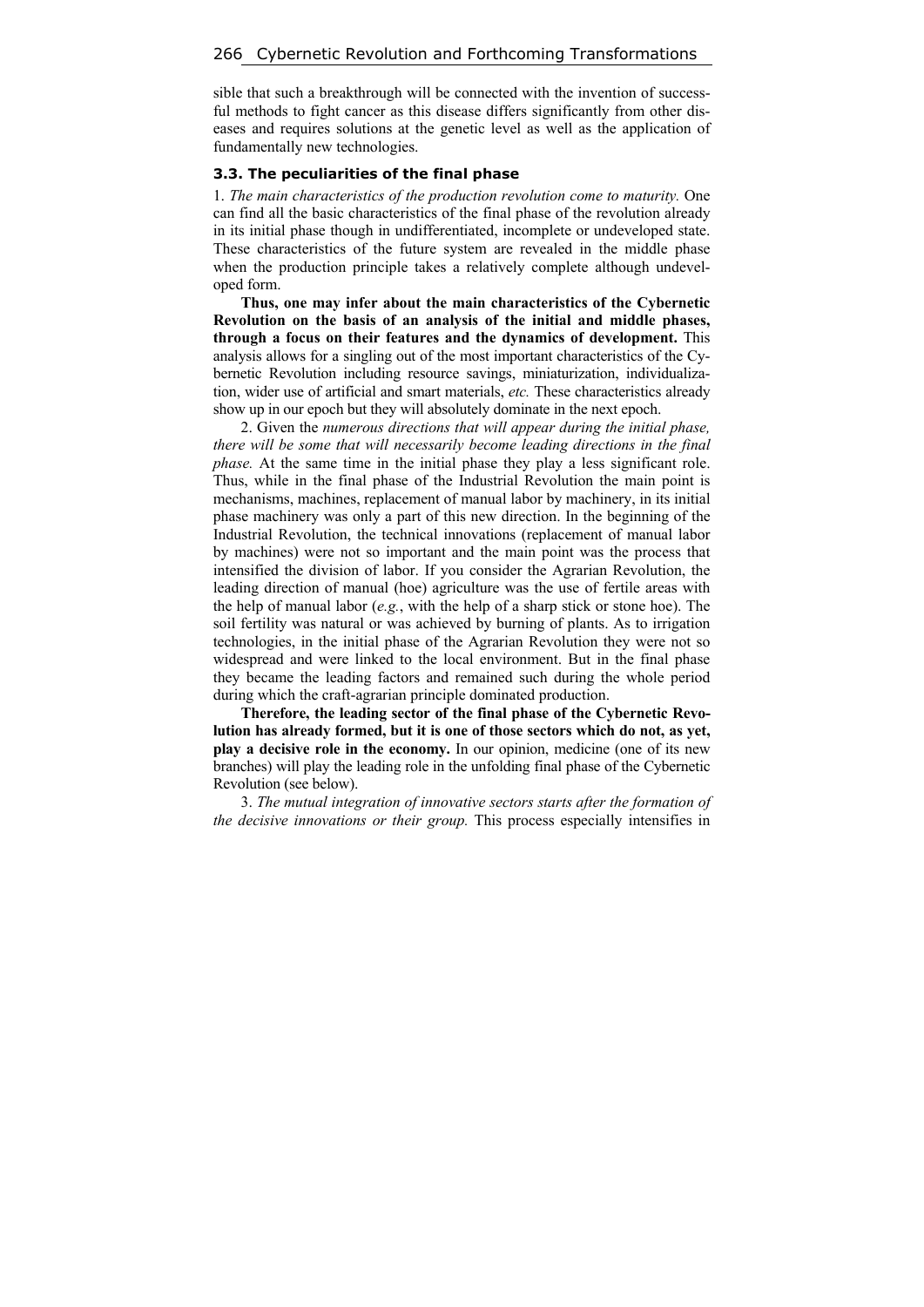the final phase of the production revolution. Innovations are mutually integrated and form a fundamentally new system. That was the case with the invention of the power spinning loom in the 1760s (which was then constantly being improved). The important inventions and directions of industrial production such as primitive steam engines, steam energy, new types of machines, the principles of management at large enterprises, the current institution of inventions and different technical innovations which had already existed before, after the invention of the power spinning loom allowed during two decades to form the fundamentally new sector of cotton mills (as well as the great idea that all manual operations can be mechanized). This caused the cumulative effect of rapid invention of missing innovations in the field of cotton carding (*i.e*., the separation of cotton fibers), painting, printing, *etc.*

**Thus, the breakthroughs in medicine and allied technologies will cause the 'catching up' and an amalgamation of different innovations into a system which might bring about the completion of the Cybernetic Revolution** (see below).

4. One should *distinguish between the field of breakthrough and the essence of a new system of production.* The field of breakthrough just initiates profound transformations. The production revolution will fully gain its logic and 'sense' or 'essence' only later when the transformations become profound and expanded. However, one can try to guess this 'meaning', 'sense' and 'essence' on the basis of the processes occurring during the initial and middle phases of the production revolution.

**Thus, the general idea of the Cybernetic Revolution can be connected with a constant and comprehensive saving of energy, resources and materials which will start due to mass development of self-regulating systems at a fundamentally new level.** In fact, without the breakthrough in saving there will be no growth of living standards of the world's population whose number will increase at least until the 2070s (according to most forecasts, see, *e.g.*, Population Division 2012).

# **3.4. The determination of the future sector of the breakthrough. Why medicine?**

Thus, an assumption from the theory of production revolutions entails that one of the number of directions defined in the initial and middle phases of any production revolution becomes a breakthrough area by the beginning of its final phase. But this factor does not play a leading role in the economy until the beginning of the breakthrough.

The analysis of the actual development of production revolutions also suggests the following characteristics of the future sector: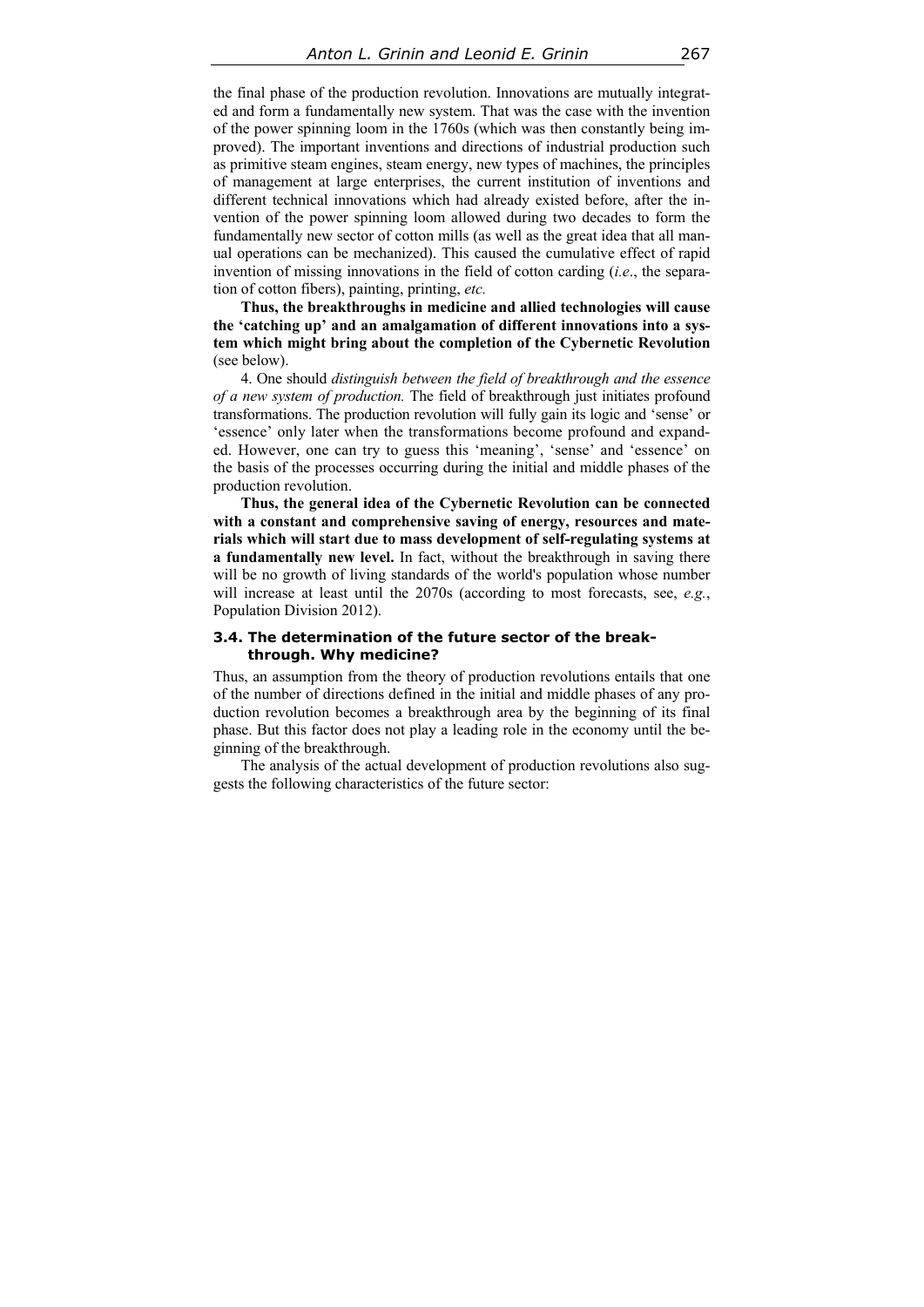• the commodity produced in this sector should be of prime necessity. Thus, cereal in the period of the Agrarian Revolution and cotton in the period of the Industrial Revolution were basic necessities;

• the direction of development of the sector should conform to the leading tendencies and problems in the society (irrigation agriculture could support and increase the sudden exponential population growth; the cotton industry met the needs of increasing urbanization and made use of the surplus labor force which had emerged in the agrarian sector);

• the sector can influence a significant number of spheres and integrate them (*e.g.*, in the period of the Agrarian Revolution the irrigation facilities required joint actions in society; and in the period of the Industrial Revolution the transition to machines and steam-engine in the cotton industry caused a rapid growth of economy, the reconstruction of transportation routes and trade);

• technological conservatism in this sector is relatively weak;

• the breakthrough sector should provide high profits and rely on steady demand, otherwise it will fail to attract major investments. Besides, borrowing from this sector new technologies which arose in the advanced society will face no obstacles (*e.g.*, government's ban, *etc.*) in other societies;

• the sector must have a great potential for the growth of its productivity and the need for the growth of productivity must remain high for a long time to stimulate the innovations and investments.

Let us consider these conclusions in the context of the Cybernetic Revolution. It is evident that the future breakthrough sector of the final phase of this revolution should have already developed. But which of the existing ones meets the mentioned characteristics? We argue that there will be no breakthrough, for example, in the field of green (low-carbon) energy sector (despite the fact that at present wind power demonstrates high growth rates) because green power will be unable to completely replace traditional energy resources but it will coexist with it just as hydro- and nuclear power coexist with carbon energy. We think that robotics could become the break through direction if there were created robots that could perform different functions in the services sector. Not without reason the future scientific and technological progress was thought to be connected with developments in the sphere of robotics. At present robotics finds wide application and is rapidly developing (see, *e.g.*, Makarov and Topcheev 2003; Gates 2007). But still one can hardly say that robotics will become the breakthrough direction judging by the current volume of investments in this sphere which grows slowly, and there are much less investments in the biotechnology field. However, it will play a very important part in the final phase of the Cybernetic Revolution and should achieve outstanding results though somewhat later, perhaps in the middle of the final phase of the Cybernetic Revolution or even at the end of it (see Conclusion).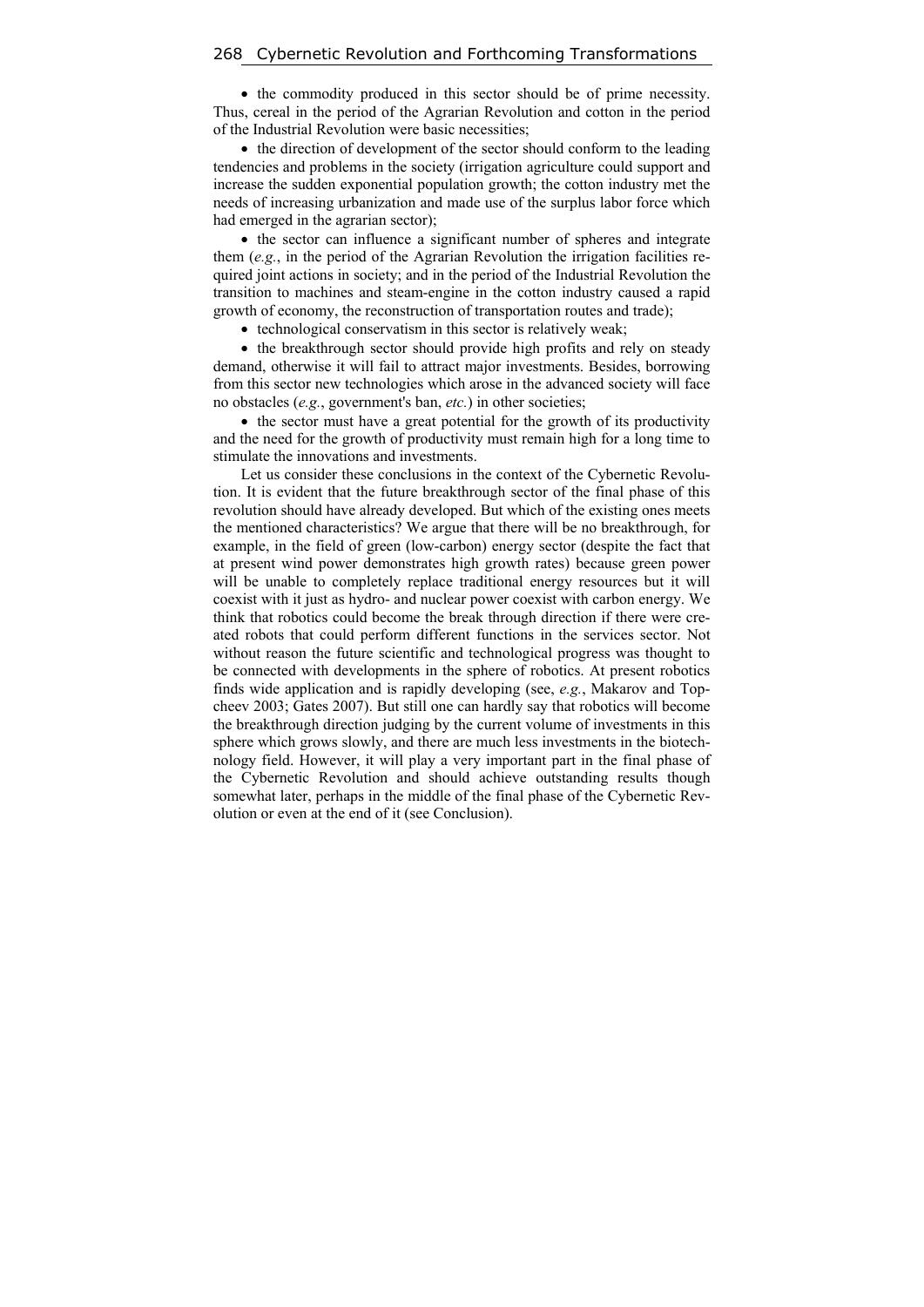On the basis of the analysis of the current situation one can conclude that the only field which meets all the requirements is medicine. That is why medicine will be the first sphere to start the final phase of the Cybernetic Revolution, but, later on, the development of self-regulating systems will cover the most diverse areas of production, services and life. We treat medicine in a broad sense, because it will include (and already actively includes) for its purposes a great number of other scientific-technological branches (*e.g*., the use of robots in surgery and taking care of patients, information technologies in remote medicine, neural interfaces for treatment of mental illness and brain research; gene therapy and engineering, nanotechnologies for creation of artificial immunity and biochips which monitor an organism; new materials for growing artificial organs and many other things to become a powerful sector of economy).

Let us consider in detail why medicine is to become the breakthrough sphere.

a) Medicine is unique because it inspires constant activity in the field of new high technologies.

b) There are far fewer social, cultural or structural obstructions to the application of these technologies in medicine than in other fields (as well as the obstacles to adoption of innovations).

c) The commercial prospects of new technologies in this sphere are huge since people are always ready to pay for them.

d) In the nearest decades not only the developed but also developing countries will face the problems of population ageing, shortage of labor resources and the necessity to support a growing number of elderly people. The progress in medicine can contribute to the extension of working age (as well as to the general increase of the average life expectancy) of elderly people and to more active involvement of disabled people into labor activities. *Thus, elderly people and people with disabilities could more and more subsist for themselves.*

e) A rapid growth of the world middle class and population education level, especially in the developing countries (NIC 2012) is anticipated in the nearest decades and these two factors mean that there will be a sharp growth in the demand for health services.

f) The medical sphere has unique opportunities to combine the abovementioned technologies into a single complex. Many spheres (including but not limiting to biotechnologies, nanotechnologies, robotics, use of the latest ICTs and various devices, cognitive technologies, synthesis of new material) will be integrated in this field.<sup>9</sup>

<sup>&</sup>lt;sup>9</sup> It should be noted that Leo Nefiodow has been writing about medicine as the leading technology of the Sixth Kondratieff Wave (according to his approach, this wave began in the end of the 1990s and will last until the 2050s) (Nefiodow 1996; Nefiodow and Nefiodow 2014a, 2014b). We do not agree with him about the date of the Sixth Kondratieff Wave, which, according to our estimates, will start in 2020s and will last until the 2060s (Grinin L. E. and Grinin A. L. 2014). Never-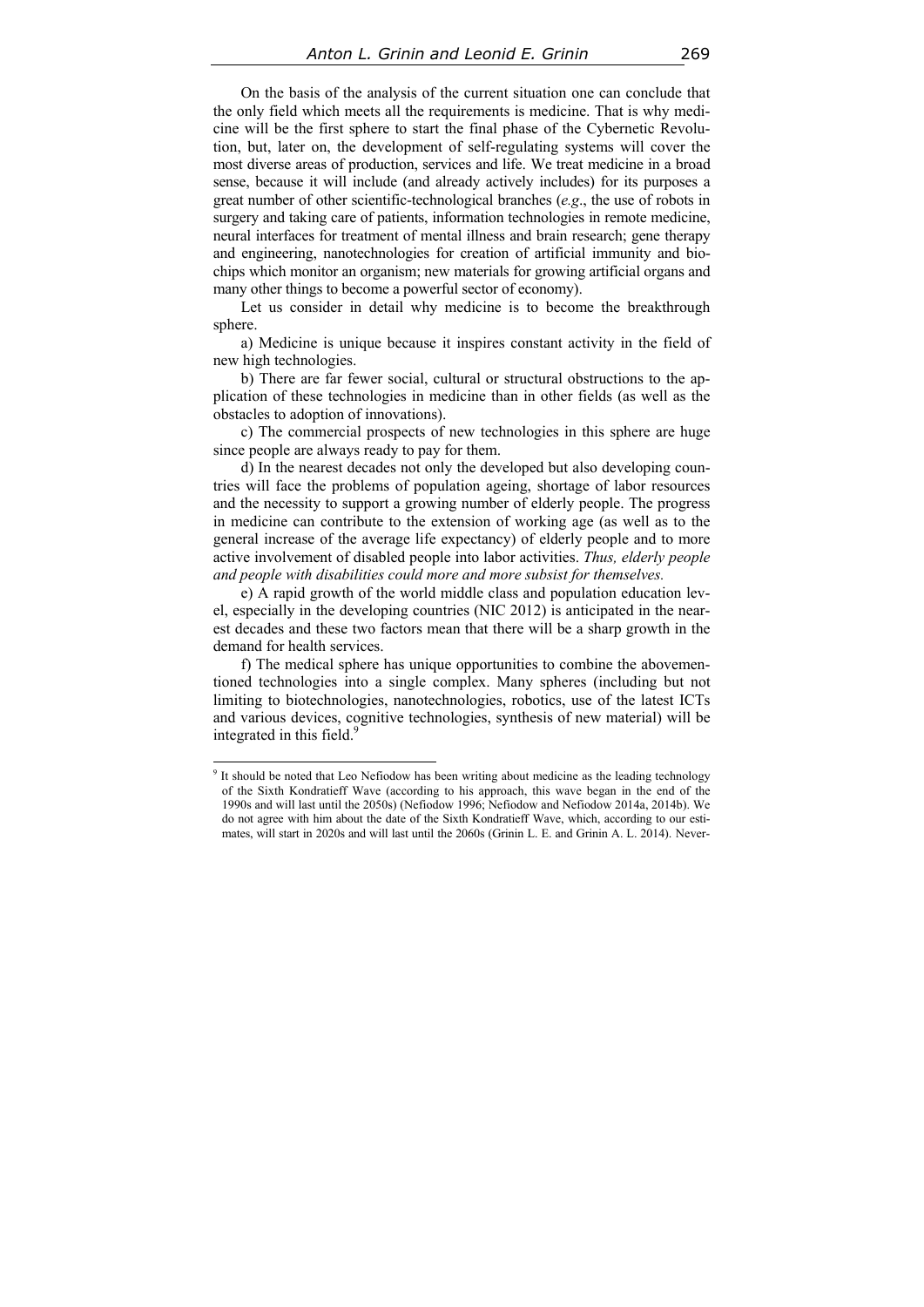Thus, given the general vector of scientific achievements and technological development and taking into account that a future breakthrough area is to be highly commercially attractive and have a wide market, we predict that the final phase of the Cybernetic Revolution will begin in medicine.

By the 2030s there can appear unique opportunities for a breakthrough in medicine:

– by that time we will face the problem of population ageing (by 2030 the number of people aged 65 and over will amount one billion (see Fig. 4). Moreover, this problem will be typical not only of the developed countries where it will become crucial for democracy, but also for a number of developing countries, in particular, China and India. Pension issues will become more acute (as the number of retirees per worker will increase) and at the same time a shortage of qualified labor force will increase (which is very critical in a number of countries, *e.g.*, in Russia). *Thus, we will have to solve the problem of labor force shortages and pension contributions by increasing the retirement age by 10 or 15 years (of course, it is necessary to solve complex social problems at first)*. It also refers to the adaptation of people with disabilities for their full involvement in the working process due to new technologies and achievements of medicine;

– simultaneously by that time, the birth rates in many developing countries will significantly decrease. Therefore, the government will start to be concerned about the health of the national population and not about population control;

– by the 2030s great changes will occur in the opportunities of billions of citizens of the developing countries due to leveling of peripheral and developed countries, formation of a huge middle class, and reduction in poverty and illiteracy. As a result, the focus will be shifted from elimination of the most unbearable conditions to the problems of raising the standards of living, healthcare, *etc*. So, there is a great potential for the development of medicine.

However, primarily the breakthrough will not necessarily occur in all spheres of medicine but in its one or two innovative fields (similar, the final phase of Industrial Revolution occurred not in all branches of textile industry but in its innovative sector, namely in cotton industry). As for other branches of medicine, revolutionary transformations will begin there later. Moreover, some branches of medicine would be unable to transform due to their conservatism. Thus, more radical reforms will occur in these fields in the future. So when

theless, we generally support his ideas about the role of medicine (including the ideas about a new type of medicine), but it is important to point out that Nefiodow believes that it is biotechnologies that will become an integrated core of a new mode. However, we suppose that the leading role of biotechnologies will consist, first of all, in their ability to solve the major medical problems. That is why, it makes sense to speak about medicine as the core of new technological paradigm.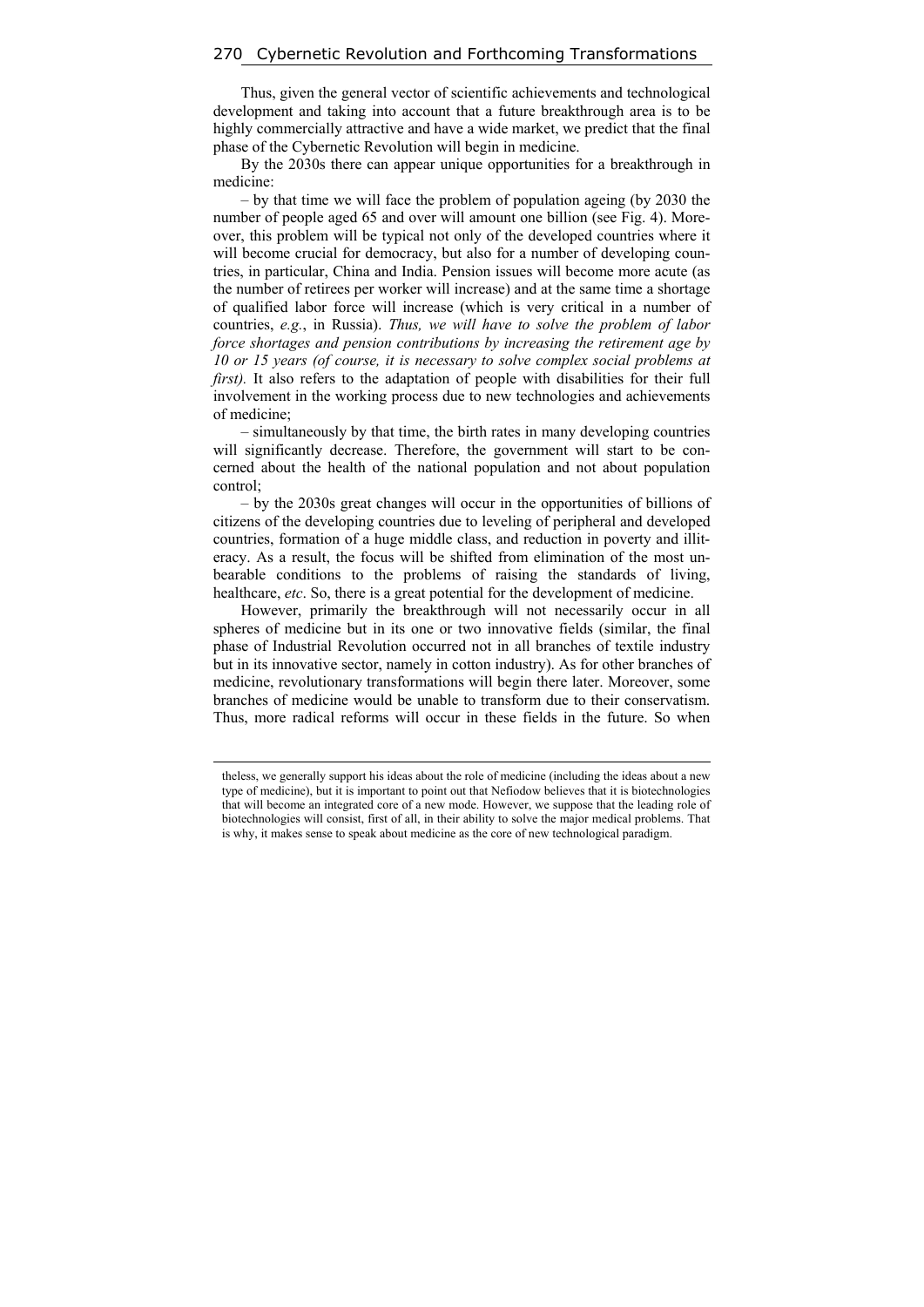speaking about medicine, one should keep in mind that with respect to potential revolutionary transformations medicine is a very heterogeneous sphere.

However, in the process of the final phase of the Cybernetic Revolution and after its end the *development of medicine will follow the path of correction or even modification of our biological nature*. In other words, it will be possible to extend opportunities to alter a human body, perhaps, even its genome, to cultivate biological materials for regeneration, as well as to use artificial organs and tissues for it (for more detail see below).

*Along with many other medical innovations (e.g., minimizing invasive operations) it will be possible to dramatically increase life expectancy and improve physiological abilities of people as well as health-related quality of life (HRQoL).* 



Fig. 4. Predictable increase in the number of people aged 65+, estimated for 1950–2015 and projected to 2050.

*Source:* UN Population Division 2015 (Grinin and Korotayev 2015b).

**Medicine as a sphere of the initial technological breakthrough and the emergence of MBNRIC-technology complex.** It is important to understand that even though the final phase of the Cybernetic Revolution will be connected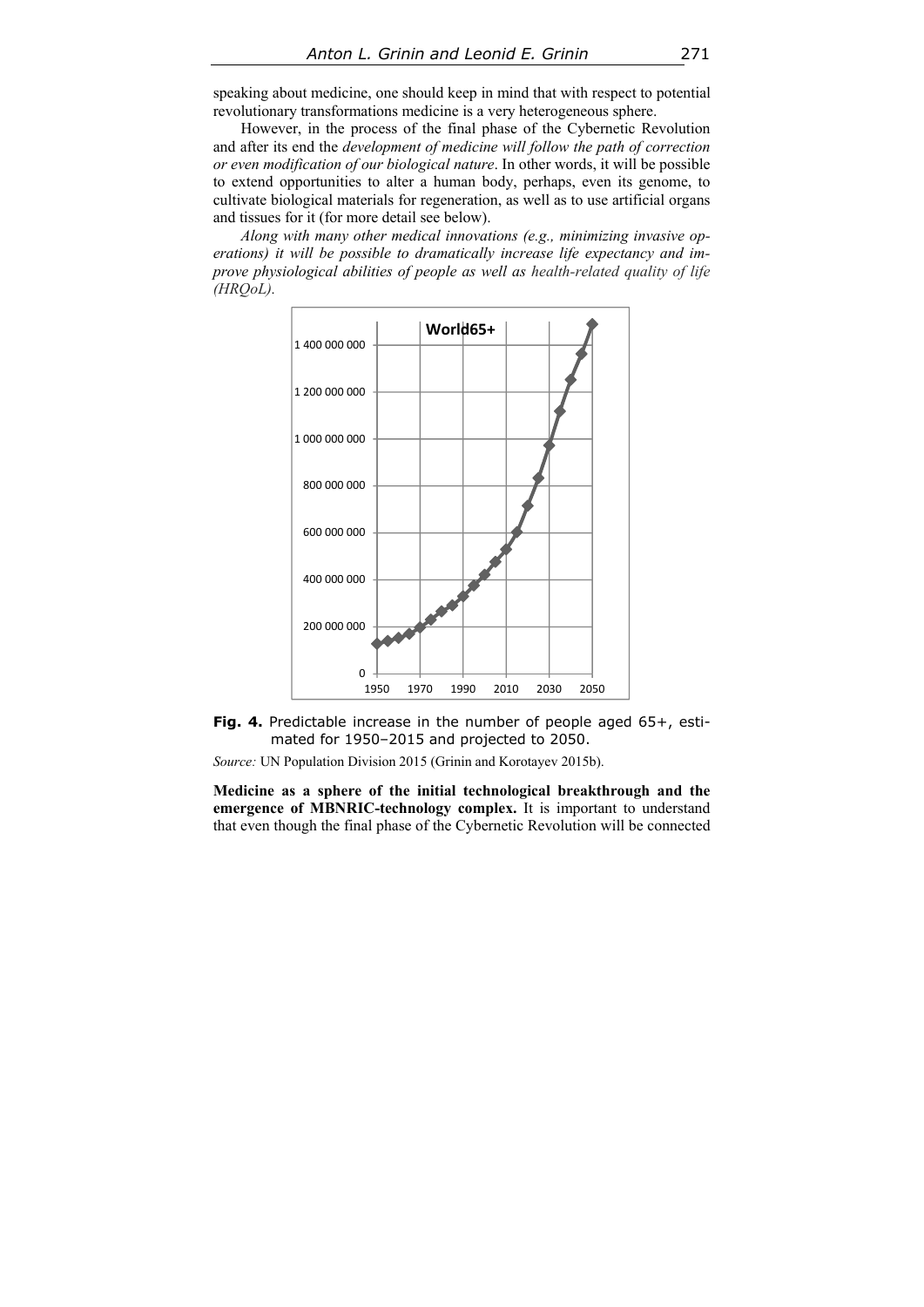with great transformations in the opportunities to influence the human health, life expectancy, quality of life, as well as human biology itself, the revolutionary changes will be much wider. Many spheres of production and life will be affected by these changes. They will include very many spheres of production and life. *On the whole, the final phase of the Cybernetic Revolution will result in the convergence of technologies and development of MBNRIC-technologies (i.e. of a complex of medicine, bio- and nanotechnologies, robotics, ICT, cognitive sciences). Together they will form a sophisticated system of self-regulating production.* 

# **Section 2. MEDICINE IN THE CYBERNETIC REVOLUTION**

We have no opportunity to describe the whole range of MBNRIC-technologies with the equal attention. So in this paper we will focus more on describing current and future transformations in medicine. With less scrupulousness we will analyze the future transformations in the fields of bio- and nanotechnologies. Unfortunately, robotics and other technologies of the final phase of the Cybernetic Revolution will be briefly described.

# **1. Medicine in the Initial and Modernization Phases of the Cybernetic Revolution**

**In the initial phase of the Cybernetic Revolution (the 1950–1990s)** there was a rapid growth of medicine as an increasingly important service sector. *At the same time the growth of health services constituted the general process of a rapid increase in service sector, which became the leading sector in terms of GDP in developed countries.* 

During this initial phase of the Cybernetic Revolution new directions of medicine emerged while those directions that had emerged earlier reached a certain level of maturity (among them are electroencephalography, electric shock therapy, transplantology, active use of electronics, laser and new methods of diagnostics such as ultrasound, *etc.*). Substantial progress has been achieved in the sphere of child mortality reduction, infertility treatment, gerontology, psychiatry, development of contraceptive methods, and transplantation of organs and the creation of artificial organs, gender reassignment surgery, *etc.* Sport medicine, space medicine and other directions in medicine appeared during this time. On the whole, due to medicine people learned about controlling their bodies and maximizing their health.

To better understand the breakthroughs which took place in medicine during the initial phase of the Cybernetic Revolution, it makes sense to refer to the most prestigious award in the field of science. In the period from the 1930 to the 1980s the authors of discoveries in the field of vitamins, hormones, antibiotics, nervous regulation, enzymes were awarded the Nobel Prize. All of these discoveries began to be used in pharmacology. After 1958 genome researchers were awarded the Nobel Prize.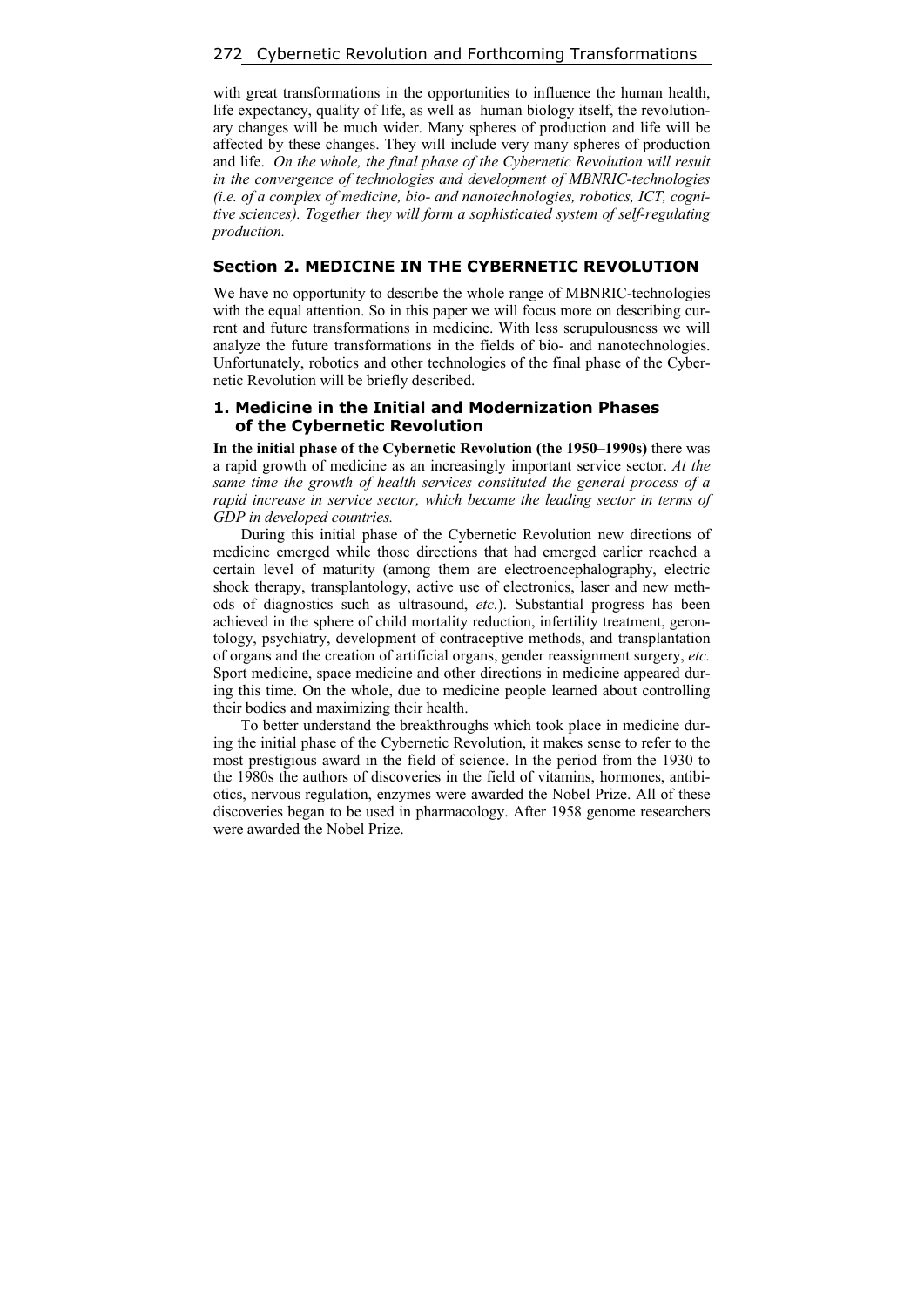**Medicine in the modernization phase.** The period from the 1990s till the present represents the modernization phase of the Cybernetic Revolution.

At this phase the major direction of medicine underwent dramatic changes. In the  $19<sup>th</sup>$  and  $20<sup>th</sup>$  centuries many fatal diseases were defeated (cholera, yellow fever, typhoid, tetanus, polio, whooping cough, measles, malaria, diphtheria, *etc.*). It would seem that fatal highly infectious diseases except for AIDS (which is widespread in African countries) have been defeated. At the initial phase of the Cybernetic Revolution the fundamental task was to increase the life expectancy. As a result, when the task was accomplished, the main concern of the last period of the initial phase and the modernization phase of the Cybernetic Revolution became the struggle against the diseases of aged people.

According to WHO, in 2012 the most frequent causes of death in the world were respiratory diseases – 6.2 million (14 per cent), ischaemic heart diseases – 7.4 million (11.1 percent), stroke – 6.7 million (11.9 per cent), HIV/AIDS – 1.5 million (2.7 per cent) (WHO 2014).

As a result of the Cybernetic Revolution the changes in the general trend in medicine led to the emergence of new pharmaceuticals. One of the peculiarities of contemporary medical development is a constantly increasing production of drugs. For example, in the USA, from 1950 to 2000, the number of firms producing drugs increased more than seven times (Demire and Mazzucato 2008). By 2006, the production of drugs doubled, and the total global market volume of drugs was estimated at US\$ 640 billion, about half of which was accounted for in the USA (Kondratieff 2011). This field remains one of the most profitable fields with a sales profitability of 17 per cent (*Ibid*.). Every year the volume of consumed drugs increases by several percent. Over the last 15 years the revenue of the worldwide pharmaceutical market has increased more than twice.<sup>10</sup>

Now medicine is closely related to biotechnologies (through pharmaceuticals, gene technologies, new materials, *etc.*). The distinctive feature of modern medical science is its 'bio-related trends' – a wide use of approaches based on the methods of molecular and cell biology. Note that the growing importance of medicine is shown in the phenomenon of medicalization. It is expressed in the fact that many aspects of human behavior (especially deviant) and psyche which have never been related to medicine, start to be described in medical terms and require medical observation and intervention (see Yudin 2008).

The process of differentiation of medicine which started many years ago in many branches has intensified. At present there are about one hundred medical branches and relative scientific disciplines. Among others, nanomedicine, biomedicine, stem cell research and generative medicine are declared as formed branches (see Strategy… 2013; Wagner *et al*. 2006; Minger 2006). It is also

<sup>&</sup>lt;sup>10</sup> See URL: http://www.statista.com/statistics/263102/pharmaceutical-market-worldwide-revenuesince-2001/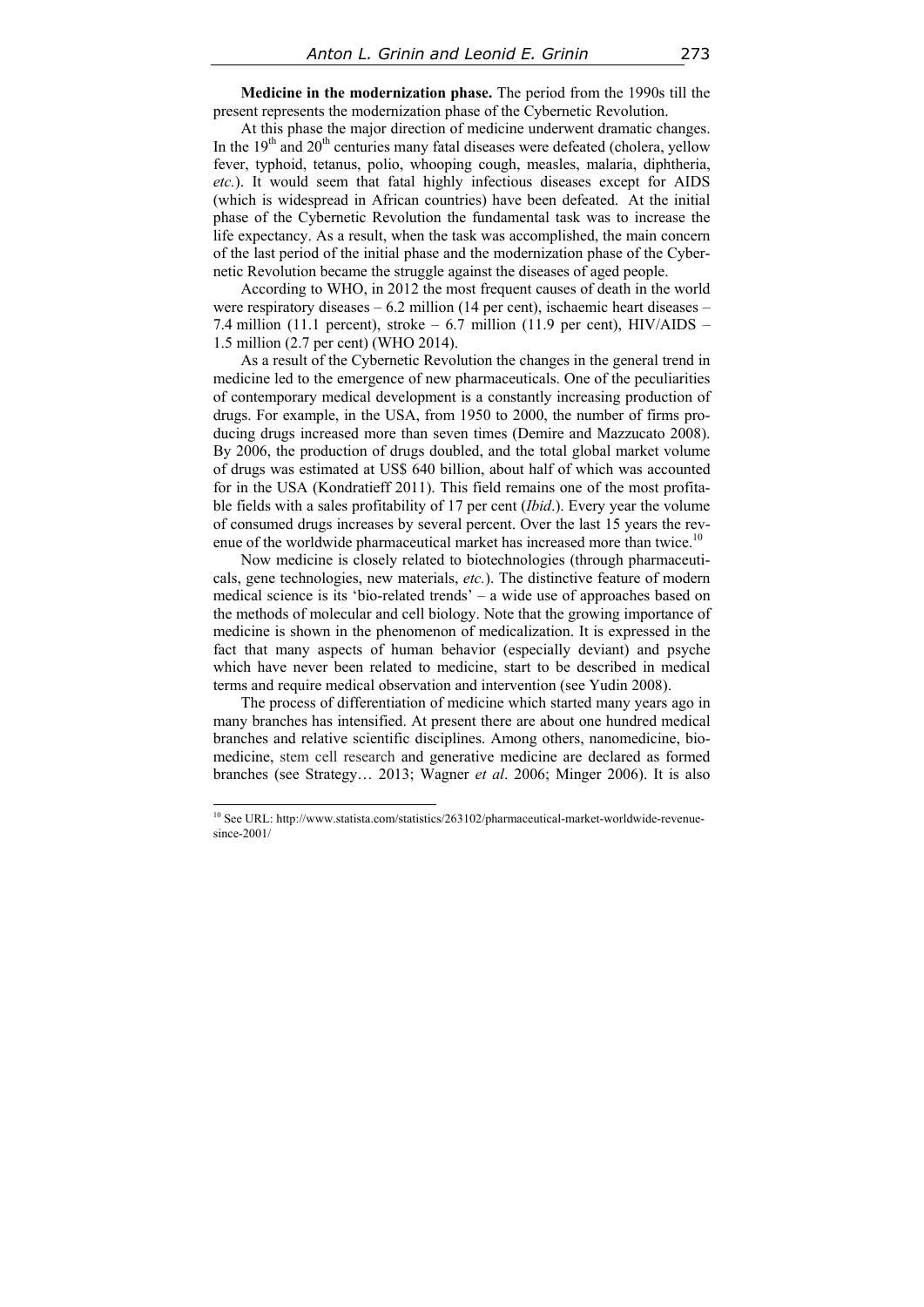worth mentioning such new directions as shockwave therapy and control of cholesterol levels. The directions which emerged earlier have been actively developing, for example, those which are related to artificial fertilization, maintenance of pregnancy and obstetrics, *etc.*

At present medicine is highly computerized especially in the field of diagnostics, various automatic control systems have been developed; for example, for the control of breathing, nutrient supply to specific organs, blood pressure, control over the functioning of some internal organs, *etc.* A large range of drugs have been developed which over time decrease in price and become more available to the general public. Surgery connected with the transplantation of organs and the replacement of certain human organs by artificial organs, endoscopic surgery providing operations without incisions, and rehabilitation medicine are all developing rapidly. Surgical methods have become less invasive and require less time for rehabilitation.

The current stage is represented by the prevalence of innovations accumulated over the last decades since most of the latest technologies are based on improvements to previous discoveries and inventions. Starting with the 1980–1990s we observe considerable progress in the struggle against the most common causes of mortality – heart attacks, strokes, orphan diseases and other diseases including hereditary. Significant progress has been made in technologies for diagnosing internal organs and tissues using such methods as X-ray computed tomography, nuclear magnetic resonance introscopy, X-ray photography and others (Mirsky 2010: 19). At present the fastest developing fields of medicine (in its broad sense) are the fight against incurable diseases, implantations, reproductive medicine, gene therapy, pharmaceutics and aesthetic medicine which we will consider below.

On the whole, medicine (supported by both government and private funding) has been a major influence on GDP. The distribution of medical technologies is a very expensive process. Despite that cost, there still has been a steady increase in funds allocated to medicine by the state. Generally, its growth is comparable to the GDP growth rate. But in the developed countries spending on health care per capita is 10–20 times larger than in the developing countries. Taking into consideration the anticipated faster growth rates of GDP in the developing countries and a rapid formation of the middle class there, one can suppose that in general, spending on health care will increase significantly. Ageing of the population together with growing prosperity will lead to a situation where health care spending will outpace the general GDP growth. And this tendency is likely to increase.<sup>11</sup> It is not strange because in the developed coun-

 $11$  One can prove this by the fact that even in the periods of insignificant GDP growth, the expenses for health care increase very fast. In particular, in the OSCE countries in the period of the last crisis (2008) the growth of GDP per capita was very low – 3 per cent (correspondingly in 2007 – US\$ 35,855, in 2010 – US\$ 36,994), and expenses for health care per capita increased by 13 per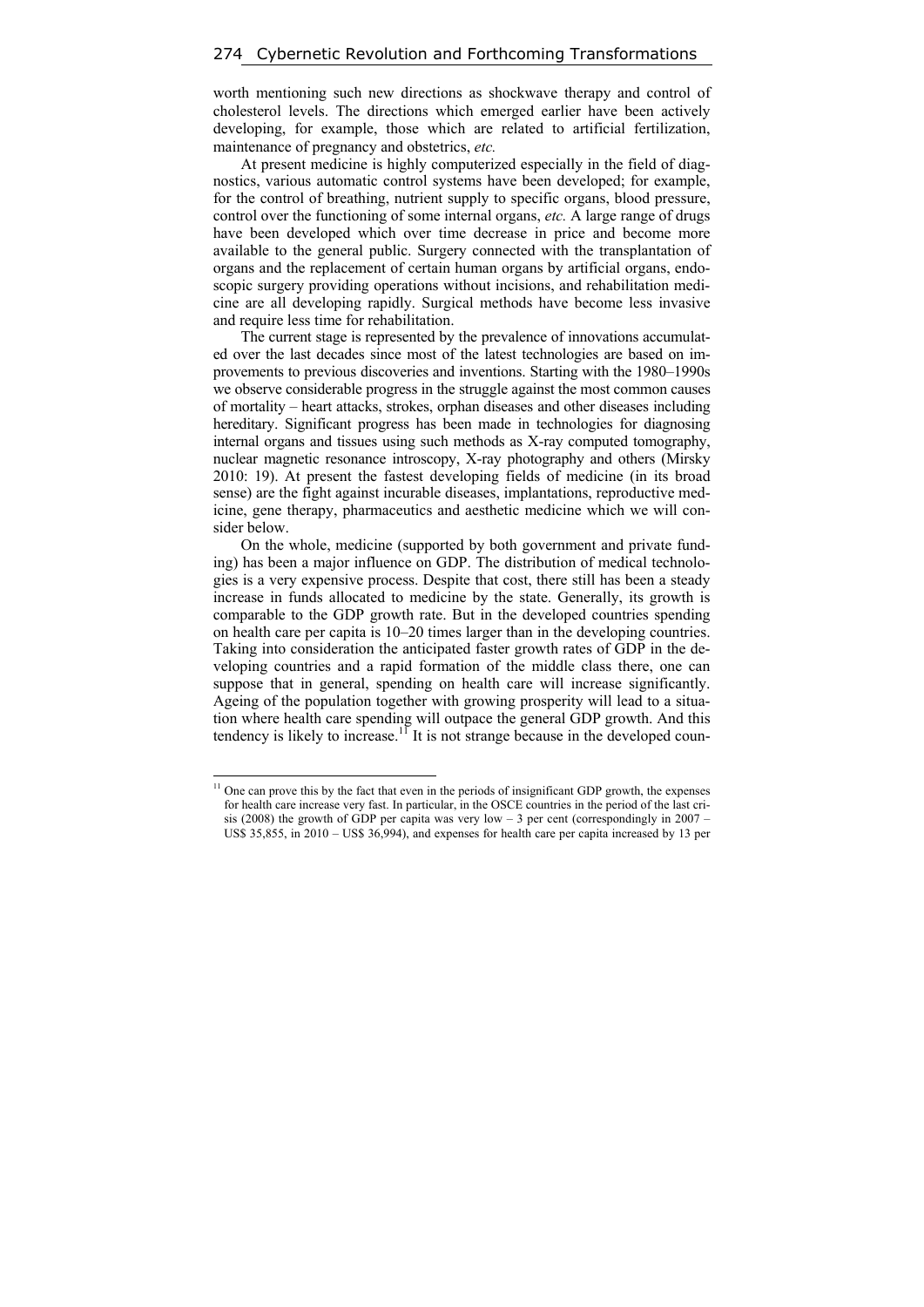tries a significant part of population is involved in medicine. For example, in Germany a number of health care personnel constitute 22 per cent of the total number of employed people while the share of automobile industry is only 2.3 per cent (Nefiodow and Nefiodow 2014b). The level of medical development has significant impact on such popular development indicators as the human development index (HDI).

**The development of aesthetic medicine.** At present aesthetic and cosmetic medicines are vigorously developing and their main task is to correct defects or alterations which concern the person and improve attractiveness (eliminate wrinkles, provide attractive rejuvenation, different types of face lift, liposuction, body shaping, transplant hair, wide spread of already proven technologies, *etc.*). According to *Forbes*, the global cosmetic surgical and aesthetic medical market amounts to 180 billion dollars (Zhokhova 2011).

One of the highest achievements of plastic surgery is the face transplantation. The first full face transplant was performed in France in 2005 on a woman who was mauled by her dog. Recently, details of the most extensive face transplant performed in March 2012 were presented. The doctors from the University of Maryland Medical Center gave a new face including jaw, teeth and tongue, to 37-year old Richard Norris.

During the next two decades cosmetic and aesthetic medicines are supposed to rapidly develop (though it can cause rather serious psychological problems including those connected with individual's self-identification). This will be achieved through the emergence of new technologies, as well as the living standard growth in the developing countries. The wealthier a society, the more money people spend on health and beauty. Taking into account the growth of the world middle class, this direction and all types of aesthetic medicine are expected to develop rapidly. Once the new technologies based on the achievements of medicine and genetic engineering have been established, aesthetic medicine will be able to become the correction medicine of the future, one of the most important tasks of which will be to correct birth defects and acquired defects.

cent (correspondingly in 2007 – US\$ 3,858, in 2010 – US\$ 4,364) [calculated on the basis of World Bank 2012a]).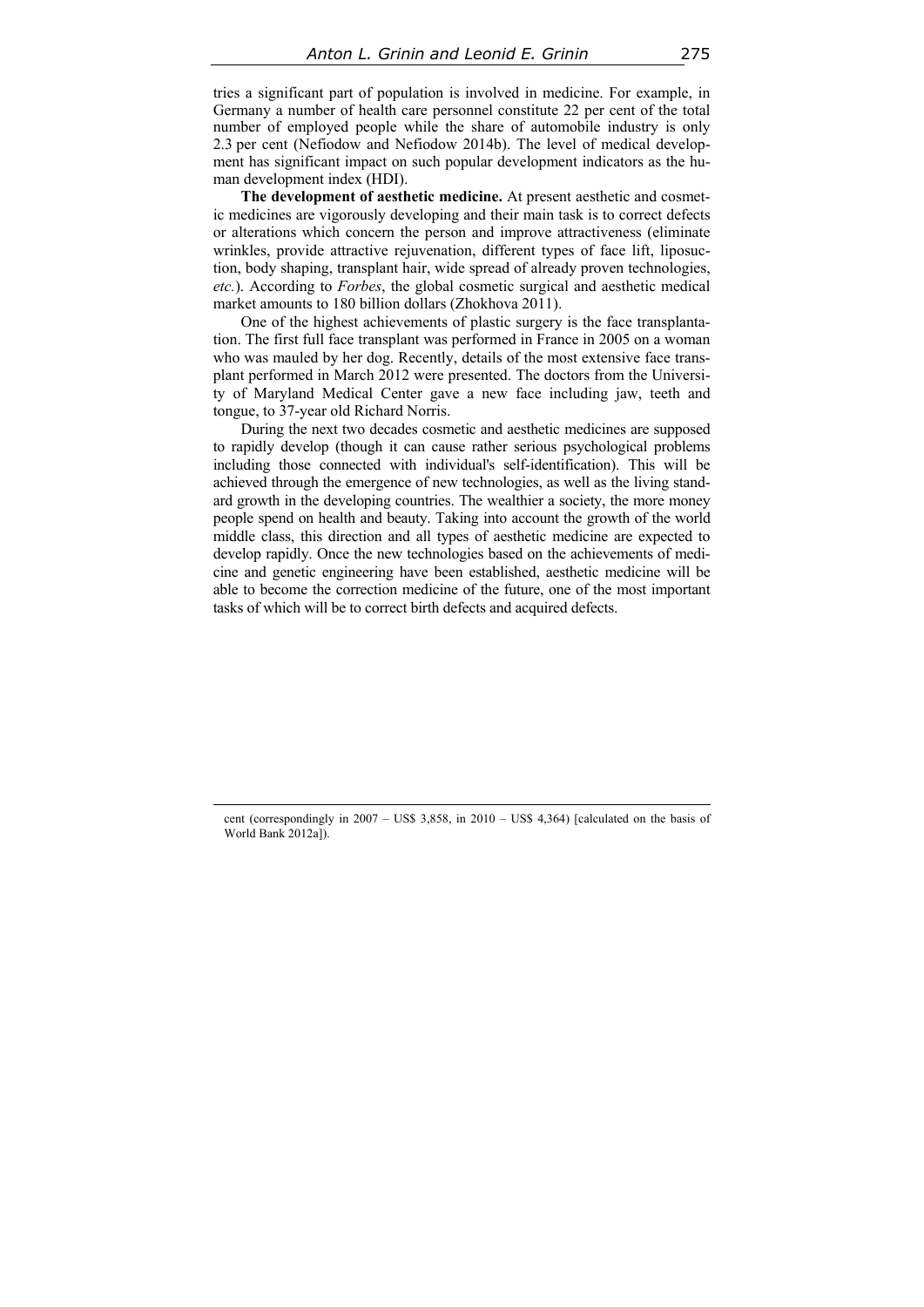# **2. Forecasts Regarding Developments in Medicine. In What Way will the Characteristics of the Cybernetic Revolution Appear in the Development of the Medical Sphere?**

## **2.1. Two decades before the beginning of the final phase of the Cybernetic Revolution**

As we predict within the medical sphere some major innovations will reach maturity in two or three decades (some of them even earlier). Below we will consider some important trends of medicine.

**Systemic problems of the Pharmaceutical industry.** As we have already mentioned, at present the pharmaceutical industry has made considerable progress.

For example, we observe a rapid development of so called generics which are the drugs whose patent protection on the production is no longer valid. It is supposed that the global market of generics will double in the period from 2010 to 2018 and will reach US\$ 230 billion. One can explain such a rapid growth by the fact that the vigorously growing economies of developing countries, like India and China, actively enter this market. Such growth is typical of the modernization phase of the production revolution as well as an opposite tendency which will be described below. In the securities market pharmaceutics also shows rapid growth (Williams 2014).

However, the number of serious systemic problems in pharmaceutics is increasing. In particular, in the recent decade there is a reduction in the amount of officially approved biopharmaceuticals protected by patent. On the other hand, a number of clinical trials of drugs steadily increase (Woollett 2012). Despite the rapid growth of capitalization at the markets of bio-technological (pharmaceutical) corporations in 2013–2015 which resembles a rapid growth of capitalization of IT corporations in the 1990s, the innovation process is slowing down. Many observers note that the expenditures on the new drug development are reduced because corporations have to spend from 1*.*5 to 3 billion dollars for new drug development and the drug development together with testing takes from 10 to 17 years. Therefore, the number of principally new drugs is not only increasing but on the contrary, decreasing, there are no breakthrough inventions (*e.g.*, Saigitov 2015; Martyushev-Poklad 2015*).* One of the important reasons of reducing production of biostimulators is strengthening control over their production. And most likely the problem of accelerated production of safe drugs will aggravate in the nearest decades; the solution of this problem can become an impetus for a breakthrough.

*It is obvious that mass-market drugs have an important disadvantage:* its efficiency is decreasing and really help only some part of patients (from 30 to 50 per cent). The growth of pharmaceutical production is connected with unifi-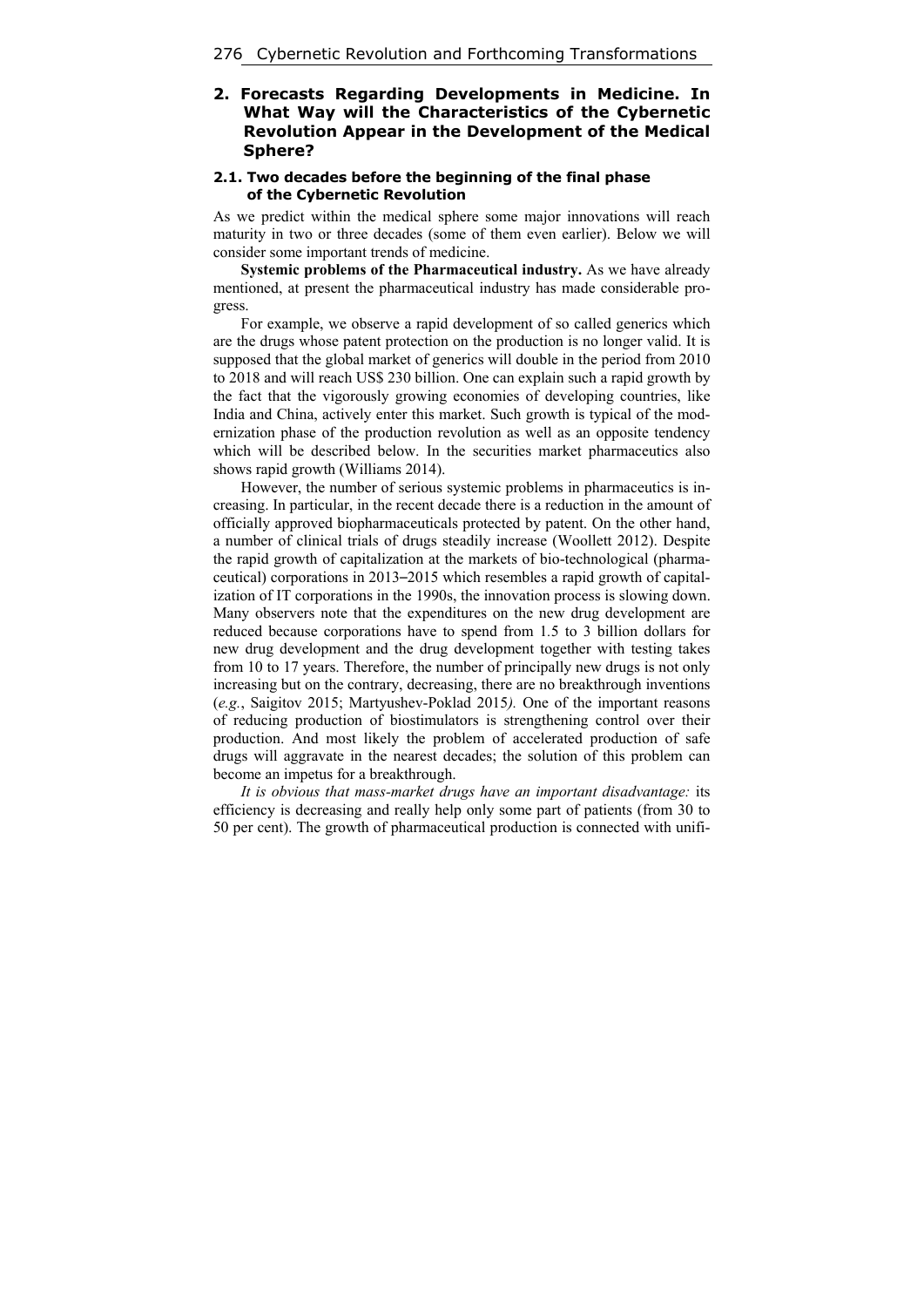cation which leads to decreasing efficiency as even well-investigated diseases often proceed individually. *Prescribing faults also cause serious side effects. For example, according to some data (probably, overestimated), in the period from the late 1990s to early 2000s, prescribing faults annually* caused more than 100,000 deaths (Null *et al.* 2003: Table 1).

The theory of production revolutions can provide a general explanation of such innovation slowdown in pharmaceutics. The main vector of the modernization phase of the Cybernetic Revolution is a wide dissemination of innovations which have already emerged (in the first stage), their modification and synthesis. Therefore, there can be fewer basic innovations in this period in certain directions than in the previous period (yet they are much more widespread). Besides, the increasing scale of the production revolution causes an intensification of the struggle between 'conservatives' and 'innovators' with respect to the implementation of innovations, for example in the field of drug control (as well as in the field of distribution of GMO and other innovations such as cloning,  $etc.$ ).<sup>12</sup> In such situations it is rather difficult to say who is right: 'conservatives' or 'innovators'. On the whole, such discussions contribute to the search for optimal paths towards progress. On the other hand, one can suppose that in the nearest decades there will be a new burst of innovations and creation of new age cures. At present we observe some attempts to find new directions in the field of pharmaceutics.

*Obviously, in the work of pharmaceutical firms lacks such an important characteristic of the Cybernetic Revolution as individualization. It is quite obvious since the considerable expenses for the development of new drugs require huge market for their distribution.*

However, there are some precursors of the strategy changing towards individualization. For example, let us consider Christopher Wasden and Brian Williams' model. Pointing to such difficulties as lower reimbursement rates, diminished pools of venture capital, the advent of personalized care and a growing demand for improved patient outcomes, they consider them as a precursor to a hurricane that will batter unprepared companies and fundamentally change how healthcare is delivered and evaluated (Wasden and Williams 2012: 2).

These representatives of innovative business offer a new model in pharmaceutical and medical business which is named as 'Owning the disease: A new transformational business model for healthcare'. Their suggestions are based on the experience of IT companies and they propose to turn to consumer-centric disease solutions rather than the traditional R&D department approaches) (*Ibid.*).

<sup>&</sup>lt;sup>12</sup> Here one can make an analogy with a situation in the  $17<sup>th</sup> - 18<sup>th</sup>$  centuries when different craft restrictions stood in the way of technological progress (and the technological progress bypassed these restrictions). That is why one can suppose that a brand new breakthrough can follow a different pattern.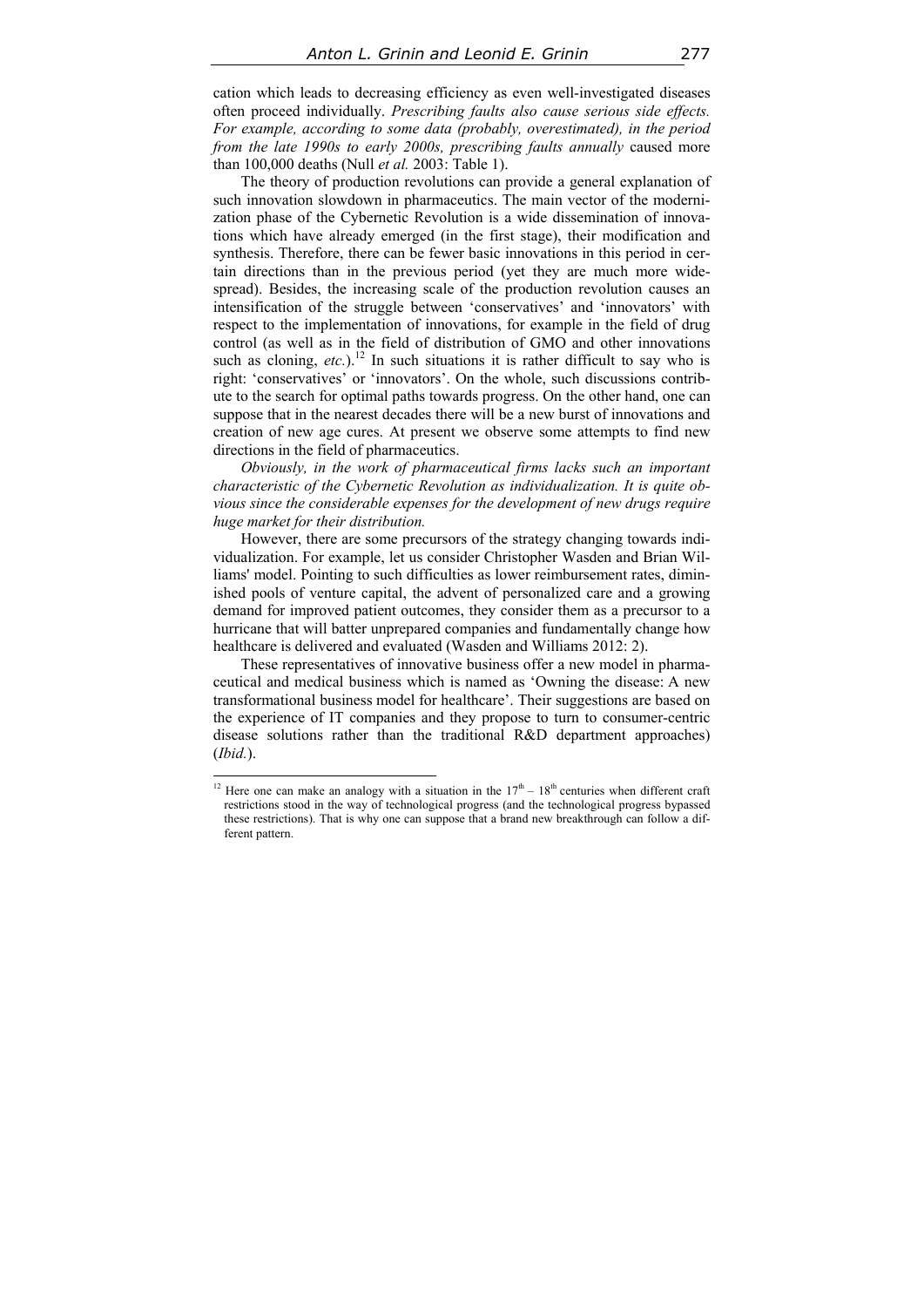The basic idea of this model is to combine the opportunity to solve the tasks and problems related to diagnostics and treatment of a certain disease. In other words, the patient gets the full range of services to solve health problems connected with the real (or potential) disease.

Medical technology companies are changing their focus in three important ways, shifting from selling features to providing solutions; from focusing on silos to a broader systems approach; and from generating profits by increasing volume to winning by delivering greater value. In turn, these strategies are transforming the fundamental business model of medical device manufacturers, resulting in them taking a more comprehensive approach to their business that compels them to seek to 'own' the diseases or conditions their products are intended to treat. Owning the disease should not be confused with disease management, the early iterations of which evolved during the heyday of managed care but which lacked the connectivity and incentives to effectively understand, monitor, influence, and change patient behavior, as well as support care coordination or overcome the cultural divide between payers and providers (*Ibid.*: 7).

This approach takes account of such important tendencies of the forthcoming Cybernetic Revolution (which have been mentioned above) as resources saving (according to the authors of the project, the systemic approach allows reducing expenses) and individualization. The clients of medical companies insist on a personalized approach and on the correlation between the payment for treatment and its results but not the number of manipulations. As the company will be paid for the results of the treatment and not for the treatment process, it will be interested in avoiding the treatment and searching for the prevention measures and optimal solutions.

The authors of this work believe that the company which will be able to create a platform for 'mastering the disease', will have many strategic advantages over the competitors.

However, the conservatism of the present pharmaceutical and medical institutions and huge financial interests of very influential forces behind them will certainly obstruct such a transition.

**The struggle against incurable diseases,** as it was said, is the most important direction of medicine. In general, mortality from cancer in developed countries reaches the same level of mortality as does coronary artery disease.

With the rapid ageing of population the potential danger of age-related diseases will increase. The present tendency is that with growing life expectancy cancer diseases take first place among diseases. Therefore, the most significant task of medicine will be the struggle against cancer and other age-related diseases. Nowadays incurable diseases are the challenge for humanity. It is not surprising that big awards are provided for solutions to these problems.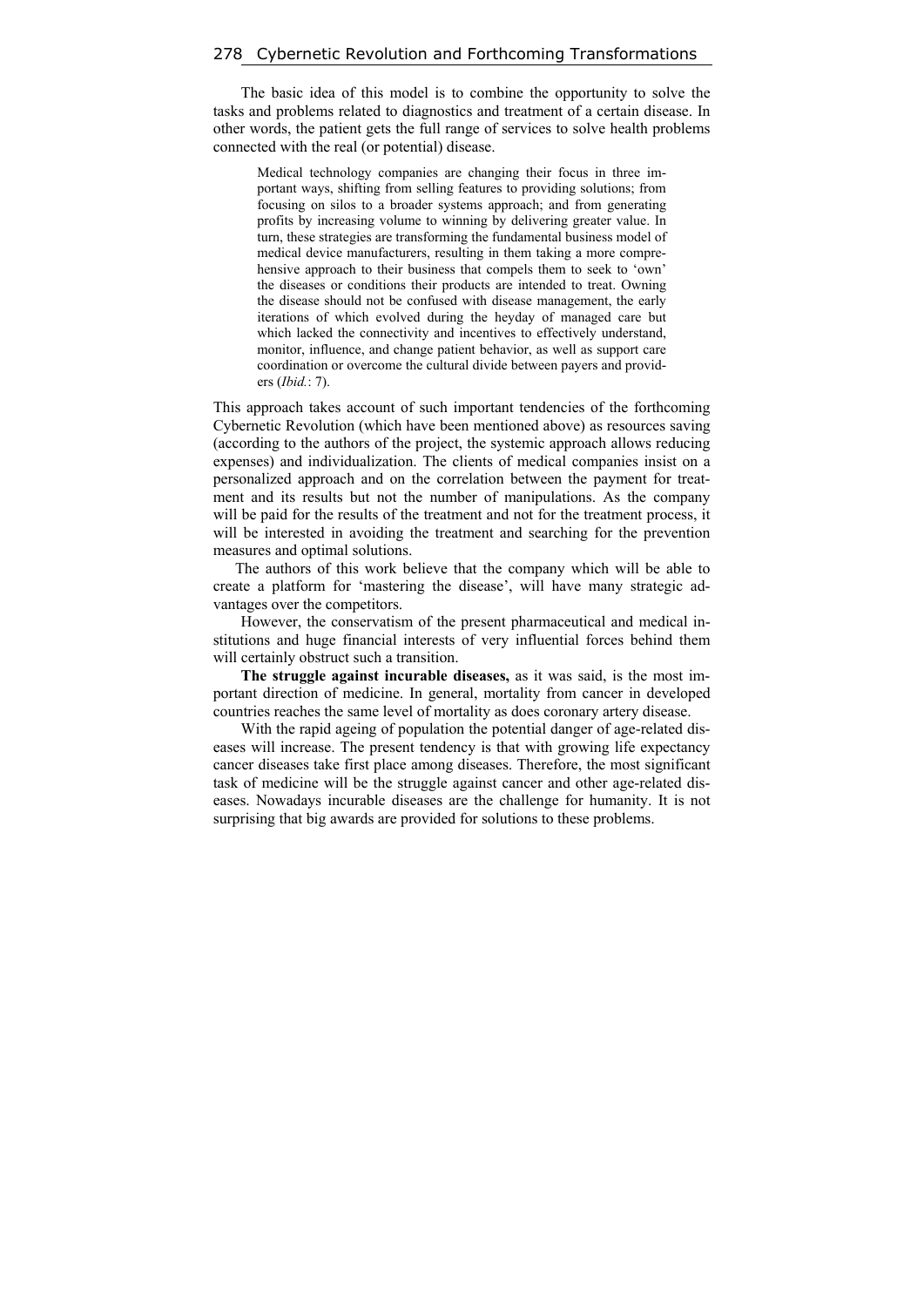In the context of the struggle against cancer there are some positive changes connected with the possibility of early diagnosis and increasing percentage of cured people (see below) but the situation has not changed dramatically. It is possible that cancer will not be defeated by the 2030s. Apparently, cancer treatment requires considerable changes. If we defeat this disease, there will appear a strong impetus for a breakthrough in medicine and its transition to a completely new level.

**Movement towards self-regulating systems and minimization of interference.** We observe the growing controllability of systems in different branches of medicine. Some of them have already reached the stage of real selfregulation. For example, life support systems or artificial organs. Other systems are moving towards self-regulation and they are intrinsically linked to the minimization of traumatization of a patient. For example, in surgery a lot of flexible instruments are used allowing the doctor to be able to perform surgery on the most inaccessible parts of human body with minimal incision. These operations are conducted with the help of endoscopes and video cameras transmitting an enlarged image on the monitor. In order to solve the problem of hand tremor special robots are used to substitute for human hands. Operating such a device, a surgeon controls the smallest movements of the instrument (including the laser, or ultrasound). One can anticipate that in the nearest future a lot of operations will be conducted without human surgeon's participation.

**Robots in surgery.** Surgical robots is a rapidly developing sector. There were only 1000 surgical robots in 2000 around the world. In 2011 they already amounted to 360000, in 2012–450000 (Pinkerton 2013). Since 2000, about 1370 clinics of the USA ordered robots, which average price is about 2 million dollars for one robot (Beck 2013). Robots-surgeons are classified as: assistance functions robots, telesurgical instruments, navigation system, robots for precise positioning, robots for specific surgery tasks (Taylor 1997)

According to the research data conducted by the Columbia University from 2007 to 2010, in the clinics of the USA robots performed from 10 to 30 per cent of surgical operations (*Ibid.*). The surgical operations involving robots' participation have a lot of advantages. The surgical robot DaVinci is mostly widespread.

It is a big machine which is equipped with flexible 'hands' – manipulators with a set of surgical tools. A very small incision is made to the patient, therefore surgical operations are not so painful and demand the smaller period of recovery. Robots allow to use all the latest tele-video systems which help doctors to see clearly the operation process much enlarged and in color. The doctor watches the monitor and controls the robot, sitting in the other part of the surgery (in future he can also be in any other city or even country), the assistant watches the robot and the patient. For the purpose of watching the surgery process in full detail HD 3D screens are installed for the patients. Surgeries involving robots' participation are becoming very popular, for example, the medical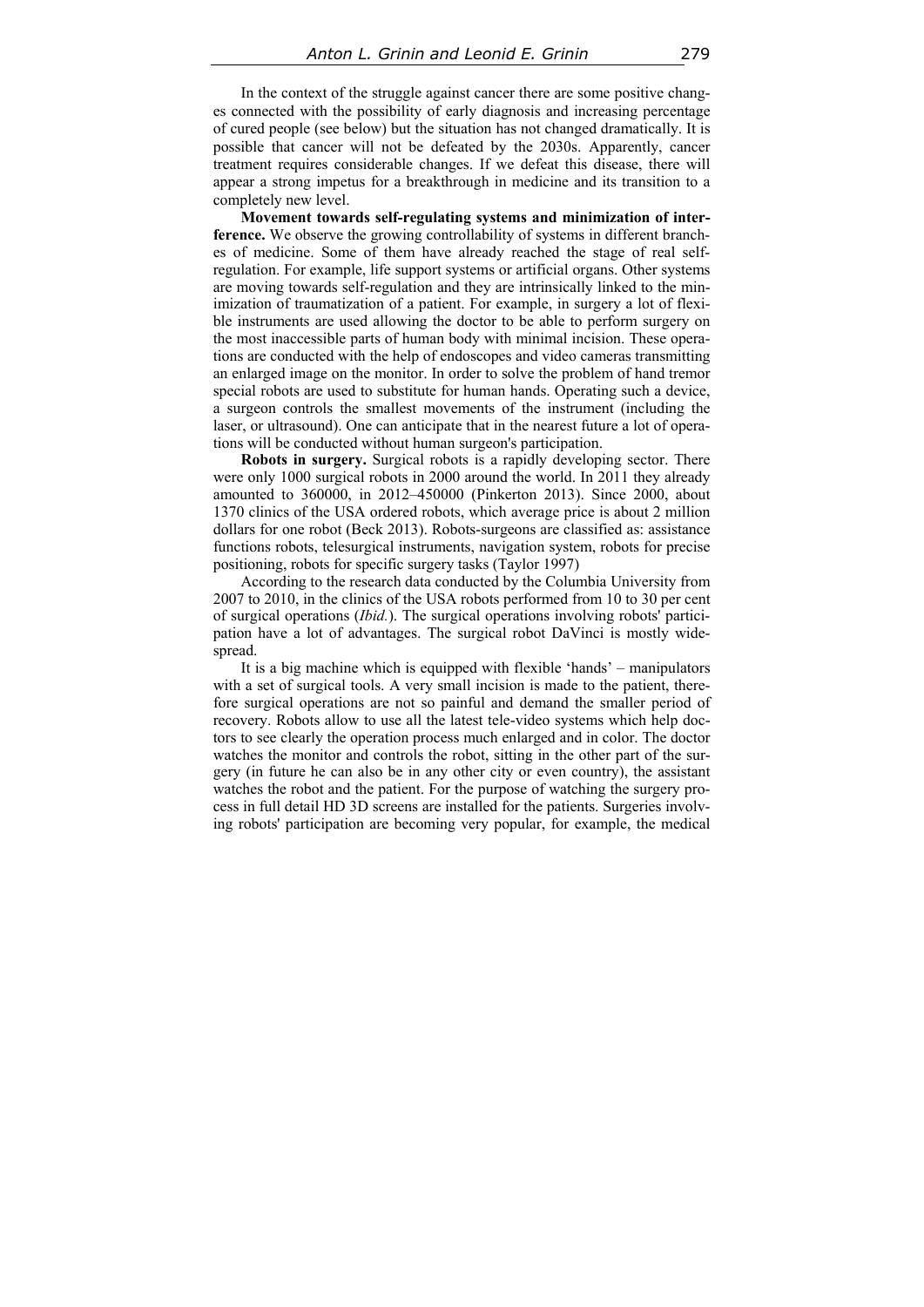companies in the USA use the billboards for attracting more clients to these painless fast procedures (Pinkerton 2013).

However, along with the advantages, surgical robots cause serious fears. The doctors from Rush University Medical Center, the University of Illinois and the Massachusetts Institute of Technology provided the data according to which the strong increase in the cases of injuries and fatalities after the operations performed by the robots is observed, from 13,3 cases per 100 000 surgical operations in 2004 to 50 cases in 2012 (*Ibid.*). FDA registered an increase of 34 per cent of the deaths from surgical operations involving robots in 2013, relative to the previous year (*Ibid.*). In 2013 Massachusetts health officials sent an advisory to the state's hospitals urging caution, 'As with any new technology, care should be taken that protocols are in place to ensure appropriate patient selection and the full explanation of risks and benefits for all surgical options' (*Ibid.*). The cost of surgical operations involving robots is higher as compared to the ordinary types of surgery and in the USA varies from US\$ 30,000 to 50,000. The price of Da Vinci starts from one million dollars. However, in view of significant economy at a recovery stage, it is possible to predict that clinics will prefer to buy robots for the long-term economy and customer engagement (*Ibid.*). Substantial savings can be realized on the skilled work of surgeons. Many clinics may not have the leading surgeons, they will be able to use services of online surgical operations conducted by the leading experts hands.

#### **2.2. The social-economic premises for a breakthrough**

As we have mentioned, the field of some innovative branches of medicine will be the sector where the final phase of the Cybernetic Revolution will start and develop. The unfolding situation will arise by the 2030s in the growth of the economy, demography, culture, living standard, *etc.*, will contribute to this. And this will determine a tremendous need for a scientific and technological breakthrough. On the whole, these successful conditions will entail major investments in medicine: increase in the number of well-off and educated people and middle-aged and elderly people (who particularly are willing to actively spend money on medicine), strengthening of the need for extra labor force and interest of the state in improving the working capacity of elderly people. In other words, the conditions for activization of business, science and state in order to provide a breakthrough in the field of medicine can be unique and *the formation of such unique conditions is necessary for the beginning of a new phase of the Revolution!* 

One more prerequisite for the beginning of the final phase of the Cybernetic Revolution in the 2030s will become remote medical care which will be well developed by this time and due to which there will also be a leveling of conditions for patients. It means that the quality of medical care services will not be so highly dependent on the qualifications of medical personnel in a particular medical care unit. Even now we are witnessing this process, thus we can say that it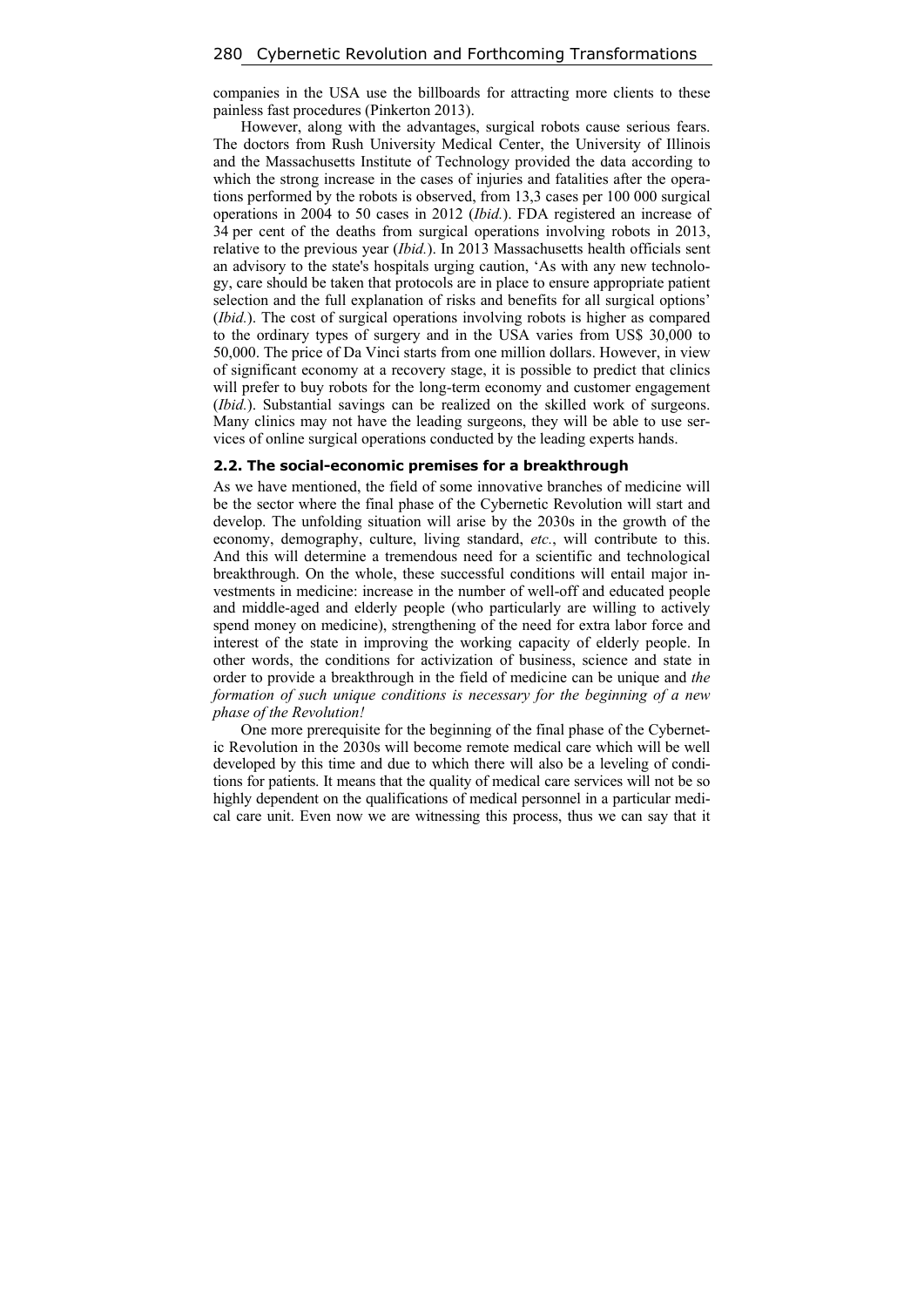will be very strong in the nearest decades and in the beginning of the final phase of Cybernetic Revolution.

## **3. The Shifts during the Final Phase of the Cybernetic Revolution**

## **3.1. The developing characteristics of the Cybernetic Revolution**

**Preliminary ideas about the forthcoming changes in medicine.** As we have already mentioned the transition to the final phase of the Cybernetic Revolution will begin in some field of new medicine (which could be closely related to some other innovative technologies) and then step by step will affect other fields. In particular these revolutionary changes will be connected with the formation of systems for monitoring health, supporting the organism and treatment will be performed mainly by the autonomous systems which will be able to function regularly and constantly.

Medicine will also develop in the direction of: a) prevention and propedeutics of diseases; b) controlling the processes of life and elimination of irregularities; and c) maximal account of individual characteristics.

Self-regulation and controllability of systems is manifested in many branches of medicine, for example in the situation when treatment, operations and further rehabilitation will be under a fuller control of self-regulating systems. In the future it will be possible to provide certain treatments through special devices, systems, robots, *etc.* It is one of the most important directions which will be realized during the 2030–2050s.

Emergence of robots also shows the transition to self-regulating systems. The scientists from the Oslo University in Norway by means of 3D-printing invented the self-learning robots which also have 3D printers in their structure and are capable to print the necessary detail (Howell O'Neill 2014). The RoboEarth project is very interesting, *i.e.* it is the Internet for robots in which they record all their operations and can address it if the necessary operation is absent in the installed program. It is the beginning of the collective intelligence of robots (Waibel *et al.* 2011).

Another manifestation of self-regulation will consist in the technological control of processes of human organs (through necessary albuminous compounds, cells, antibodies, activization of immune system, *etc.*). In other words, treatment will become more targeted.<sup>13</sup> The drug delivery systems will change dramatically. Nanotechnology, particularly nanotubes, will probably play the key role in it.

<sup>&</sup>lt;sup>13</sup> One of the contemporary optogenetic technologies provides a good example as well as a general idea of how this can work. The essence of the technology is that the DNA fragment which codes for special membrane proteins is integrated into the genome. These light-activated proteins (from the light-source implanted in the brain tissue or through transosseous luminescence) can create an ion flow inside the cell and thus, lead to its activation (Saigitov 2015).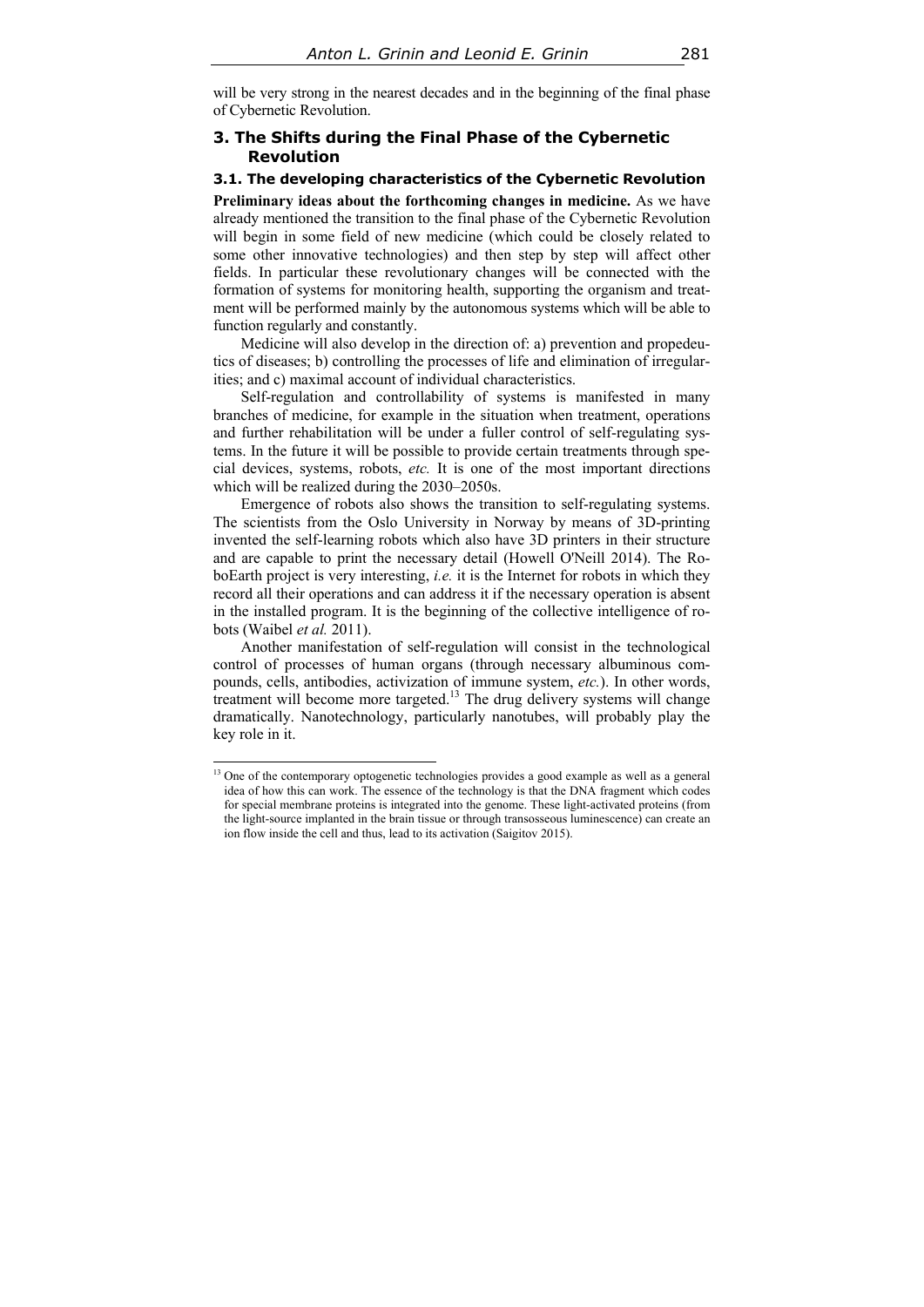The radical transformations in medicine will dramatically change the position of a doctor. Which technological innovations will cause such transformations?

At present the tests for important indices can be made without doctors by means of special devices and testers (see, *e.g.*, the chapter about the antibodies). On the basis of the test results one can define the norm and abnormalities. For example, in order to remotely control the patients, the company Applied Digital Solutions developed the device 'Digital Angel' equipped with the selfrechargeable energy. This tiny biochip measures the biological parameters of the body. It is unlikely that such devices will appear in the very near future. Nevertheless, the emergence of such forecasts is quite remarkable as they show the movement towards the development of self-regulating systems.

Due to such technologies a number of functions of a doctor can be performed by the patients. Perhaps, in the near future diagnostics will be transferred to mobile devices on the basis of biochips which do not require the specialists' participation. Already now the centers of the best practice (Centers of Excellence) are developing, *i.e*. the places from where the leading doctors will be performing the operations and consulting the colleagues online (Binder *et al.* 2004). Thus, the profession of a doctor in its current form can lose a number of its present attributes. At present such a metamorphosis occurs in service sector (such as photo service, type setting and page makeup, design, selection of interior, purchase of tourist vouchers, selection of routes, *etc.*). Of course, the profession of a doctor will exist but the number of doctors probably will not grow and in the end of the final phase of the Cybernetic Revolution its number will even decrease. Such systems as health monitoring system described below will also affect the positions of a doctor.

**Constant health monitoring as a self-regulating supersystem.** Nowadays the boundary between medical diagnosis and treatment already becomes more and more imperceptible. Diagnostics is a constant necessary measure for disease controlling and drug dosage. During the final phase of the Cybernetic Revolution there will start a breakthrough in all fields of medical care. Thus, very important direction of self-regulation can be associated with the development of the health monitoring system that will allow early diagnosis and preventing diseases. The key compounds of such devices are biosensors.<sup>14</sup>

One can easily imagine that in the future biosensors will be able to become an integral part of human life fulfilling the function of a constant scanner of the organism or of certain organs and even transmitting the information about it to medical centers in case of potential threats or serious deterioration in the state of health. Built-in sensors will allow for controlling and regulating all vital pro-

<sup>&</sup>lt;sup>14</sup> Biosensors are electronic registering devices which use biological material such as enzymes, cells and antibodies (for more detail see in the paragraph about biotechnologies).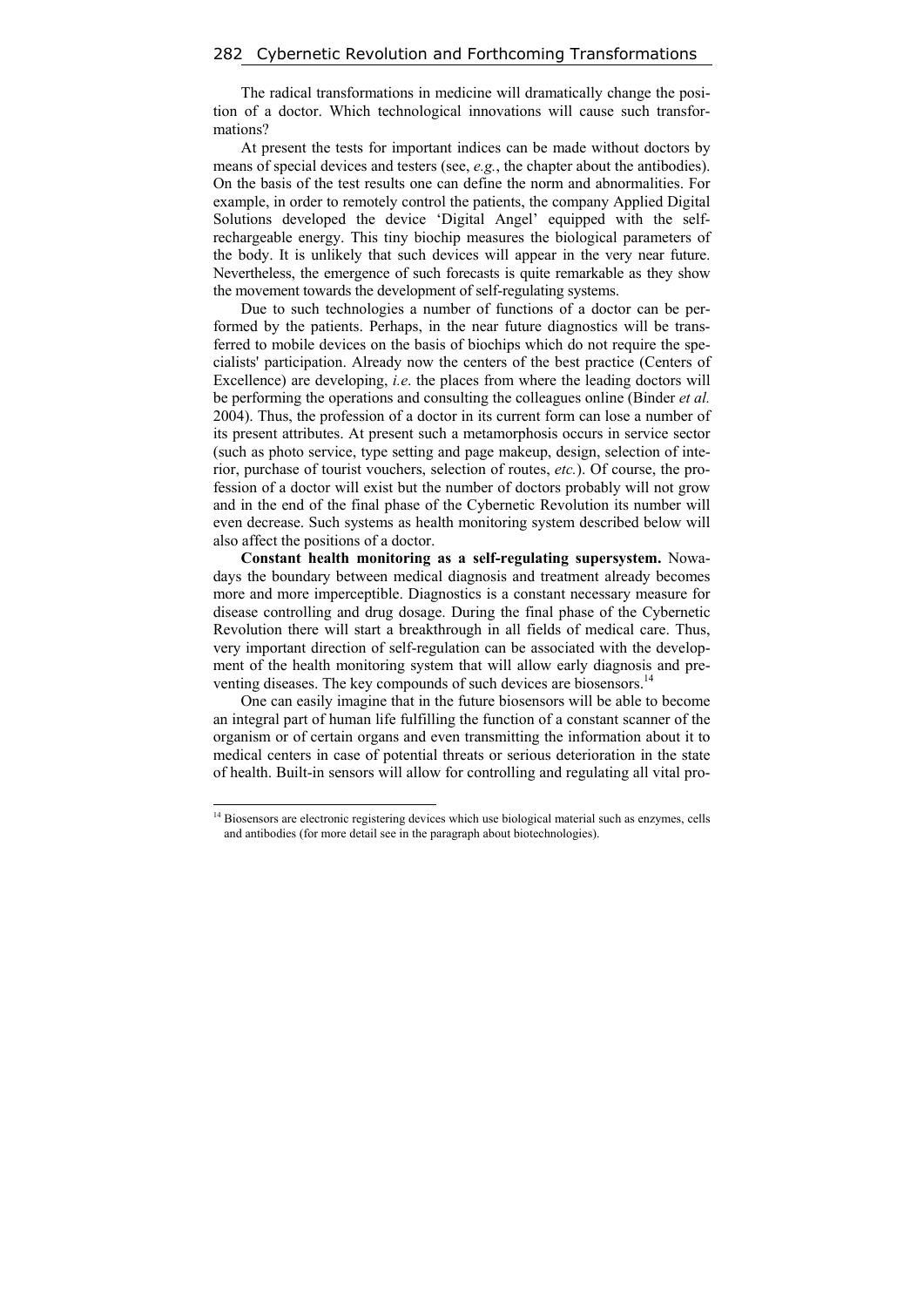cesses, as well as prompting the time of drug intake and their dosage, time of physical activities and required exercises with the account of different circumstances, and recommending the most appropriate diet, *etc.* Thus, smart computer systems will be able to monitor significant fluctuations of indicators and give recommendations about short- and long-term living habits.

What will these innovations bring: will the consequences be good or bad? Of course, people's free agency will be restricted as well as it is possible that they will get used to obey machines and in some measure lose ability to decide by themselves. At the same time, certain imperatives with respect to health will be formed.

Respectively, such mini-systems can be integrated into a large system which monitors a large number of people, for example in medical centers, therapeutic facilities, hotels, *etc.* We have already mentioned the decreasing number of hospitals, and such monitoring and remote online access can significantly relieve hospitals. One can imagine that such systems will be able to detect potentially dangerous situations and quickly respond to critical situations. That is a good example of prognostics and prevention of problems. We suppose that it will take much time to create such systems. Besides, there are complicated ethical and legal problems as regards to such monitoring as there always exists the danger that a watching 'Big Brother' will take advantage of this.

**Economy and optimization of resource consumption.** The achievements in medicine will make a significant contribution to *the optimization of resource consumption*: first, it will increase life expectancy (which is the most valuable resource); and, second, it will increase human health and thus productivity. Optimization of resource consumption will be expressed, for example, in the drugs economy due to the targeted delivery and minimization of interference with the organism. Hospital treatment will be less used as the operations will be more targeted, and the rehabilitation period will be minimal. More people will be treated at home since the development of remote treatment is rather probable when doctors control the indices of a patient online and can make the necessary prescriptions remotely. It could sharply decrease a cost of medical treatment which now is exorbitant one for a great number of people. Saving money (as well as resources) is one of the most important directions for the economy.

Medicine develops in the direction of growing **miniaturization (as one of the economy).** We think that with respect to medicine we can use the term 'miniaturization' in two senses. One is the common one– as a trend of constantly decreasing size of instruments to micro and nano size (Peercy 2000). The second one is a trend of constantly decreasing the zone of medical intervention on human organism. For instance, during surgery contact is focused only on the target epidermis layers. For example, some eye operations with the use of laser are aimed at removing tissues only a few microns thick. Such operations require no subsequent rehabilitation.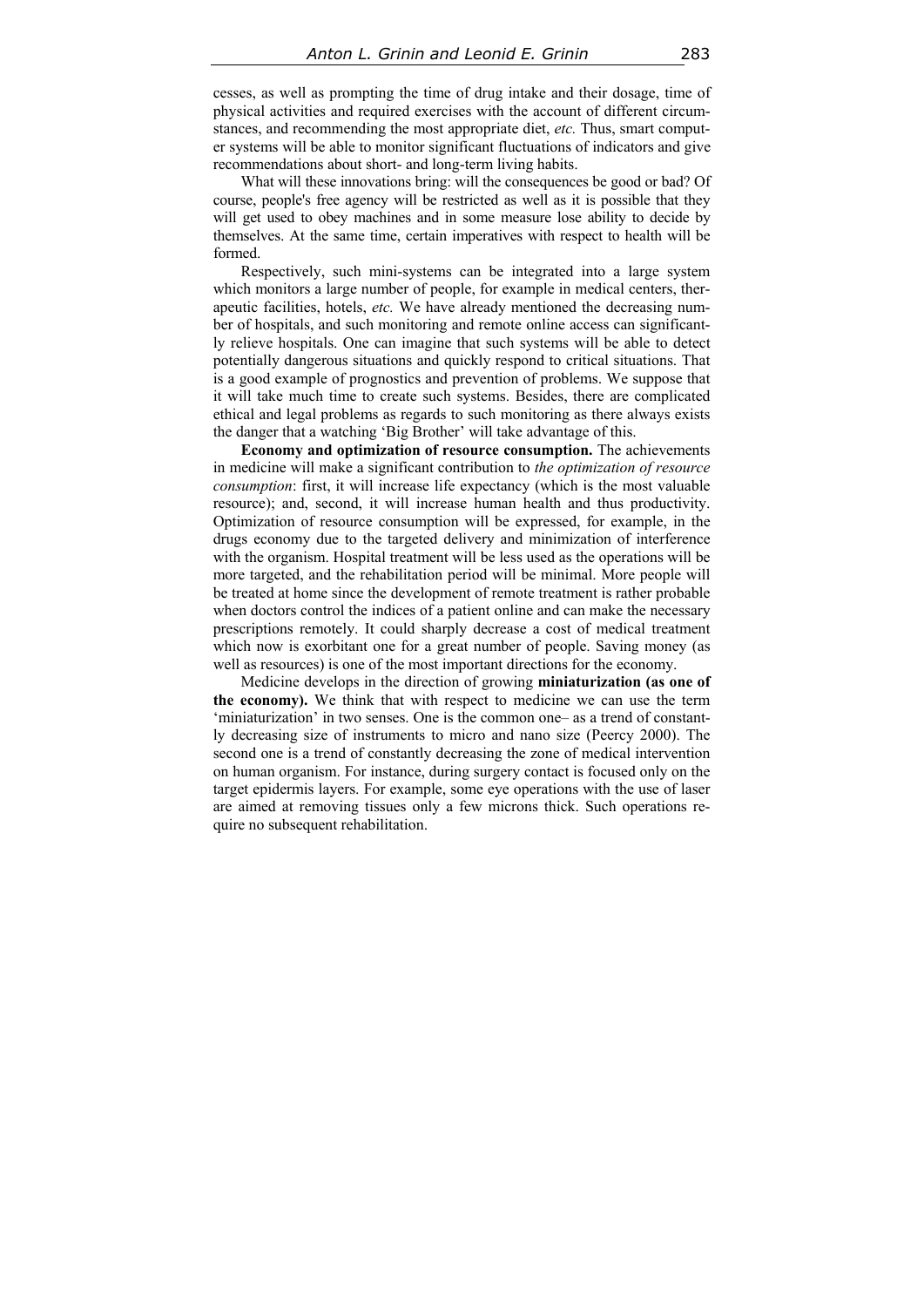# **3.2. The forecasts of the development of some medical technologies**

**Artificial antibodies and the growth of opportunities to use the immune system.** There will never be any universal drug against all diseases. But strengthening the immune system is one of the universal directions which can transform this situation and help the struggle against different diseases. Everyone has his own protective system based on the 'history of diseases'. It is one of the most important directions of development of **individualization**. 15 Medicine is always connected with a patient's individuality. However, in the twentieth century there was a tendency towards mass medicine (connected with mass vaccination, preventive examinations, *etc.*). At present there are some signs of transition from mass medicine to individual medicine (in particular, in aesthetic medicine), which is related to the general tendency of the Cybernetic Revolution towards individualization. But individualization to an even greater extent will be manifested when based on the unique characteristics of the organism. one of which is the immune system.

One of the main ways to create an artificial immune system is to produce artificial antibodies. Antibodies are the molecules synthesized to fight against certain cells of foreign origin – antigens.

Scientists have repeatedly attempted to produce artificial antibodies. Various methods were used, the most widespread method was isolating antibodies from the blood of animals but the degree of purification remained low. In 1970, Cesar Milstein and Georges Köhler found the method of producing the antibodies of a certain type, that is of monoclonal antibodies. In 1984, they were awarded the Nobel Prize for this discovery. Nowadays a focus of much medical research is into the production of antibodies by other means (Schirhagl *et al.* 2012) and also the creation of chemoreceptors (Dickert *et al.* 2001). Antibodies have already become widely used in pregnancy tests, in the diagnostics of many diseases, in laboratory experiments.

*We suppose that during the final phase of the Cybernetic Revolution there will be considerable progress in the creation of artificial antibodies and their acceptance by the organism.* The formation of artificial antibodies will play an important role in the prevention and treatment of many serious diseases, they will prevent the rejection of transplanted organs, *etc*. This will help make controlling the course of a disease easier and will help in suppressing the disease and defeating the disease if it is possible. Progress towards the creation and acceptance level of artificial antibodies will mean a significant growth of *opportunities to control processes previously inaccessible for controllable interference and appearing of self-regulating systems for regulation of such interference.*

<sup>&</sup>lt;sup>15</sup> Here the notion of individualization refers not to every antibody but to the artificial antibodies specifically created by each individual organism.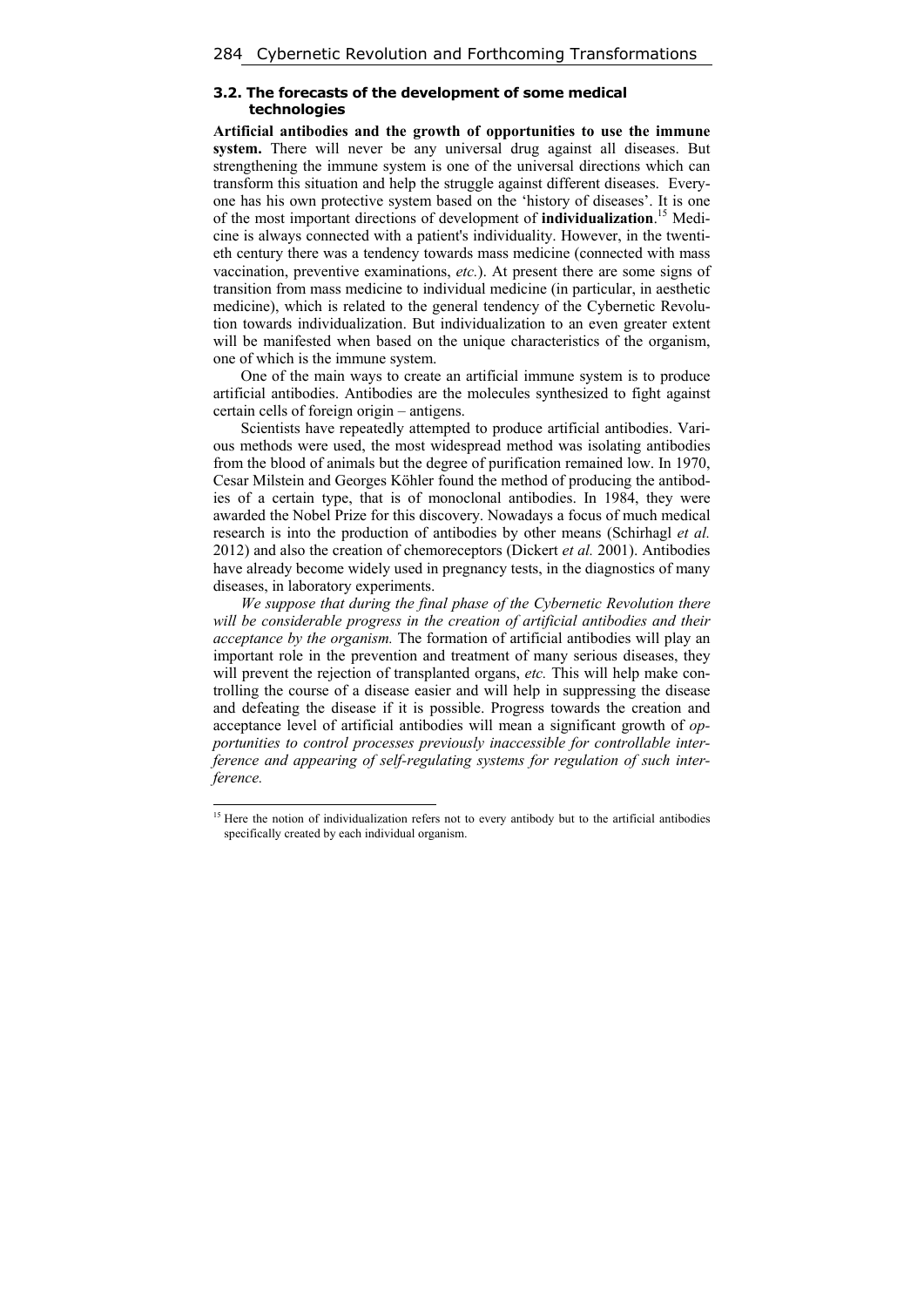**Control of programmed cell death** (*apoptosis*) is one of the promising methods to defeat serious diseases including cancer. The researches into this field have been carried out from the 1960s. They show that some cells often die in strict compliance with the predetermined plan. Thus, the microscopic worm nematode's embryo consists of 1090 cells before hatching but later some of them die and there remain only 959 cells in the adult worm organism (Raff 1998; Ridley 1996). The mechanism of apoptosis is associated with the activity of signaling molecules and special receptors which receive the signal, launch the processes of morphological and biochemical changes, and as a result lead to the cell death.

An opportunity to trigger the self-destruction of the cells provoking the diseases can make the struggle against diseases controllable. Besides, it provides a rapid recovery without long period of rehabilitation which is necessary after surgical intervention, chemotherapy or radiation treatment (it is the example of economy of energy and time for a patient). Also switching off the mechanism of cell self-destruction will help to save an organism from some diseases and, probably, to control the process of ageing. We suppose that during the final phase of the Cybernetic Revolution medicine will be able to make progress in this direction and in the mature stages of the scientific-cybernetic principle of production to control it. In this case similar to the artificial antibodies and the systems of immune production (see about it below) the movement towards creation of self-regulating systems will occur on the basis of the influence on the key elements of these subsystems of the organism in order to select the optimal regime in the context of certain goals and tasks. So in some cases it will be possible to evoke the death of unwanted cells deliberately and in other cases to block the mechanism of death of necessary cells.

**Breakthroughs in the field of control of human body. Transplantation: on the way to biotechnical systems of the highest level.** Another important direction of medicine is connected with the regeneration and transplantation of organs and parts of the human body. At present such operations are already performed, for example, heart, lungs, liver, pancreas, and kidneys are now transplanted. However, human donor organs are scarce, and people who distribute donor organs without special agreement are brought to criminal responsibility all over the world. The solution to the problem of shortage of organs is carried out in different directions:

1. Use of a part of a donor organ and growing a new organ using stem cells.

2. The possibility of xenotransplantation (transplantation of animal organs into humans).

3. The development of different organ substitution technologies such as 3D printers (the most promising direction).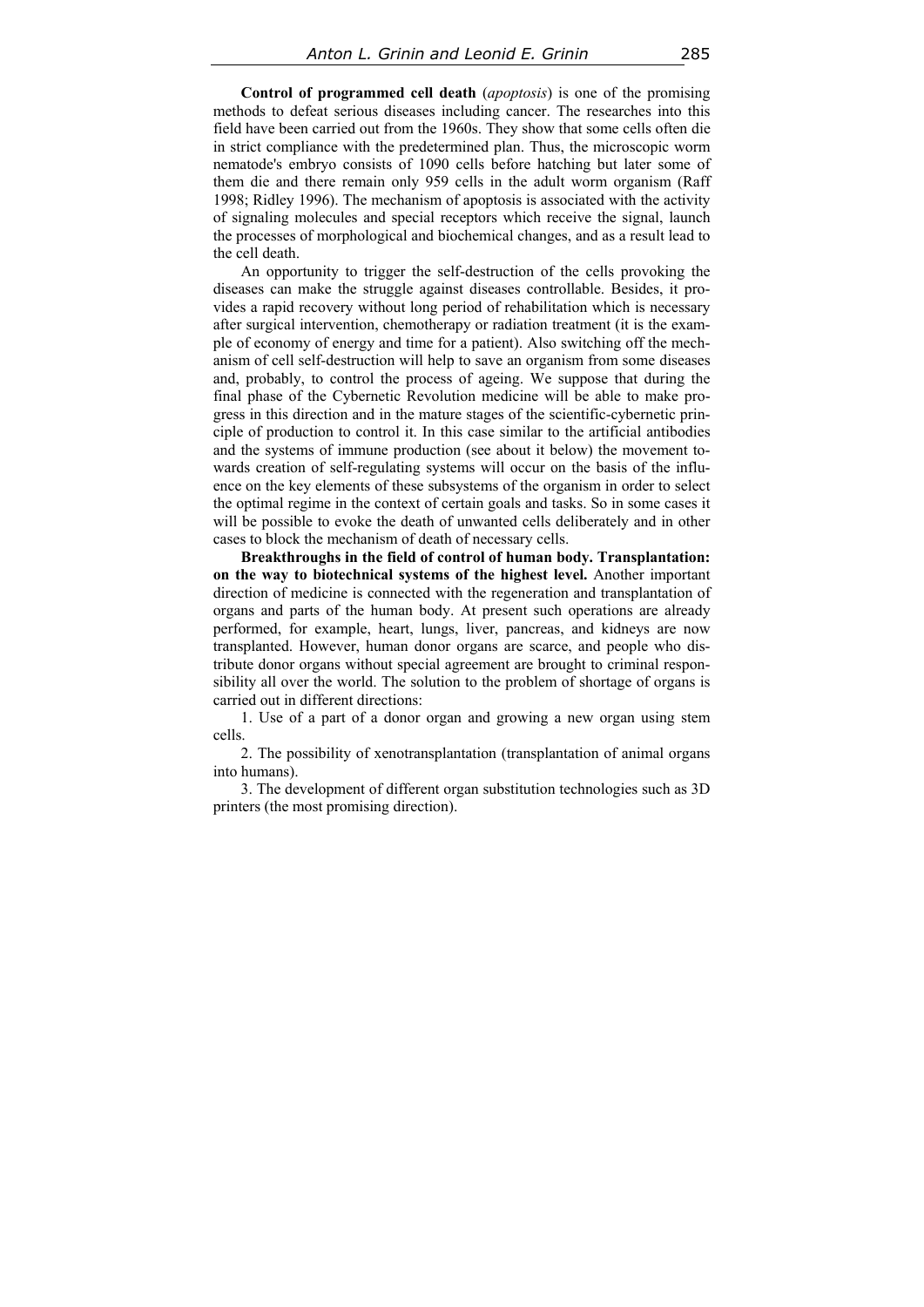#### 286 Cybernetic Revolution and Forthcoming Transformations

Besides, in medicine scientists already use or work to design different artificial organs: skin, retina, trachea, vessels, heart, ear, eye, limbs, liver, lungs, pancreas, bladder, ovaries. Even combination of the above-mentioned opportunities is rather possible. There is already an opportunity of tissue engineering. In laboratories they cultivate healthy skin or cartilage cells to replace injured bone or cartilage.<sup>16</sup> The potential of this technology is the formation of cell therapy and methods to regenerate tissues.

A breakthrough in medicine has become the development of artificial cornea by the scientists of Stanford University (USA). Such a great achievement became possible due to joint researches in the field of chemistry, nanotechnologies, biology and medicine (which are typical of complex technologies of the Cybernetic Revolution).

We can forecast that the finding of the opportunity to 'deceive' the mechanism of immune suppression of foreign cells will be the breakthrough in the field of regenerating and transplanting organs and tissues (see above). Already some steps have been made in this direction. Here one can also point to the opportunity to control processes by affecting the key elements of initial subsystem of human organism, in this case switching off the most vigilant systems of immune protection (just like anesthesia during a surgical procedure). The important event was when Japanese scientists discovered a way to reprogram the functions of cells. For example, the skin cells were reprogrammed and substituted for the damaged cells of an eye. Such kind of cells are not rejected, so this direction is exceptionally promising (Kostina 2013).

**Neural interfaces.** The technologies creating the interaction between an individual's nervous system and external devices are called neural interfaces (Brain-Computer Interface). They implement the interaction between brain and computer systems that can be realized via electrode contact with head skin or via electrodes implanted into brain. The implementation of neural interfaces is already wide-spread. They have developed neural interfaces that allow prosthetic devices to be moved via brain signals. Today, there have been developed scanning techniques to study brain signals. This gives an opportunity to reproduce any brain response.

At present there already exist devices which allow paralyzed people to speak, write and even work at the computer as, for example, in the case of the famous astrophysicist, Stephen Hawking. The neurosurgeons from the University of Pittsburgh School of Medicine performed a miracle when they implanted a chip in Tim Hemmes's brain. Being paralyzed, he can move a bionic prosthesis with his mind. The prosthesis has a special computer which conducts the

<sup>&</sup>lt;sup>16</sup> Having grown a sufficient number of cells, these cells are implanted in the developed materials on the basis of polysaccharides and special substrates which control this growth. The growth conditions of the cells in these structures are very similar to their natural environment.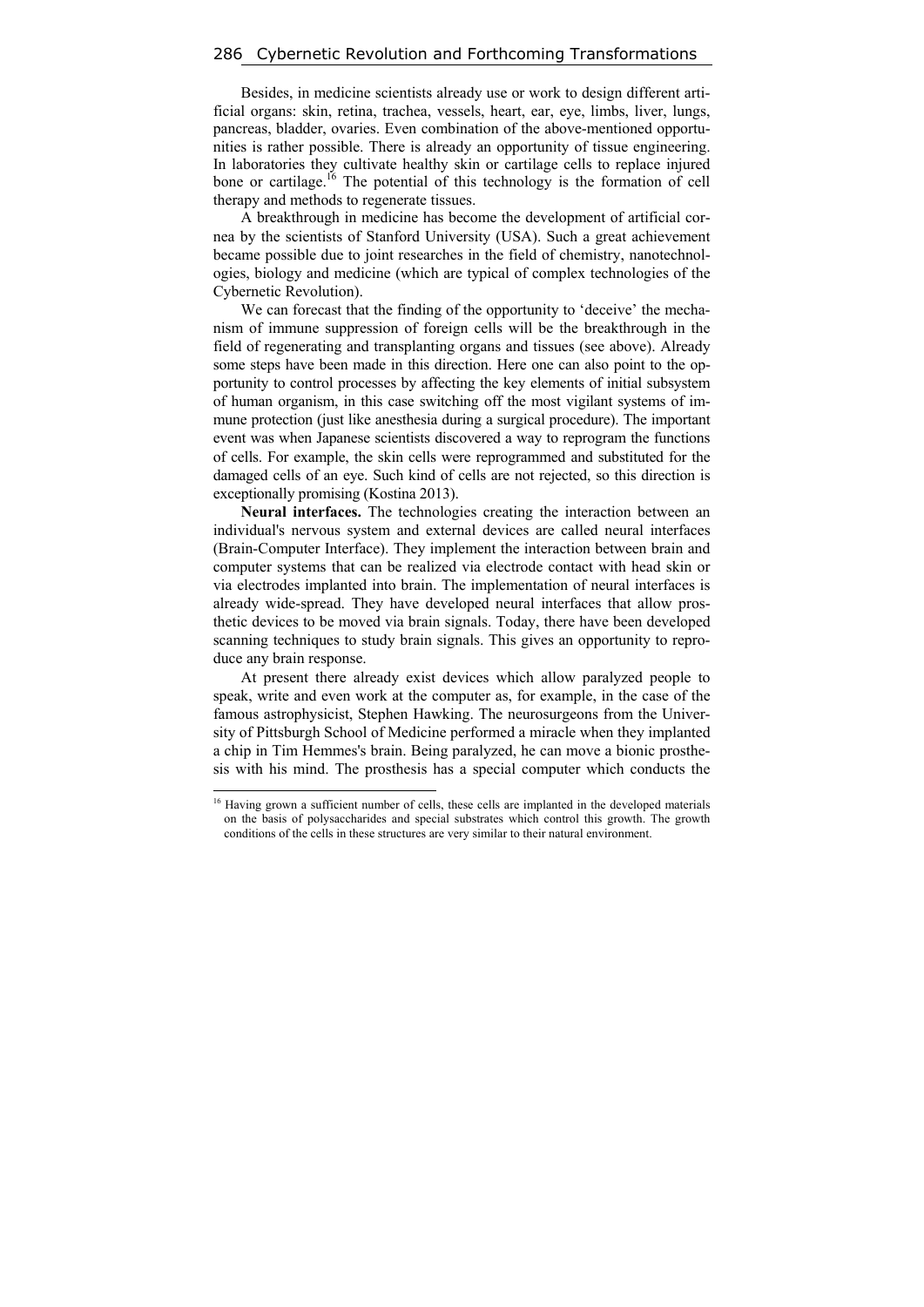neural impulses from the brain to the specified action (Pylyshyn 2003). Global media actively discussed the news about the attaching of the electrical prosthesis by Italian and Swedish surgeons to a 22-years old drummer Robin Ekestam who lost his arm as a result of cancer.

However, despite the fact that neural interfaces show impressive results, their implementation is connected with many difficulties. For instance, many nanostructures and nanotubes are quite toxic for cells (Kotov *et al.* 2009). Implanting external devices leads to the traumatizing an organism despite the availability of many methods of mitigating the traumatizing effect (Grill, Norman, and Bellamkonda 2009). Another problem is the different electrical conductivity of biological tissue and the technical device. Probably, new nanostructures from which nanofibers for neural interfaces are made, can solve this problem (Abidian and Martin 2009).

**Gene therapy is an advanced means of correction of an organism.**  Gene therapy constitutes a separate direction in modern medicine. A significant contribution to its development has been made by the Human Genome Project, whose aim is to determine the sequence of human DNA (Brown 2000; Stein 2004). However, the path from defining the structure of the genome to understanding its functions is long and this scientific discipline is at the very beginning of its development. The leading countries spend billions of dollars on the researches in the field of gene therapy.

Gene therapy combines a whole range of characteristics of the Cybernetic Revolution including expanding opportunities for *choosing optimum regimes in the context of certain goals and tasks*. Historically gene therapy was aimed at treating hereditary genetic disorders. But at present gene therapy is already considered as a potentially universal approach to the treatment of a wide range of diseases from genetic to infectious ones.

There are two approaches to gene therapy: *fetal gene therapy* when foreign DNA is introduced into the zygote (fertilized egg) or a germ at the early stage of development; thus, it is expected that introduced material will be inherited. The second approach is *somatic gene therapy* when the genetic material is introduced only in somatic (that is non-germinal) cells and it is not transferred to sex cells.

There is another approach – activization of organism's own genes for the sake of full or partial overcoming the impact of the mutated gene. The striking example of such approach is the usage of hydroxyurea for the activation of the synthesis of fetal hemoglobin in patients with sickle-cell anemia and thalassemia.

Gene therapy can become the example of individualization of the technologies and targeted influence on the processes. On the basis of the genetic data the most appropriate treatment will be adapted for individual patients, and if it is necessary the defective genes will be corrected. Presumably, gene therapy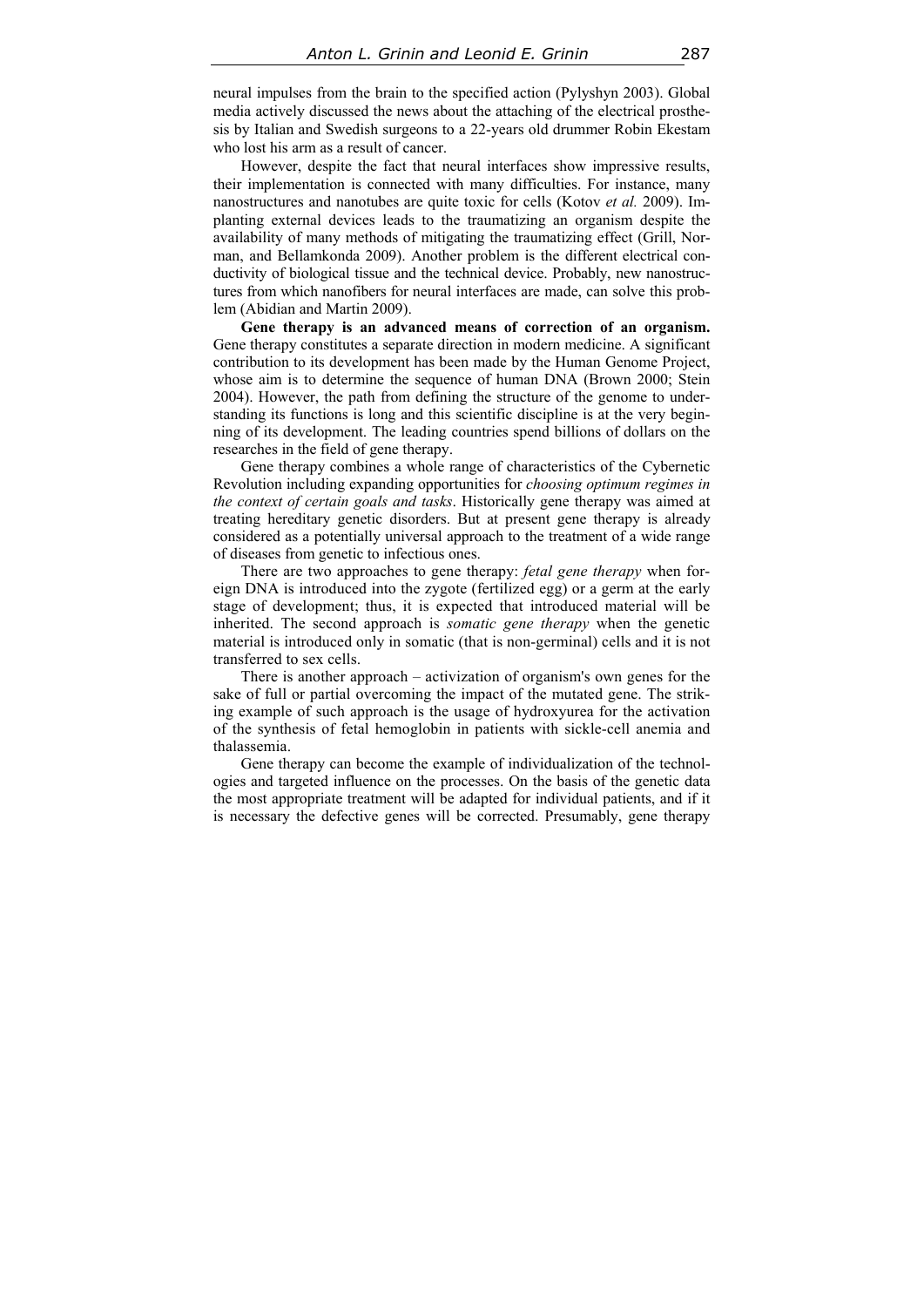will manifest itself first of all in sports medicine as, first, it can become a new tool in the attempts of the pharmaceutical companies to avoid the control of anti-doping committee and, second, inherent potentialities become insufficient for achieving the best results in big-time sports.

When choosing the appearance of a future child (color of eyes, skin, *etc.*) gene therapy can be used. In future it might be possible that babies will be born almost by order, these will be 'the perfect babies' (Fukuyama 2002 with cite McGee 1997).<sup>17</sup> In other words, that means that parents will choose desirable features of a child before his birth. So, the geneticists will probably find 'the genes' of such qualities as nobility, aggression or unselfishness and even intelligence and due to this there will be created an 'improved' baby. Such genetic improvement will remind the improvement of face and body by plastic surgery methods. In other words, it will be impossible to make a genius or a champion of any child but it is not excluded that it will be possible to improve his potentialities. Just like at present it is possible to improve the sports and intellectual potentialities via special methods.

Presumably, first gene therapy will manifest itself in sport medicine as enormous investments are made in it and the best minds are engaged in this field (*e.g.*, the average annual salary of a physician in sports medicine is about US\$ 200,000). Second, it can become a new method in the struggle of pharmaceutical companies against anti-doping committee. Third, increasing of sportsmen abilities is in great demand in professional sport as innate potentialities are no longer enough to set the record.

**Changing human reproductive capabilities** is an especially important field of medicine. The number of incurable diseases causing infertility decreases. Nevertheless, the only opportunity for some patients is to use *in vitro* fertilization. Besides, due to the development of medicine there increases a number of women who want to have children after their reproductive age is over (*e.g.*, Annegret Raunigk, a 65-year-old woman from Germany gave birth to quadruplets [Q13Fox 2015]). One should mention the technologies of growing an embryo outside the woman's body. The transplantation of reproductive organs becomes possible.<sup>18</sup> The scientists are developing the artificial womb which can be transplanted to a woman with the damaged womb or even to a man that will radically change the concept of sex (McKie 2002) and will cause new ethical problems. Artificial womb experiments have been successfully conducted

<sup>&</sup>lt;sup>17</sup> It is difficult to say how 'perfect' they will be and what kind of problems will appear as a result of these technologies. For example, the possibility to predict the baby's gender resulted in gender imbalance in China. As a result, there are a disproportionate number of boys. Thus, we agree with Francis Fukuyama, who believes that the future achievements of the 'biotechnology revolution'

should be accepted with great prudence (Fukuyama 2002).<br><sup>18</sup> See http://www.theguardian.com/science/2014/oct/04/woman-gives-birth-womb-transplant-medicalfirst.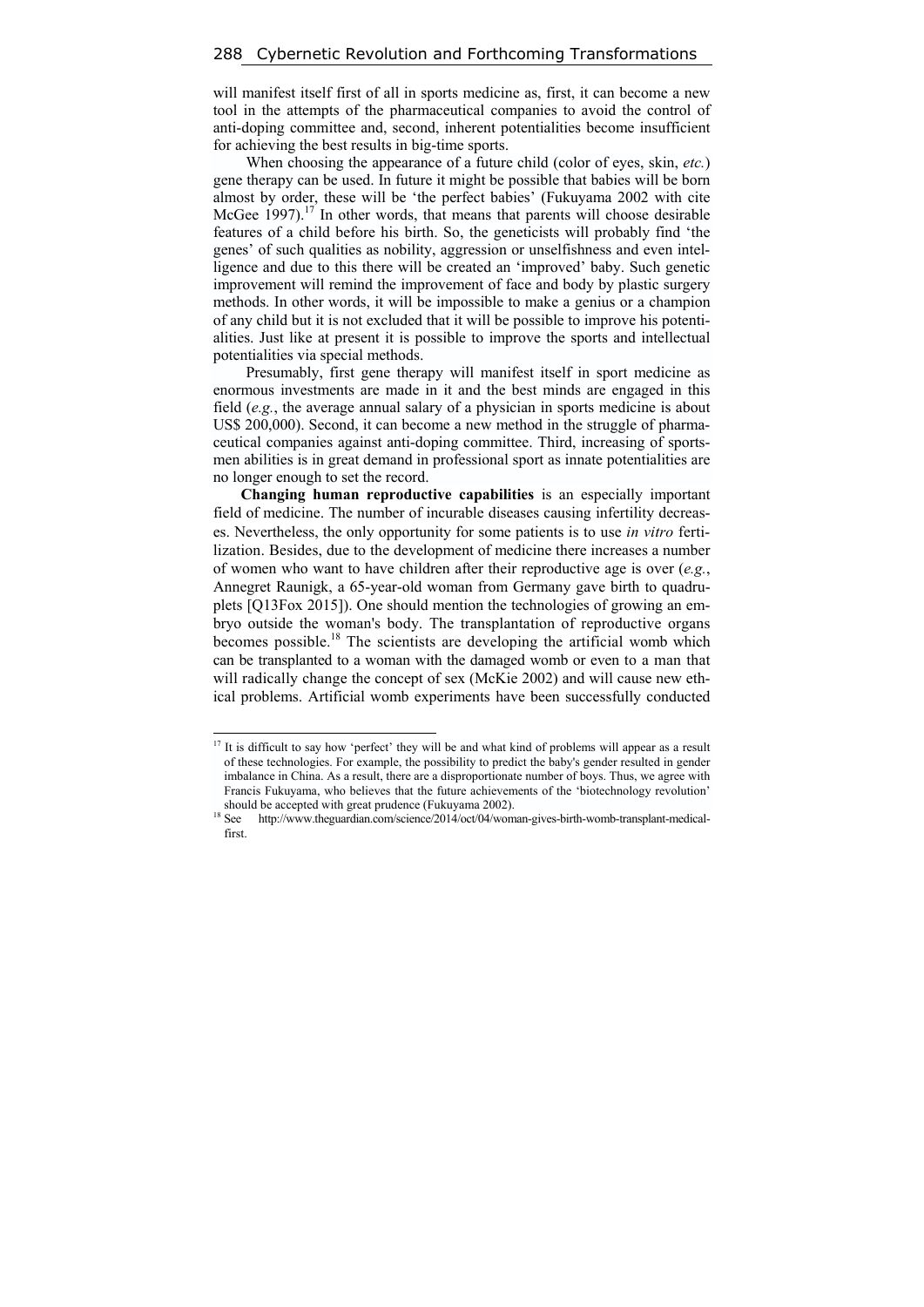in Italy where artificial womb was grown and transplanted to a woman. In our opinion as a result of the final phase of the Cybernetic Revolution the number of the experiments with artificial fertilization will increase and growing of embryo outside the woman's body will become the reality.

**The perspective direction in medicine is slowing down the ageing process.** It was very difficult to find the scientific foundation of this process but finally it probably became tangible after the invention of the genetic structure of special bodies of the cells which are necessary for division – telomeres. It appeared that every time after the duplication of chromosomes a number of telomeres at its ends decreases. That is one of the reasons why cells are getting old and die when an organism reaches certain age. Perhaps, that is why our bodies get older, though hot debates among the scientists about this issue still take place (Slagboom *et al.* 1994). In 2009, Elizabeth H. Blackburn, Carol W. Greider and Jack Szostak were awarded the Nobel Prize in Physiology or Medicine for the discovery of the way chromosomes are protected by telomeres and the enzyme telomerase from terminal underreplication.

It is probable that genetic methods can significantly increase life expectancy. At present we observe the dynamics of increasing life expectancy, when the average life expectancy in some countries is more than 80 years. In our opinion, it will increase. Fig. 5 shows the dynamics of growth rate of persons aged 80 years or over until 2070. It will be even in the case of inertial prognosis. In fact in the end of the final phase of the Cybernetic Revolution the number of people 80+ can increase.

In the modernization phase of the Cybernetic Revolution the increase of life expectancy will be the largest in developing and medium-developed countries where life expectancy is significantly lower than in developed countries. There will be no significant increase of life expectancy in developed countries. The breakthrough in the field of medical technologies will occur a little bit later, as we have already said, in the 2030–2050s. Then, probably, there will be a new breakthrough in increasing the life expectancy; perhaps, it will increase by 5–15 years. The increase of life expectancy and especially preserving the quality of life and the individuals' activity for as long as possible in the context of the abovementioned characteristics of the revolution of the controllable systems means a further development of controllable systems, individualization, selection of optimum regimes, huge energy saving (including emotional) and unique experience and world perception. Every person gains invaluable life experience during his lifetime. One can also mention that it is an opportunity to preserve the previous generations' experience (under the conditions of rapid technological development and as a result the inevitable rejection of experience and knowledge accumulated by previous generations) at the expense of the personal experience of long-livers and personal contact of their descendants with them.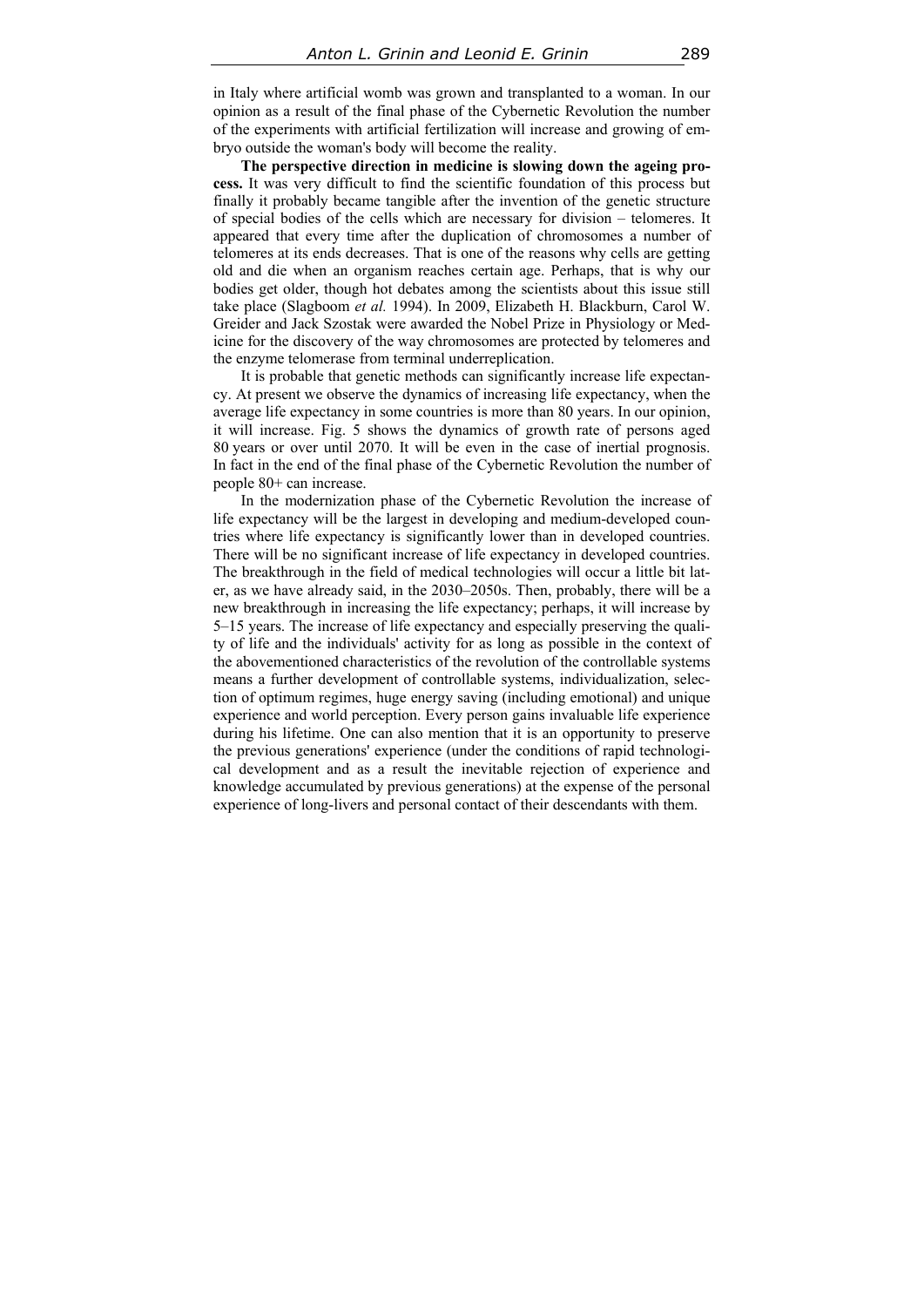# 290 Cybernetic Revolution and Forthcoming Transformations





# *Source:* UN Population Division 2015 (Grinin and Korotayev 2015b).

### **3.3. Will the development of the Cybernetic Revolution proceed in the direction of cyborgization?**

A very popular word 'cyborg' (short for 'cybernetic organism') derives from the word 'cybernetic'. Cyborg is defined as a theoretical or fictional being with both organic and biomechatronic parts.<sup>19</sup> The term 'cyborg' often applied to an organism that has restored function or enhanced abilities due to

<sup>&</sup>lt;sup>19</sup> The term was coined in 1960 by Manfred Clynes and Nathan S. Kline (Halacy 1965).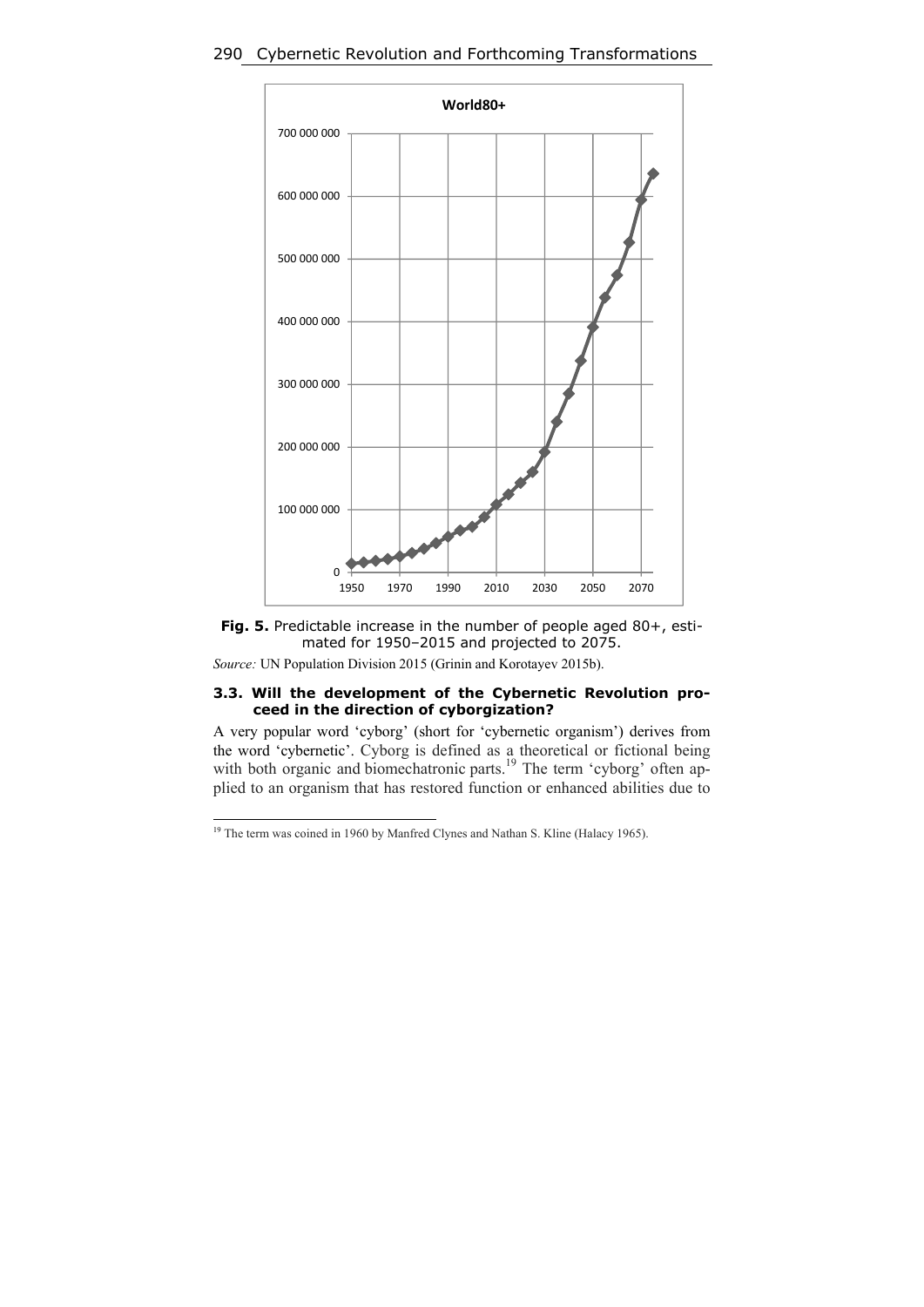the integration of some artificial component or technology that relies on some sort of feedback.<sup>20</sup>

It is obviously that many achievements in medicine will impell our civilization to the state in which more and more humans can become partial cyborgs. Thus, we are following the path of development of self-regulating systems of a new type which will be constituted by the elements of different origin: biological and artificial. All that we have written about artificial organs and tissues will contribute to the breakthrough in the field of both production of absolutely new materials which will expand the implementation of non-biological elements in the human body. Thus, the Cybernetic Revolution is closely connected with the process that can be designated as cyborgization. We should be aware of the fact that this actually means not only the formation of a new direction in medicine, but also the moving towards the **cyborgization** of a human being.

Of course, this can cause a certain and quite reasonable anxiety. On the other hand, expanding the opportunities for not just a long but also an active life is hardly possible without significant support for the sensory organs and other parts of the body which weaken as a result of ageing and other reasons. Finally, glasses or contact lenses, artificial teeth, tooth fillings, bones, aerophones, artificial blood vessels, mitral valves, *etc.* allow hundreds of millions of people to live and work and these people still remain humans. The same is true with respect to more complex systems and functions. Thus, people with disabilities can benefit from the development of medicine and cyborgization as they will be able to significantly compensate their drawbacks.

However, we suppose that the idea that some day the human body will be fully replaced by non-biological material and only the brain or the organs which support the senses will remain are just fantasy. This will never come true (the well-known ideas about such future for humankind are presented by Kurzweil [1999]; see about such fantasies also in Rybalkina 2005: 333). People who propose such solutions, for example, to replace supposedly less lasting and comfortable biological material by the technological inventions (such as replacement of haematocytes by billions of nanorobots, *etc.*) in their forecasts try to use the outdated logic that was widespread several decades ago in science fiction or scary stories: the replacement of biological organisms with technical ones. The modern logic of scientific and technological progress including the latest achievements in bioengineering shows the movement towards the synthesis of biological forms and technical solutions into a unified system. Technical achievements can hardly replace the biological mechanisms which have been selected for many millions of years. On the contrary, we should follow the path of 'repair', improvement, the development of self-regulation and support of biological mechanisms via some technical solutions.

<sup>20</sup> URL: https://en.wikipedia.org/wiki/Cyborg.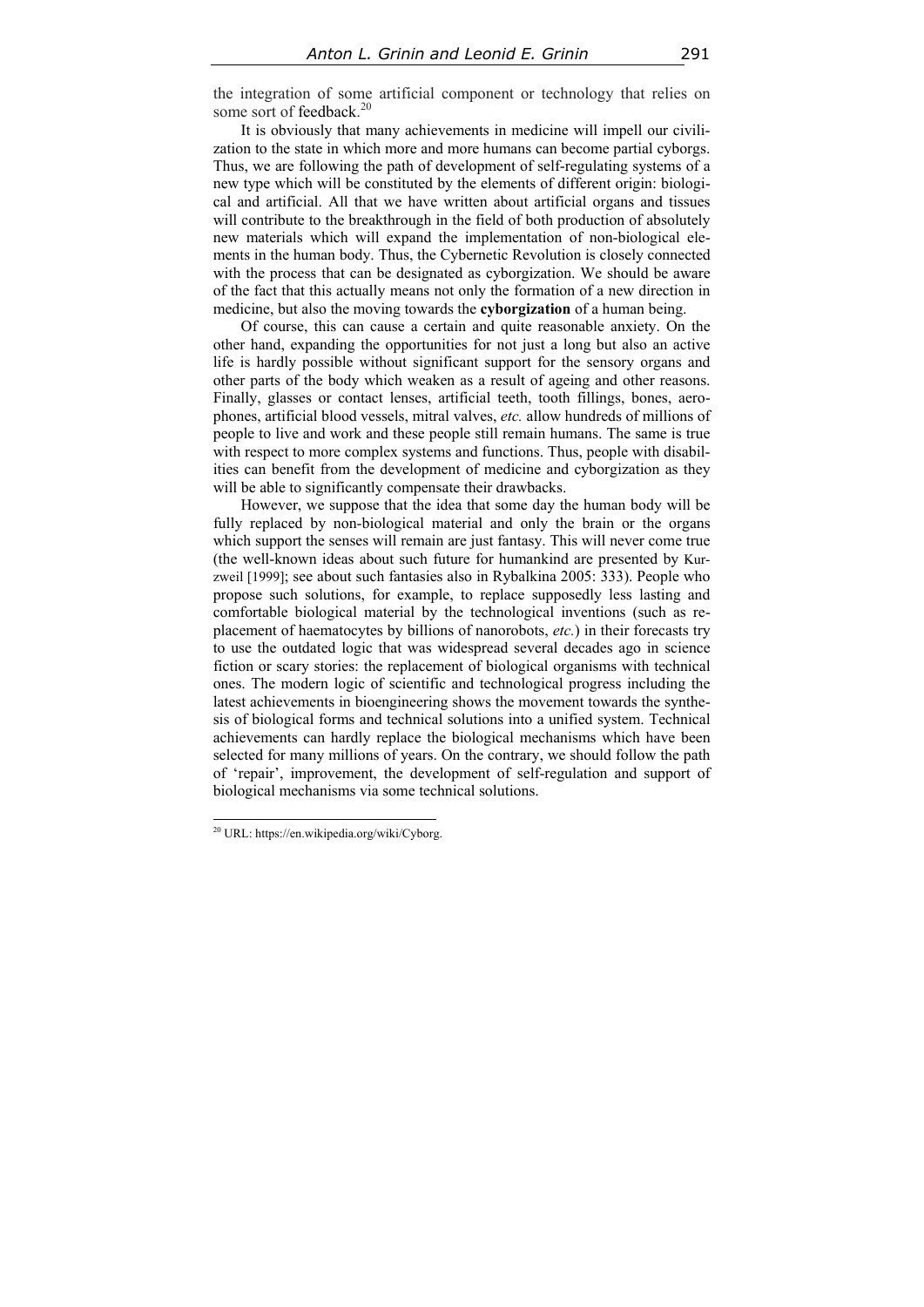The human brain is very tightly connected with the body and sensory organs, most of its functions are based on the control of the body that does not imply its full-fledged work outside its biological foundation. The opportunities of science and medicine to replace worn organs will increase but the biological foundations of a human will always exist and must prevail. If one can help the human body by different means including methods of activization of immune system, opportunities of genetics, the methods of blocking or decelerating the process of ageing, *etc.*, it is much more reasonable to preserve the human biological foundation. In any case, in the nearest decades in the process of cyborgization quite radical breakthroughs are possible, but nevertheless the process of cyborgization will not go too far.

**Improvement of individuals' natural abilities.** It is important to note that at present all these technologies aim at restoring individual's lost functions. It does not exclude the future possibility that this direction will provide opportunity to move towards improvement of natural and intellectual abilities beyond the natural bounds. However, in fact this can hardly happen by the end of the  $21<sup>st</sup>$ century. Probably, the process will be similar to the process in the field of plastic surgery which was first created for the repair of damaged tissues but then it became the beauty industry.

### **Section 3. FORECASTS: BIOTECHNOLOGIES IN CYBERNETIC REVOLUTION**

**Definition.** Biotechnology is a broad and multifaceted notion. Until the 1970s the term 'biotechnology' was used mainly for the description of some technological processes in food industry and agriculture. After in laboratories they started using recombinant DNA and cell cultures grown up in vitro, biotechnology began to be associated with genetic engineering, and at present these two concepts are even often used as synonyms. At present, there are known several dozens of definitions of biotechnology (see, e.g., Blinov 2003). There are also official international definitions, for example: 'Biotechnology represents a complex sphere of activity in which new methods of modern biotechnology are connected with the established practice of traditional biotechnical procedures. The basis of this growing knowledge-intensive industry is made by the complex of methods giving a chance to the person to change purposefully the structure of deoxyribonucleic acid (DNA), or genetic material, plants, animals and microorganisms as a result of receiving useful products and technologies' (the UN 1992: ch. 16). We understand *biotechnology as a set of scientific and industrial methods of production of various products through using live organisms and biological processes.*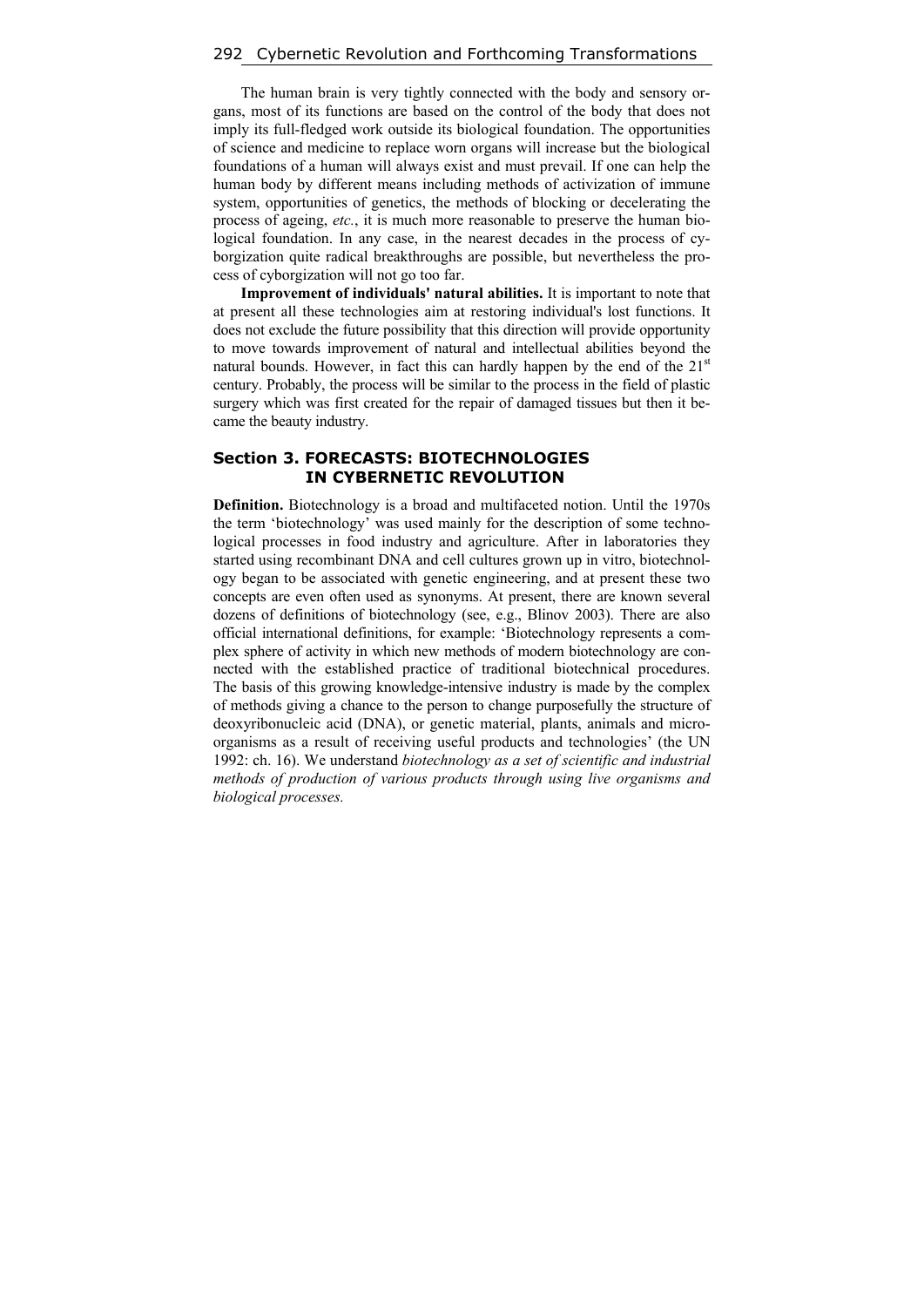The main directions of modern biotechnology are the biotechnology of food, agriculture, means and products for industrial and household use, pharmaceuticals and other medical preparations, environment protection against pollution, *etc*.

# **1. History of Biotechnology before the Start of the Cybernetic Revolution**

In spite of the fact that biotechnology is a rather new branch, the period of 'traditional' microbiological production goes back to the Stone Age: yeast bread, yoghurt, beer, wine, vinegar are used since ancient times. The first scientific foundations of biotechnology were set by Louis Pasteur who discovered the fermentation nature. At the end of the  $19<sup>th</sup>$  and the beginning of the  $20<sup>th</sup>$  century the knowledge in microbiology which found increasing practical application was actively accumulated. In 1917, the Hungarian engineer Károly Ereky introduced the term 'biotechnology'.

Some scholars (Glick and Pasternak 2002) mark the following periods of development of biotechnology: 1) until 1917 it was the period of 'conventional' microbiological production; 2) from 1917 to 1973 – the period of invention of laying scientific foundations for modern biotechnology. In addition, this period is subdivided into two intervals: from 1917 to 1940 is in a way an 'incubatory' subperiod when biotechnologies were already actively used, but generally played no significant role in industry and economy; and from 1940 to 1970 when biotechnology already became a noticeable branch of industry; 3) from 1970 to the present is the period of the modern biotechnology, implementation of scientific research results in biotechnological production.

Such a periodization fits well our concept of the Cybernetic Revolution. Actually, starting from the 1940s and until the 1970s it is possible to speak about a rapid development of biotechnologies as a part of the scientific and information phase of the Cybernetic Revolution. They started to most powerfully develop from the 1970s on the basis of the Cybernetic Revolution.

Biotechnology appeared at the last stages of the industrial production principle alongside many other innovative branches. In the late 19<sup>th</sup> and early 20<sup>th</sup> centuries there appeared biofertilizers and biological preparations for pest control and combatting plant diseases, production experiments in bioconversion (Volova 1999). There was established the production of acetone, butanol, antibiotics, organic acids, vitamins, feed proteins, *etc.* with the help of microorganisms (Yegorova and Samuilova 1987).

*The 1930–1940s were marked by the formation of a background for the transition to the Cybernetic Revolution*. At that time there started industrial production of some vitamins, for example, vitamin C. The production of preparations by means of biotechnological methods increased. The first mass bio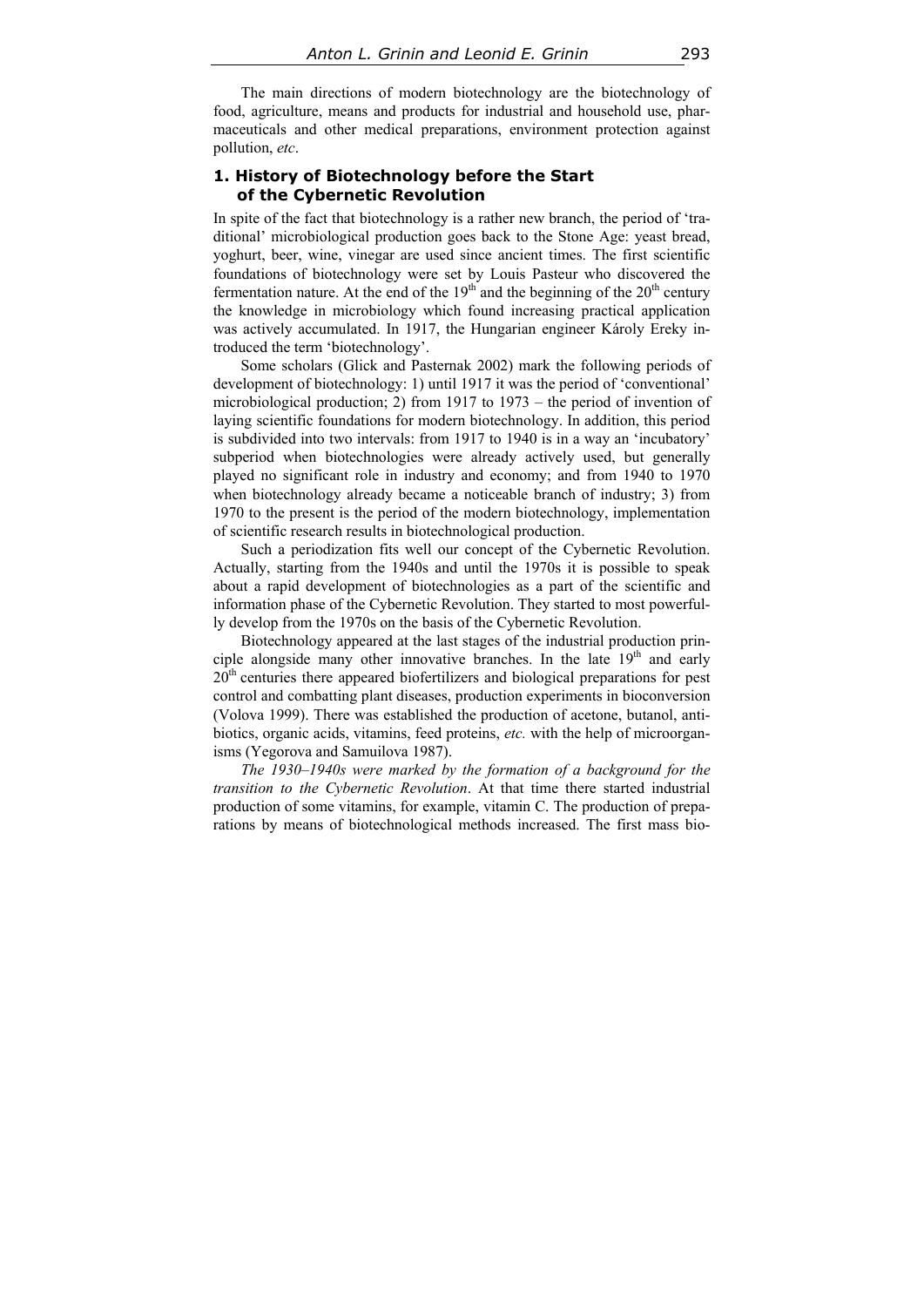technological production was the production of penicillin which started in 1943. The World War revealed an urgent necessity to organize mass production of cheap drugs, provision and vitamins.

# **2. The Initial Phase of the Cybernetic Revolution 2.1. Biotechnology becomes an essential branch of industry**

According to our concept, the 1950s appear to be the beginning of the Cybernetic Revolution (of its scientific and information phase) when *a number of trends which used to be non-systemic in relation to the previous production principle obtained a systemic character*. During this period, biotechnology finally became a rapidly growing industrial sector which affects the whole economy. The biotechnological products were applied very widely. In the first decades after World War II there was organized large-scale production of amino acids, unicellular feed proteins (from oil and paper-pulp industry waste), steroids, and also cell culture of animals and plants was mastered. Already from the late 1940s there started organizing mass production of antibiotics. They found extensive use not only in medical industry, but also in agriculture for treatment of animals and plants, as bioadditives in fodders. Some highly effective forms of antibiotics were created with the help of mutations. The intact cells of microorganisms began to be widely used for receiving medical substances of the steroid type, large-scale production of vaccines was organized (Volova 1999). The production of pharmaceuticals became successful, and also a very profitable business; therefore, capitals and scientific forces flowed there. The quantity of medical supplies received via biotechnological method or the so-called 'red biotechnology' began to increase steadily. Let us emphasize that biotechnology became a powerful support for agriculture, as it provides the production of feed, additives, vitamins, and fertilizers, as well as the protection against pests. By means of biotechnology people also receive biofertilizers, amino acids, organic acids, alternative energy sources, and utilize biological waste. The industrial biotechnological production became possible also due to a wide implementation of automated processes. The automation, as noted above, is one of the main characteristics of the initial and middle phases of the Cybernetic Revolution.

#### **2.2. Fundamental breakthroughs in biotechnologies**

The breakthroughs in biotechnologies are connected, first of all, with the achievements in the study of the mechanism of transferring hereditary information. In 1953, James Watson and Francis Crick defined the structure of the DNA molecule. It laid the foundation for understanding the role of genetic information and basic opportunities of the purposeful transfer of genes from one organism to another. It opened enormous prospects, perhaps, surpassing the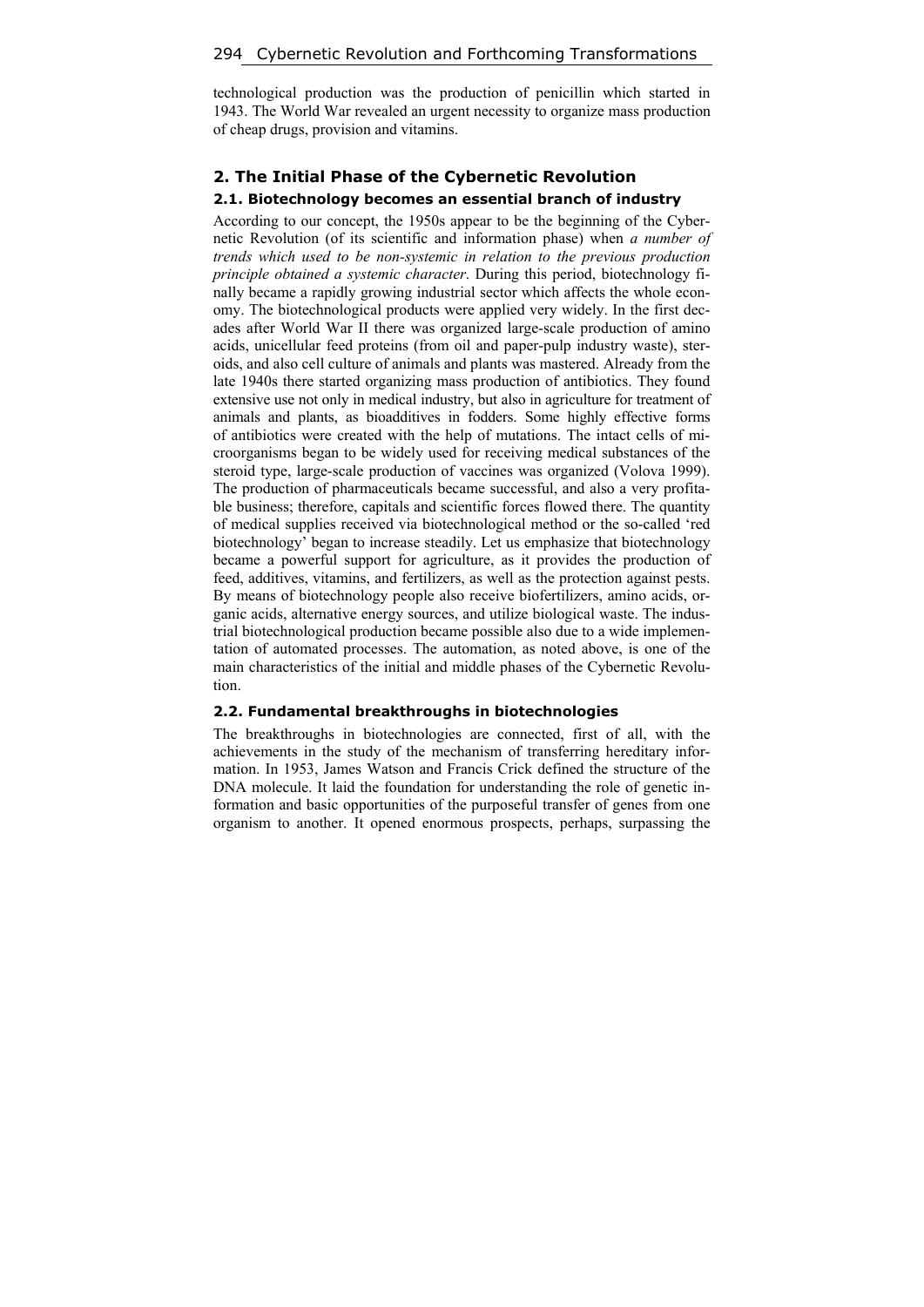most courageous fantasies, like the ones presented by Herbert Wells in his novel 'The Island of Doctor Moreau'. The further discoveries connected with the genome were abundant. But, naturally, it took decades for the discoveries to their industrial implementation.

The 1970–1990s (the end of the initial and the transition to the middle phase of the Cybernetic revolution) were also marked by a tidal wave of advances in understanding of molecular biology.

We will enumerate some of them:

– 1973 – Herbert Boyer and Stanley Cohen laid the foundation of the recombinant DNA technology;

– 1975 – George Köhler and Cesar Milstein developed the technology of getting monoclonal antibodies;

– 1978 – the Genentech Company produced human insulin received by means of E. coli (colibacillus);

– 1981 – the first automatic synthesizers of DNA hit the market;

– 1982 – the first vaccine for animals received by the recombinant DNA technology is allowed for use in Europe;

– 1983 – hybrid Ti-plasmids are applied for the transformation of plants;

– 1988 – the method of the polymerase chain reaction (PCR) is invented.

As a result of the mentioned and not mentioned findings the genetic engineering becomes a powerful direction in biotechnology. The qualitatively new level of development of biotechnologies from the 1970s meant that within the frame of the Cybernetic revolution they already outgrew the potentialities founded yet by the industrial production principle and started developing on the new basis. During the last decades of the initial phase of the Cybernetic Revolution (the 1970s – the early 1990s) biotechnology became already quite a significant industrial branch which significantly contributes to agriculture (both plant growing, and cattle breeding, including also veterinary science), food and chemical industry, pharmaceuticals and medicine.

#### **3. Biotechnology in the Modernization Phase of the Cybernetic Revolution**

The 1990–2000s were marked by a powerful advance in biotechnology as a branch of industry.

Biotechnologies become a rapidly growing sector in which many countries started to invest significant amounts of money. The company Ernst&Young (EY) which over 30 years has been analyzing the biotechnological market recorded the sharp rise of the biotechnological industry in 2000. In the period from 2000 till 2005 the global revenue in the field of biotechnologies doubled and grew to US\$ 50 billion. And in 2013 in the USA, Europe, Canada and Australia the revenue in the field of biotechnologies was about US\$ 100 billion (Glen *et al.* 2013). From 2008 most investments in biotechnologies were made in R&D, *i.e.* innovations.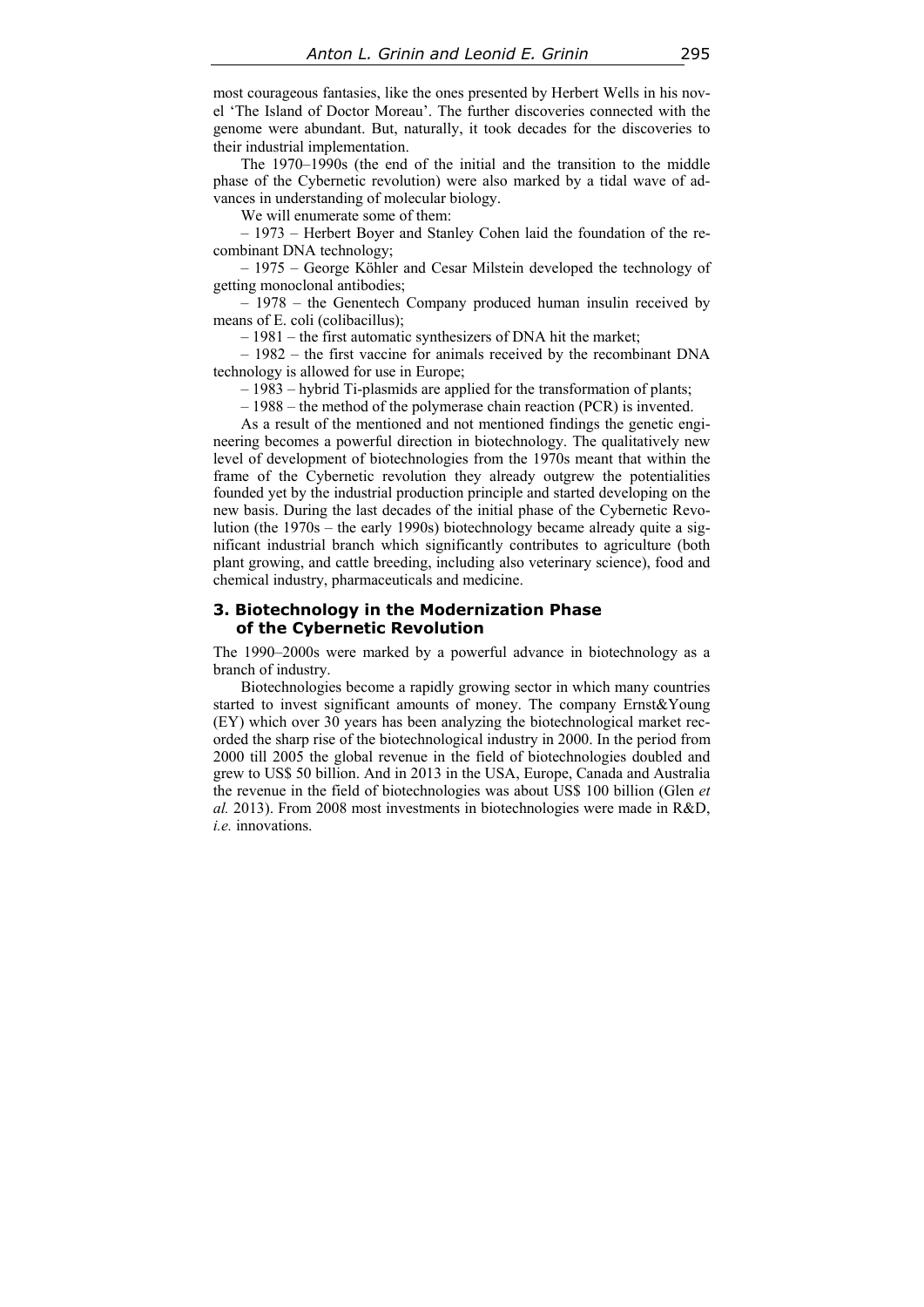During this period the directions connected with genetic modification that developed in the previous phase became stronger. Organisms are cloned, a number of diseases are treated by means of genetic modifications. Along with production of medicine, bioadditives to feeding-stuffs, *etc*., the production of GMO became already a very significant segment of agriculture, the price increase for energy products led to a rapid growth of the production of biofuel (which includes GM foods).

No wonder that biotechnologies are considered as the most promising branch which can become the engine of a new innovative breakthrough.

The significance of biotechnologies is proved by a wide use of their achievements in different fields. Thus, in food industry there are practically no directions in which it could not be applied. Chemical production (in particular, polysaccharides, biodegradable polymers, biocatalysis, and also creation of new materials, for example, bioplastics), energetics, agriculture, municipal service (*e.g.*, in waste recycling), the branches connected with long storage of production; medicine and pharmacology; nanotechnologies; cosmetology; military branch are connected with biotechnology. At last, biotechnologies actively become common for people who use bioadditives and vitamins, special products in a diet, use certain type of cosmetic products, *etc*.

**Biotechnologies contribute to the development of biosensors.** A biosensor can be generally defined as a device that consists of a biological recognition system, often called a bioreceptor, and a transducer (Ferrari and Mauro 2006). Different biological materials such as enzymes, cells and antibodies are used in biosensors (Vo-Dinh *et al.* 2001), (Rusmini *et al.* 2007). Biosensors are able to transform biological energy into electric one. Thus, biosensor technology combines the achievements in biology and modern microelectronics. That is one of the most important ways to combine the technical and biological elements of the future self-regulating systems into a single system. There are different types of biosensors. Some of them are the devices which measure a limited number of the parameters (*e.g.*, blood glucose level), another measure a lot of parameters. At present they are used in many fields including for measuring the environmental pollutants. They are especially useful for different analyses in medicine, for example determination of metabolites or hormone levels (see also above about health monitoring in the future). Biosensors allow to control different changes in organism during surgery. An example of biosensors used at home is the glucometer, which helps to define the glucose concentration in blood. Biosensors are also used in measuring physical activity. For sportsmen biosensors are already the instruments of control of their physiological parameters. Hundreds and even thousands of biosensors combine the biochips. Biochip is a miniature device, essentially the entire laboratory which can perform thousands of simultaneous biochemical reactions. Biochips help to carry out quick analysis of a large number of biological parameters for different purposes, including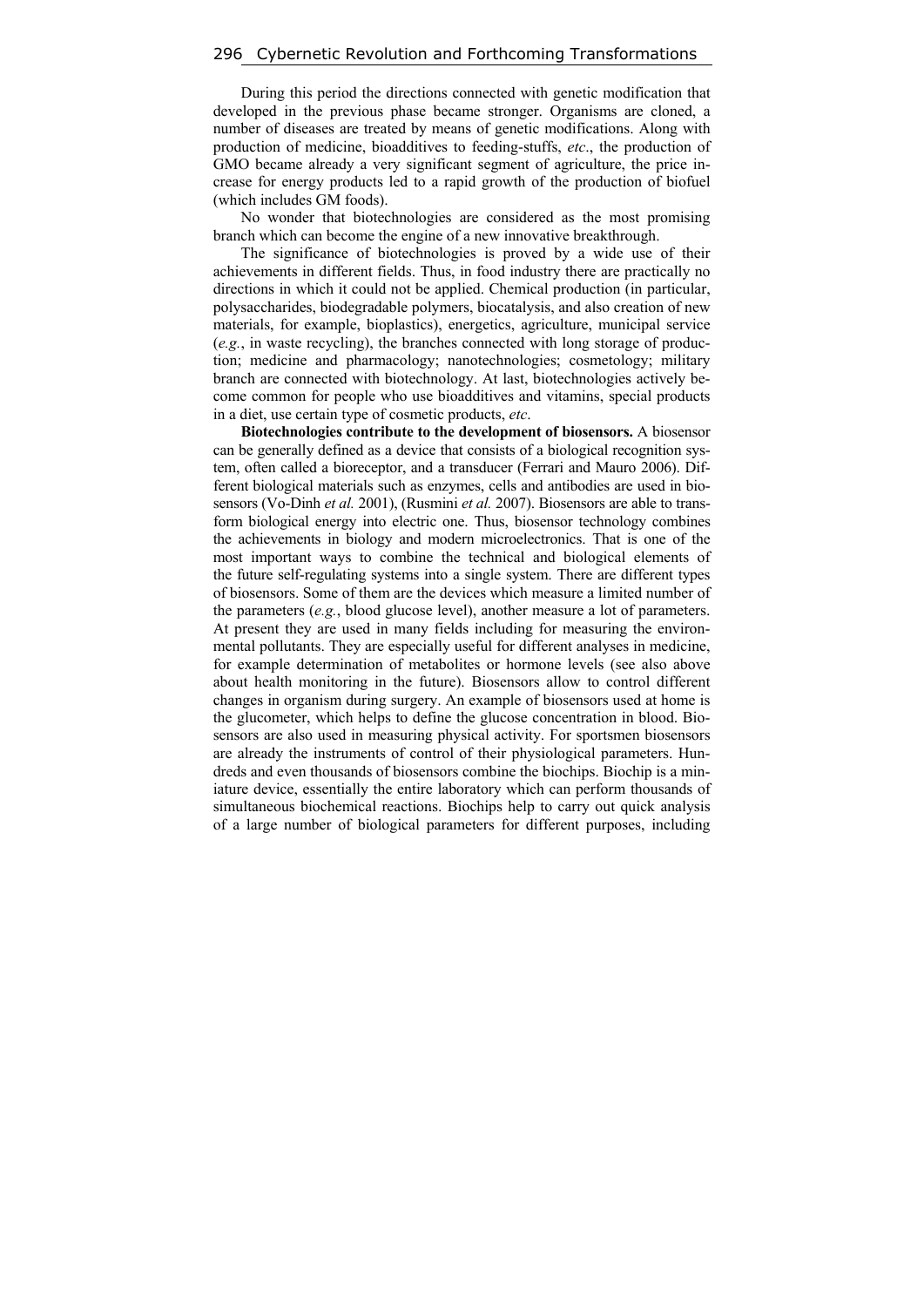diagnosis of a cancer, infections, and intoxications (Fung *et al.* 2001). Promising direction is the combination of biochips and nanorobots which, for example, can monitor the spread of viruses in the blood online (Cavalcanti *et al.* 2008).

The prospects of biotechnology are great. So far they are closely connected with microbiology, and microorganisms are present everywhere, even in this regard the sphere of application of biotechnologies will be boundless (from space needs to production and processing of mineral resources). At last, biotechnologies will become one of the main areas where the final phase of the Cybernetic revolution and the consecutive epochs (the 2030–2070s) will unfold.

# **4. The Characteristics of the Cybernetic Revolution in the Development and Application of Biotechnologies**

**The progress on the way to self-regulating systems**. Already in the 1970s, computers were applied for the automation of biotechnological production. Computers rather quickly ceased to play a secondary role and have become the basis of automation ( Zudin *et al.* 1987); one should point out that such journal as *Computers and Automation*, the editor of which was Edmund C. Berkeley, appeared not by chance in 1961. Dozens of devices for biotechnology were designed with the help of microprocessors, especially for work with DNA. In the modernization phase of the Cybernetic Revolution, the powerful development of ICT and software has raised the automation in biotechnological production and scientific researches to a new level.

In particular, in course of time factories producing biotechnological products demanded a lesser human participation. This substantially cheapens mass production of medicine and agricultural goods making them more available.

The software for the needs of genetic engineering is rapidly improving which appears to be the one of many examples of convergence of the directions of the Cybernetic Revolution. Today experts, without leaving the computer, select the necessary gene, model its embedding and behavior at transformation. The devices for automatic purification, cleaning of DNA and division into necessary fragments, transfer of a gene, *etc.* emerge. The sequenators (the devices for division of a chain of nucleic acids into nucleotides composing them) which used to occupy an impressive part of laboratories today are produced in the form of USB flash drivers and serve an example of miniaturization as well.<sup>21</sup>

It is extremely important that at present we can already speak about realization of the principles of self-regulation at the genome level. In particular,

<sup>&</sup>lt;sup>21</sup> See about Oxford Nanopore Technologies. URL: https://www.nanoporetech.com/productsservices/minion-mki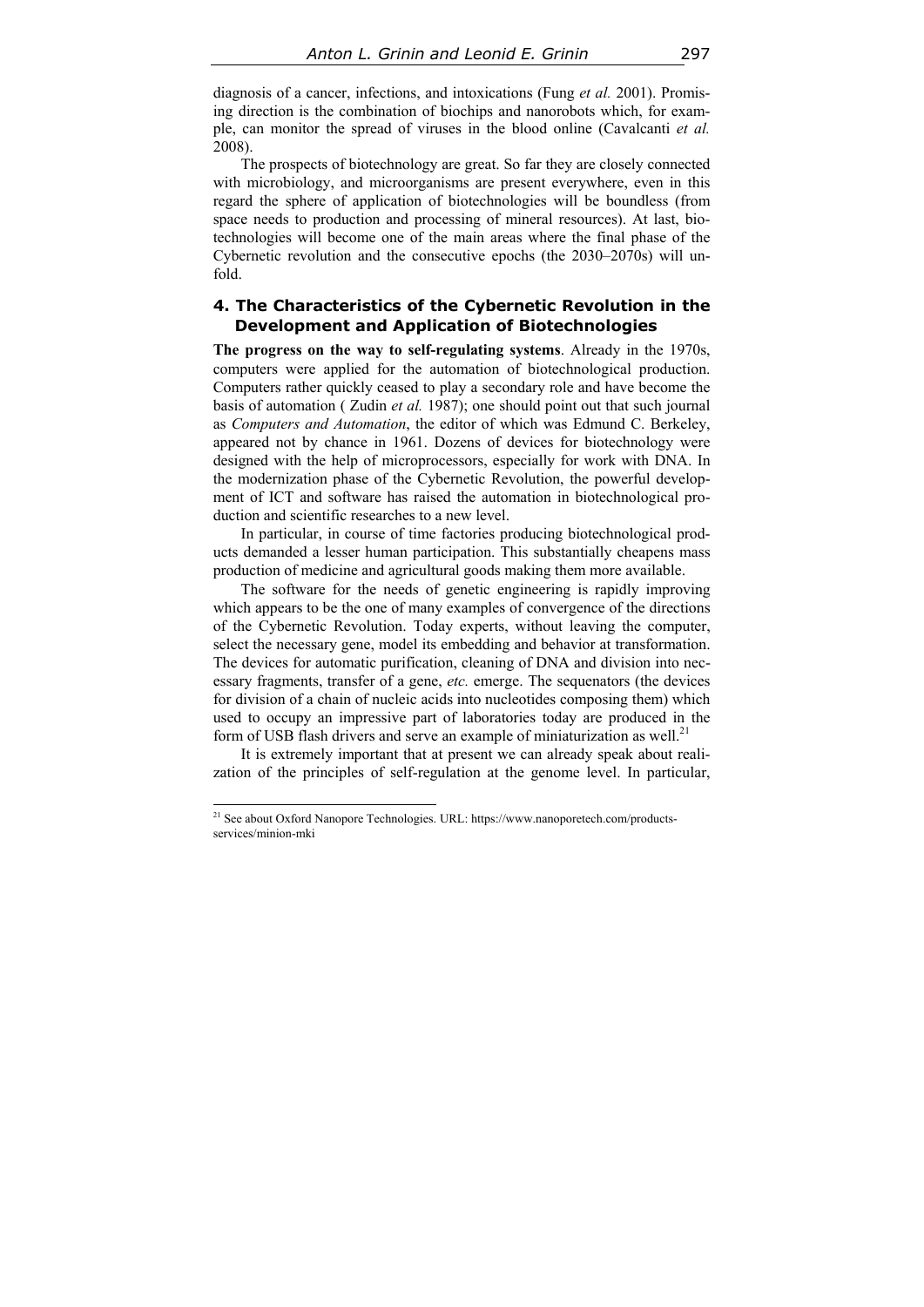together with a useful gene, for example, of salt-tolerance in plants (Grinin *et al.* 2010), built in the special genes-controllers – the pro-motors which launch the necessary gene only under certain conditions (a high concentration of salt in the soil). Thus, there appears a self-regulating biological system (without human participation in the process, but controlled by people), which has not existed before and which, however, works in a proper way. In brief, we observe a prototype of autonomous and self-regulating biological systems which thanks to biotechnologies will be widely and actively used in the future in almost all spheres of life.

In biotechnologies self-regulation is widely applied also at the level of a cell. For example, the feedback strategies of a substratum and enzyme are used, known as the operon model for which in 1965 François Jacob and Jacques Monod got the Nobel Prize.

The achievements of contemporary genetic science and technology demonstrate the opportunities of creation of self-regulating biological (and ecological) systems of a rather high level in the future. Already today a genetic modification can change a whole population. Thus, the method of distributing genes via 'decoy' individuals is widely spread. For example, infertile mosquitoes had been massively introduced into the wild population, such ineffective crossing led to the reduction in a number of insects (Tkachuk 2011; Benedict and Robinson 2003).

**Creation of new materials**. In the 1940–1970s, one of the main directions was the development of industrial production of already known substances (*e.g.*, vitamins) or their analogues; however, during the same period there appeared the elements which did not exist in natural environment (*e.g.*, Humalog, which is a widely applied synthetic analogue of human insulin [Woollett 2012]). This sequence reminds the history of development of chemistry: at first people learned to produce the known substances, and then the artificial materials.

Due to biotechnologies many new materials are produced, for example, bioplastics. The main advantage of this material is that unlike ordinary plastic it can biodegrade. Thus, the main goal of bioplastics production is preserving environment, reducing the production of goods from non-renewable resources and cutting the discharging of carbon dioxide into the atmosphere. This is an important step to the creation of self-cleaning ecological systems in the future and also to the preservation of the environment. The range of bioplastic products is already very wide. From 2000 to 2008, the world consumption of compostable plastics made of starch, sugar and cellulose increased by 600 per cent (Ceresana Research 2011). However, the production of oil-free plastic amounts only one per cent so far. The experts consider that by 2020, the production of bioplastics will make 3.5–5 million tons, but, unfortunately, it will be only about 2 per cent of total production of plastics (Leshina 2012). Despite difficul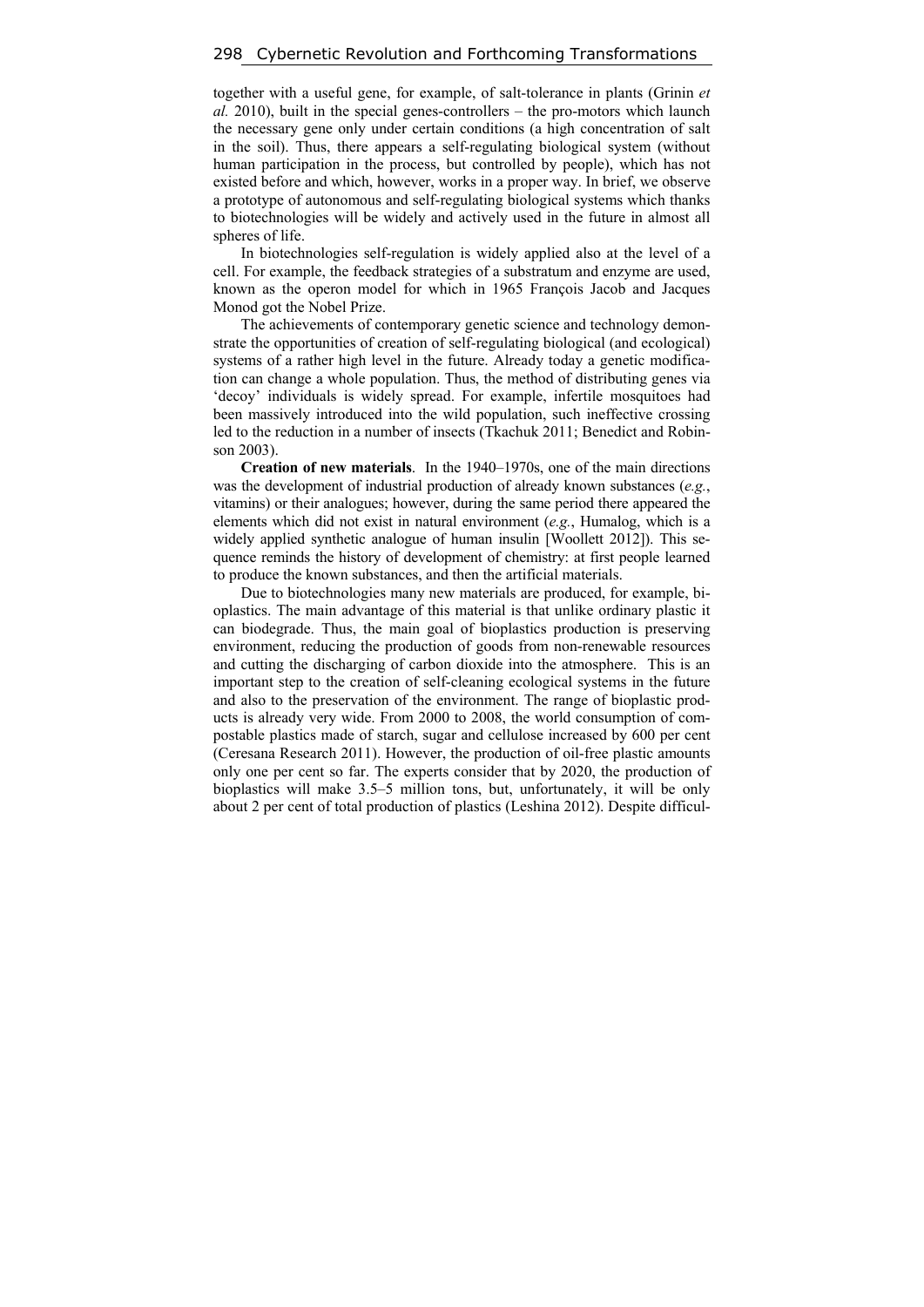ties, biotechnology brings hope for more nonpolluting and renewable production which in the long-term perspective will allow saving resources.

**Individualization in biotechnologies**. Genetic engineering appears to be an especially bright example of individualization which is one of the main characteristics of the Cybernetic Revolution. Individualization in biotechnologies is connected, first of all, with the emerging opportunity to change the genome and to get new properties of an organism. According to this, in future the identity of each human body in the context of the formation of its life style, control over health, improvement of work of an organism, *etc.* will be taken into consideration. (Perhaps, individualization in biotechnologies will be applied not only to the human organism, but for example, to pets – dogs, cats, *etc.*).

Another example of individualization in biotechnology is cloning. Cloning by itself is a very widespread phenomenon in nature. One of the first experiments on cloning was performed by Georgy Lopashov in 1948. He proved that if the cell nucleus of other species is put into the ovule, the set of genes of an embryo will be the same as of an organism the cell nucleus of which is used. Numerous experiments showed that if the nucleus of adult cell is used, an embryo will be nonviable. The experiments on frogs proved that the cells which are not yet specialized can be used in cloning. Thus, the stem (immature) cells began to be used in cloning (Gurdon and Colman 1999). Since then the scientists have managed to clone pigs, sheep, cows, dogs and other animals. But these experiments were not so successful.

There is full and partial cloning of organisms. Of course, cloning of a whole organism is of greatest interest for public and also it provokes the largest disputes on the need and allowability of such kinds of researches. However, despite famous experiments, especially with the sheep Dolly, due to serious biological obstacles cloning will hardly develop much in the near future. It is necessary to point that the results of cloning are strongly exaggerated because of the aspiration for sensation. The sheep Dolly grew old twice quicker than the congeners. As a result, the animal was put down. Thousands of experiments were conducted with different animals, including more than a hundred anthropoids, but the positive result has not been achieved so far.

The therapeutic cloning provides much more ample opportunities for development and introduction at the level of commercial production. This type of cloning is described in more detail in the section about medicine.

**Resource and energy saving** is one of the main tasks and outcomes of introduction of biotechnology. The basic opportunities with respect to resources saving are connected with an opportunity to influence the genetic organization of living beings which at present serves the basis for the agricultural ('green') biotechnology which has already become a part of the initial phase of the Cybernetic Revolution. The breakthrough in this area is connected with *totipoten-*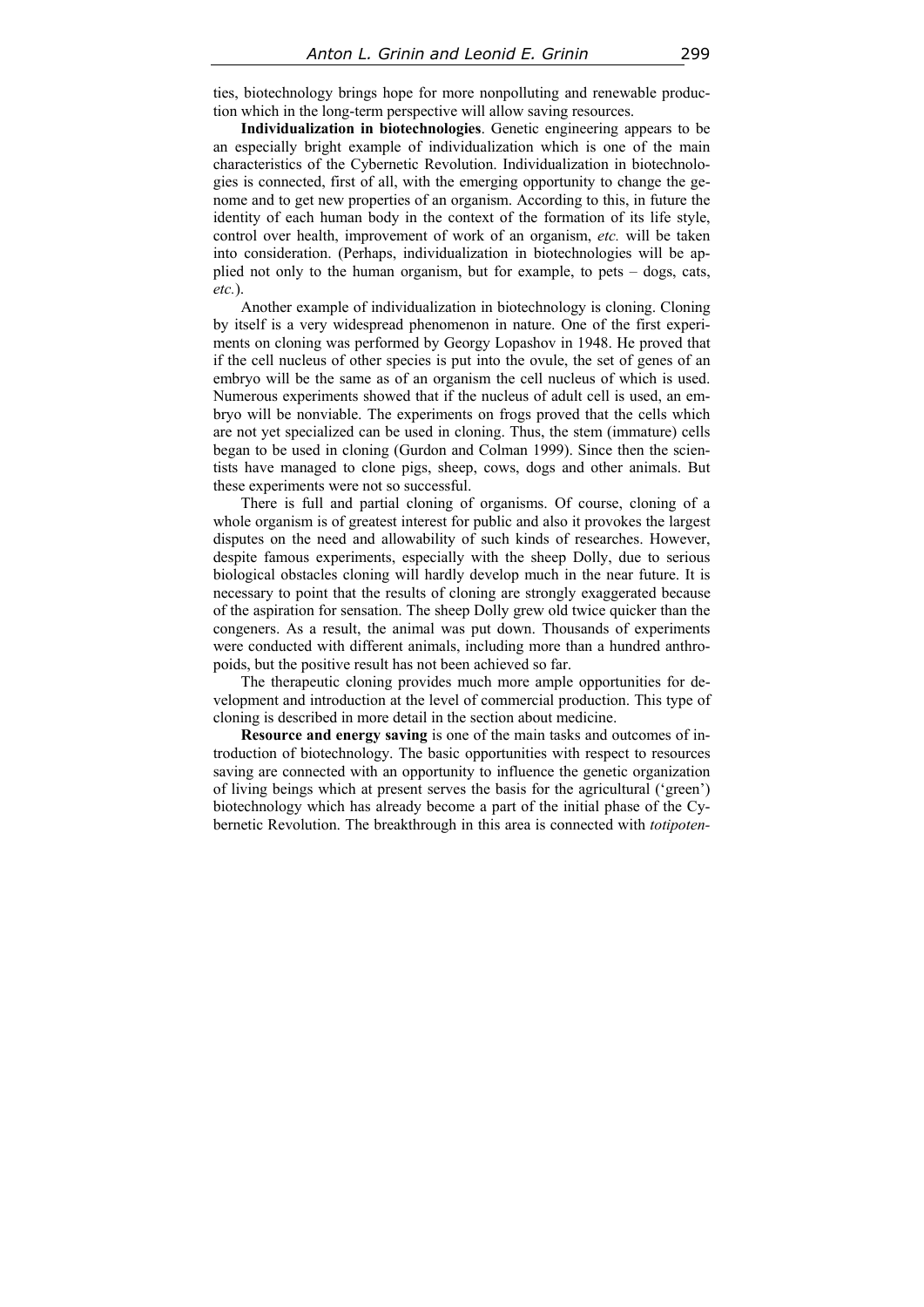*cy*, that is an ability of plants to form a full-fledged organism from a single cell. With the necessary gene transfer, one can make, for example, a variety of potato resistant to the Colorado beetle, or reduce the susceptibility to drought, cold and other stresses (Grinin *et al.* 2010). New agricultural technologies are of great importance for the developing countries. For example, genetically modified and pest resistant varieties of cotton plant and corn demand much smaller usage of insecticides which is more cost-effective and eco-friendly. The individualization is also noticeable in the animal genetic engineering which develops more slowly, but even now and in prospect it has an enormous value for agriculture and medicine (by means of genetic engineering it is possible to increase milk production, to improve quality of wool, *etc.*).

**The increase and cheapening of food production** is a global challenge for the humankind taking into account that the population number will continue to increase for several more decades (first of all in the poor and poorest countries, especially in Africa), perhaps, reaching nine or more billion people (see Population … 2012). Biotechnologies can make a huge contribution to the solution of the problem. Already today biotechnologies has made much with respect to the increase of the overall food production due to the increasing yield, resistance of plants to stresses, adaptation to local conditions through the creation of new and improvement of already existing genetically modified organisms (GMO), production of a significant amount of artificial nutrients, in particular, proteins.

The agricultural ('green') biotechnology which has already become the part of the initial phase of the Cybernetic Revolution is based on the technology of genetic modification (see, *e.g.*, Borlaug 2001).<sup>22</sup> GMOs allowed to significantly reduce the expenses, to increase crop capacity, to economize on the refusal from long selection. Due to genetic modification one can obtain the plants which are resistant to crop pests (*e.g.*, potatoes resistant to Colorado beetle), one can reduce susceptibility to drought, cold and other stress factors. One of the most widespread and widely discussed methods of genetic transformation is the transition of gene of resistance to chemical herbicide under the trade name Roundup (Williams *et al.* 2000; Richard *et al.* 2005). As a result when treated with Roundup, genetically modified plants remain intact but weeds are killed.

Despite various sanctions, the overall production of GMO is quickly growing in crop farming. Beginning from 2010, the GMO farming area in developing nations surpassed that in developed countries (Clive 2011). The analysis of the world economic effect of using biotechnological cultures shows the increase of profitability thanks to two sources. First, this is the reduction of production expenses (to 50 per cent) and the opportunity to get large crops on the same agricultural areas. Second, a considerable increase of harvest (in case of remov-

<sup>22</sup> About successes of Green Revolution in different countries see Wik *et al.* 2008; Pingali 2012.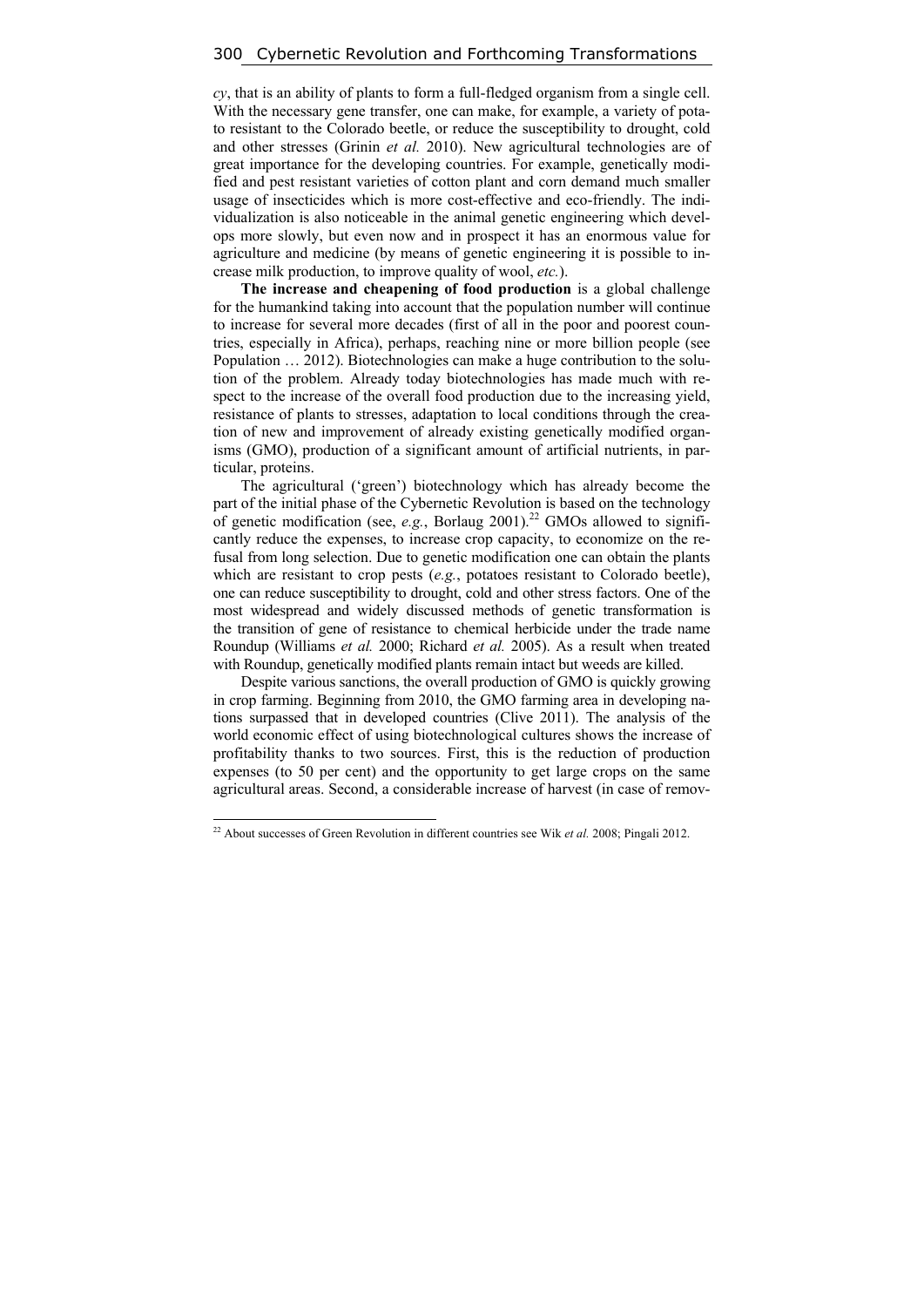al of restrictions on distribution of GMO World GDP could grow by US\$ 200 billion [Kamionskaya 2011]).

The problems connected with GMO, real and imaginary, demand a special consideration. However, in comparison with the problem of hunger or malnutrition they seem less important. No doubt, that such production will increase (especially the production of biofuel) as it is the only way to solve food problems. The biotechnological production gives cheaper food-stuff, increases productivity in the places which used to be unsuitable for the cultivation of crops. New properties of farm animals and plants considerably save time and expenditures which are inevitable in case of long selection.

In general, as it was already told, achievements in genetic engineering will become one of the most breakthrough directions of the future revolution.

**Biofuel.** Biotechnology can help to produce rather cheap alternative energy sources. One can hardly say that biofuel is something new in the history of mankind as firewood, brushwood, *etc.* have been used from ancient times. But now it is extremely important to note that it is a renewable resource, whose overall production has become large notably thanks to biotechnologies. Now its global production amounts to more than 100 million tons (mainly, in the USA, Europe and Brazil). Today biofuel makes 10 per cent of all energy output; however, perhaps, its application will grow more than ten times by 2035. However, the majority (80 per cent) of biomass for biofuel is from forestry residues (Kopetz 2013). So the aspiration for maintenance of the ecological balance of the planet and to reduce wood use can strongly affect this source of alternative energy.

### **5. Forecasts of Development of Biotechnologies at the Final Phase of the Cybernetic Revolution**

#### **5.1. The introduction of new technologies in the modernization phase of production revolutions**

The modernization phase of a production revolution is characterized by the two major tendencies: 1) the extensive distribution of new technologies with simultaneous improvements as a result; 2) the strengthening of social tensions and even struggle for necessary changes in some spheres of social life due to the introduction of these technologies. In order for the final phase of a production revolution to begin, the development of technologies during the modernization phase has to achieve both a rather large variety and 'density'. Taking into account that biotechnologies are innovative branches, any country which wants to be the leader in this field, will have to develop them anyway. On the one hand, we will observe a wide diffusion of biotechnologies into our lives: in nutrition, various nutritional supplements, influence on our body (through various branches of medicine, in particular cosmetic and one's own treatment of the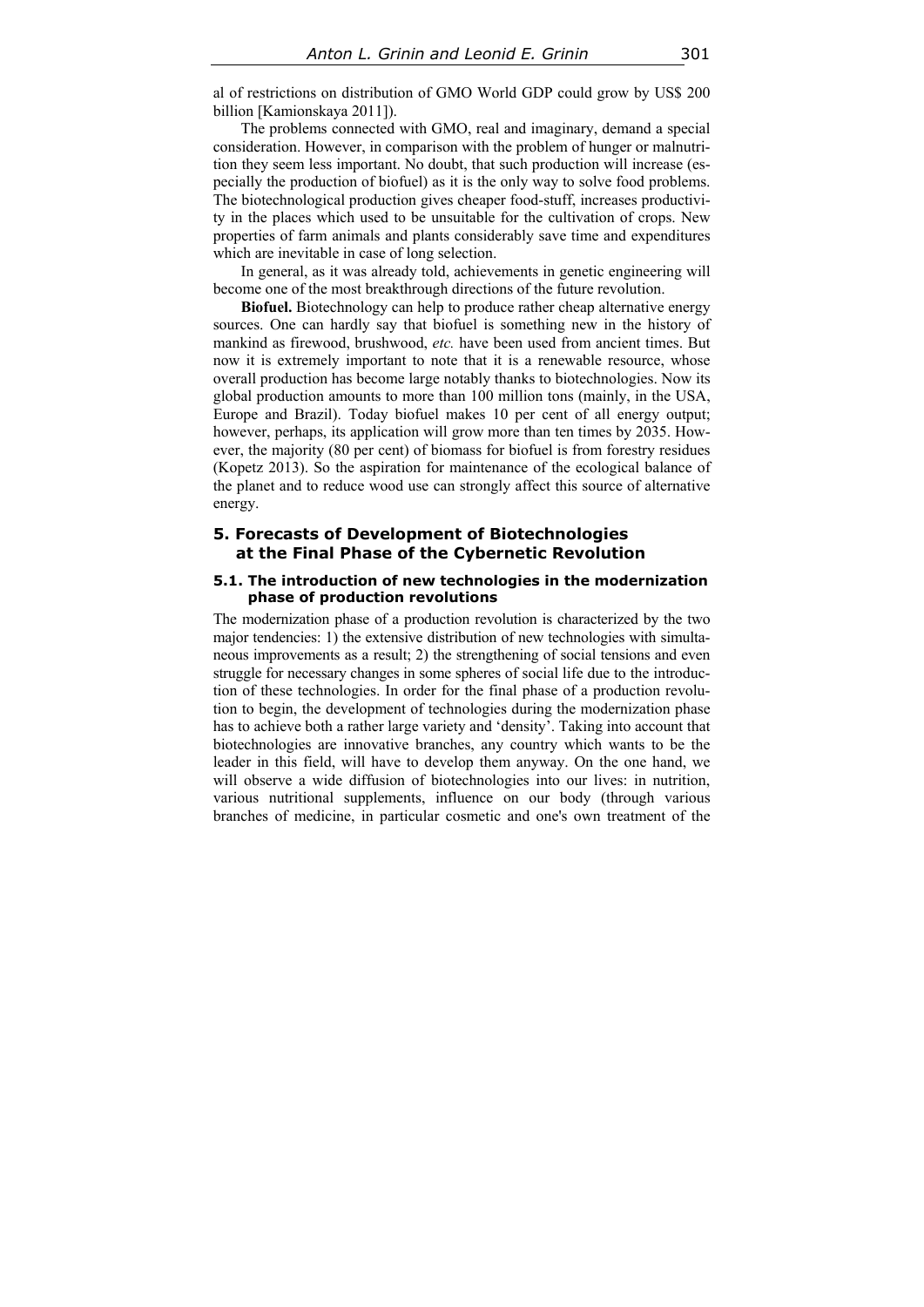body as, for example, body-builders do), *etc*. There must quickly develop both the branches which have already become a reality (*e.g*., the cultivation of genetically modified plants, affecting the productivity of domestic animals, production of biofuel), as well as the technologies which are less spread today, in particular in the development of biomaterials.

On the other hand, such a wide implementation of biotechnologies, undoubtedly, will intensify public, diplomatic and economic struggle against the change of traditions, national features, real or imaginary harm. Such a movement against cloning, GMO, computer selection, *etc.* has been already taking place in different countries. Such a reaction is quite natural, legitimate and in many respects useful though it may happen that conservatism will suppress progress. Just within the framework of this struggle and collisions, there may originate decisions which become important in the long term and will not only promote achieving of some balance, but also give an impetus to the development (let us remember that the ban on the importing of cotton fabrics in England served as a trigger for the development of its own cotton industry which became a cradle of the Industrial Revolution [Mantoux 1929; Allen 2009; Grinin and Korotayev 2015a]).

#### **5.2. The beginning of the final phase of the Cybernetic Revolution and the development of the Scientific-Cybernetic production principle**

Now, proceeding from current tendencies and a general sense of the development of the Cybernetic Revolution, it becomes possible to set out *the future developmental milestones in biotechnology* in the final phase of the Cybernetic Revolution (the 2030–2070s). As has already been mentioned, it can start in a rather narrow sphere, from which the innovations will start distributing and gradually penetrate the new areas.

Certainly, it is very difficult to anticipate the direction and moment of concrete discoveries. We suppose that at the very first stage biotechnology, as an independent direction, will play a less important role than medicine. It will be rather an important component of medical technologies, providing breakthroughs in the area of the treatment of diseases and the regulation or monitoring of organism functions.

**Forecasts of self-regulation development.** The level of controllability will increase considerably within a number of important systems connected with biotechnologies. Thus, probably, while transforming an organism, they will insert not a separate useful gene (Simon *et al.* 1983), but a whole set of necessary genes which will operate depending on environmental conditions. Such characteristics will be extremely important in the case of climate changes which are quite probable. It will become possible to choose the most optimal varieties of seeds and seedling for a unique combination of weather conditions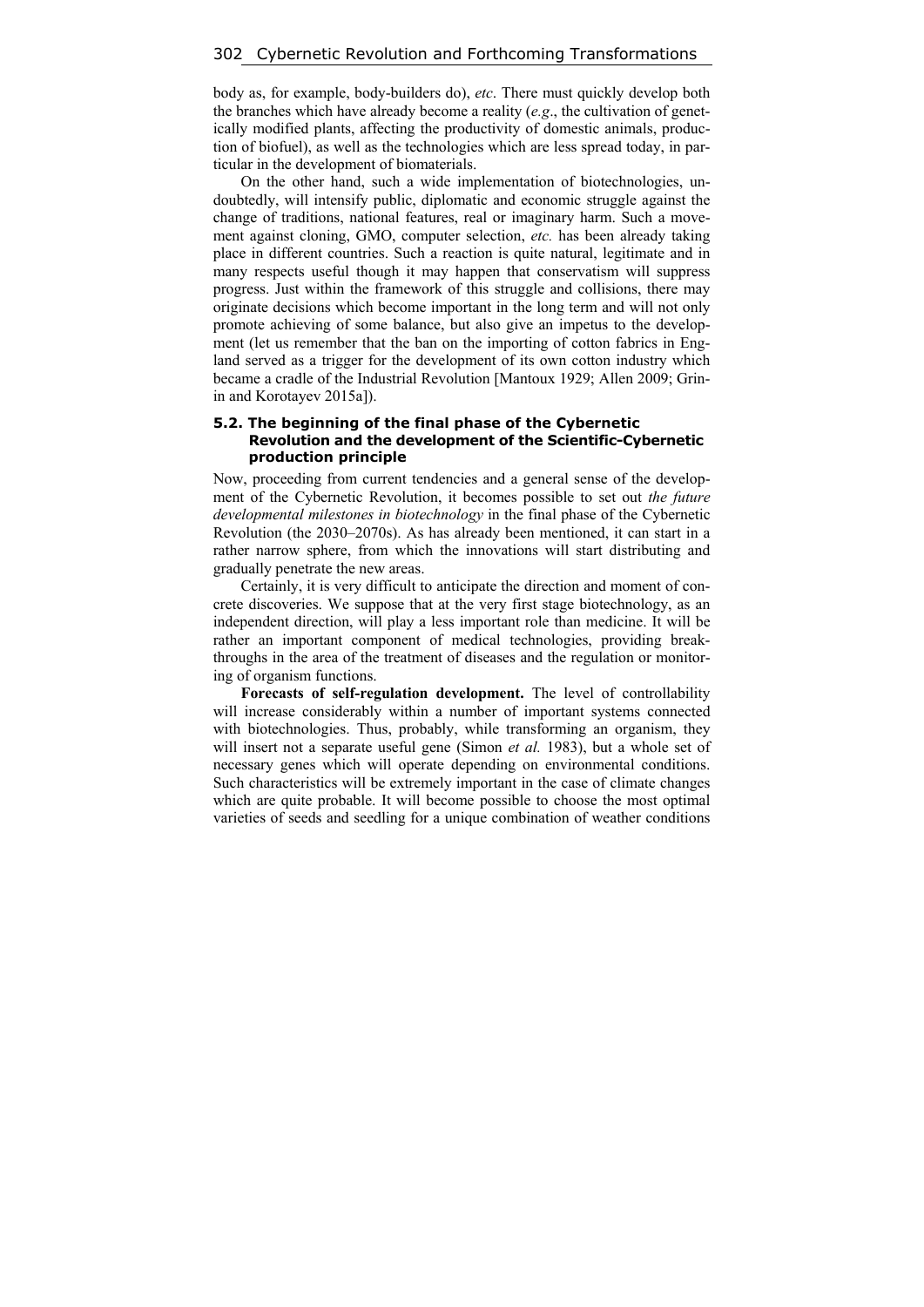and territory (the sort of imitation of evolutionary selection via automatic search in databases). Consequently, huge databases of such plant varieties and variations will be created. It is quite possible that in the future the whole process of getting a transgenic plant will take place without human participation, thus, it will become self-regulating.

It is possible to assume that by the end of the phase of self-regulating systems (and perhaps, even earlier, *e.g.*, by the 2050s) the agricultural biotechnologies will be already very developed. It may predict that the very adaptiveness of the modified products will allow for a response even to the smallest fluctuations of local conditions. In other words, it will be possible to order producers or collectors to create varieties of plants for individual greenhouses, hotbeds or plots. Farmers will be able to select individual fodder and drugs by means of programs and to order them via the Internet. Even an individual will be able to invent a houseplant hybrid suitable for the interior and to order its production and delivery. Thus, individualization will reach a new level.

The same refers to domestic animals: it will be possible to breed animals with peculiar characteristics within separate breeds of animals (or even by the individual order). It is probable that the selection of animals on the basis of genetic engineering will also develop in the direction of decreasing human participation.

**The solution of urban and some environmental problems.** Undoubtedly, there will occur important changes in using biotechnologies for the solution of environmental problems. Here it is possible to assume that biotechnologies will be intruded first of all in the urban ecology. It is necessary to consider that in the coming decades the urban population will increase by 40–50 per cent (see, *e.g*., NIC 2012). With the pace of development quickening in poor countries the problems of unsanitary conditions, incidences of disease, *etc*. will become very acute. And since different diseases can quickly spread worldwide, the problems of some countries will become problems for all countries. Among the problems which can be potentially solved by means of the development of biotechnologies, are those related to water cleaning, recycling of waste, liquidation of stray animals. Already today the micro-organisms for water cleaning are applied; with their help we also get bio-gas from waste recovery. But in the future these and similar problems will be solved by the development of self-regulating systems that will make it possible to solve a number of technical and scientific problems.

Thus, just as in the late  $19<sup>th</sup>$  and early  $20<sup>th</sup>$  centuries people coped with mass infections by means of biotechnologies, in the middle of the  $21<sup>st</sup>$  century, the latest biotechnologies, perhaps, will help to solve the most vexing problems of cities where at least two thirds of the population will live. But the ecological problems, naturally, is not limited by the cities; it has to be extended to the cleaning of reservoirs and other ecosystems. The creation of ecological self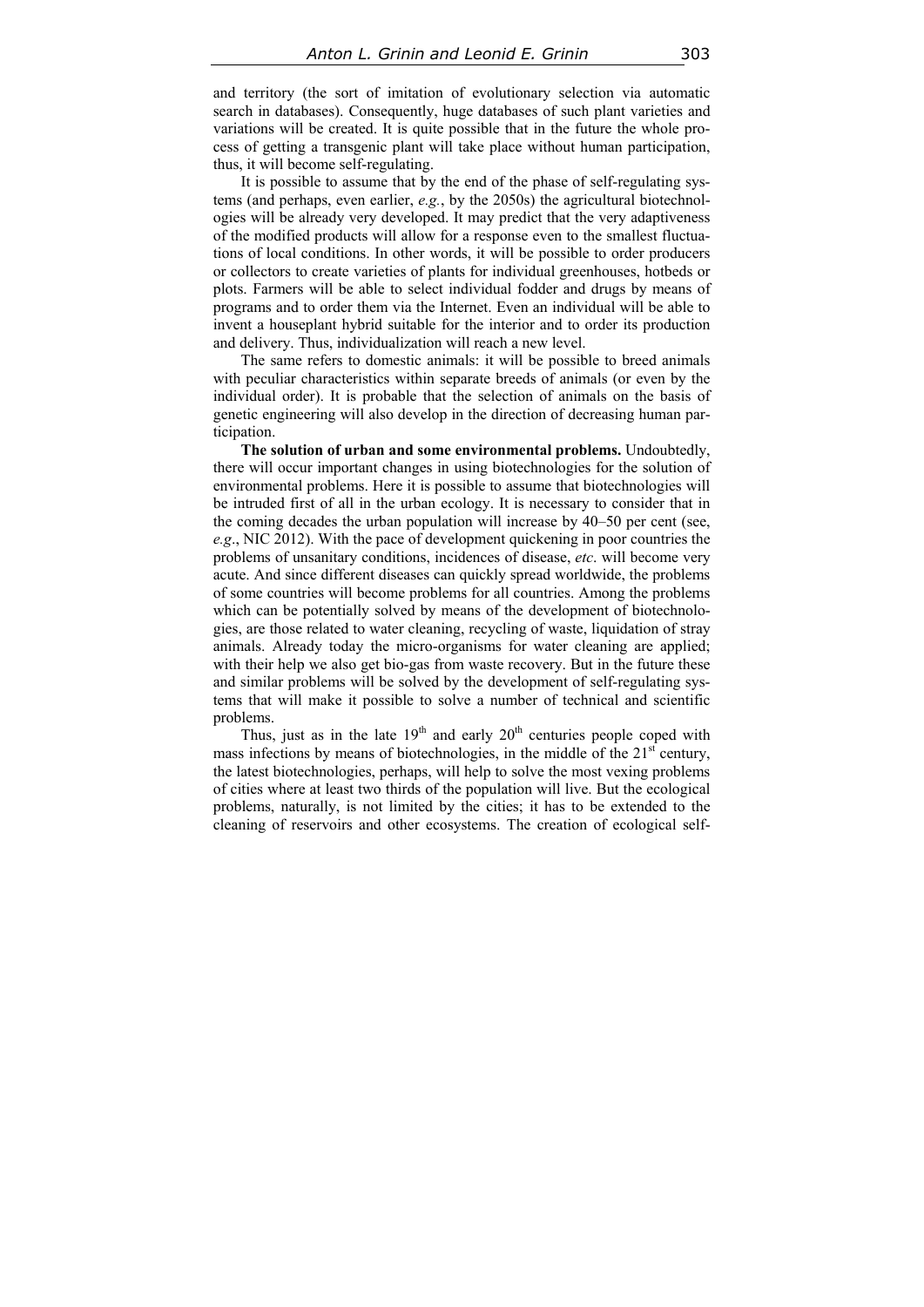regulating systems will considerably reduce expenses and free huge territories occupied by waste deposits, as well as allow breeding fish in self-cleaning reservoirs.

One can assume that an important direction will be the creation of selfregulating ecological systems in resort and recreational territories which will provide the best conditions for rest and business.

**The breakthrough in the sphere of resource saving.** Biotechnology can help to solve many global issues, for example, to cheapen the production of medicines and foodstuffs including producing and making them in ecologically sound ways that can also keep or make the environment pristine, thereby considerably expanding their production. The solution to the food problem will come in the different ways, in particular due to the mass production of food protein whose shortage is sharply perceived in many societies (at present the feed protein for animals is generally produced in this way). Even now there are results based on the production of food proteins or, for example, imitation meat. But so far such a production is too expensive. Now a gram of laboratorial meat costs 1000 dollars (Zagorski 2012), but this is part of the usual process from the laboratory to mass cheap production.

**The creation of new materials.** The opportunities of creation of selfregulating and self-operating systems by means of biotechnologies, in particular genetic manipulations, opens an important direction in the field of new materials with desirable properties (*e.g.*, genetic material). At present genetic engineering is able to create not only the certain genes but also the entire genomes and even chromosomes. Artificial chromosomes can be added and consist of new genes which were not inserted into the organism (Dymond *et al.* 2011). It potentially allows for making substitutes for the natural process feedstock, for example, leather. The respective projects are already present now. For example, the Modern Meadow Company aims at making a revolution in the clothing industry by growing leather and other types of animal skin in the laboratories (Zagorski 2012).

The process of creation of biotechnological genuine leather will include several stages. At first scientists will select millions of cells from the donor animals. It can be both cattle and exotic animal species who are often killed only because of skin. Then these cells will be multiplied in bioreactors. At the following stage the cells will be mingled in one mass which will be formed in layers by means of the 3D bioprinter. The skin cells will create collagen fibers, and the 'meat' cells will form a real soft tissue. This process will take some weeks after which soft and fat tissues can be used in food production. Despite the exoticism and queerness of the above-described situation, in principle, it is very similar to the process of production of artificial furs which made it possible to solve the problem of warm clothes.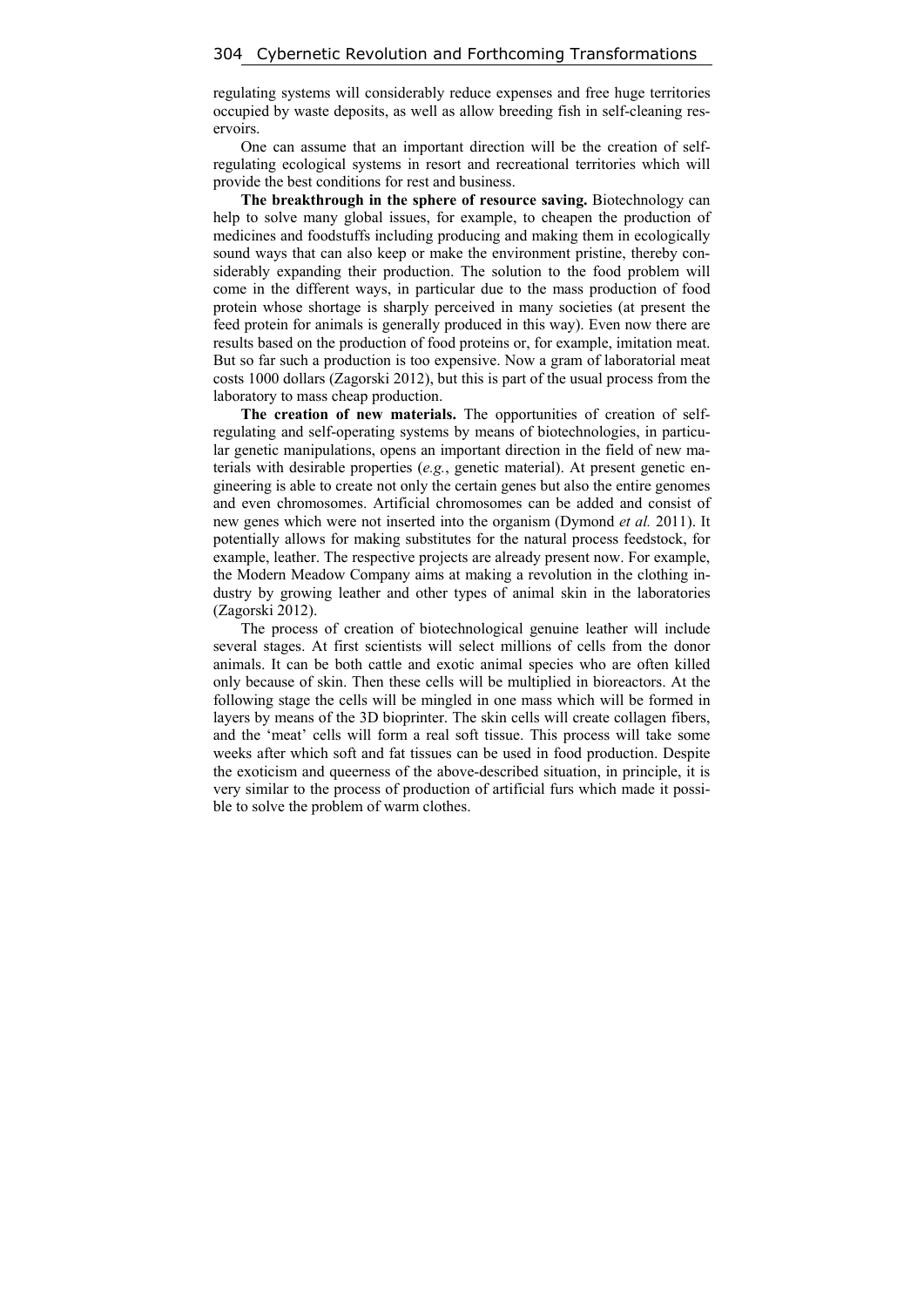### **Section 4. NANOTECHNOLOGIES**

#### **1. Definition and History of Development of the Field**

**Definition and parameters.** The humankind has been using nanomaterials for a long time whereas the ideas of nanotechnologies have appeared quite recently. Now with the existence of nanoparticles one can explain the peculiar properties of the well-known materials created in ancient times such as various enamels, painting materials, damask steel, *etc*.

Nanotechnologies is a widely used concept which can be conventionally defined as *an interdisciplinary area of fundamental and applied science, proving and developing practical methods of research*, *the analysis and synthesis*, *and also technology and methods of production of nanomaterials by a controlled manipulation of separate atoms and molecules*. The large scale of the concept of nanotechnologies makes it a problem not only to define them, but also to classify nanoproducts for whose specification there was even created a special group within European Commission.

Now in Technical Committee ISO/TC 229 the nanotechnologies are defined as follows (ISO 2005):

– knowledge and control of processes, as a rule, on a nanometer scale, but not excluding the scale of less than 100 nm in one or more measurements;

– use of properties of the objects and materials in the nanometer scale which differ from the properties of free atoms or molecules, for the creation of more perfect materials, devices, and systems realizing these properties.

Thus, the main point in nanotechnologies is using of the particles of no more than a certain size (to 100 nanometers in one measurement; one nanometer is equal to one milliard share of the meter, or  $10^{-9}$  m).

Why nanoparticles became so popular? At this level the fundamental property of matter is clearly shown, that is realization of antipodal properties in its various systems. For example, at the macrolevel gold is a conductor, but at the nanolevel it is an insulator. The particles of some materials sizing from 1 to 100 nanometers show very good catalytical and adsorptive properties, other materials show wonderful optical properties. At the nanolevel the relation between the surface and volume changes, and thus, the properties of matter change. In the nature there exist nanosystems capable to be organized in special structures, gaining new properties, for example, the biopolymers (proteins, nucleic acids).

The peculiarity of nanoscience consists in the fact that it deals with atoms − compound particles of matter (a nanometer equals to a conditional construction of ten atoms of hydrogen built in a row). Now scientists already learned to operate with separate atoms and to merge them in blocks. In other words, in prospect, to receive a toothpick, it will be unnecessary to saw a tree, theoretically, it will be possible to force atoms to 'construct' it. Such an approach opens fantastic opportunities to create new materials with desirable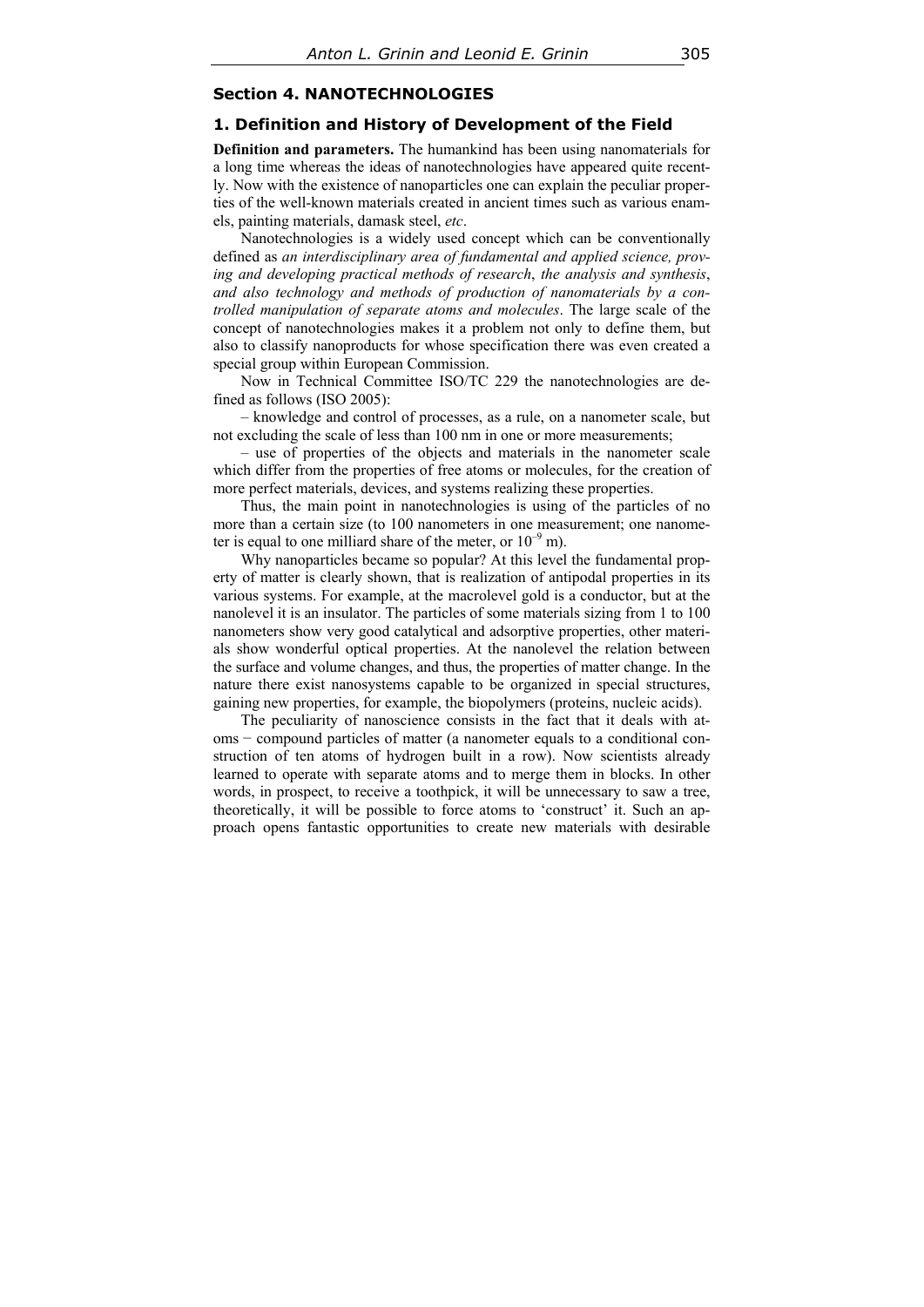properties. The prospect of this field was announced by the Nobel laureate Richard Feynman in the report 'There's Plenty of Room at the Bottom', presented in 1959 at the California Institute of Technology at the annual meeting of the American Physical Society. The scientist assumed that it would become possible to mechanically move single atoms by means of a manipulator of a corresponding size; at least, such a process would not contradict the known physical laws. Feynman offered a way of atom-by-atom assembly of objects that would allow reducing expenses on the material and saving energy in the production process. This direction was actively supported by scientific community and the era of discovery of nanocomposite materials began. At present, various and very ingenious means and forces are applied as such nuclear manipulators, but the solution of the problem is still far from done.

## **2. Nanotechnologies as an Outcome of the Cybernetic Revolution**. **Origin of Discipline and Field of Research**

As it has been already mentioned, the first practical steps in the creation of nanotechnologies, as well as the ideological interpretation of this field were made in the 1950s (and the term, according to some scholars, was introduced in 1974 by the Japanese physicist Norio Taniguchi). In other words, nanotechnologies became a product of the Cybernetic Revolution. However, for quite a long time they stayed in the background of other important results. A rapid growth of practical interest in nanotechnologies began at the end of the initial phase of the Cybernetic Revolution, in the 1980s, with the publication of Eric Drexler's books 'Engines of Creation: The Coming Era of Nanotechnology' and 'Nano-Systems: Molecular Machinery, and Computation' (1987; see also Drexler 1992). But the term got the greatest expansion when it was caught-up by mass media. With the beginning of 'the nanotechnological race', the word 'nano' was especially frequently heard from TV screens and it flashed on newspaper pages. It meant that nanotechnologies started to be considered as a strategic branch of the future hegemony (together with others: biotechnologies, green power industry, *etc.*). Its ultimate task is to win the market of industrial production of new, important and highly sought technologies. The country which has won it can ensure economic growth and development for many years.

The race of nanotechnologies began at the suggestion of the USA which launched the competition. During President Clinton governance there started the development of the first program of National Science Foundation of the USA for studying the problems of nanotechnology. Explaining interest in the development of nanotechnologies, Clinton, in particular, declared, 'I earmark 500 million dollars in the current financial year (2001. – *A.G*., *L.G*.), on the state nanotechnological initiative which will allow us to create new materials in the future (exceeding the existing ones a hundred times in characteristics), to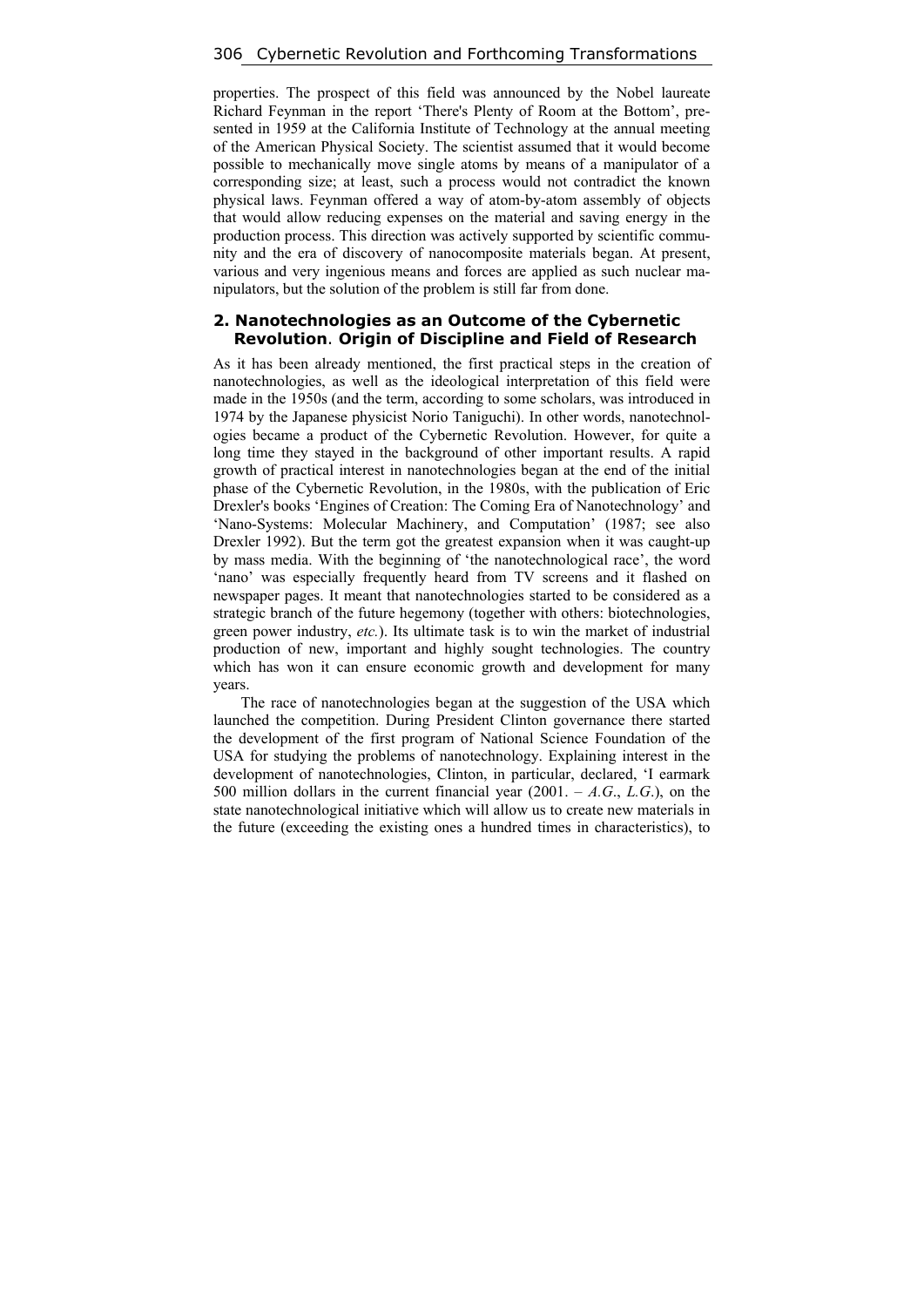write all the information of Congressional Library on the tiny device, to diagnose cancer diseases at the emergence of several diseased cells and to achieve other amazing results. The offered initiative is calculated, at least, in 20 years and promises to lead to important practical results' (see also Lane and Kalil 2007).

Almost at the same time at the request of the government a similar program was launched in Japan. A series of projects directed at the development of devices of nanometer size was planned, and the Angstrom Technology Project with the amount of financing in 185 million dollars became the most significant among them. It was calculated for 10 years, 80 firms participated in its realization. The Western European countries also joined the race and started carrying out the work in the area of nanotechnologies within the appropriate national programs. In Germany, nanotechnological researches are generally supported by the Ministry of Education, sciences, researches and technologies. In Great Britain the management of this direction is realized by Engineering and Physical Science Research Council, and also National Physical Laboratory. The first specialized journals *Nanotechnology* and *Nanobiology* appeared. In France the strategy of development of nanotechnologies is defined by the National Center of Scientific Researches. Russian Corporation of Nanotechnologies or Rusnano has been founded in Russia, nanoproduction of which in 2014 amounted to US\$ 1 billion. There appeared the club of nanotechnologists which has united the scientists and industrialists of various branches. More and more attention to nanotechnologies is paid in China, South Korea, many other states, including Russia the starting positions of which are supposed to be rather good in this area (Dementiev 2008).

Now nanotechnology is one of the most intensively growing branches of economy.

# **3. The Development of Nanotechnologies in the Course of the Cybernetic Revolution**

The characteristics and opportunities of nanotechnologies correlate with the concept of the Cybernetic Revolution, which is not surprising, as they originated from this revolution. They will play more and more important role in the process of its development. The stages of development of nanotechnologies even better fit the periodization of the Cybernetic Revolution, than biotechnologies and medicine.

1. The initial phase of the Cybernetic Revolution (the 1950s – the beginning of the 1990s) – the period of formation of the direction. Conditionally speaking, concerning nanotechnologies this is the period after 1959 when Richard Feynman presented the idea about constructing new materials from nanoparticles, before Bill Clinton's initiative in 2000. This period is characterized by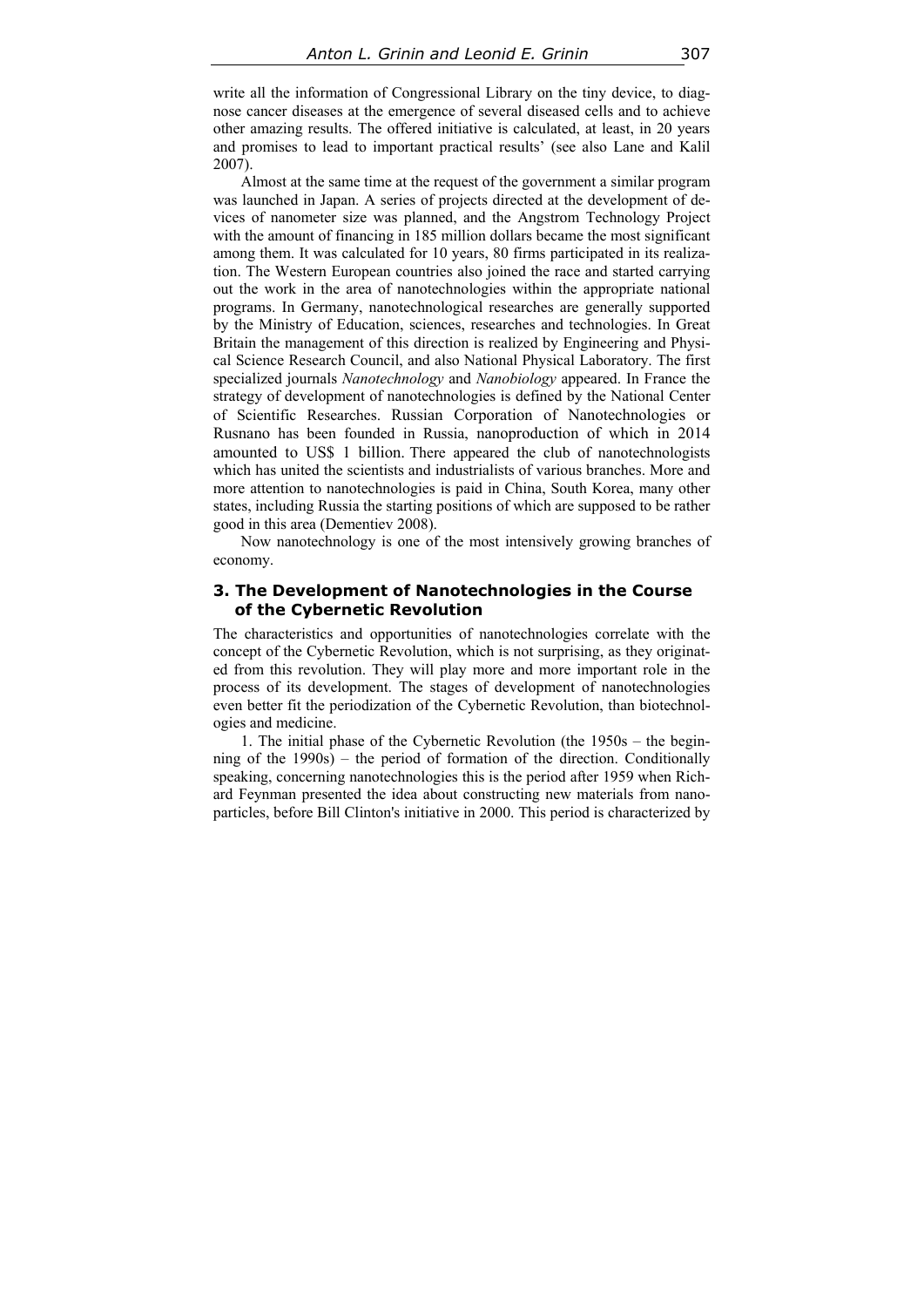quite numerous scientific discoveries, many of them, however, did not get a significant application at that time yet.

For example, in 1956 D. N. Garkunov and I. V. Kragelsky described the effect of wearlessness. They found the phenomenon of spontaneous formation of a thin membrane of copper in pairs of friction between bronze and steel in aircraft parts. This membrane reduced deterioration and frictional force by ten times or more. The thickness of the membrane does not exceed 100 nanometers (the similar system is functioning in the joints). It is an example of the fact that the friction is represented not only as a destructive process, but under certain conditions it can be self-regulating, thus opening new and unknown properties. In 1968, Alfred Cho and John Arthur, the researchers from the Bell Company (USA), developed the theoretical bases of nanoprocessing of surfaces (see Rybalkina 2005: 21).

At this stage the development of nanotechnology in many respects was defined by the creation of devices of probe microscopy and devices with appropriate size. These devices are a sort of eyes and hands for the nanotechnologists. In particular, in 1981 the German physicists created a microscope which made it is possible to see separate atoms, аnd in 1985 the American physicists created the technology allowing precise measuring particles of a nanometer diameter.

**The modernization phase** (the period of distribution of innovations) of the Cybernetic Revolution is the period of the formation of 'modern nanotechnology' (the 1990–2020/30s). Nanotechnologies became an area of industrial production, the nanotechnological race between countries has started, dozens of projects and whole institutes of nanotechnologies have been created. The number of goods produced with nanotechnologies is rapidly increasing. The investments into researches increase, and the nanomaterials penetrate into various spheres: engineering, medicine, transport, aerospace and electronic industry, *etc*. According to the data of analytics of BBC Research (2012), the sales volume of products of nanotechnologies in 2009 amounted 11.67 billion dollars.

**Euphoria from the opportunities provided by nanotechnologies.** The analytics connect the first stage of the development of nanotechnologies (in 2000–2005) with the so-called 'passive nanostructures' (incremental nanotechnologies), but generally it was characterized by the production and use of nanodisperse powders. They were added in order to modify the properties of basic construction materials: metals and alloys, polymers, ceramics, and also in cosmetics, pharmaceuticals, *etc*. Now this is a rather primitive generation of nanomaterials already widely used in production, and they can be found in many goods. However, only few nanoprojects are applied in high-tech branches of industry.

The wide prospects due to the opportunities provided by nanotechnologies, stirred up by certain interests and mass media, caused euphoria of forecasts the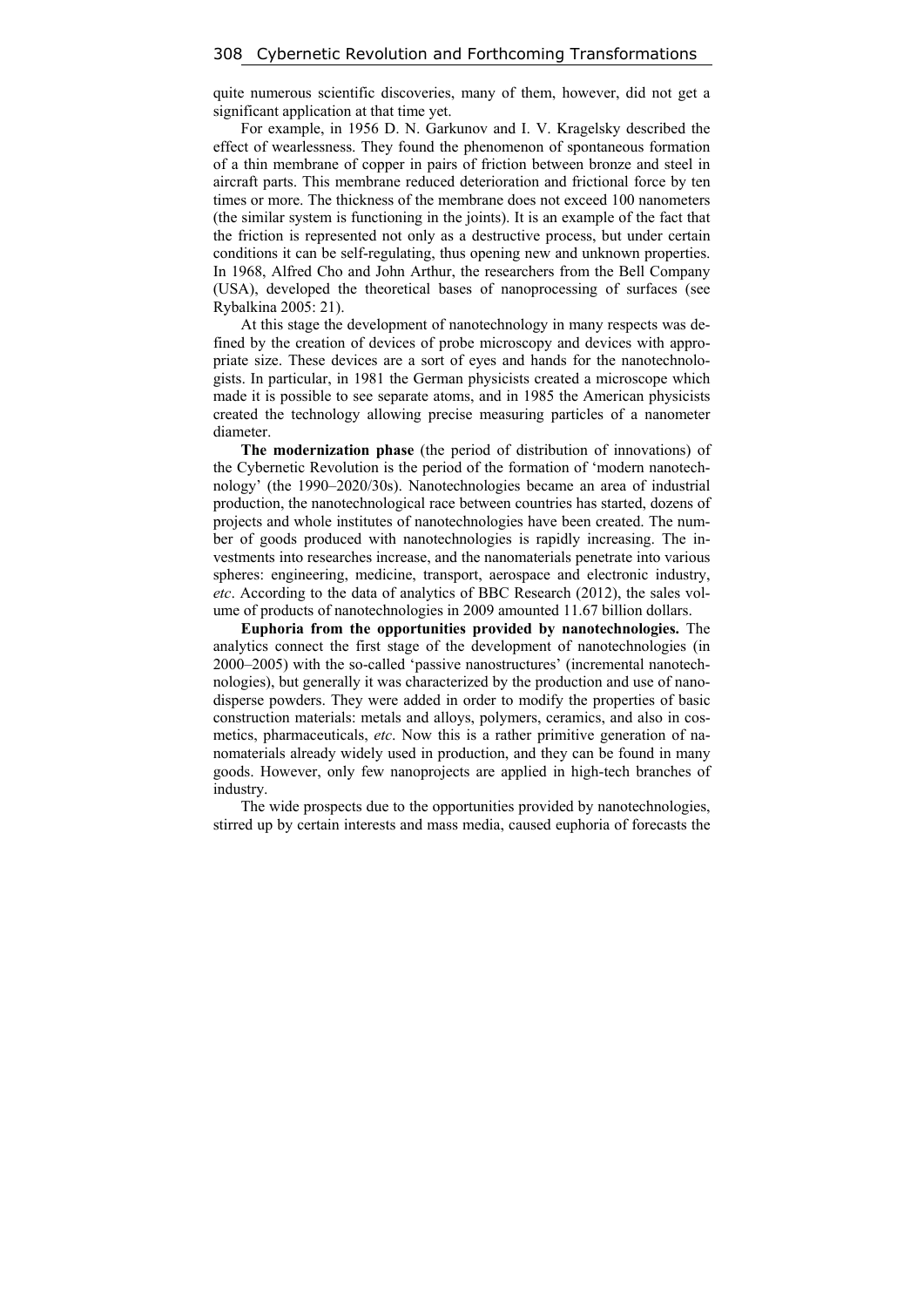majority of which had proven wrong or will hardly come true.<sup>23</sup> The emergence of such forecasts is quite natural. People want the process of creation of innovations and their implementation to go faster; at the same time they do not see the obstacles and challenges and do not take into account the economic crises which may change plans. Thus, the volume of nanoproduction is continuously growing despite the fact that the growth rates are not so fast as it has been predicted earlier.

A number of analysts suppose that after 2020 the era of 'radical nanosystems' in the form of nanorobots will start. At this stage there will be the development of nanobiotechnological and nanomedical systems which will significantly change human life, first of all increasing life expectancy. However, the theory of production revolutions argues that though there will appear a lot of innovations in the modernization phase, they will not be generally breakthrough – rather developing and improving, and many of them will be of low demand at all. At the same time the discoveries which will become the basis for the breakthrough are being prepared. But the breakthrough itself will happen later. In the field of nanotechnologies it will most likely happen in the 2030– 2050s. Thus, the achievements of nanotechnologies which, according to a number of researchers, will happen by the 2020s (but, of course, not all of them) will actually take place one or two decades later. Nevertheless, in the coming decades the achievements which are already tested today in different areas, will be developed.

## **4. What Characteristics of the Cybernetic Revolution does the Development of Nanotechnologies Manifest?**

**The creation of new materials with desirable properties**. One of the major problems facing the nanotechnology is how to make molecules to be grouped in a certain way, to self-organize in order to receive new materials or devices. The supramolecular branch of chemistry deals with this problem. It explores the interactions that can order molecules in a certain way, creating new substances and materials. There are different processes of self-assembling, for example, one of which is electrochemical anodic oxidation (anodizing) of aluminum, namely the one that leads to the formation of porous anodic oxidic membranes. At present in the field of nanocomposite constructional materials there appeared different technologies with various properties, for example protective, self-cleaning, antibacterial, *etc*.

**The growth of systems' self-regulation properties. Self-organization of nanoparticles and self-organizing processes**. A close connection between

<sup>&</sup>lt;sup>23</sup> For example, according to the forecasts of the British Trade Department, by 2015, the demand for nanotechnologies would make not less than one trillion dollars a year, and the number of experts engaged in this branch would increase to two million people.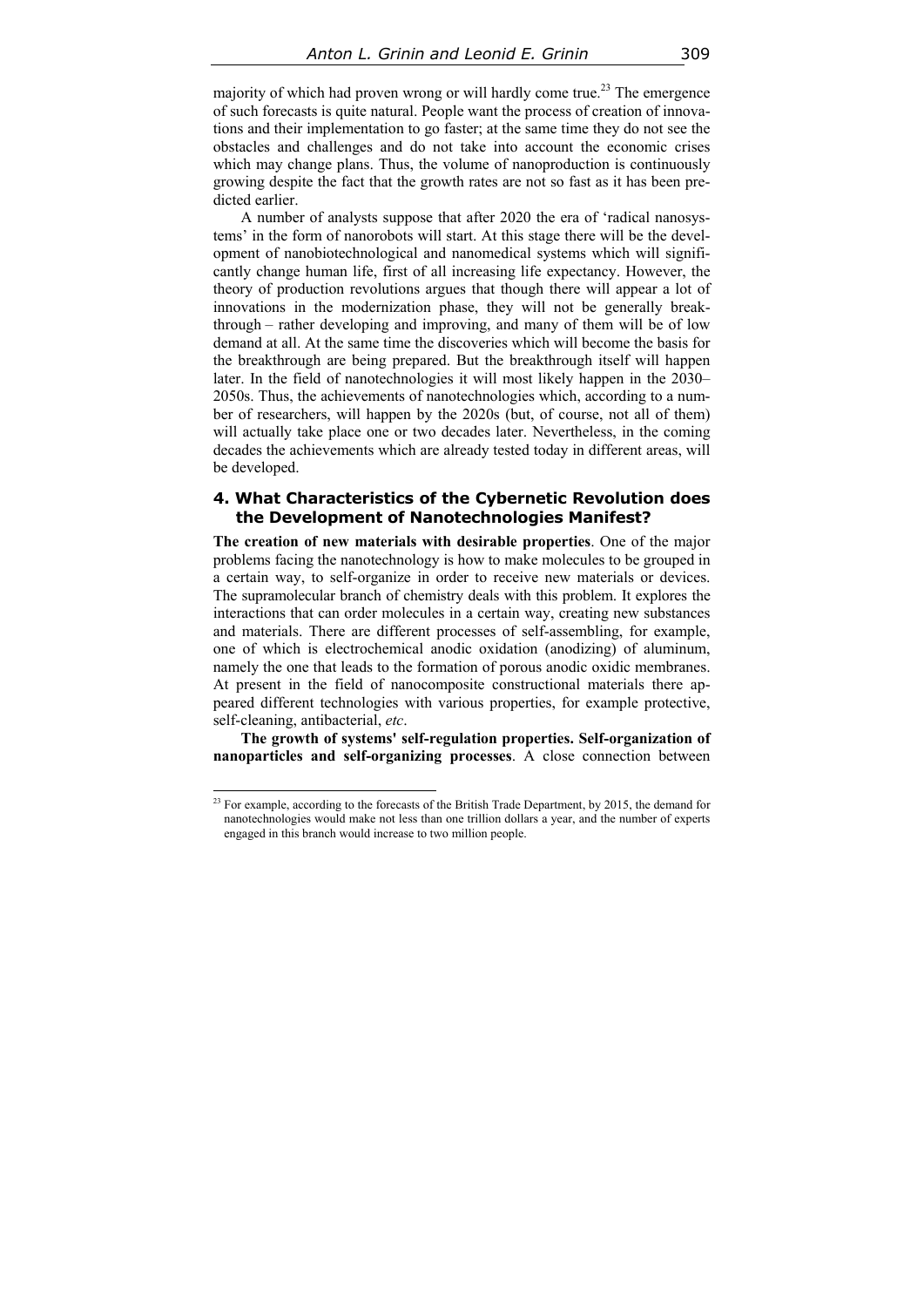nanotechnologies and growing self-regulation within systems is based on the opportunity to make the processes of self-organization of matter to serve humans, forcing molecules and atoms to be ordered in a certain spatial and structural way. And creation of new materials with desirable properties is a direct way to make systems work in predetermined conditions. No wonder that nanotechnologies show striking examples of different self-regulating systems. One of such examples are self-cleaning nanocoatings. For example, self-cleaning of vessels from bacteria or the mechanism of self-cleaning of car glass nanopolish products. The nanopolishes modify the surface in such a way that a drop of water slides on it, collecting all the dirt whereas on a smooth surface, on the contrary, a water drop, while slipping, leaves dirt on the surface. It is called the 'lotus effect'. The idea is borrowed from nature: the leaves of lotus are covered with the smallest wax bulges and cavities, and thus, water flows down from them, completely washing away the dirt.

**Miniaturization** is the phenomenon which is characteristic of the modern technological progress. We can see that the majority of devices, gadgets, and professional tools become more convenient and of a more compact size. Miniaturization is most visible in nanotechnologies. Modern processors consist of more than a billion of transistors, but nanodevices will allow increasing this number by an order of magnitude. Now there is a race to reduce the manufacturing processes for semiconductors and chips to nanometers. Some companies have already passed to 45, 32, 28 nanometer process. The Intel Company uses 32 nanometer process for tablet computers and smartphones, and the Qualcomm Company uses 28 nanometer process for manufacturing chips. The Intel Company already starts mastering 14 nanometer process. In the last decade the process diminished in size approximately by three times (from 90 nanometers to 32 nanometers). In the near future they are eager to achieve the size of 7 or even 5 nanometers. Whether it will be successful and possible to achieve the invention of a principally new generation of computers due to such a decrease in size is not clear yet.

**Nanotechnologies, energy efficiency and economy.** Many nanotechnologies aim at energy saving, and also at the invention of alternative energy sources. So, the decreasing size of process technology not only increases operating speed of electronic devices and packing density on the chip, but also reduces their energy consumption. And, for example, 'smart glass' for rooms is capable to react to change in illumination and environmental temperature by corresponding change in transparency and heat conduction. There are many various projects of such saving. Thus, a wide use of electronic paper could reduce deforestation. Nanotechnology also can help to solve the problems of sewage treatment.<sup>24</sup>

 $24$  The Chinese scientists created a system which can produce electricity by decomposition of organic substances, alongside removing organic compounds from waste water. Yanbiao Liu with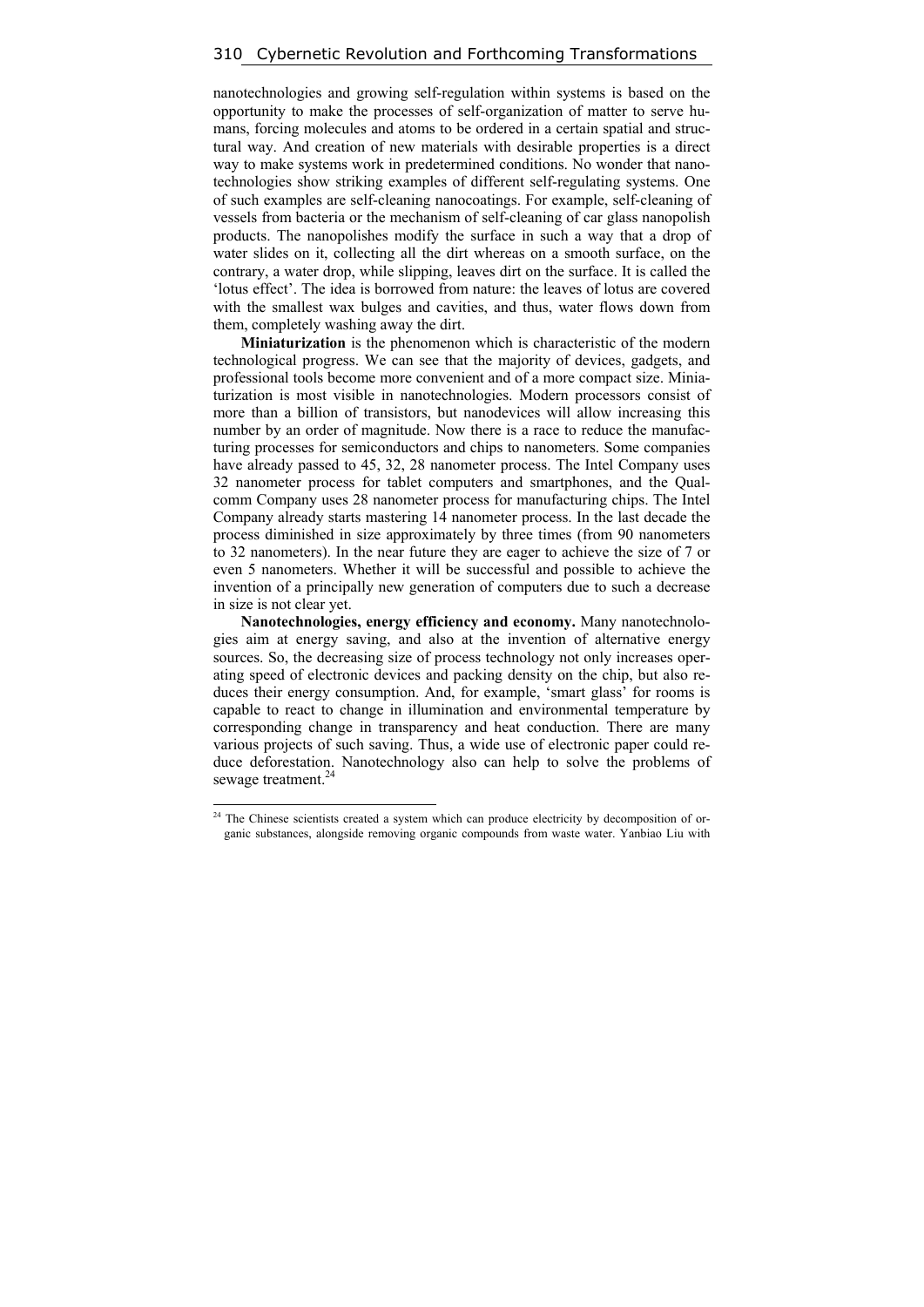Nanotechnologies are already actively applied in agriculture, in particular, in the production of fodders which allows a considerable cutting their consumption and providing the best accessibility. In crop farming the use of nanopowders combined with antibacterial components provides increasing resistance to poor weather conditions and increases productivity of many food crops, for example potatoes, crops, vegetable and fruit and berry crops.

### **5. Forecasts**

#### **5.1. Nanotechnologies as a breakthrough component in the final phase of the Cybernetic Revolution (the 2030–2070s)**

One can trace all the characteristics of the Cybernetic Revolution in the future development of nanotechnologies: bionanotechnology and nanomedicine will start a vigorous development, the invention of technologies of regulating systems (in which nanorobots independently or as a part of more complex technology will play an important role), the production of new materials, saving of materials and energy (*e.g.*, in house due to nanomaterial for window glass; developing of targeted drug delivery system to minimize portion of medicine directly to the damaged area or even to separate cells, *etc*.).

**Connection with medicine: large opportunities**. Despite serious progress of nanotechnologies in electronics and other branches, the real nanotechnological revolution will most likely happen at first in medicine that will give an additional impulse to the development in other areas. As a result, the breakthrough in the final phase of the Cybernetic Revolution will be provided by deep integration of medicine with biotechnologies and nanotechnologies which will bring the emergence of various technologies of self-regulating systems. We have already mentioned some directions of integration of these branches in the previous sections. In general the prospects of such an integration are already evident. So, according to some forecasts, nanobiostructures capable of transposing medical nanosensors, medicines and even reconstructing cells of an organism will be created in a decade or so and in 15 years they will become everyday practice. Of course, their active use in diagnostics and developing means to acquire immunity will become an important direction in nanotechnologies. We already have examples of this process now. At the Engelhardt Institute of Molecular Biology (part of the Russian Academy of Sciences) they applied nanotechnologies to create a biochip (biosensor) allowing quick diagnosing of a number of dangerous diseases, including tuberculosis. The development of nanotechnologies seems quite promising in respect of creation materials imitating properties of, for example, bone tissue. Nanotechnologies are already implemented in such surgeries as nano neuro knitting for repair of severed optic

 colleagues developed a photocatalytic fuel cell on the basis of nanotubes which uses solar energy to destroy organic compounds in waste water and converts chemical energy into the electric one.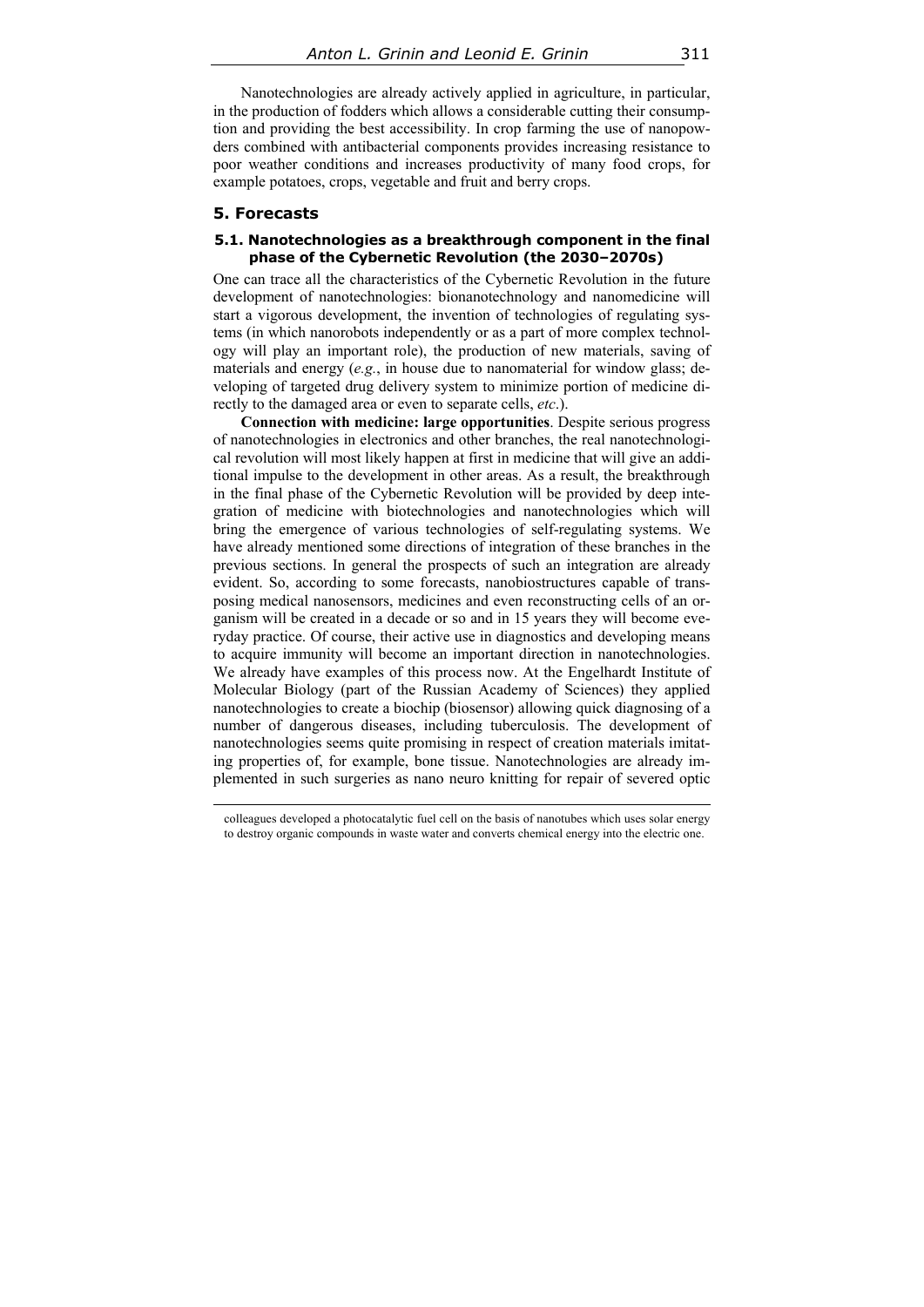tract, implantation of artificial limbs with high precision, cardiological surgery, *etc*.

The struggle with the cancer is one of the directions in which huge efforts of nanotechnology are concentrated is the struggle with cancer.

One can suppose that cancer treatment will become possible as soon as there is found a method to better target a certain layer of cells in a necessary part of the organism. However, it is possible that cancer will be defeated without destroying cancer cells, but by means of the method to fight metastases. The work is conducted in various directions here. Perhaps, the organism will give a clue. For example, it is known that metastases do not appear in heart tissues: obviously, there are some defense mechanisms which should be discovered (Marx 2013).

There are some examples of new directions of the cancer control based on nanotechnologies. For example, the system of carcinoma treatment is being developed based on heating of nanoparticles of iron oxide which are put into the infected tissue and influenced with a magnetic field as a result of which particles heat up and destroy cells.

At the Laboratory of Nanophotonics at Rice University in Houston, Professors Naomi Halas and Peter Nordlander, invented a new class of nanoparticles with unique optical properties – nanoshells. With a diameter 20 times smaller than red blood cells, they can freely move in the blood system. Special proteins, that is antibodies attacking cancer cells are specifically attached to the surface of cartridges. Some hours later after their injection the organism is beamed with infrared light which nanoshells transform into the thermal energy. This energy destroys cancer cells, and that the neighbouring healthy cells are almost not injured.

The important direction of research in the area of oncotherapy consists in automatic 'smart' hitting of the malignant cells by nanoparticles. The thing is that, only one-millionth part of the revolutionary new substance Herceptin, used to treat a considerable number of patients with breast cancer, would target the diseased cell. To make the transportation of Herceptin more effective, a group of American scientists invented a special model of a capsule from porous silicon into which the medicine is injected and is directly delivered just to the damaged cell. Now this technology is being clinically tested. The American scientist Mark Davis discovered a special capsule which has a structure similar to sugar and therefore, is not rejected and not excreted by the organism. A preparation is put into this capsule and can be stored in the organism for weeks. It is searching for a tumor moving within the blood-vascular system. Cancer cells are more acidic, than the usual, healthy cells, and, when finding such cells, the capsule opens and discharges the strong medicine. A patient with a pancreas terminal cancer, at the stage of metastasis was subjected to such cure and is still alive and even did not lose his hair after chemotherapy.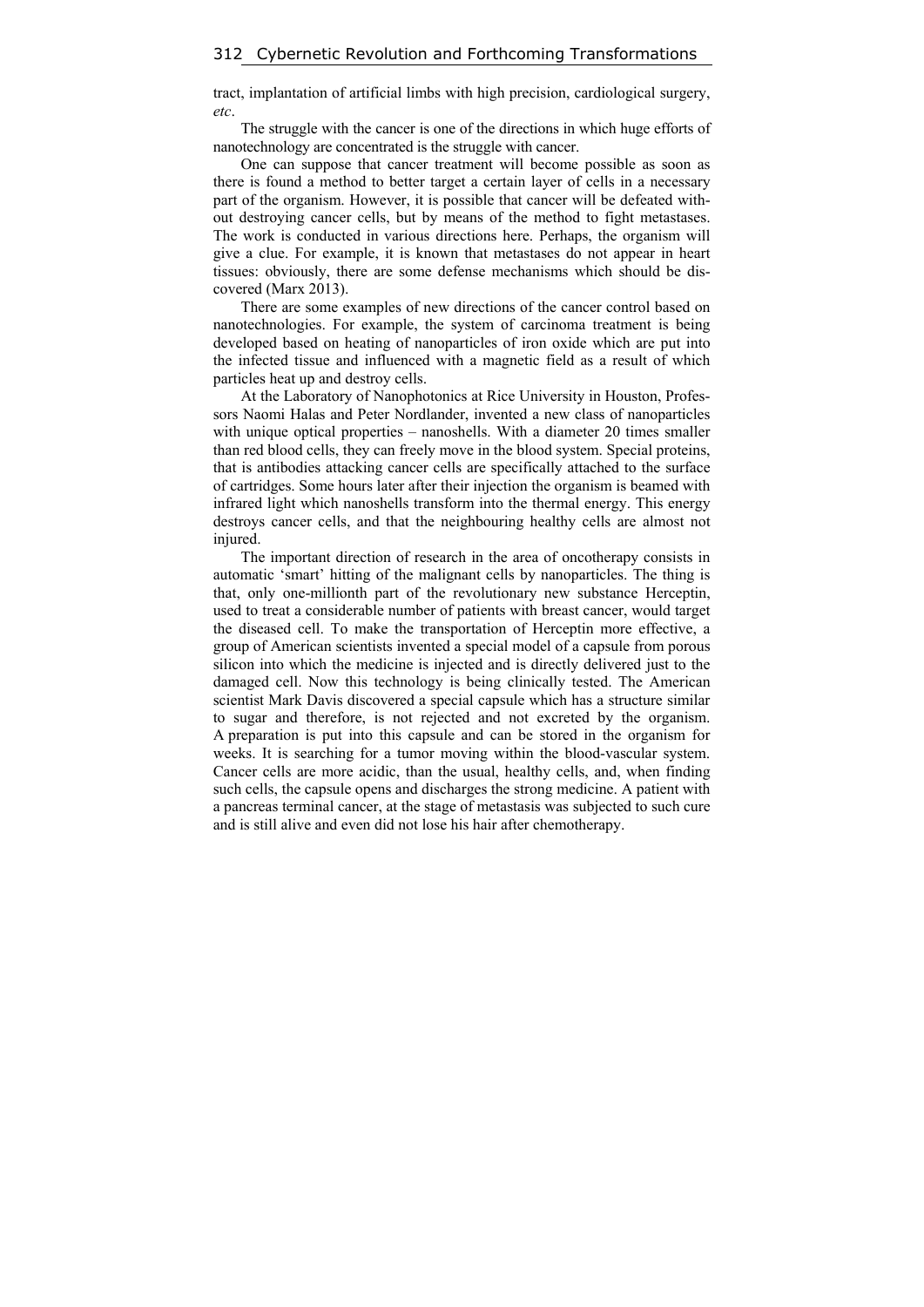A future direction of medicine is the development of diagnostic methods that are also cost-cutting. We have already spoken about nanochips which can play an important role in medicine. The nanorobots which will be able not only to perform medical functions, but also to control individual cellular nourishing and excrete waste products will be put into practice. Nanorobots can be used for the solution of a wide range of problems, including diagnostics and the treatment of diseases, fighting ageing, reconstruction of some parts of human body, production of various heavy-duty constructions (Mallouk and Sen 2009).

It is clear that some promising technologies which are forecasted today, will fail to become successful in the future. But there is no doubt that the use of nanomaterials, nanorobots suitable for research, and other nanotechnologies will create important backgrounds for the future era of self-regulating systems in the area of medicine.

**The connection with biotechnologies and agriculture**. Other important directions are researches in the field of nanobiotechnologies. One can mention here the development of controlled protein synthesis technologies for receiving peptides with desirable immunogenic properties. Vector systems for the cloning of immunologically significant proteins of the causative agents of the diseases and vaccines of the new generation possessing a high activity and safety are created. Research is being conducted on creating nanoparticles for making genetically engineered proteins, the development of biochips and test systems for biological screening (Persidis 1998), immune monitoring and forecasting of dangerous and economically significant contagions of animals. Biochip technology is constantly improving and their manufacturing is cheapening (Rusmini *et al.* 2007).

It is expected that by means of nanotechnologies and use of robots the development and application of biotechnologies will significantly advance in the direction of creating self-regulating systems of farming, where agricultural operations will be for the most part performed in an autonomous mode. Many technologies will appear to promote this process. Thus, the implementation of membrane systems for cleaning, and also special biocidal coverings and silverbased materials will facilitate and increase the level of managing the farm livestock and providing them with high quality water. It is assumed that the use of nanotechnologies will allow changing technology of cultivation of lands due to the use of nanosensors, nanopesticides and a system for decentralized water purification. Nanotechnologies will make it possible to treat plants at the genetic level and allow creating high-yielding plant varieties especially resistant to the unfavorable conditions (Balabanov 2010). Today there are some innovative ideas which can be further elaborated in the agriculture. In particular, there appear microbial preparations based on associative, endophytic and symbiotic bacteria. These preparations are intended to produce and convey various enzymes and low-molecular biological active agents (nanoobjects) in plants.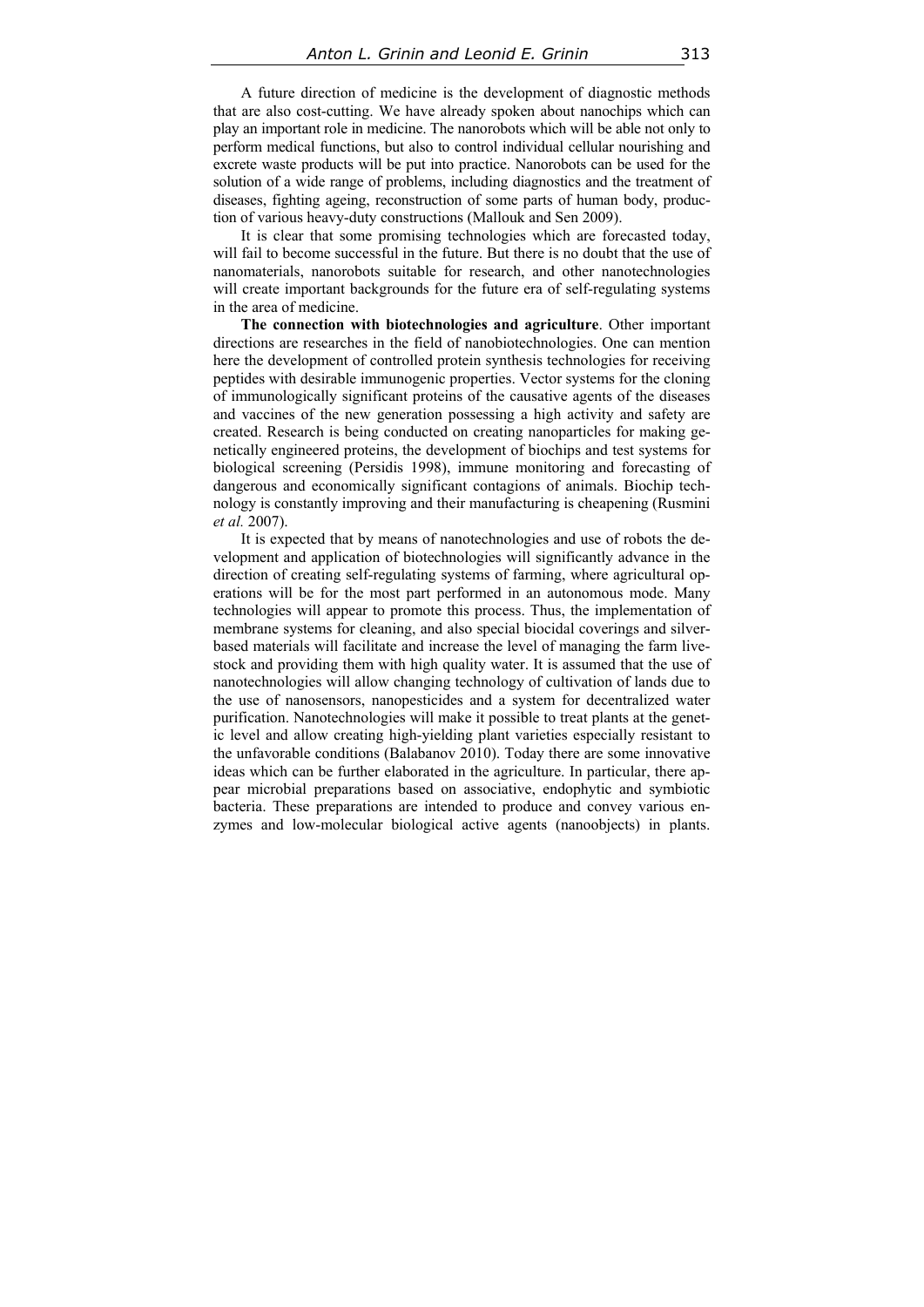These can improve adaptation of plants to unfavorable environmental conditions: pollution by toxic metals, salinization, superacidity, *etc*. A fundamental approach to getting high quality seed material is essentially developed. This approach is as follows. Biologically active and phytosanitary components which can increase the adaptation of seeds and plants to real negative environmental conditions are constructed in the form of multifunctional nanochips.

**Various prospects of using nanotechnologies in the Cybernetic Revolution and at the mature stages of Scientific-Cybernetic production principle.** Nanotechnologies have considerable prospects. The components of nanoelectronics, photonics, neuroelectronic interfaces and nanoelectromechanical systems will be developed. Then on the basis of the achieved results it is expected to advance to a regulated self-assembly of nanosystems, the creation of threedimensional networks, nanorobots *etc*. One can also speak about the use of molecular devices, nuclear design, *etc*. Especially alluring prospects are observed in the development of nanomechanics, nanomechanical engineering and nanorobotics.

Quite long ago there appeared an idea where data creation and storage is performed not by means of a special condition of the environment (*e.g*., magnetic, electric, and optical), but through the use of nanotechnologies, for example, the replacement of silicon, the basic material in the production of semiconductor devices, by carbon nanotubes. In this case a bit of information can be stored in the form of numerous atoms, for example, of 100 atoms. It would reduce the sizes of processors by an order of magnitude or would essentially increase their operation speed. Now the number of transistors in the processor reached a billion and more. However, a few years ago the goal was set to create a processor with more than one trillion transistors by the 2010s (that would lead to radical increase of the ICT opportunities). Most likely, this is an unreal task to solve even by the 2020s, before the beginning of the final phase of the Cybernetic Revolution. It is supposed that this level will be achieved later, as we are already in the process of developing this phase (this would also open new horizons of full replacement of the information computer equipment due to a transition from using silicon to nanomaterials).

However, it is possible that the smallest computers will have an essentially new basis. According to Eric Drexler, nanomechanics and not nanoelectronics can become such a base. He has developed mechanical constructions for the main components of the nanocomputer – memory cells, logical bytes.

From special structures, such as fullerenes, nanotubes, nanocones and others, molecules can be gathered in the shape of various nanodetails – tooth wheels, rods, bearing details, rotors of molecular turbines, moving parts of manipulators, *etc*. The assembly of the finished parts into a mechanical design can be realized by using the assemblers (self-assemblers) with the biological macromolecules attached to the details capable of selective connection with each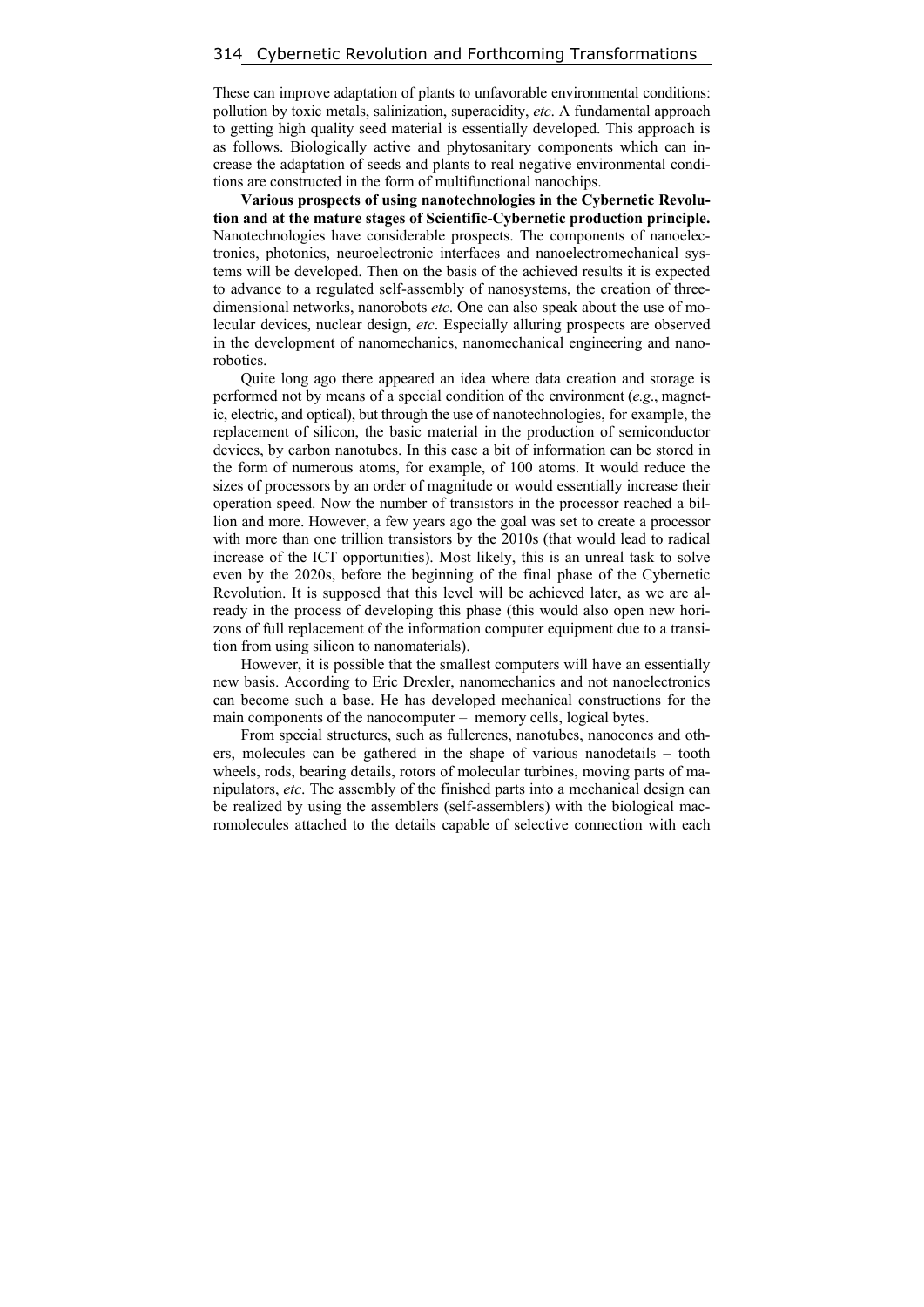other. This idea was realized by Professor James Tour and his colleagues from Texas Rice University who in 2005 created a molecular mechanical design – the all-molecular four-wheel nanocar about 2 nanometers wide consuming light energy. It consisted of about 300 atoms and had a frame and axes. The development and creation of the nanocar took eight years. The scientists plan to create nanotransport devices, the nanotrucks, to transport molecules to conveyors in nanofactories (Balabanov 2010).

Certainly, this is more like toys, than research for practical use. They remind us of the steam toys like the mechanisms created by the Greek mechanic Heronus Alexandrinus, who amazed the audience in the  $1<sup>st</sup>$  century AD. They hardly had any similarity with a steam-engine. But unlike Heronus who even did not think of a practical use of steam, the current nanotechnologists are absorbed with practical application. Therefore, the creation of nanomechanical engineering is quite real, though a long-term perspective. It will most likely happen close to the end of the current century. The same refers to nanorobotics. At the present, the expected designs of nanorobots and their use exist only in forecasts.

There is an opinion that in the 2030s some nanodevices will be implanted into human brain and will be able to perform the input and output of necessary signals from the brain cells and this can even make learning and getting education become unnecessary. But it causes great doubts. Even if such a cyborgization is realizable in principle, it will occur essentially later.

*Anyway it is obvious that both nanomechanical engineering and nanorobotics will propel the development of self-regulating systems to a new level towards the formation of an industry that will design such systems (similar the use of engines promoted their industrial manufacturing – mechanical engineering).* 

### **Conclusion**

The described processes must prove the idea that the final phase of the Cybernetic Revolution will be the era of a rapid development of self-regulating systems. Actually, already now we use some systems of the kind, but do not take them as such. Other self-regulating systems have not found a broad application yet, but soon enough they can become a part of our everyday practice. With the emergence of machines in the preceding centuries there appeared dozens of bright insights about their future application, and at the same time numerous ideas which failed to come true. And today it is difficult to define what will become a reality and what will not. But there is no doubt that the development proceeds towards the invention and wide distribution of self-regulating systems. We expect the development of such systems which will work almost independently and control important aspects of human life like today computer programs of spelling start checking your style or spelling. All this demands a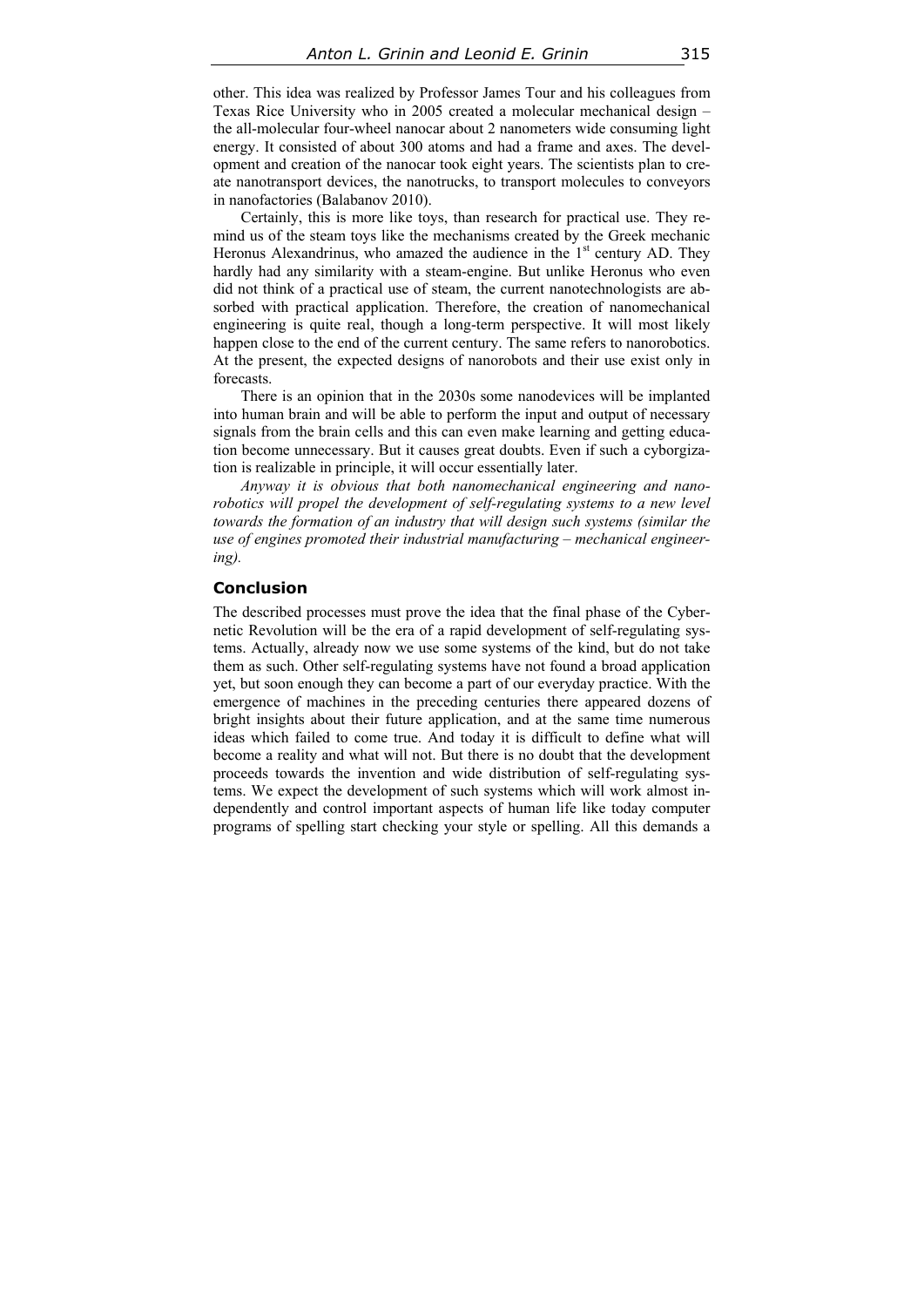deep understanding of the field of minimization as a solution to important present day and emerging problems. As already mentioned, the Cybernetic Revolution (like any production revolution) brings changes in all spheres of production and areas of life. However, these changes being part of a single large process will happen not simultaneously.

Now it makes sense to say a few words about changes in other spheres.

**Demography.** Each phase of production revolution is inevitably connected with demographic changes. In general the production revolution changes the type of demographic model of population reproduction. It is expressed in a radical increase of population number, its growth rates and changes of demographic structure of society. During the Agrarian Revolution the population and its density grew tenfold (from several to hundreds million people). In the course of the Industrial Revolution it became possible to reduce drastically mortality and to extend life expectancy. Population generally increased very significantly (*e.g.*, the population of Great Britain increased five times in the interval from the mid-18<sup>th</sup> to the mid-19<sup>th</sup> century). The structure of population was also changed: the urban population was increasing at the expense of the rural.

As a result, the global population of the Earth is increasing. This growth applied, first of all to the developing countries and actually continued the trends of demographic revolution of the industrial era. But on the other hand, demographic revolution was completed in the developed countries in the form of a so-called demographic transition which consisted in reducing fertility. At the same time life expectancy and its quality considerably increased. The demographic transition is actually the result of the initial phase of the Cybernetic revolution. Today fertility rates fall in the increasing number of developing countries. In the developed countries as well as in some developing countries one can observe the increase in the proportion of aged population.

**Deduction.** Hence one may say that the final phase of the Cybernetic Revolution will change the quality and life expectancy (see Figs. 4–5) and will change the law of population replacement. In some developed countries life expectancy can increase to 95–100 years and in other countries it will reach the level of today's the most successful countries (like Japan) – 80–84 years but possibly it will be even higher. The process of population ageing will be visible in most countries of the world (probably, except for African countries). At the same time fertility decline and the exhaust of demographic dividend in most countries of the third world will lead to the great changes of the demographic structure, for example there will be the strong decline in the proportion of children and young people and the number of aged people will increase. Of course, it is possible that the countries will try to solve the problem of shortage of children developing the methods of artificial growing of children out of maternal placenta. Successful attempts will affect the family institution which is already weak.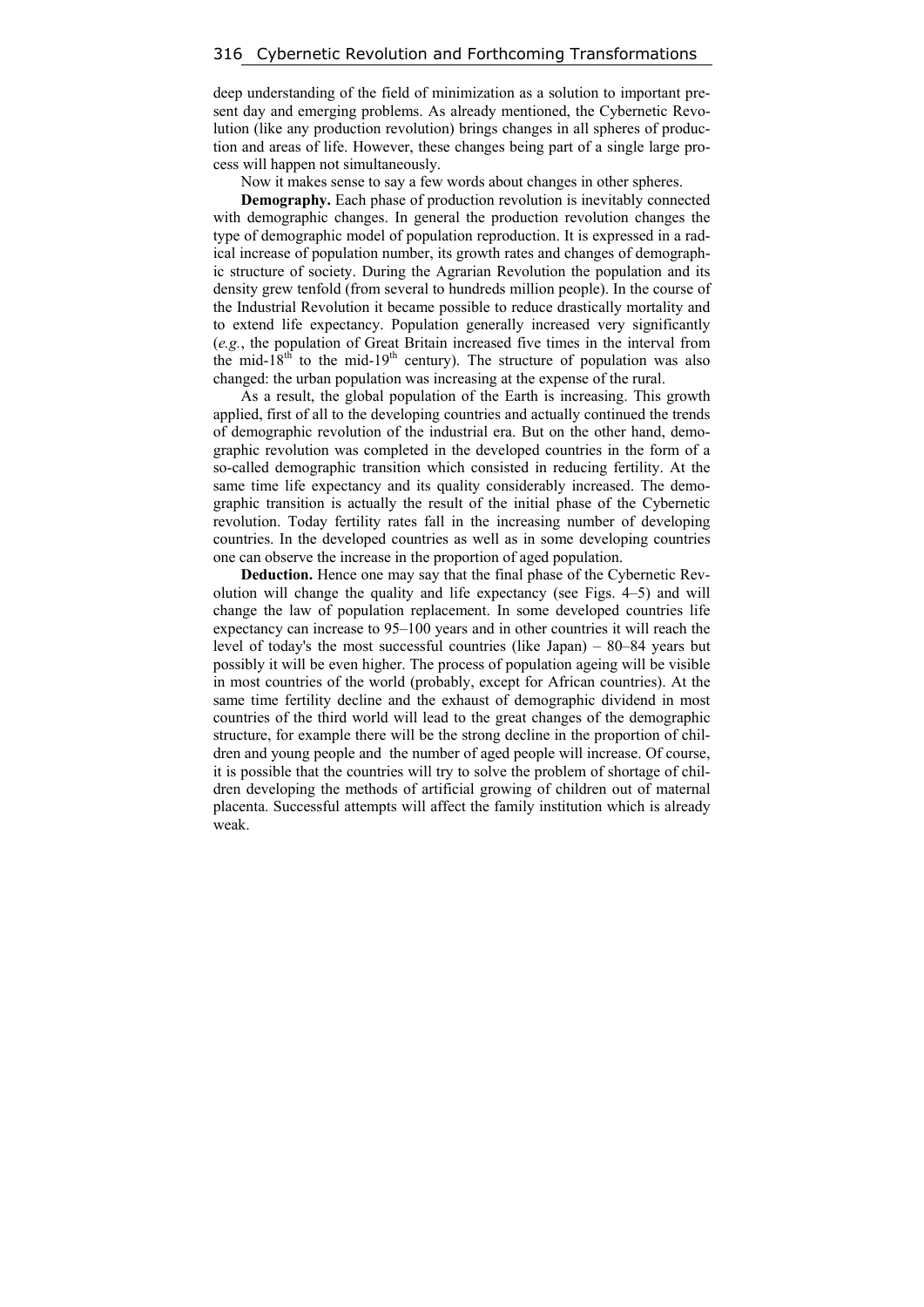Power industry. During the previous production revolutions the energy source would also change. The Agrarian Revolution brought biological energy into use, that was strength of animals; the Industrial one used at first water power, then it was replaced by steam power and then electricity and fuels.

To start the Cybernetic Revolution there has already existed an adequate energy source, namely, electricity. The idea that a new leading energy source will become thermonuclear, hydrogen or some other new type of power, has not been realized yet. There is a question: whether an adequate energy source for the final phase of Cybernetic Revolution has to appear? The experience from previous revolutions shows that it is not necessary at all. The transition to the irrigational intensive agriculture did not demand the obligatory use of animal draught power (for plowing) as well as the first sectors of the machine industry quite managed with the known water energy source. However later, in the end of the final phase of every production revolution and during the transition to mature stages of every production principle, new sources of energy were already appearing (so, the completion of the Agrarian Revolution in the rain fed zones was connected with agriculture with the use of bulls and oxen; and the completion of the Industrial Revolution – with the use of steam energy). It should be noted that in both cases it was not totally unknown energy. Steam energy was occasionally used since the  $17<sup>th</sup>$  century.

**Deduction.** Essentially new power source will not be required to start the final phase of the Cybernetic Revolution therefore the development of alternative (low carbon) power engineering will not play a decisive role here. However, a new energy source has to appear either during the final stage of revolution, or a bit later. Also, most likely, it will not be absolutely new and not previously used. Most probably, thanks to technical innovations, it will become possible 'to tame' and to make sufficiently available this or that type of alternative energy (hydrogen, thermonuclear, solar; or it will be the invention of easily stored electric power which will also solve the problem with a power source for eco-friendly transport). At the mature stages of production principle changes in the energy area are also taking place which create the base for the new production revolution (so during the period of maturity of the craft-agrarian production principle the power of water acquired those properties, used for driving mechanisms, and during the period of maturity of the trade-industrial production principle – the electric power became such a source). But what energy will appear at the final stage of the scientific-cybernetic production principle is difficult to imagine so far.

**Communications.** The production revolution surely changes the ways of communication. In the beginning of the Industrial Revolution there was invented a new type of information technology which created one of the impulsive forces of communication. We mean the invention of printing. The role of the new types of communication and connection (TV and computer) became even more essential at the beginning of the Cybernetic Revolution. Thus, the initial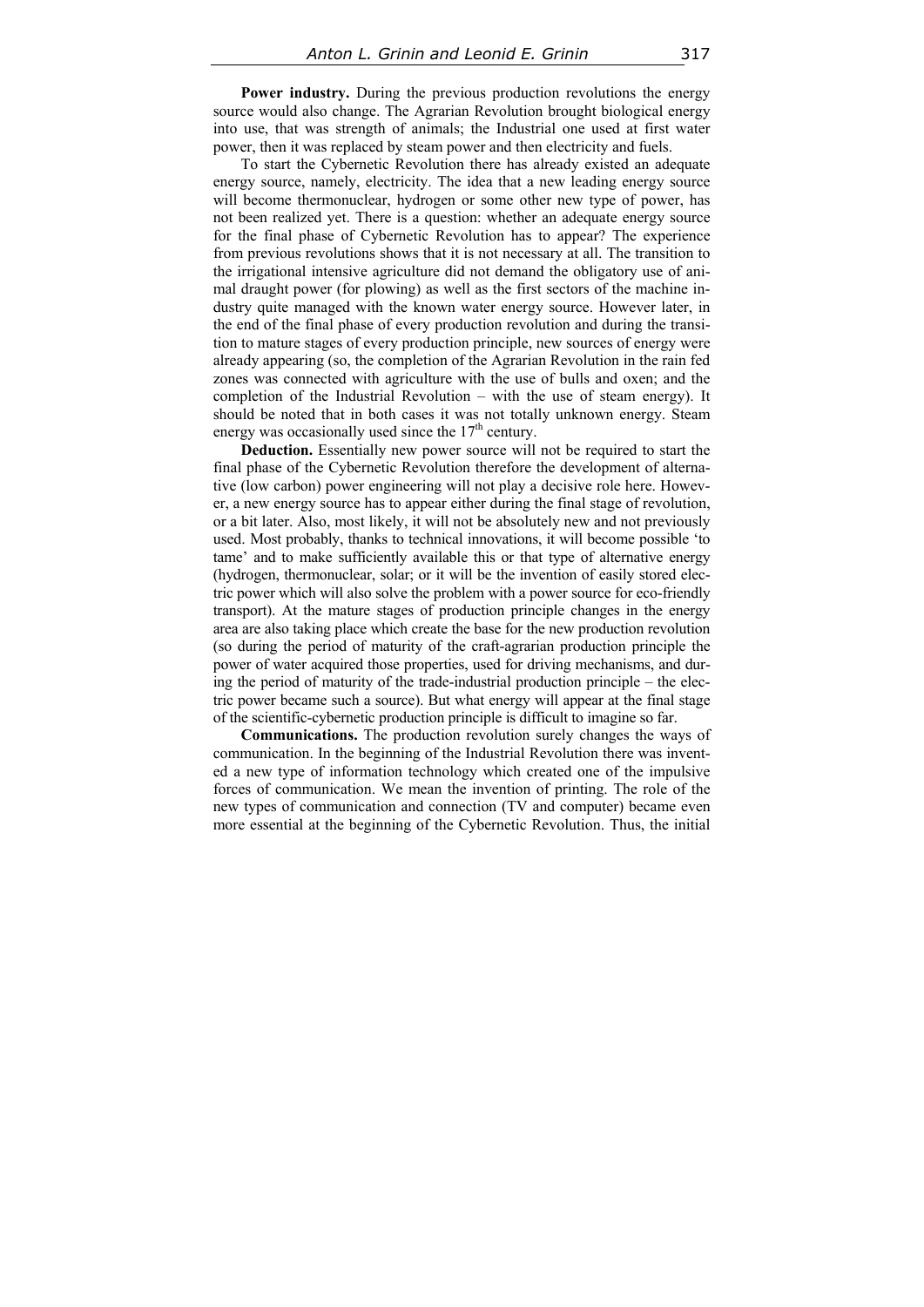phases of the production revolution can be caused by the emergence of the new types of communication. However, it is not a prerequisite for the beginning of the final phase of production revolution (though writing appeared on the eve of the final phase of the Agrarian Revolution, its role was not essential). New forms of communication could appear at the end of the final phase of revolution or after it. For example, electric coupling (telegraph, telephone) was introduced after the termination of Industrial Revolution.

**Deduction.** In the next decades the emergence of essentially new types of communication is hardly possible. The development of communication has made great progress during the last decades and in general even surpassed the overall level of the development. Most likely, the revolutionary new types of mass communication can appear only toward the end of the  $21<sup>st</sup>$  century. However the powerful progress in existing ICT as we mentioned above, is quite possible within the next three-four decades.

**Transportation.** It is not so easy to mark out any distinct regularities in transportation. At the beginning of the only one (Industrial) revolution the development of transport became one of its driving forces: the long-distance sailing ships played a crucial role in the organization of the oceanic trade. However, during the final phase or/and after it new forms of transportation appeared.

The final phase of the Agrarian Revolution (in its irrigation version form) was not substantially connected with large changes in transportation. However, the transition to the riding and development of sea communication occurred already during the final stage of the Agrarian revolution in its version with using plow and oxen or other draught form on the periphery and during the later period. At its initial phase the Industrial Revolution was connected with already tested oceanic water crafts capable of moving in any wind (not only the fair wind). Such crafts were widely developed during this revolution. Great Geographical discoveries without which the Industrial Revolution would have collapsed were also connected with this innovation. But the emergence of the steamship and further the engine happened already toward the end of the final phase of the Industrial Revolution. The emergence of a new means of transport gave it an unprecedented scope. New means of transport appeared much later (a car, a plane), and it was quite enough to start the Cybernetic Revolution. It, certainly, brought very fundamental changes to all means of transport, but created nothing essentially new so far (space transport is no object) though one may note the development of high-speed railways (but they play a secondary role).

**Deduction.** In the middle or the end of the final phase of the Cybernetic Revolution (approximately in the 2050–2060s) there can be expected the emergence of some new means of transport. An electric car with a large power capacity and speed could be a possible example. But taking into account 'the sense' of the Cybernetic Revolution (as the revolution of self-regulating sys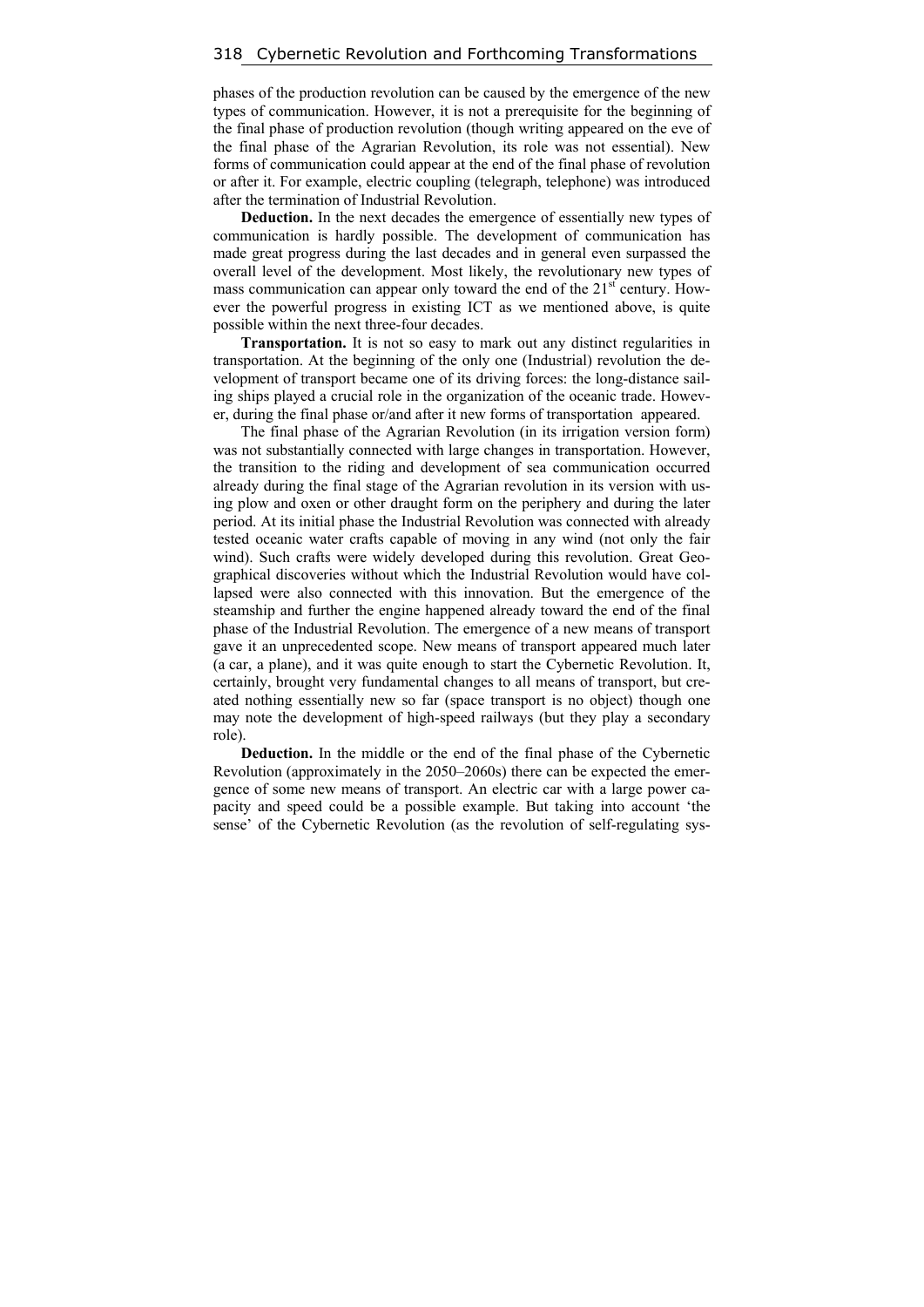tems) the breakthrough most likely will happen in the direction of self-driving vehicles and its control. That is the means of transport and systems will become self-regulating. Even today there exist some ideas concerning the realization of this opportunity and there are some projects (*e.g.*, Mercedes-Benz or Google) which they will try to realize in the nearest decades.

**Specialist area.** The production revolution radically changes the specialist area of people, their professional skills (competencies) and creates a need for new professionals. The farmer and the craftsman replaced the competences of the hunter and gatherer during the Agrarian Revolution. With the emergence of metals specialists, stone working disappeared. But nevertheless, during the era of the Agrarian Revolution, changes were happening rather slowly.

Almost the whole period of the industrial revolution, since the sixteenth century and, at least, till the last third of the nineteenth century, passed under the banner of battles pitting the skilled craftsmen against the Leviathan of technological progress. This period is full of episodes of prohibitions on inventions, the acceptance by the representatives of factories of various constraining laws, and a history of destroyers of machines, *etc*. Thus, the grounds for such bans and constraints were the most serious: product degeneration, falling of earnings, competition between the people who do not have the necessary professional skills. However, as a result, machinery replaced manual operation, waves of technological innovations wiped out the groups of experts. The initial phase (and even the middle one) of the Cybernetic Revolution, especially during the extensive use of computers, led, in a great number of cases, to the replacement of professional skills, including in the area of intellectual functioning: books proofreading, magazines and newspapers, translation from one language into another (though of poor quality but still helpful), collection of information, library and archiving, design, advertizing, photography, cinematography, *etc*. No wonder that the time when books in the standard form will be treated as a rarity is around the corner. The emergence of the opportunity 'to be your own' (the cameraman, the publisher, the artist, the photographer, bank and ticket cashier, *etc*.) became the sign of the times.

**Deduction.** Not least, further development will undermine the grounds of very many professions – from a doctor (as we mentioned above) and a teacher to the nurse and taxman and even pilots (the two last due to the creation of selfregulating cars and airplanes in the future).

As a whole the general course of development has to move towards the reduction of the number of people employed in the service sectors (both simple types and more difficult), but a lot of new professions will be required at the same time. Reduction of the people employed in the service sector happens at least in part as a result of development in the field of robotics. In fact, everybody will have his own electronic nurse (just like the children of ancient Greek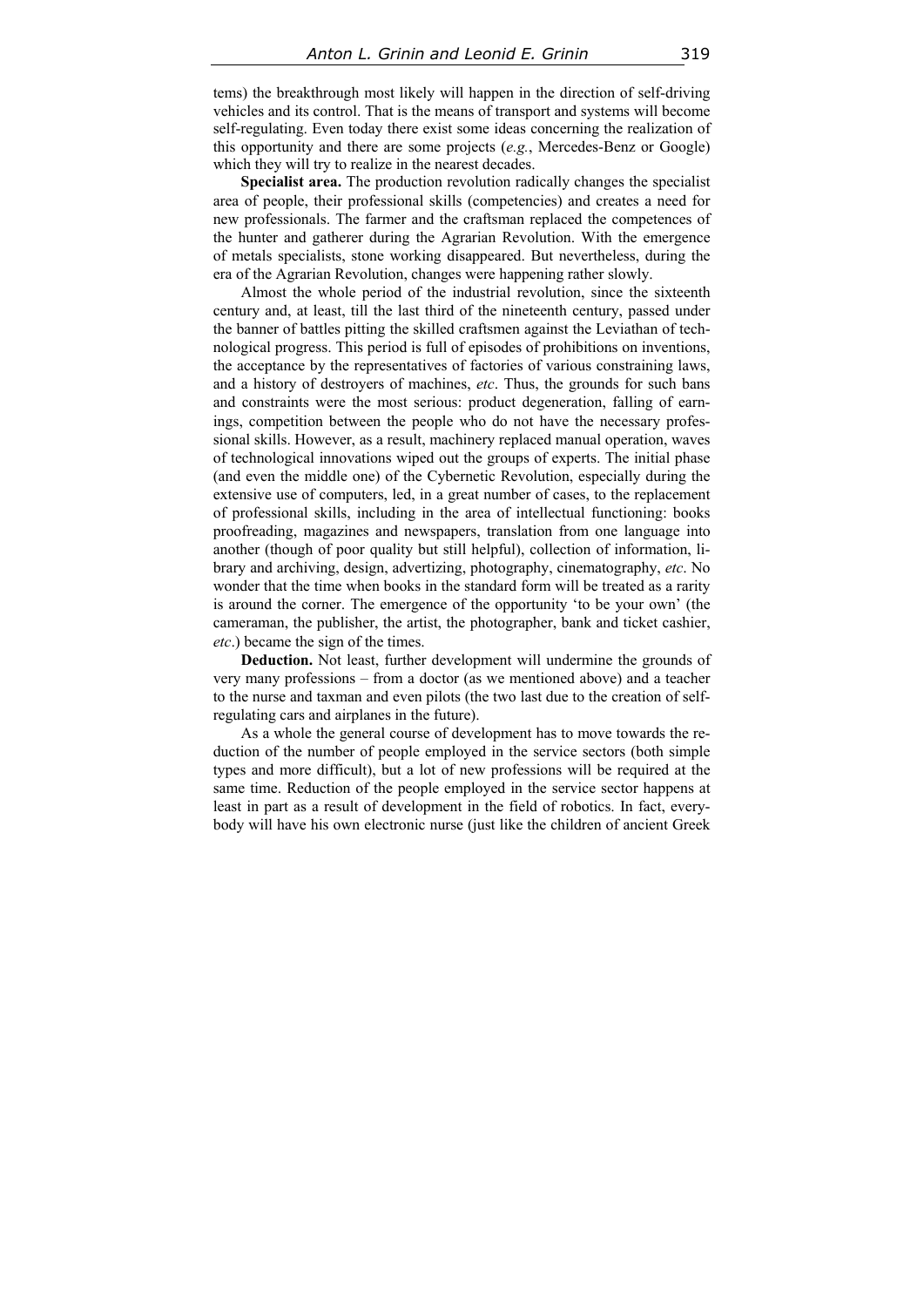prosperous citizens had teachers from among the slaves, and the children of nobility of landowners had the teacher from among the servants). By the way, it can be especially important for controlling children and nursing sick people who stay at home. If there emerge some relatively cheap multifunctional robots able to flexibly react to changes, then the life of people will become much more comfortable (but in that case their independence will decrease).

**Robotics**. The principles of functioning of robots and possibilities of their use support the idea of the development of self-regulating systems very well. Besides, only such devices could solve a problem of service of the increasingly numerous elderly generation and solve a problem of the lack of labor to some extent. Therefore, there is no doubt that this direction sooner or later is awaiting for bright future though now the volume of the world production of robots is very small – only some billion dollars. But its increase, most likely, will happen during the Cybernetic Revolution on the basis of creation of the future technologies. In 2007 Bill Gates argued that the robotics was in a similar state as Computers were in the 1970s when they with Paul Allen founded the Microsoft Company, supposing, apparently, that in the 2030s the robotics will become so important, as ICT today. However, it appears that robots will become very widespread some later, approximately in the 2050s. After all even according to the optimistic forecasts of Japanese association concerning robotics, by 2025 the turnover of the robotic branch will make only 50 billion dollars (Gates 2007), that is the volume absolutely insufficient for the takeover in the economy. The ideas about clever robots are valuable for us precisely because they clearly represent the most important characteristic of the Cybernetic Revolution – the increase of a number and variety of self-regulating systems. However, the forecasts concerning the forthcoming emergence of such robots will not come true (just as the predictions of the scholars such as Moravec failed).<sup>25</sup>

Some authors go further and consider that robots in the  $21<sup>st</sup>$  century will have all characteristics of human mental and physical abilities. In their opinion, the  $21<sup>st</sup>$  century will become a century of the post-biological world when as a result of the natural selection robots will force the person out of the pedestal of evolution and will develop under the influence of the new – post-biological evolution which can exceed the rates of the biological evolution millions of times (Wadhawan 2007).

<sup>25</sup> In the book *Mind Children: The Future of Robot and Human Intelligence* H. Moravec (1988), speaking about the influence of the Moore's law on the development of civilization, predicted the future of the robotics. He claimed that in the 2010 there will appear the models of robots, whose mental abilities will be identical to the brain of a lizard. They will be used for cleaning of rooms without intervention of people and some other purposes. Moravec claims that in another two decades models with mental capacities of a monkey will be created. Such robots will be able to define the elementary technical and domestic problems and objects and to solve them independently without instructions of the person.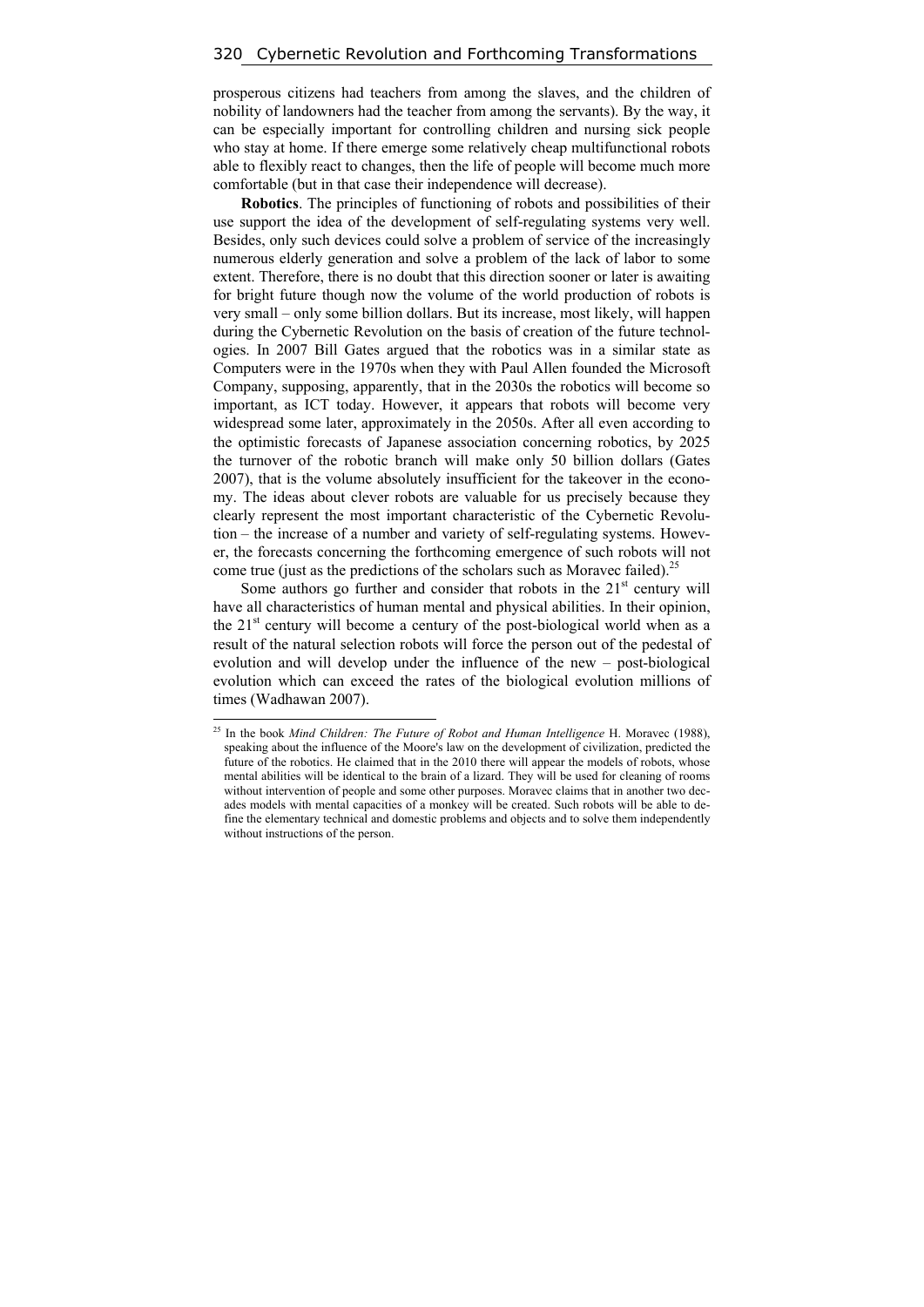Approaching of the robot mind to the human one would be, really, a significant step towards the creation of self-regulating systems of a new type. However, in our opinion, most likely, the process of creation of such robots will take essentially much time. Thus, like during any development, many (the majority) of the researches in the area of robotics does not give the expected results. According to the pen-picture of *The Wall Street Journal* journalist, the writer Lee Gutkind, who got inside of the top institute of invention of robots observed only the sad faces, damning the regular failed experiment instead of the triumph in the laboratories (Anders 2007).

Quite often during the period of rapid development the branch which seemed earlier to have no chances for success gets the first place. Most service robots are created for military. Some researchers, for example, suppose that one of the most perspective directions in the development of robots can become intimate services. In this sphere robots are already showing substantive results and prospects (Yeoman and Mars 2012).

But we believe that the development of robots (and not only surgical robots) in medical science will become a priority for the future. Linkage to medical science, as we already noted, can become the engine for the development of the branch.

**Legal, ethical, pedagogical and ideological problems in the development of medicine.** The faster the pace of scientific and technological progress, the more difficult it is for society to keep pace with those changes, the more flexible become morals, more sophisticated the right, different minorities are emerging, defending their, not always clear rights, the society becomes more tolerant. But at the same time traditions are subverted more easily and quicker and it becomes more difficult to distinguish good from bad (criteria for these concepts are disappearing), it is more difficult for parents to pass on their experience to children, *etc*. We have already discussed these changes (Grinin 2006b; Grinin and Korotayev 2009; Grinin L. E. and Grinin A. L. 2013). The wellknown book by A. Toffler 'Future Shock' (Toffler 1970) did not lose its topicality at all (see also Fukuyama 2002). These problems surely demand much attention. In particular, it should be noted that very complicated ethical problems can appear and a potential risk of violation of the social and biological basis of human existence can emerge. It is difficult to imagine, what will be the outcome of all of these changes. Radical changes in the human body are able to affect seriously such basic things as understanding of the family, gender, already strong transformed, and to attitude to life. Just for this reason forecasting of the development of the Cybernetic Revolution is useful. It can help us become aware of the creation of the optimal social, legal and other instruments in advance, so that such changes would not take us completely unaware and so that it would be possible to minimize negative consequences. Eventually, the Cybernetic Revolution also will influence many social systems in order to make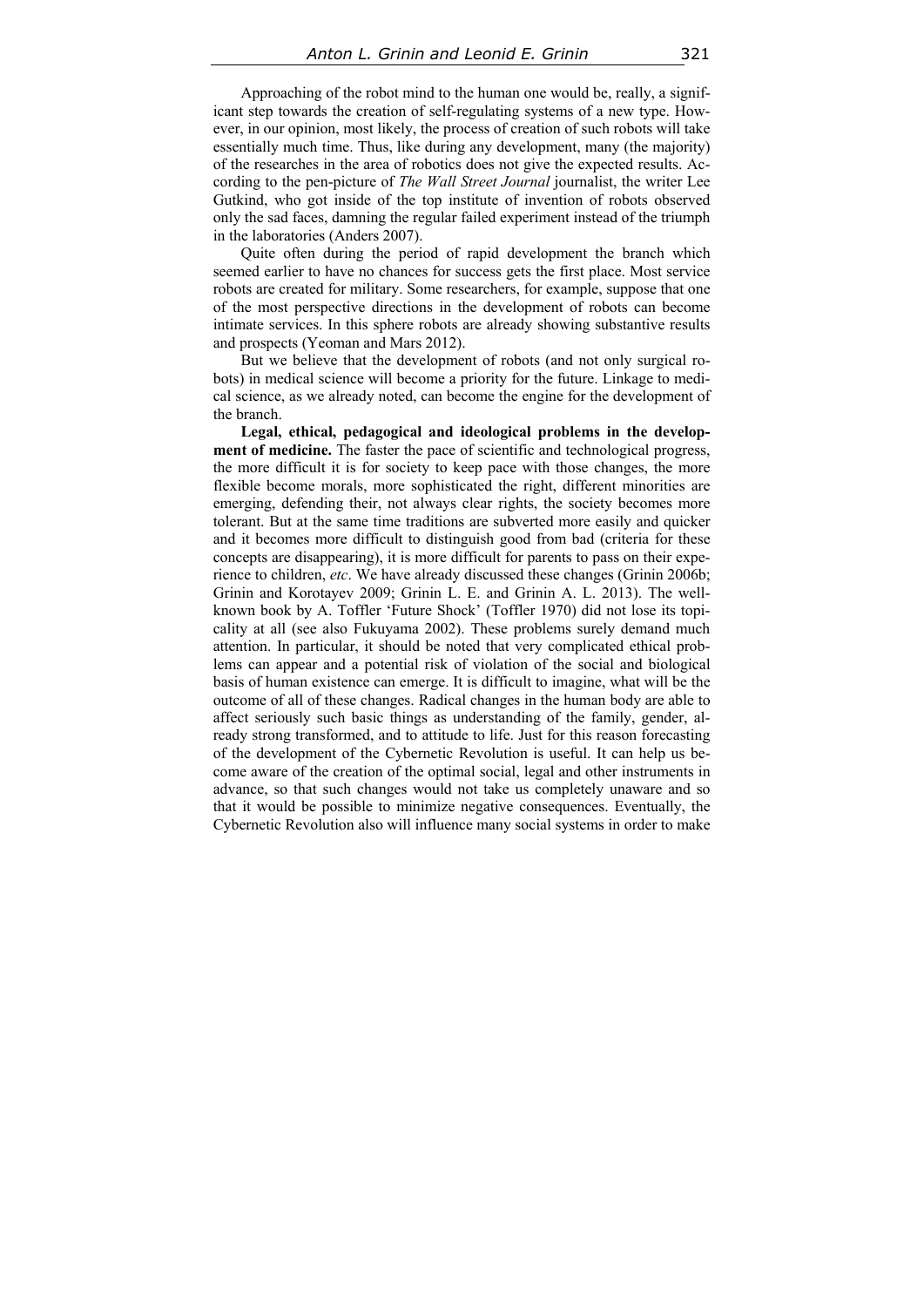them more controllable by means new technologies. It means that there will be large or even radical changes in human behavior. Thus, now it is a high time to consider the positive and negative influence of the forthcoming transformations. Therefore, the technologies based on social insight and elimination of social problems have to be developed; importantly these technologies must be tested before the mass distribution of innovations leads to serious misgivings.

#### **References**

- **Abidian M. R., and Martin D. C. 2009.** Multifunctional Nanobiomaterials for Neural Interfaces. *Advanced Functional Materials* 19(4): 573–585.
- **Akayev A. A. 2012.** The Mathematic Foundations of the Innovation and Cycle Theory of Economic Development by Schumpeter-Kondratieff. *Kondratieff Waves: Aspects and Prospects* / Ed. by A. A. Akayev *et al.*, pp. 314–341. Volgograd: Uchitel. *In Russian* (Акаев А. А. Математические основы инновационно-циклической теории экономического развития Шумпетера–Кондратьева / *Кондратьевские волны: Аспекты и перспективы* / Отв. ред. А. А. Акаев, и др., c. 314–341. Волгоград: Учитель.).
- **Allen R. C. 2009.** *The British Industrial Revolution in Global Perspective*. Cambridge: Cambridge University Press.
- **Anders G. 2007.** The Winding Road to the Robotic Future. *The Wall Street Journal.*  March, 16. URL: http://www.wsj.com/articles/SB117400649743538796.
- **Ashby R. 1956.** *An Introduction to Cybernetics*. London: Chapman and Hall.
- **Balabanov V. I. 2010.** *Nanotechnologies: Truth and Myth*. Moscow: Eksmo. *In Russian* (Балабанов В. И. *Нанотехнологии: правда и вымысел*. М.: Эксмо).
- **Beer St. 1959.** *Cybernetics and Management*. London: English Universities Press.
- **Beck M. 2013.** Study Raises Doubts over Robotic Surgery. *The Wall Street Journal*. February 19. URL: http://www.wsj.com/articles/SB10001424127887323764804578 314182573530720. Date accessed: 22.11. 2014.
- **Benedict M. Q., and Robinson A. S. 2003.** The First Releases of Transgenic Mosquitoes: An Argument for the Sterile Insect Technique. *Trends in Parasitology* 19(8): 349–55. Doi:10.1016/S1471-4922(03)00144-2.
- **Bernal J. D. 1965.** *Science in History*. 3rd ed. New York: Hawthorn Books.
- **Binder J., Bräutigam R., Jonas D.,** *et al***. 2004.** Robotic Surgery in Urology: Fact or Fantasy? *BJU International* 94(8): 1183–1187.

**Blinov V. A. 2003.** *General Biotechnology. Course of Lectures*. Saratov: Saratov SAU.

- *In Russian* (Блинов В. А. 2003. *Общая биотехнология*. *Курс лекций*. Саратов: Саратовский ГАУ).
- **Borlaug N. 2001. '**Green Revolution': Yesterday, Today and Tomorrow. *Ekologiya i zhizn' 4(1).* URL: http://www.ecolife.ru/jornal/econ/2001-4-1.shtml. *In Russian* (Борлоуг Н. Э. **«**Зеленая революция»: вчера, сегодня и завтра. *Экология и жизнь* 4(1)).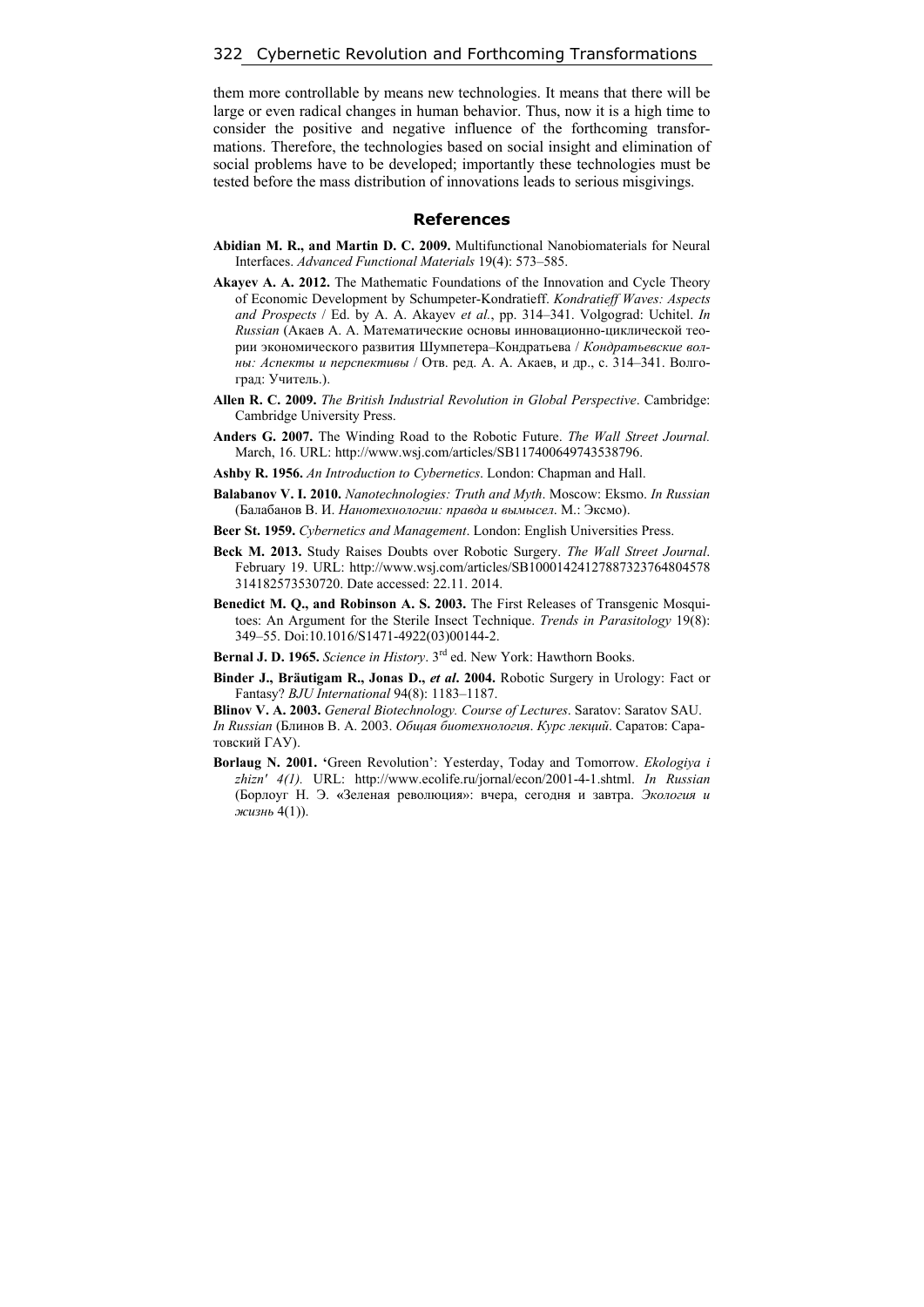- **Brain-Computer Interface.** URL: http://en.wikipedia.org/wiki/Brain%E2%80%93 computer interface.
- **Brown K. 2000.** The Human Genome Business Today. *Scientific American* 282(1): 50–55.
- **Cavalcanti A., Shirinzadeh B., Zhang M., and Kretly L. C. 2008.** Nanorobot Hardware Architecture for Medical Defense. *Sensors* 8(5): 2932–2958.
- **Childe V. G. 1950.** The Urban Revolution. *Town Planning Review* (21): 3–17.
- **Ceresana Research. 2011.** Market Study: Bioplastics. URL: http://www.ceresana. com/en/market-studies/plastics/bioplastics/.
- **Clinton W. J. 2000.** 'Remarks at the California Institute of Technology in Pasadena, California'. January, 21. Online by Gerhard Peters and John T. Woolley, The American Presidency Project. URL: http://www.presidency.ucsb.edu/ws/?pid= 58609.
- **Clive J. 2011.** Global Status of Commercialized Biotech/GM Crops. ISAAA Briefs. Ithaca, NY: International Service for the Acquisition of Agri-biotech Applications.
- **Dator J. 2006.** Alternative Futures for K-Waves. *Kondratieff Waves, Warfare and World Security* / Ed. by T. C. Devezas, (pp. 311–317). Amsterdam: IOS Press.
- **Dementiev V. E. 2008.** *Nanotechnological Initiative of the USA: Experience of Policy of Technological Leadership. The Theory and Practice of Institutional Transformations in Russia.* Vol. 12. Мoscow: CEMI RAS. *In Russian* (Дементьев В. Е. *Нанотехнологическая инициатива США: Опыт политики технологического лидерства*. *Теория и практика институциональных преобразований в России.* Вып. 12. М.: ЦЭМИ РАН).
- **Demirel P., and Mazzucato M. 2008.** The Evolution of Firm Growth Dynamics in the US Pharmaceutical Industry: Is 'Structure' in the Growth Process Related to Size and Location Dynamics? *IKD Working Paper* 38(09): 1–28.
- **Dickert F. L., Hayden O., and Halikias K. P. 2001.** Synthetic Receptors as Sensor Coatings for Molecules and Living Cells. *Analyst* 126: 766–771.
- **Drexler E. 1987**. *Engines of Creation: The Coming Era of Nanotechnology*. New York: Anchor Press/Doubleday.
- **Drexler 1992.** *Nano-Systems: Molecular Machinery, Manufacturing, and Computation*. New York: John Wiley & Sons.
- **Dymond J. S., Richardson S. M., Coombes C. E., Babatz T., Muller H., Annaluru N., Blake W. J.,** *et al.* **2011.** Synthetic Chromosome Arms Function in Yeast and Generate Phenotypic Diversity by Design. *Nature* 477 (7365): 471–76. Doi:10.1038/nature10403.
- **Durkheim E. 1997[1893].** *The Division of Labour in Society*. New York: Free Press.
- **Ferrari M. 2006 (Ed.).** *BioMEMS and Biomedical Nanotechnology*. New York: Springer.
- **von Foerster H., and Zopf G. W. 1962.** Principles of Self-Organization. *Self-Organization* / Ed. by M. C. Yovits, and S. Cameron, pp. 31–50. New York: Pergamon Press.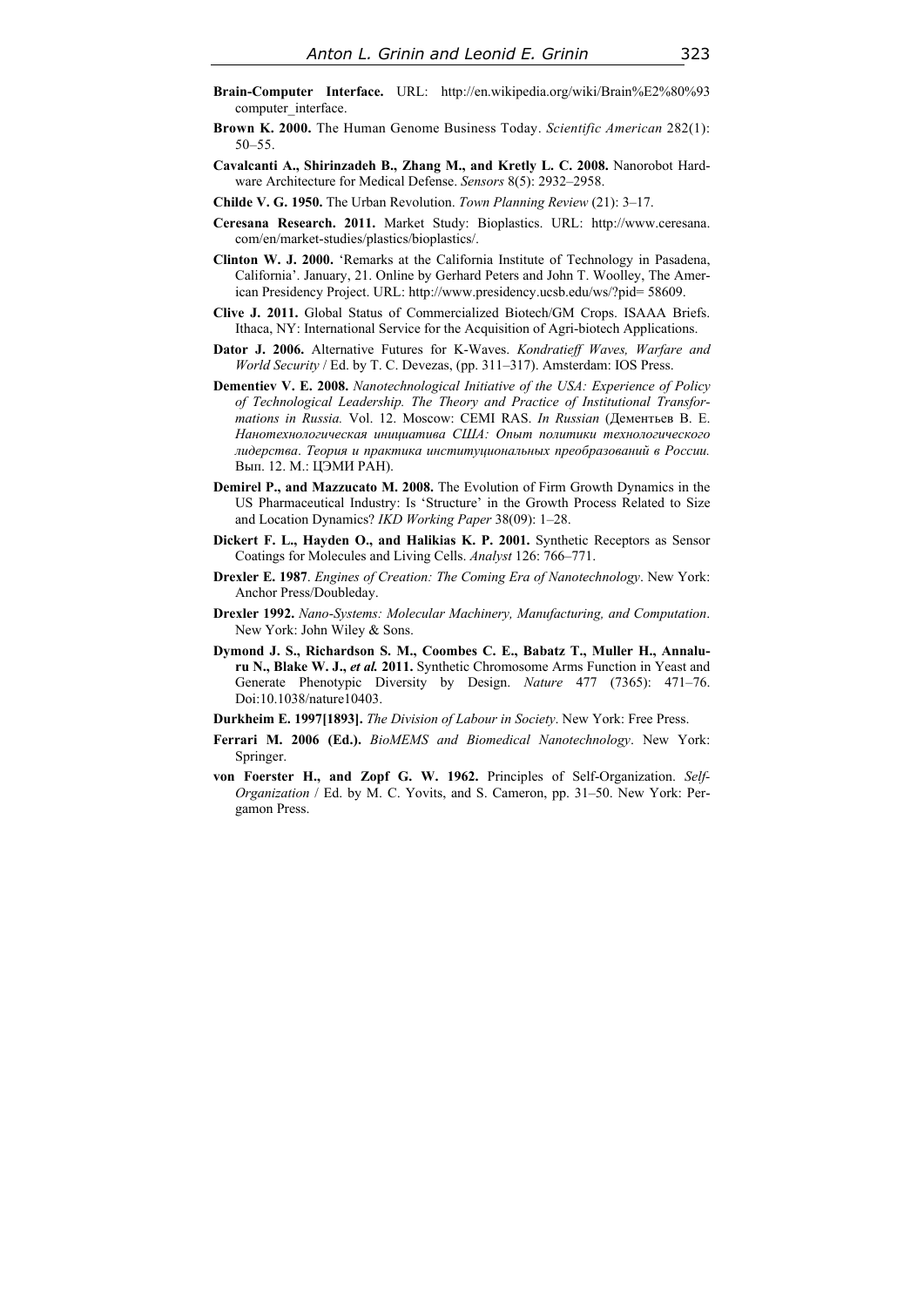- **Fukuyama F. 2002.** *Our Post-human Future: Consequences of the Biotechnology Revolution*. New York: Farrar, Straus, and Giroux.
- **Fung E. T., Thulasiraman V., Weinberger S. R., and Dalmasso E. A. 2001.** Protein Biochips for Differential Profiling. *Current Opinion in Biotechnology* 12 (1): 65–69.
- **Gates B. 2007.** The Mechanical Future: Microsoft Forecasts a Revolution in the Field of Robotics. *V mire nauki* 5: 36–43. *In Russian* (Гейтс Б. Механическое будущее: Microsoft предсказывает революцию в сфере робототехники. *В мире науки* 5: 36–43).
- **Glen T., Giovannetti Jaggi G., Bialojan S., Zürcher J., and Hillenbach J. 2013.** *Beyond Borders.* Biotechnology Industry Report 2013. *Ernst & Young.*
- **Glick B., and Pasternak J. 2002.** *Molecular Biotechnology*. *Principles and Application***.** Мoscow: Mir. *In Russian* (Глик Б., Пастернак Дж. *Молекулярная биотехнология. Принципы и применение*. М.: Мир).
- **Grill W. M., Norman Sh. E., and Bellamkonda R. V. 2009.** Implanted Neural Interfaces: Biochallenges and Engineered Solutions. *Annual Review of Biomedical Engineering* 11: 1–24.
- Grinin A. L., Kholodova V. P., and Kuznetsov V. V. 2010. A Comparative Analysis of Physiological Mechanisms of Salt-Endurance of Different Varieties of Mustard. *Vestnik Rossiyskogo Universiteta Druzhby Narodov* 1: 27–38. *In Russian* (Гринин А. Л., Холодова В. П., Кузнецов В. В. Сравнительный анализ физиологических механизмов солеустойчивсти различных сортов горчицы. *Вестник Российского университета дружбы народов* 1: 27–38).
- **Grinin L. E. 2006a.** Periodization of History: A Theoretic-Mathematical Analysis. *History and Mathematics: Analyzing and Modeling Global Development* / Ed. by L. E. Grinin, V. de Munck, and A. Korotayev, pp. 10–38. Moscow: KomKniga.
- **Grinin L. E. 2006b.** *The Productive Forces and Historical Process*. 3rd edition. Moscow: KomKniga. *In Russian* (Гринин Л. Е. *Производительные силы и исторический процесс*. 3-е изд. М.: КомКнига/URSS).
- **Grinin L. E. 2007a**. Production Revolutions and the Periodization of History. *Herald of the Russian Academy of Sciences* 77(2): 150–156.
- **Grinin L. E. 2007b.** Production Revolutions and Periodization of History: A Comparative and Theoretical-Mathematical Approach. *Social Evolution & History* 6(2): 75–120.
- **Grinin L. E. 2009.** The State in the Past and in the Future. *Herald of the Russian Academy of Sciences* 79(5): 480–486.
- **Grinin L. E. 2012a.** Kondratieff Waves, Technological Modes and Theory of Production Revolutions. *Kondratieff Waves: Aspects and Prospects: Yearbook* / Ed. by A. А. Akayev, R. S. Greenberg, L. E. Grinin, A. V. Korotayev, and S. Yu. Malkov, pp. 222–262. Volgograd: Uchitel. *In Russian* (Гринин Л. Е. 2012. Кондратьевские волны, технологические уклады и теория производственных революций. *Кондратьевские волны: аспекты и перспективы: ежегодник* / Отв. ред. А. А. Акаев, Р. С. Гринберг, Л. Е. Гринин, А. В. Коротаев, С. Ю. Малков, с. 222–262. Волгоград: Учитель.)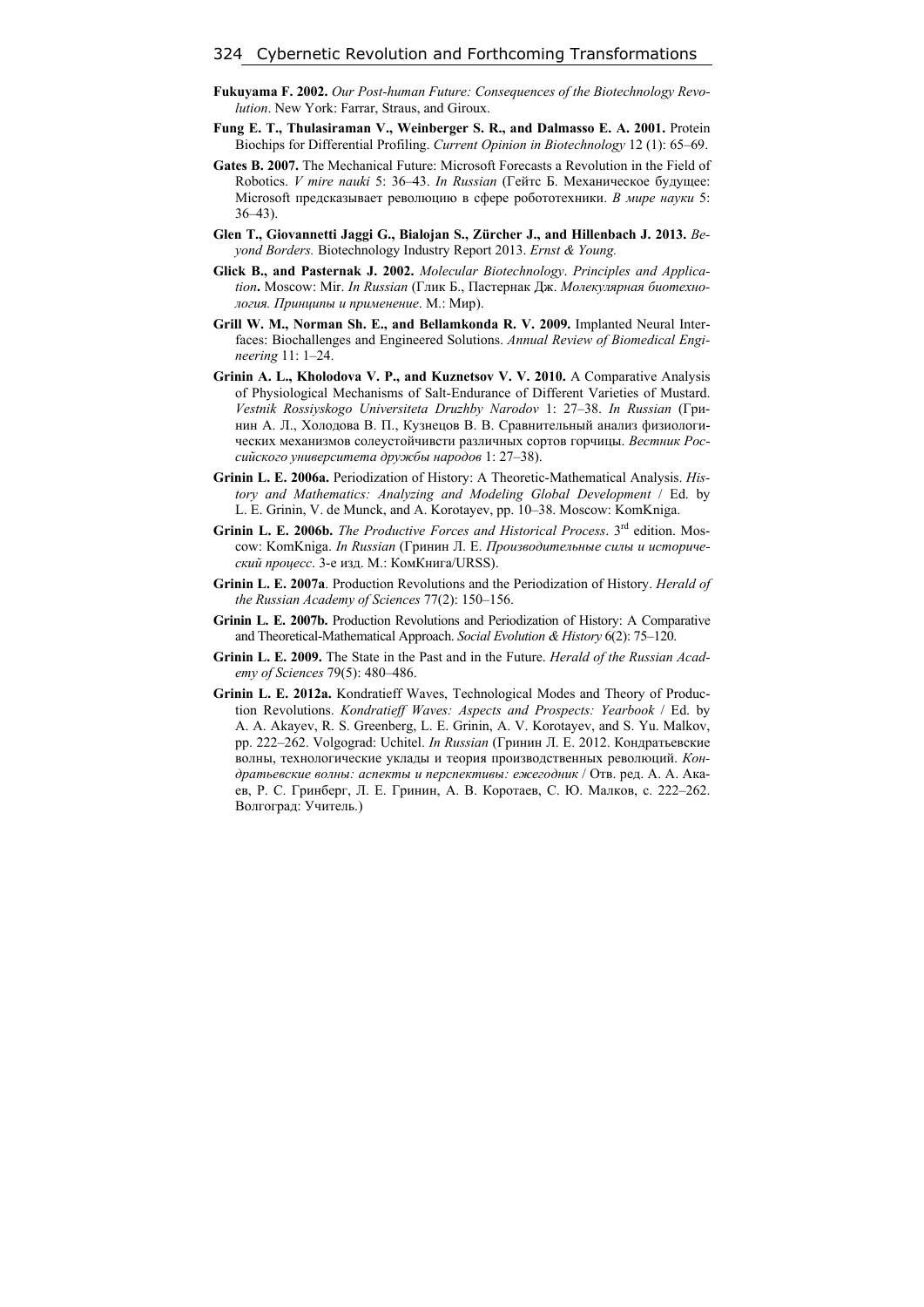- **Grinin L. E. 2012b.** *Macrohistory and Globalization*. Volgograd: Uchitel Publishing House.
- **Grinin L. E. 2012c.** New Foundations of International System or Why do States Lose Their Sovereignty in the Age of Globalization? *Journal of Globalization Studies* 3(1): 3–38.
- **Grinin L. E., and Grinin A. L. 2013.** Macroevolution of Technology. *Evolution: Development within Big History, Evolutionary and World-System Paradigms* / Ed. by L. E. Grinin, and A. V. Korotayev, pp. 143–178. Volgograd: 'Uchitel' Publishing House.
- **Grinin L. E., and Grinin A. L. 2014.** The Sixth Kondratieff Wave and the Cybernetic Revolution. *Kondratieff Waves: Juglar – Kuznets – Kondratieff* / Ed. by L. E. Grinin, T. C. Devezas, and A. V. Korotayev, pp. 354–378. Volgograd: 'Uchitel' Publishing House.
- **Grinin A. L., and Grinin L. E. 2015.** The Cybernetic Revolution and Historical Process. *Social Evolution & History* 1: 125–184.
- **Grinin L. E., and Korotayev A. V. 2009.** *Social Macroevolution. Genesis and Transformations of the World-System*. Moscow: Publishing House 'Librocom'. *In Russian* (Гринин Л. Е., Коротаев А. В. *Социальная макроэволюция. Генезис и трансформации* Мир-Системы. М.: ЛИБРОКОМ).
- **Grinin L. E., and Korotayev A. V. 2010.** Will the Global Crisis Lead to Global Transformations? 2. The Coming Epoch of New Coalitions. *Journal of Globalization Studies* 1(2): 166–183.
- **Grinin L. E., and Korotayev A. V. 2015a.** *Great Divergence and Great Convergence: A Global Perspective*. Springer. In print.
- **Grinin L. E., and Korotayev A. V. 2015b.** Population Ageing in the West and the Global Financial System. *History & Mathematics: Political Demography and Global Ageing* / Ed. by J. Goldstone, L. E. Grinin, and A. V. Korotayev. Volgograd: Uchitel. Forthcoming.
- **Gurdon J. B., and Colman A. 1999.** The Future of Cloning. *Nature* 402(6763): 743–746.
- **Halacy D. S. 1965.** *Cyborg: Evolution of the Superman*. N.Y.: Harper & Row.
- **Howell O'Neill P. 2014.** These self-learning robots will 3D print more robots. *The Daily Dot.* November, 12. URL: http://www.dailydot.com/technology/3d-printed-robots- explore/.
- **ISO 2005.** *TC 229 Nanotechnologies.* URL: http://www.iso.org/iso/iso\_technical\_ committee?commid=381983.
- **Kamionskaya A. M. 2011.** *Biotechnology*. URL: http://www.lomonosov-fund.ru/enc/ ru/encyclopedia:0187:article. *In Russian* (Камионская А. М. *Биотехнология.* URL: http://www.lomonosov-fund.ru/enc/ru/ encyclopedia:0187:article).
- **Kondratieff V. B. 2011.** *The Global Pharmaceutical Industry. 'Perspektivy'*. URL: http://www.perspektivy.info/book/globalnaja\_farmacevticheskaja\_promyshlennost\_ 2011-07-18.htm. *In Russian* (Кондратьев В. Б. *Глобальная фармацевтическая промышленность. «Перспективы»*).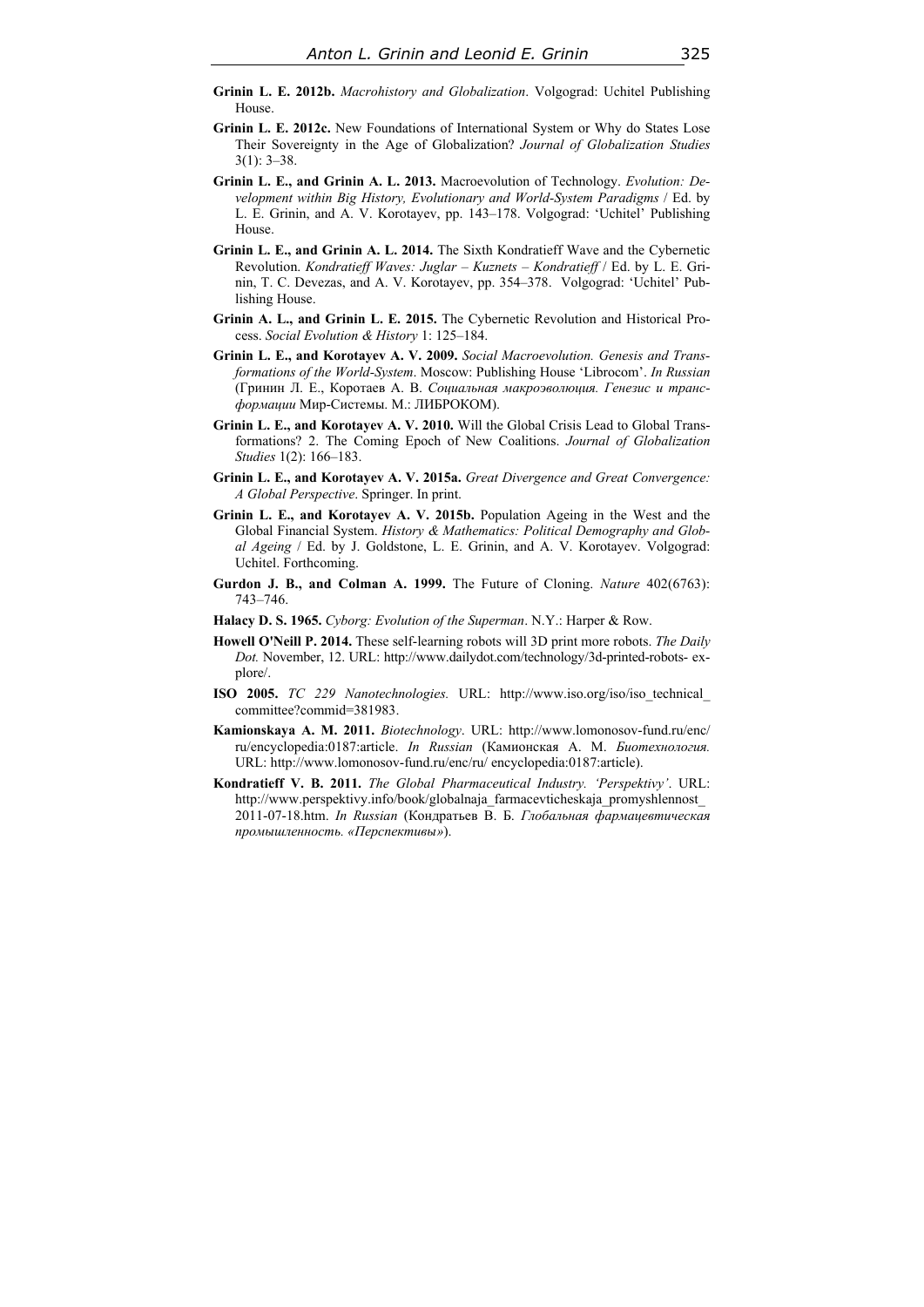- **Kostina G. 2013.** The Generation R. *Expert*, March 25–31: 63–65. *In Russian* (Костина Г. Поколение R. *Эксперт,* 25–31 марта: 63–65).
- **Kopetz H. 2013.** Renewable Resources: Build a Biomass Energy Market. *Nature*  494(7435): 29–31. Doi: 10.1038/494029a.
- **Kotov N. A., Winter J. O., Clements I. P., Jan E., Timko B. P., Campidelli St., and Pathak S.,** *et al.* **2009.** Nanomaterials for Neural Interfaces. *Advanced Materials* 21(40): 3970–4004.
- **Lane N., and Kalil T. 2007.** The National Nanotechnology Initiative: Present at the Creation. Issue in Science and Technology. URL: http://www.issues.org/21.4/ lane.html.
- **Leshina A. 2012.** Plasticity of Biological Origin*. Chemistry and Life XX Century 9:*  2–5. *In Russian* (Лешина А. 2012. Пластики биологического происхождения. *Химия и жизнь – XX в*. 9: 2–5).
- **Lilley S. 1966.** *Men, Machines and History: The Story of Tools and Machines in Relation to Social Progress*. New York, NY: International Publishers.
- **Lynch Z. 2004.** Neurotechnology and Society 2010–2060. *Annals of the New York Academy of Sciences* 1031: 229–233.
- **Makarov I. M., and Topcheev Yu. I. 2003.** *Robotics. History and Prospects*. Moscow: Nauka. *In Russian* (Макаров И. М., Топчеев Ю. И. *Робототехника. История и перспективы*. М.: Наука).
- **Mallouk T. E., and Sen A. 2009.** Powering Nanorobots. *Scientific American* 300(5): 72–77.
- **Mantoux P. 1929.** *The Industrial Revolution in the Eighteenth Century: An Outline of the Beginnings of the Modern Factory System in England*. Transl. by Marjorie Vernon. London: Jonathan Cape.
- **Martyushev-Poklad A. 2015.** Что происходит с медициной: протокол вскрытия (1). Aftershock. URL: http://aftershock.su/?q=node/300253
- **Marx V. 2013.** Tracking Metastasis and Tricking Cancer. *Nature* 494: 131–136. URL: http://www.nature.com/nature/journal/v494/n7435/full/494131a.html.
- **McGee G. 1997.** *The Perfect Baby: A Pragmatic Approach to Genetics*. Lanham, MD: Rowman and Littlefield.
- **McKie R. 2002.** Men Redundant? Now We Don't Need Women Either. *The Guardian*. February, 10. URL: http://www.guardian.co.uk/world/2002/feb/10/medicalscience.
- **Minger S. L. 2006.** Regenerative Medicine. *Regenerative Medicine* 1(1): 1–2.
- **Mirsky M. B. 2010.** *History of Medicine and Surgery*. Moscow: GEOTAR-Media. *In Russian* (Мирский М. Б. *История медицины и хирургии*. М.: ГЭОТАР-Медиа).
- **Moravec H. P. 1988.** *Mind Children: The Future of Robot and Human Intelligence.* Cambridge, MA: Harvard University Press.
- **Nefiodow L. 1996***. Der sechste Kondratieff. Wege zur Produktivität und Vollbeschäftigung im Zeitalter der Information.* 1 Auflage. Rhein-Sieg-Verlag: Sankt Augustin.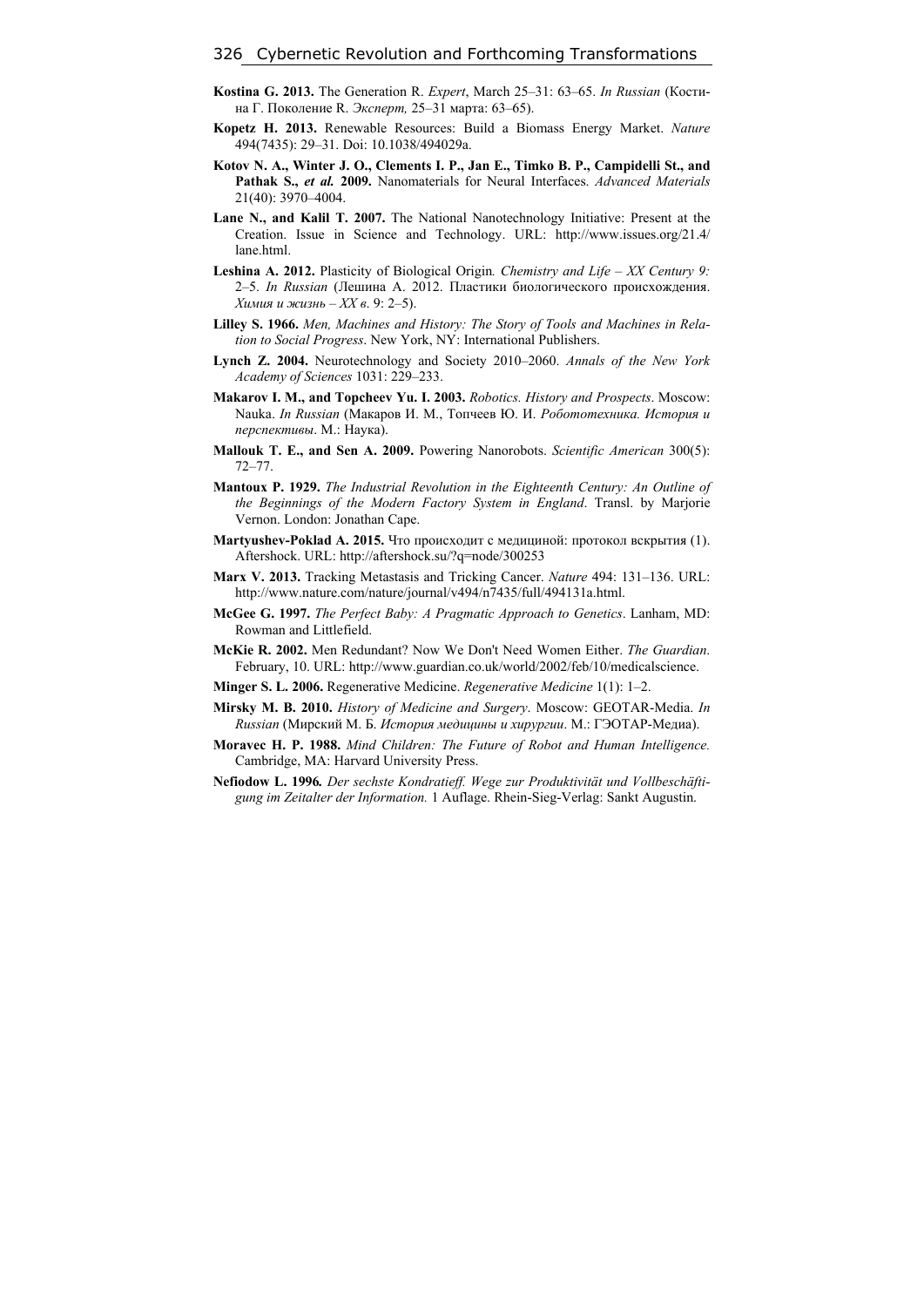- **Nefiodow L., and Nefiodow S. 2014a**. *The Sixth Kondratieff. The New Long Wave of the World Economy*. Rhein-Sieg-Verlag: Sankt Augustin.
- **Nefiodow L., and Nefiodow S. 2014b.** The Sixth Kondratieff. The Growth Engine of the 21st Century. *Kondratieff Waves. Juglar – Kuznets – Kondratieff* / Ed. by L. E. Grinin, T. Devezas, and A. V. Korotayev, pp. 326–353. Volgograd: Uchitel.
- **NIC National Intelligence Council 2012.** *Global Trends 2030: Alternative Worlds*. URL: www.dni.gov/nic/globaltrends.
- **Null G., Dean C., Feldman M., Rasio D., and Smith D.** *Death by Medicine*. URL: http://www.whale.to/a/null9.html.
- **Overton M. 1996.** *Agricultural Revolution in England: The Transformation of the Agrarian Economy, 1500–1850.* Cambridge: Cambridge University Press
- **Peercy P. S. 2000.** The Drive to Miniaturization. *Nature* 406(6799): 1023–1026.
- **Persidis A. 1998.** Biochips. *Nature Biotechnology* 16(10): 981–983.
- **Philipson M. 1962. (Ed.).** *Automation: Implications for the Future*. New York, NY: Vintage.
- **Pingali, P. L. 2012.** Green Revolution: Impacts, Limits, and the Path ahead. *Proceedings of the National Academy of Sciences, USA* 109(31): 12302–12308. Doi: 10.1073/pnas.0912953109. URL: http://www.ncbi.nlm.nih.gov/pmc/articles/PMC34 11969/#r1.
- **Pinkerton S. 2013.** The Pros and Cons of Robotic Surgery. *The Wall Street Journal*. November, 17. URL: http://www.wsj.com/articles/SB100014240527023046551045 79163430371597334.
- **Pylyshyn Z. W. 2003.** *Seeing and Visualizing: It's not What You Think.* Cambridge, MA: Mit Press.
- **Q13Fox. 2015.** 65-Year-Old German Woman, Mother of 13, Gives Birth to Quadruplets. May, 24. URL: http://q13fox.com/2015/05/24/65-year-old-german-womanmother-of-13-gives-birth-to-quadruplets/
- **Raff M. 1998.** Cell Suicide for Beginners. *Nature* 396: 119–122.
- **Revenue of the Worldwide Pharmaceutical Market** from 2001 to 2013 (in Billion U.S. Dollars). The Statistics Portal. Statista 2015. URL: http://www.statista.com/ statistics/263102/pharmaceutical-market-worldwide-revenue-since-2001/. Date accessed: 3.01.2014.
- **Richard S., Moslemi S., Sipahutar H.,** *et al.* **2005.** Differential Effects of Glyphosate and Roundup on Human Placental Cells and Aromatase. *Environmental Health Perspectives* 113(6): 716–20. February, 25. Doi:10.1289/ehp.7728. URL: http://www. ncbi.nlm.nih.gov/pmc/articles/PMC1257596/
- **Ridley M. 1996.** *The Origin of Virtue*. New York, NY: Viking.
- **Rusmini F., Zhong Z., and Feijen J. 2007.** Protein Immobilization Strategies for Protein Biochips. *Biomacromolecules* 8(6): 1775–1789.
- **Rybalkina M. 2005.** *Nanotechnologies for Everyone*. Moscow: Nanotechnology News Network. *In Russian* (Рыбалкина М. 2005. *Нанотехнологии для всех*. М.: Nanotechnology News Network).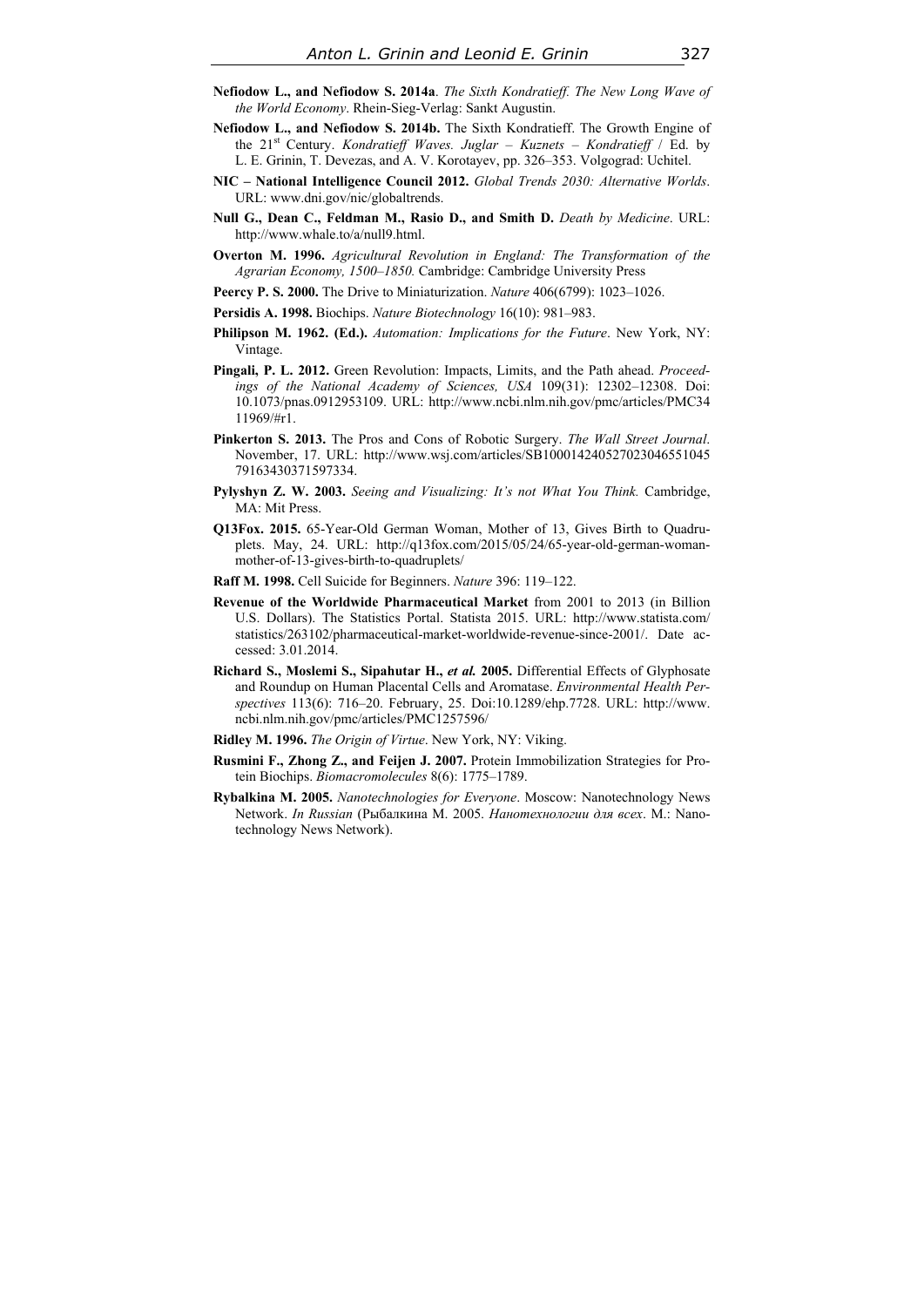- **Saigitov R. 2015.** Великая стагнация медицины. URL: http://lenta.ru/articles/2015/ 04/11/biotech/
- **Schirhagl R., Qian J., and Dickert F. L. 2012.** Immunosensing with Artificial Antibodies in Organic Solvents or Complex Matrices. *Sensors & Actuators: B. Chemical* 173: 585–590.
- **Simon R., Priefer U., and Pühler A. 1983.** A Broad Host Range Mobilization System for in Vivo Genetic Engineering: Transposon Mutagenesis in Gram Negative Bacteria. *Nature Biotechnology* 1(9): 784–791.
- **Slagboom P. Е, Droog S., and Boomsma D. I. 1994.** Genetic Determination of Telomere Size in Humans: A Twin Study of Three Age Groups. *American Journal of Human Genetics* 55: 876–882.
- **Stein L. D. 2004.** Human Genome: End of the Beginning. *Nature* 431(7011): 915–916.
- **Strategy of Development of Medicine** in Russian Federation for the Period to 2025. **2013.** URL: http://rosminzdrav.ru/health/62/Strategiya\_razvitiya\_meditcinskoj\_ nauki.pdf. *In Russian* (Стратегия развития медицинской науки в Российской Федерации на период до 2025 года).
- **Taylor R. H. 1997.** Robots as Surgical Assistants: Where We Are, Wither We Are Tending, and How to Get There. *Artificial Intelligence in Medicine*. *Lecture Notes in Computer Science* 1211: 1–11. Springer Berlin Heidelberg. URL: http://link.sprin ger.com/chapter/10.1007/BFb0029430.
- **Tesler G. S. 2004.** *The New Cybernetics*. Kiev: Logos. *In Russian* (Теслер Г. С. *Новая кибернетика.* Киев: Логос).
- **Thirtle C., Lin L., and Piesse J. 2003.** The Impact of Research-led Agricultural Productivity Growth on Poverty Reduction in Africa, Asia and Latin America. *World Development* 31: 1959–1975.
- **Tkachuk A. P., Kim M. V., Savitsky V. Yu., Savitsky M. Yu. 2011.** The Prospects of Using Transgenic Insects in Biocontrol Programs. *Journal of General Biology*: 93–110.
- **Toffler A. 1970.** *Future Shock*. New York: Random House.
- **Tolochko N. K.** History of Nanotechnology. *Encyclopedia of Life Support Systems (EOLSS)*. URL: http://www.eolss.net/sample-chapters/c05/e6-152-01.pdf.
- **Umpleby S. A., and Dent E. B. 1999.** The Origins and Purposes of Several Traditions in Systems Theory and Cybernetics. *Cybernetics and Systems* 30: 79–103.
- **UN Population Division** of the Department of Economic and Social Affairs of the United Nations Secretariat **2012.** World Population Prospects: The 2010 Revision. URL: http://esa.un.org/unpd/wpp/index.htm.
- **UN Population Division. 2015.** *UN Population Division Database*. Date accessed: 17.01.2015. URL: http://www.un.org/esa/population.
- **UN 1992.** *Conference on Environment and Development.* Agenda 21. Chapter 16. Rio de Janeiro, 3–14 June. URL: https://docs.google.com/gview?url=http://sustainable development.un.org/content/documents/Agenda21.pdf&embedded=true.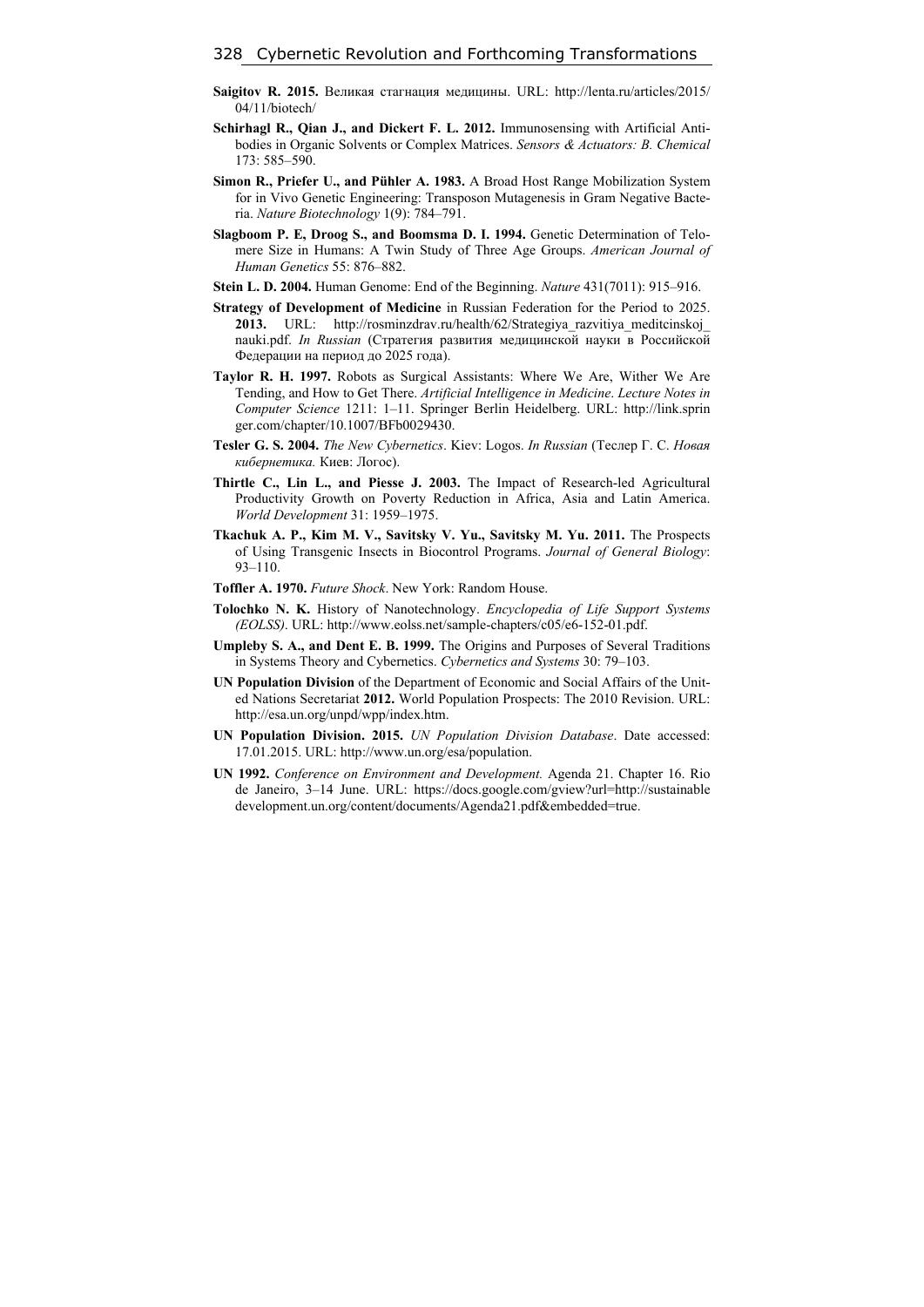- **Vo-Dinh T., Cullum B. M., and Stokes D. L. 2001.** Nanosensors and Biochips: Frontiers in Biomolecular Diagnostics. *Sensors and Actuators B: Chemical* 74: 2–11.
- **Volova T. G. 1999.** *Biotechnology.* Novosibirsk: Izdatel'stvo Sibirskogo Otdeleniya RAN Rossiyskoy Akademii Nauk. *In Russian* (Волова Т. Г. 1999**.** *Биотехнология*. Новосибирск: Изд-во Сибирского отделения РАН Российской Академии наук).
- **Wadhawan V. K. 2007.** Robots of the Future. *Resonance* 12: 61–78.
- **Waibel M., Beetz M., Civera J., D'Andrea R., Elfring J., Gálvez-López D***.***,** *et al.* **2011.** RoboEarth. *IEEE Robotics & Automation Magazine* 18(2): 69–82. Doi:10. 1109/MRA.2011.941632.
- **Wagner V., Dullaart A., Bock A.-K., and Zweck A. 2006.** The Emerging Nanomedicine Landscape. *Nature Biotechnology* 24(10): 1211–1217.
- **Wasden Ch., and Williams B. 2012.** Owning the Disease: A New Transformational Business Model for Healthcare. URL: http:// pwc.com/ie/pubs/2012\_new\_transfor mational\_business\_model\_for\_healthcare.pdf.
- **Wiener N. 1948.** *Cybernetics, or Control and Communication in the Animal and the Machine*. Cambridge: MIT Press.
- **Wik M., Pingali P., and Broca S. 2008**. *Background Paper for the World Development Report 2008: Global Agricultural Performance – Past Trends and Future Prospects*. Washington, DC: World Bank.
- **Williams G. M., Kroes R., and Munro I. C. 2000**. Safety Evaluation and Risk Assessment of the Herbicide Round-up and Its Active Ingredient, Glyphosate, for Humans. *Regulatory Toxicology and Pharmacology* 31 (2): 117–165. Doi:10.1006/rtph. 1999.1371.
- **Williams S. 2014.** *3 Pharma Giants Growing Significantly Faster Than GlaxoSmithKline PLC.* December, 26. URL: http://www.fool.com/investing/general/ 2014/12/26/3-pharma-giants-growing-significantly-faster-than.aspx. Date accessed: 2.01.2015.
- **Woman Gives Birth after Womb Transplant, in Medical First. 2015.** *The Guardian*. Science. URL: http://www.theguardian.com/science/2014/oct/04/woman-gives-birthwomb-transplant-medical-first. Saturday 4 October 2014. Accessed January 16.
- **Woollett R. 2012.** Innovation in Biotechnology: Current and Future States. *Clinical Pharmacology and Therapeutics* 91(1): 17–20.
- **World Bank 2012a**. GDP Per Capita (Current US\$). URL: http://data.worldbank.org/ indicator/NY.GDP.PCAP.CD.
- **World Bank 2012b.** Health Expenditure Per Capita (Current US\$). URL: http://data. worldbank.org/indicator/SH.XPD.PCAP?page=1.
- **World Health Organization (WHO) 2014**. The top 10 causes of death. http:// www.who.int/mediacentre/factsheets/fs310/en/. May 2014.

**Yegorova N. S., and Samuilova V. D. 1987.** *Biotechnology, Problems and Prospects.* Moscow: Vysshaya shkola. *In Russian* (Егорова Н. С., Самуилова В. Д. *Биотехнология, проблемы и перспективы*. М.: Высшая школа).